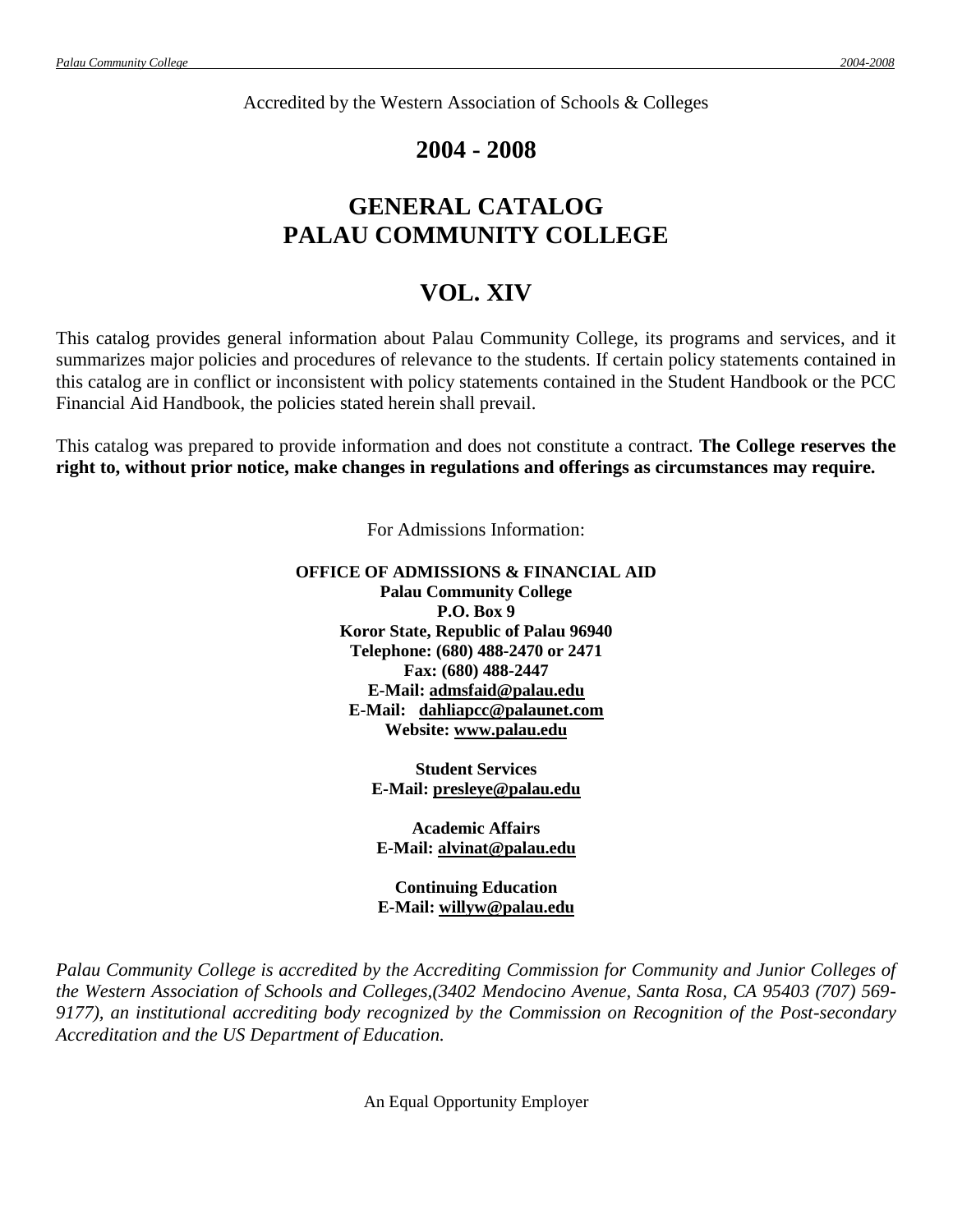# **MESSAGE FROM THE PRESIDENT**

I join the Board of Trustees, faculty, administrators and staff in welcoming you to Palau Community College (PCC). At PCC, we are committed to meeting your educational needs, whether your goal is a university education, occupational training, or acquisition of new skills.

As a student here at PCC, you will find that the subject you master will enhance your ability to regularly develop and test ideas, solve problems, acquire flexibility and learn new skills in a world where one of our only certainties is constant change. PCC pledges to assist your transition into a well-rounded adult who is ready to contribute to the growth of our communities.

As a proud alumnus of PCC, I can attest to the fact that quality education is offered here at PCC. Therefore, I challenge you to invest your first two years at PCC where we will provide you with an environment conducive to academic growth and ensure that appropriate attention is provided to make your study here not only productive but enjoyable.

Again, welcome to the PCC family and I look forward to seeing you on campus.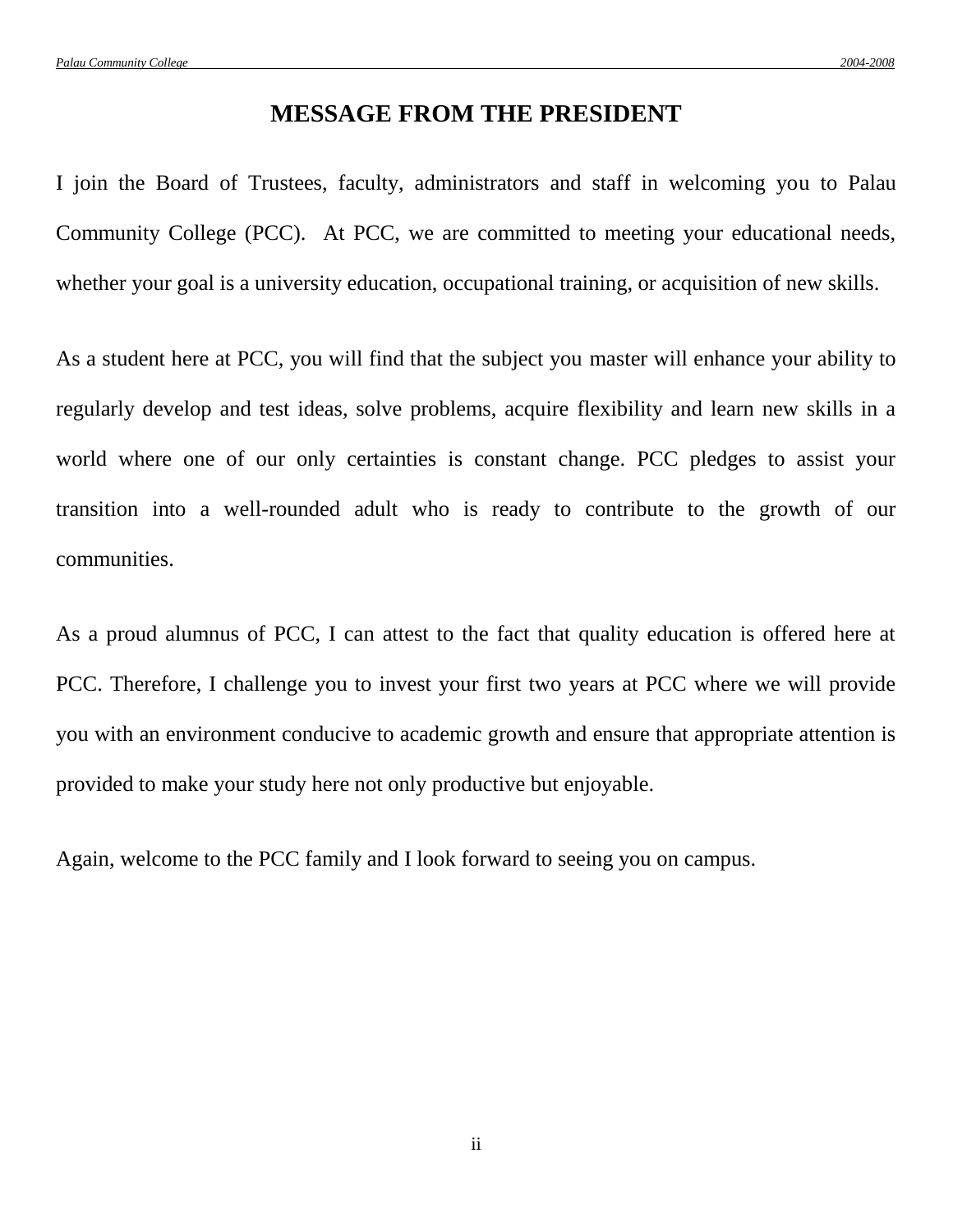**Page**

# **TABLE OF CONTENT**

# **Page**

| <b>INFORMATION DIRECTORY Inside Back Cover</b> |                     | Al             |
|------------------------------------------------|---------------------|----------------|
|                                                |                     |                |
| PRESIDENT'S MESSAGE                            | $\ddot{\mathbf{i}}$ |                |
| <b>TABLE OF CONTENTS</b>                       | iii-iv              |                |
| ACADEMIC CALENDAR (2004-2008)                  | $1 - 8$             | C(             |
|                                                |                     | <b>ACADEM</b>  |
| <b>GENERAL INFORMATION</b>                     | $9-12$              | Admis          |
| <b>HISTORY</b>                                 |                     | Regul          |
| <b>GEOGRAPHICAL LOCATION</b>                   |                     | Applio         |
| <b>ACCREDITATION</b>                           |                     | Classi         |
| <b>VISION STATEMENT</b>                        |                     | Regist         |
| <b>MISSION STATEMENT</b>                       |                     | <b>Status</b>  |
| <b>UNIFYING PRINCIPLES</b>                     |                     |                |
| <b>MASTER PLAN GOALS</b>                       |                     | <b>STUDEN</b>  |
| <b>GENERAL EDUCATION PHILOSOPHY</b>            |                     | Orient         |
| <b>FAMILY EDUCATIONAL RIGHTS &amp;</b>         |                     | Regist         |
| PRIVACY ACT                                    |                     |                |
| ARTICULATION INFORMATION                       |                     | <b>TUITION</b> |
| <b>ACADEMIC FREEDOM</b>                        |                     | Tuitio         |
| <b>SEXUAL HARASSMENT</b>                       |                     | Plans)         |
|                                                |                     | Policy         |
| ORGANIZATION OF THE COLLEGE                    | $12-22$             | from a         |
|                                                |                     | <b>Books</b>   |
| THE GOVERNING BOARD                            |                     | to the         |
| OFFICE OF THE PRESIDENT                        |                     | Reduc          |
| Development Office                             |                     |                |
| <b>DEPARTMENTS</b>                             |                     | <b>SPECIAL</b> |
| <b>EDUCATTON &amp; TRAINING</b>                |                     |                |
| <b>Academic Affairs Division</b>               |                     | <b>DEGREE</b>  |
| School of Arts & Sciences                      |                     | Assoc          |
| <b>School of Business</b>                      |                     | Assoc          |
| <b>School of Technical Education</b>           |                     | Assoc          |
| <b>Student Services Division</b>               |                     | Assoc          |
| Admissions & Financial Aid                     |                     |                |
| Registrar & Records                            |                     | <b>PROGRA</b>  |
| <b>Student Life</b>                            |                     | (Degree R      |
| Project Beacon                                 |                     | Agrici         |
| <b>Student Development</b>                     |                     | Air Co         |
| <b>Student Responsibility</b>                  |                     | Auton          |
| <b>Continuing Education Division</b>           |                     | <b>Busin</b>   |
| <b>Learning Resources</b>                      |                     |                |

| <b>ADMINISTRATION</b><br><b>Finance Division</b><br><b>Human Resources Division</b><br><b>Physical Plant Division</b>                                                                                                                                                                | $21 - 22$ |
|--------------------------------------------------------------------------------------------------------------------------------------------------------------------------------------------------------------------------------------------------------------------------------------|-----------|
| COOP. RESEARCH & EXTENSION                                                                                                                                                                                                                                                           | 22        |
| <b>ACADEMIC REGULATIONS</b><br>Admissions Policy, Admissions<br>Regulations, How to Apply,<br><b>Application Deadlines, Student</b><br>Classification, Change of Classification,<br>Registration Status, Student Enrollment<br><b>Status, Transfer of Credits</b>                    | $23 - 26$ |
| <b>STUDENT MATRICULATION</b><br>Orientation & Advising<br><b>Registration Information</b>                                                                                                                                                                                            | 26-33     |
| TUITION, FEES & OTHER CHARGES<br>Tuition, Room and Board (Meal<br>Plans), Payment of Charges, Refund<br>Policy, Charge(s) for Withdrawal<br>from a Course(s), Student Tools,<br>Books & Supplies, Financial Obligation<br>to the College, Tuition Waiver and<br>Reduction, Bookstore | 34-36     |
| <b>SPECIAL PROGRAMS</b>                                                                                                                                                                                                                                                              | 37        |
| <b>DEGREES</b><br><b>Associate of Applied Science Degree</b><br><b>Associate of Science Degree</b><br>Associate of Technical Studies Degree<br><b>Associate of Arts Degree</b>                                                                                                       | 38-41     |
| PROGRAMS AND COURSES<br>(Degree Requirements)<br><b>Agricultural Science</b><br>Air Conditioning & Refrigeration<br><b>Automotive Mechanics Technology</b><br><b>Business Accounting</b>                                                                                             | $42 - 61$ |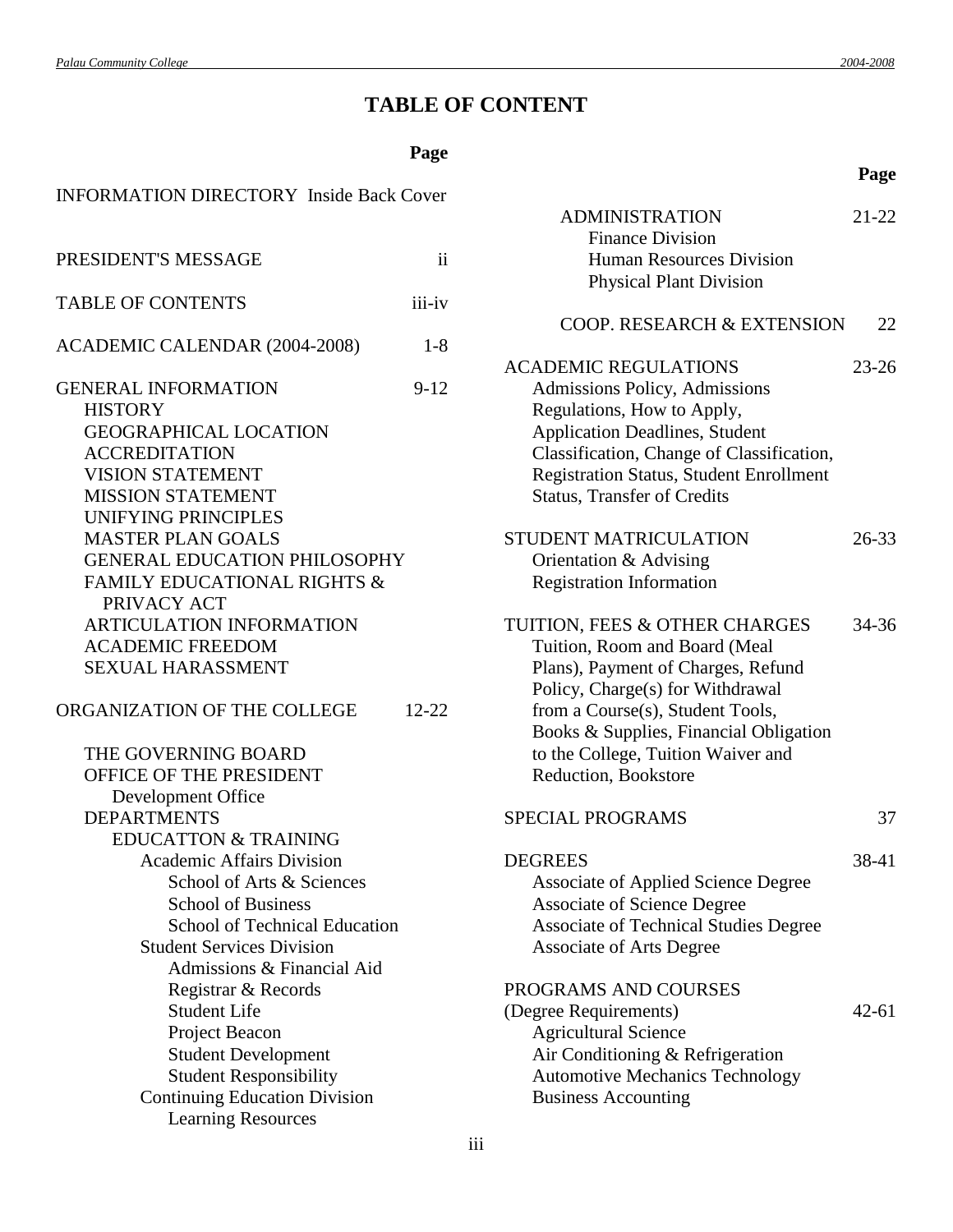Electrical Technology

English

|                                        | Page      |                                       | Page    |
|----------------------------------------|-----------|---------------------------------------|---------|
| <b>Business Administration</b>         |           | <b>General Electronics Technology</b> |         |
| <b>Construction Technology</b>         |           | Health and Physical Education         |         |
| <b>Criminal Justice</b>                |           | History                               |         |
| Education                              |           | <b>Information Technology</b>         |         |
| <b>Electrical Technology</b>           |           | Japanese                              |         |
| <b>Environmental/Marine Science</b>    |           | <b>Library Services</b>               |         |
| <b>General Electronics Technology</b>  |           | Masonry                               |         |
| <b>Information Technology</b>          |           | Mathematics                           |         |
| Library & Information Services         |           | Music                                 |         |
| <b>Nursing Career Ladder</b>           |           | <b>Nursing</b>                        |         |
| <b>Office Administration</b>           |           | <b>Office Administration</b>          |         |
| Small Engine and Outboard              |           | Palauan                               |         |
| Marine Technology                      |           | Philosophy                            |         |
| Tourism & Hospitality                  |           | Plumbing                              |         |
| <b>Liberal Arts</b>                    |           | Religion                              |         |
|                                        |           | Science                               |         |
| <b>CERTIFICATES</b>                    | $62 - 65$ | Small Engine & Outboard Marine        |         |
| Certificate of Competence              |           | <b>Sports</b>                         |         |
| Academic Subject Certificate           |           | <b>Social Science</b>                 |         |
| Certificate of Completion              |           | Surveying                             |         |
|                                        |           | Tourism & Hospitality                 |         |
| <b>COURSE DESCRIPTIONS</b>             | 66-95     | <b>Visual Arts</b>                    |         |
| <b>Agricultural Science</b>            |           | Welding                               |         |
| Air Conditioning & Refrigeration       |           |                                       |         |
| <b>Automotive Body Repair</b>          |           | <b>CONTINUING EDUCATION</b>           |         |
| <b>Automotive Mechanics Technology</b> |           | NON-CREDIT COURSES                    | 96-109  |
| <b>Blueprint Reading</b>               |           |                                       |         |
| <b>Business Accounting</b>             |           | GOVERNANCE/ADMINISTRATION/            |         |
| <b>Business Administration</b>         |           | FACULTY/STAFF                         | 110-117 |
| Communication                          |           |                                       |         |
| <b>Computer Science</b>                |           | <b>INDEX</b>                          | 118-120 |
| Construction                           |           |                                       |         |
| <b>Criminal Justice</b>                |           |                                       |         |
| Directed Study                         |           |                                       |         |
| Education                              |           |                                       |         |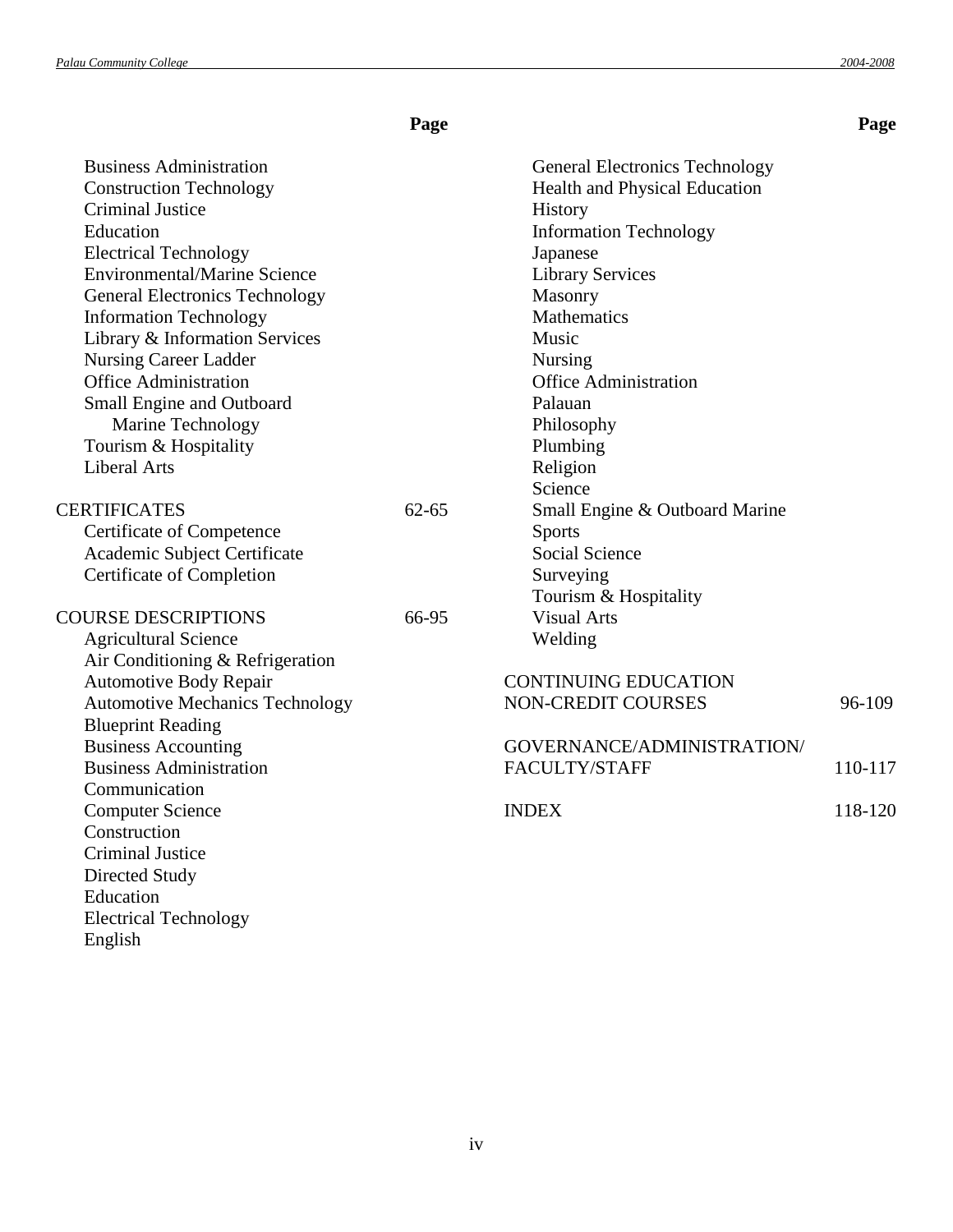# **2004-2005 Academic Calendar Year**

# **FALL SEMESTER 2004**

| August         | 2(M)             | <b>Faculty Report for Duty</b>      |
|----------------|------------------|-------------------------------------|
| August         | $9-13$ (M-F)     | <b>Placement Testing</b>            |
| August         | $16-18$ (M-W)    | Freshman Orientation &              |
|                |                  | Advising                            |
| August         | 19 (TH)          | Registration                        |
| <b>August</b>  | 23(M)            | <b>First Day of Instruction</b>     |
| August         | 23-27 (M-F)      | Late Registration/Drop              |
|                |                  | & Add Period                        |
| September      | 6(M)             | Holiday: Labor Day                  |
| October        | 1(F)             | Holiday: Independence Day           |
| October        | 4 (M)            | <b>Last Day to Remove</b>           |
|                |                  | <b>Incomplete Grades for</b>        |
|                |                  | <b>Summer Session</b>               |
| October        | $11-15$ (M-F)    | Mid-Term Period                     |
| <b>October</b> | $22 \text{ (F)}$ | <b>Last Day for All</b>             |
|                |                  | Withdrawals                         |
| October        | 25(M)            | Holiday: UN Day                     |
| November       | 25 (TH)          | Holiday: Thanksgiving Day           |
| November       | 25-26 (TH-F)     | <b>Students' Thanksgiving Break</b> |
| December       | 10(F)            | Last Day of Instruction             |
| December       | $13-15$ (M-W)    | <b>Final Examination Period</b>     |
| December       | 20(M)            | <b>Grades</b> Due                   |
|                |                  | <b>End of Fall Semester</b>         |
|                |                  | <b>Students' Fall Recess</b>        |

| 2004<br><b>AUGUST</b>                      | 2004<br><b>NOVEMBER</b>                |
|--------------------------------------------|----------------------------------------|
| S<br>W<br>Т<br>M<br>Т<br>S<br>F            | S<br>W<br>Т<br>Т<br>S<br>М<br>F        |
| $\mathbf{1}$<br>4<br>5<br>7<br>2<br>3<br>6 | 5<br>3<br>4<br>1<br>2<br>6             |
| 8<br>10<br>9<br>12<br>13<br>11<br>14       | 8<br>9<br>10<br>11<br>12<br>13<br>7    |
| 15<br>18<br>19<br>16<br>17<br>20<br>21     | 15<br>16<br>17<br>18<br>19<br>14<br>20 |
| 22<br>23 24<br>25 26<br>27 28              | 23<br>21<br>22<br>- 24<br>25 26<br>27  |
| 29 30 31                                   | 28<br>29<br>30                         |
| 2004                                       | 2004                                   |
| <b>SEPTEMBER</b>                           | <b>DECEMBER</b>                        |
| S<br>W<br>Т<br>т<br>S<br>M<br>F            | S<br>M<br>T –<br>W<br>Т<br>S<br>F      |
| 1<br>$\overline{c}$<br>3<br>4              | $\overline{2}$<br>3<br>1<br>4          |
| 5<br>9<br>8<br>10<br>7<br>11<br>6          | 9<br>8<br>10<br>5<br>7<br>6<br>11      |
| 13<br>12<br>14<br>15<br>17<br>18<br>16     | 12<br>13<br>15<br>17 18<br>14<br>16    |
| 20<br>22<br>23<br>19<br>21<br>24 25        | 19<br>20<br>22<br>23 24 25<br>21       |
| 26 27<br>28<br>29<br>30                    | 26 27<br>30 31<br>28<br>29             |
| 2004                                       |                                        |
| <b>OCTOBER</b>                             |                                        |
| S<br>T W<br>M<br>T<br>F<br>S<br>2<br>1     |                                        |
| 9<br>3<br>7<br>8<br>4<br>5<br>6            |                                        |
| 10<br>12<br>13<br>11<br>14<br>15<br>16     |                                        |
| 17<br>20<br>21<br>18<br>19<br>22<br>23     |                                        |
| 28<br>29 30<br>24<br>25 26 27              |                                        |
| 31                                         |                                        |

#### **SPRING SEMESTER 2005**

| December        |               | 27-30 (M-TH) Placement Testing  |
|-----------------|---------------|---------------------------------|
| January         | $3-5$ (M-W)   | Freshman Orientation &          |
|                 |               | Advising                        |
| January         | $6$ (TH)      | Registration                    |
| <b>January</b>  | 10(M)         | <b>First Day of Instruction</b> |
| January         | $10-14$ (M-F) | Late Registration/Drop          |
|                 |               | & Add Period                    |
| <b>February</b> | 18(F)         | <b>Last Day to Remove</b>       |
|                 |               | <b>Incomplete Grades for</b>    |
|                 |               | <b>Fall Semester</b>            |
| March           | $7-11$ (M-F)  | Mid-Term Period                 |
| March           | $14-18$ (M-F) | <b>Students' Spring Break</b>   |
| March           | 15(T)         | Holiday: Youth Day              |
| March           | 25(F)         | <b>Last Day For All</b>         |
|                 |               | Withdrawals                     |
| April           | 1(F)          | PCC Charter Day Celebration     |
| April           | 2(S)          | PCC Charter Day                 |
| May             | $5$ (TH)      | Holiday: Senior Citizens' Day   |
| May             | 6(F)          | Last Day of Instruction         |
| May             | $9-11$ (M-W)  | <b>Final Examination Period</b> |
| May             | 11 (W)        | Graduates' Grades Due           |
| May             | 16(M)         | <b>Grades</b> Due               |
| May             | 20(F)         | <b>Commencement Exercises</b>   |
|                 |               | <b>End of Spring Semester</b>   |
|                 |               | <b>Students' Spring Recess</b>  |
|                 |               |                                 |

| 2005<br><b>JANUARY</b>                                      | 2005<br><b>APRIL</b>                   |
|-------------------------------------------------------------|----------------------------------------|
| S<br>W<br>S<br>M<br>T.<br>Т<br>F                            | S<br>W<br>M<br>T.<br>Т<br>S<br>F       |
| 1                                                           | $\overline{c}$<br>1                    |
| $\overline{2}$<br>3<br>- 5<br>8<br>$\overline{4}$<br>6<br>7 | 9<br>8<br>3<br>5<br>4<br>6<br>7        |
| 9<br>10<br>13<br>11<br>12<br>15<br>14                       | 13<br>10<br>11<br>12<br>14<br>15<br>16 |
| 16<br>17<br>18<br>19<br>20<br>21 22                         | 17 18<br>19<br>20<br>21<br>22<br>23    |
| 28 29<br>23 24<br>25<br>26<br>27                            | 24 25<br>26<br>27<br>28<br>29<br>30    |
| 30 31                                                       |                                        |
| 2005                                                        | 2005                                   |
| <b>FEBRUARY</b>                                             | <b>MAY</b>                             |
| S<br>S<br>M<br>W<br>F<br>Т<br>т                             | S<br>W<br>S<br>M<br>Т<br>Т<br>F        |
| 3<br>2<br>4<br>5<br>1                                       | 2<br>3<br>5<br>1<br>4<br>7<br>6        |
| 8<br>9<br>10<br>11<br>12<br>7<br>6                          | 8<br>9<br>10<br>11<br>12<br>13<br>14   |
| 13<br>15<br>16 17 18<br>19<br>14                            | 16<br>17<br>18<br>19<br>21<br>15<br>20 |
| 20 21<br>22 23 24 25<br>26                                  | 22<br>25 26<br>23<br>24<br>27<br>28    |
| 27 28                                                       | 30<br>29<br>31                         |
| 2005                                                        |                                        |
| <b>MARCH</b>                                                |                                        |
| S<br>W<br>M<br>т<br>Т<br>F<br>S                             |                                        |
| 3<br>-5<br>$\overline{2}$<br>$\overline{4}$<br>1            |                                        |
| 8<br>10<br>9<br>6<br>7<br>11<br>12                          |                                        |
| 13<br>17<br>14<br>15<br>16<br>18<br>-19                     |                                        |
|                                                             |                                        |
| 20<br>21<br>22<br>23<br>24<br>25 26<br>30                   |                                        |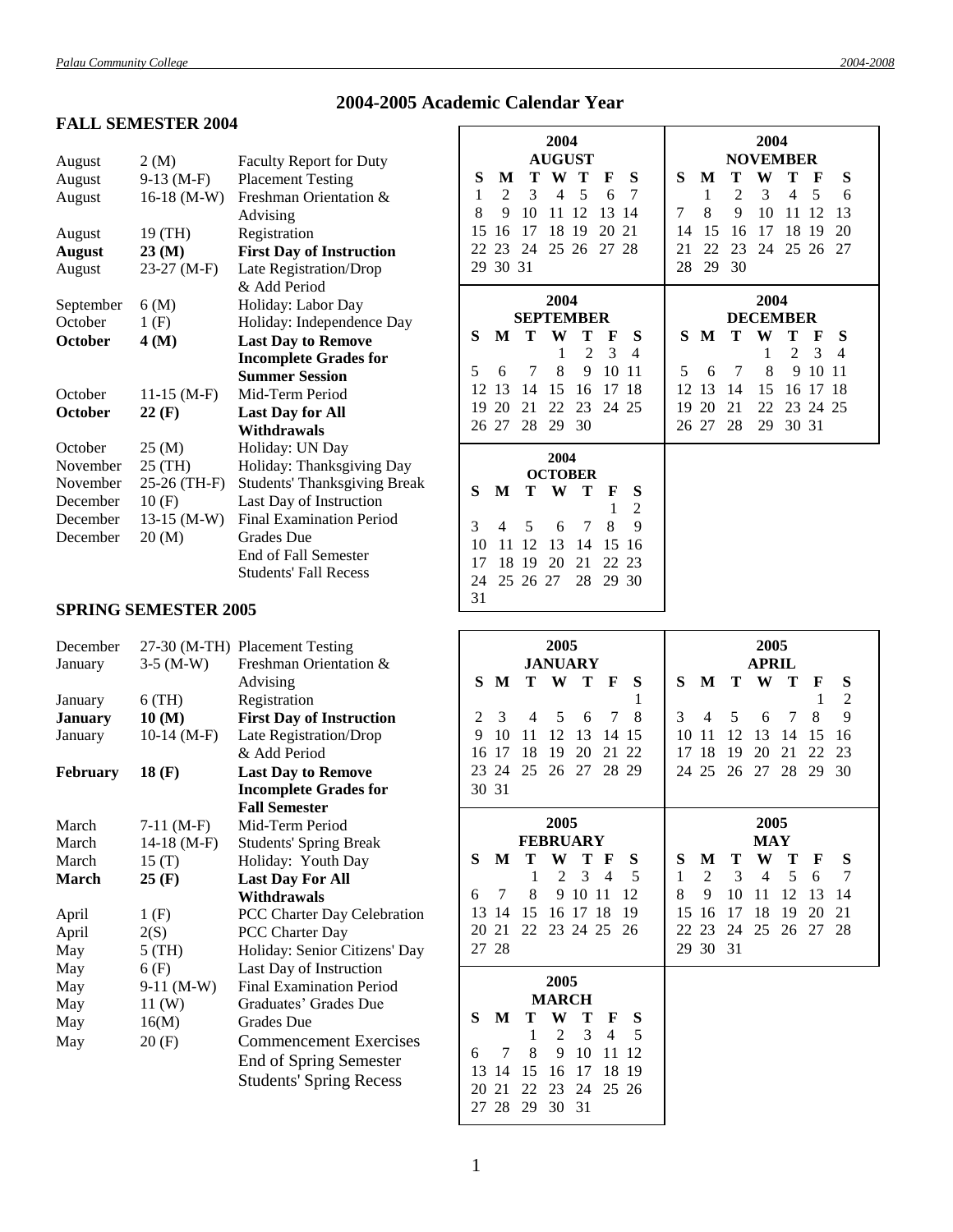#### **SUMMER SESSION 2005**

| May       | 23-27 (M-F)  | <b>Placement Testing</b>        |
|-----------|--------------|---------------------------------|
| May       | 30-31 (M-T)  | <b>Freshman Orientation</b>     |
|           |              | & Advising                      |
| June      | 1(W)         | Holiday: ROP President's        |
|           |              | Day                             |
| June      | 2 (TH)       | Registration                    |
| June      | 6 (M)        | <b>First Day of Instruction</b> |
| June      | $6-10(M-F)$  | Late Registration/Drop          |
|           |              | & Add Period                    |
| June      | 24 (F)       | <b>Last Day to Remove</b>       |
|           |              | Incomplete grades for           |
|           |              | <b>Spring Semester</b>          |
| June/July | $27-1$ (M-F) | Mid-Term Period                 |
| July      | 8 (F)        | Holiday: Constitution Day       |
| July      | 11 (M)       | <b>Last Day for All</b>         |
|           |              | Withdrawals                     |
| July      | 29 (F)       | Last Day of Instruction         |
| August    | $1-3$ (M-W)  | <b>Final Examination Period</b> |
| August    | 8 (M)        | <b>Grades</b> Due               |
|           |              | End of Summer Session           |
|           |              | <b>Students' Summer Recess</b>  |

| 2005<br>MAY |          |       |             |       | 2005<br>JULY |       |                                 |     |    |               |       |          |    |  |
|-------------|----------|-------|-------------|-------|--------------|-------|---------------------------------|-----|----|---------------|-------|----------|----|--|
| S           | M        | Т     | W           | Т     | F            | S     | S<br>W<br>т<br>т<br>S<br>M<br>F |     |    |               |       |          |    |  |
| 1           | 2        | 3     | 4           | 5     | 6            | 7     |                                 |     |    |               |       | 1        | 2  |  |
| 8           | 9        | 10    | 11          | 12    | 13           | 14    | 3                               | 4   | 5  | 6             | 7     | 8        | 9  |  |
| 15          | 16       | 17    | 18          | 19    | 20           | 21    | 10                              | 11  | 12 | 13            | 14    | 15       | 16 |  |
|             |          |       |             |       |              |       |                                 |     |    |               |       |          |    |  |
| 22          | 23       | 24    |             | 25 26 |              | 27 28 | 17                              | 18  | 19 | 20            | 21    | 22.23    |    |  |
| 29          | 30       | 31    |             |       |              |       | 24                              | 25  | 26 | 27            |       | 28 29 30 |    |  |
|             |          |       |             |       |              |       | 31                              |     |    |               |       |          |    |  |
|             |          |       |             |       |              |       |                                 |     |    |               |       |          |    |  |
|             |          |       | 2005        |       |              |       |                                 |     |    | 2005          |       |          |    |  |
|             |          |       | <b>JUNE</b> |       |              |       |                                 |     |    | <b>AUGUST</b> |       |          |    |  |
| S           |          | M T W |             | т     | F            | S     |                                 | S M |    | T W           | Т     | F        | S  |  |
|             |          |       | 1           | 2     | 3            | 4     |                                 | 1   | 2  | 3             | 4     | 5        | 6  |  |
| 5           | 6        | 7     | 8           | 9     | 10           | 11    | 7                               | 8   | 9  | 10            | 11    | 12       | 13 |  |
| 12          | 13       | -14   | 15          | 16    | 17           | -18   | 14                              | 15  | 16 | 17            | 18    | -19      | 20 |  |
| 19          | 20       | 21    | 22          | 23    | 24 25        |       | 21                              | 22  | 23 | 24            | 25 26 |          | 27 |  |
|             | 26 27 28 |       | 29          | 30    |              |       | 28                              | 29  | 30 | -31           |       |          |    |  |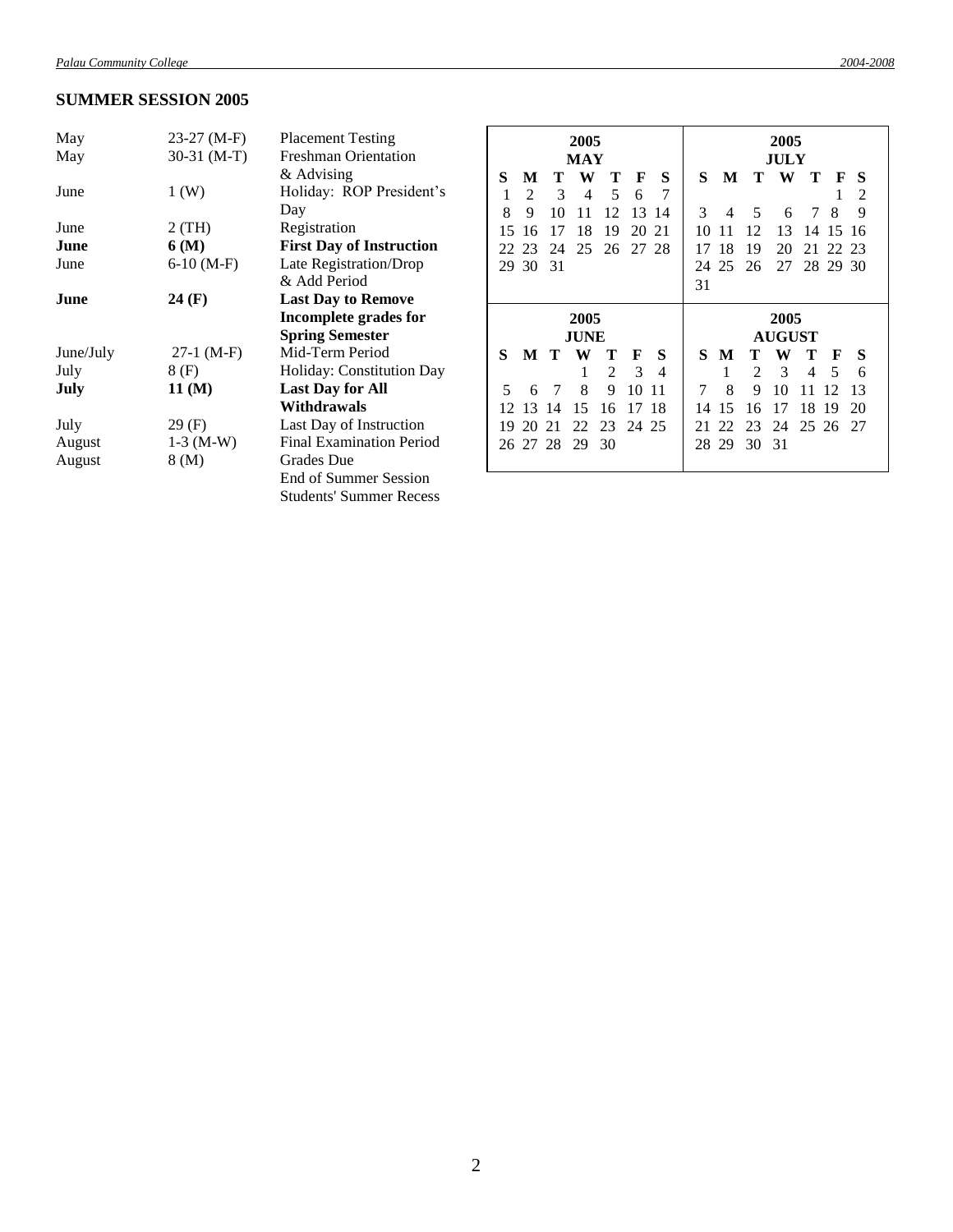# **2005-2006 Academic Calendar**

### **FALL SEMESTER 2005**

| August             | 1 (M)                       | <b>Faculty Report for Duty</b>                           |
|--------------------|-----------------------------|----------------------------------------------------------|
| August             | $8-12$ (M-F)                | <b>Placement Testing</b>                                 |
| August             | $15-17$ (M-W)               | Freshman Orientation &                                   |
|                    |                             | Advising                                                 |
| August             | 18 (TH)                     | Registration                                             |
| <b>August</b>      | 22(M)                       | <b>First Day of Instruction</b>                          |
| August             | 22-26 (M-F)                 | Late Registration/Drop &                                 |
|                    |                             | <b>Add Period</b>                                        |
| September          | 5(M)                        | Holiday: Labor Day                                       |
| September          | 30(F)                       | Holiday: Independence Day                                |
| October            | 3(M)                        | <b>Last Day to Remove</b>                                |
|                    |                             | <b>Incomplete Grades for</b>                             |
|                    |                             | <b>Summer session</b>                                    |
| October            | $17-21$ (M-F)               | Mid-Term Period                                          |
| October            | 24 (M)                      | Holiday: U.N. Day                                        |
| October            | $31 \, (\mathrm{M})$        | <b>Last Day for All Withdrawals</b>                      |
| November           | 24 (TH)                     | Holiday: Thanksgiving Day                                |
| November           | 24-25 (TH-F)                | <b>Students' Thanksgiving Break</b>                      |
| December           | 9(F)                        | Last Day of Instruction                                  |
| December           | $12-14$ (M-W)               | <b>Final Examination Period</b>                          |
| December           | 19(M)                       | <b>Grades</b> Due                                        |
|                    |                             | End of Fall Semester                                     |
|                    |                             | <b>Students' Fall Recess</b>                             |
|                    | <b>SPRING SEMESTER 2006</b> |                                                          |
|                    |                             |                                                          |
| January            | 2(M)                        | Holiday: New Year's Day<br><b>Placement Testing</b>      |
| January<br>January | $3-6(T-F)$<br>$9-11$ (M-W)  | <b>Freshman Orientation</b>                              |
|                    |                             | & Advising                                               |
| January            | 12 (TH)                     | Registration                                             |
| <b>January</b>     | 16 (M)                      | <b>First Day of Instruction</b>                          |
| January            | $16-20(M-F)$                | Late Registration/Drop &                                 |
|                    |                             | <b>Add Period</b>                                        |
| <b>February</b>    | 24 (F)                      | <b>Last Day to Remove</b>                                |
|                    |                             | <b>Incomplete Grades for</b>                             |
|                    |                             | <b>Fall Semester</b>                                     |
| March              | $6-10$ (M-F)                | Mid-Term Period                                          |
| March              | $13-17$ (M-F)               | <b>Students' Spring Break</b>                            |
| March              | 15(W)                       | Holiday: Youth Day                                       |
| March              | 24 (F)                      | <b>Last Day for All Withdrawals</b>                      |
| March              | 31 (F)                      | PCC Charter Day Celebration                              |
| April              | 2(S)                        | PCC Charter Day                                          |
| May                | 5(F)                        | Holiday: Senior Citizens' Day                            |
| May                | 12(F)                       | Last Day of Instruction                                  |
| May                | $15-17$ (M-W)               | <b>Final Examination Period</b>                          |
| May                |                             |                                                          |
| May                | 17 (W)                      | Graduates' Grades Due                                    |
|                    | 22 (M)                      | Grades Due                                               |
| May                | 26(F)                       | <b>Commencement Exercises</b>                            |
|                    |                             | End of Spring Semester<br><b>Students' Spring Recess</b> |

| 2005<br><b>AUGUST</b><br>S<br>S<br>Т<br>W<br>T<br>М<br>F<br>$\overline{2}$<br>3<br>5<br>1<br>4<br>- 6<br>7<br>8<br>9<br>10<br>12<br>13<br>11<br>17<br>18<br>14<br>15<br>19<br>20<br>16<br>21<br>23<br>24 25 26<br>22<br>27<br>28<br>29<br>30<br>31                      | 2005<br><b>NOVEMBER</b><br>S<br>т<br>W<br>Т<br>S<br>M<br>F<br>$\mathbf{2}$<br>3<br>1<br>4<br>5<br>7<br>8<br>9<br>10<br>11 12<br>6<br>13<br>14<br>15<br>17<br>18 19<br>16<br>22<br>20<br>21<br>23<br>24<br>25 26<br>28 29 30<br>27                  |
|-------------------------------------------------------------------------------------------------------------------------------------------------------------------------------------------------------------------------------------------------------------------------|----------------------------------------------------------------------------------------------------------------------------------------------------------------------------------------------------------------------------------------------------|
| 2005<br><b>SEPTEMBER</b><br>S<br>S<br>T<br>W<br>Т<br>M<br>F<br>$\mathbf{1}$<br>$\overline{c}$<br>3<br>5<br>8<br>9<br>10<br>4<br>7<br>6<br>11<br>12<br>13<br>14<br>15<br>16<br>17<br>18<br>19 20<br>21<br>22<br>23<br>24<br>28<br>25<br>26 27<br>29<br>30                | 2005<br><b>DECEMBER</b><br>S<br>T<br>W<br>Т<br>S<br>M<br>F<br>$\overline{2}$<br>1<br>3<br>5<br>7<br>8<br>9<br>10<br>4<br>6<br>11<br>12<br>13<br>14<br>15<br>17<br>16<br>20<br>21<br>22<br>23<br>18<br>19<br>24<br>25<br>26 27<br>28 29<br>30<br>31 |
| 2005<br><b>OCTOBER</b><br>W<br>T<br>S<br>M<br>Т<br>S<br>F<br>1<br>$\overline{c}$<br>5<br>8<br>3<br>4<br>7<br>6<br>9<br>13<br>10<br>12<br>15<br>11<br>14<br>16<br>17<br>18<br>19<br>20<br>21<br>22<br>23<br>24 25 26<br>27<br>28<br>29<br>30<br>31                       |                                                                                                                                                                                                                                                    |
|                                                                                                                                                                                                                                                                         |                                                                                                                                                                                                                                                    |
| 2006<br><b>JANUARY</b><br>S<br>Т<br>W<br>Т<br>S<br>М<br>F<br>3<br>5<br>$\mathbf{1}$<br>$\overline{2}$<br>$\overline{4}$<br>7<br>6<br>8<br>9<br>10<br>12<br>13<br>11<br>14<br>15<br>19 20<br>21<br>16<br>17<br>18<br>22<br>23<br>25<br>26 27<br>-24<br>28<br>29<br>30 31 | 2006<br><b>APRIL</b><br>S<br>M<br>T<br>W<br>T<br>S<br>F<br>1<br>3<br>5<br>2<br>4<br>7<br>8<br>6<br>9<br>10<br>12<br>13<br>11<br>14<br>15<br>18<br>19<br>20<br>21<br>16<br>17<br>22<br>23<br>24 25 26 27 28 29<br>30                                |
| 2006<br><b>FEBRUARY</b><br>S<br>W<br>T<br>S<br>M<br>Т<br>$\mathbf{F}$<br>$\overline{2}$<br>1<br>3<br>4<br>5<br>8<br>9 10<br>- 6<br>- 7<br>11<br>17<br>12<br>13<br>15 16<br>18<br>14<br>19<br><b>20</b><br>21<br>22 23 24 25<br>26 27<br>28                              | 2006<br><b>MAY</b><br>S M<br>T W T<br>S<br>F<br>$\overline{2}$<br>$\overline{\mathbf{3}}$<br>4<br>5<br>1<br>-6<br>8<br>9<br>10<br>11<br>12<br>7<br>13<br>17<br>18<br>19<br>20<br>14 15 16<br>21 22 23 24 25 26 27<br>28 29 30 31                   |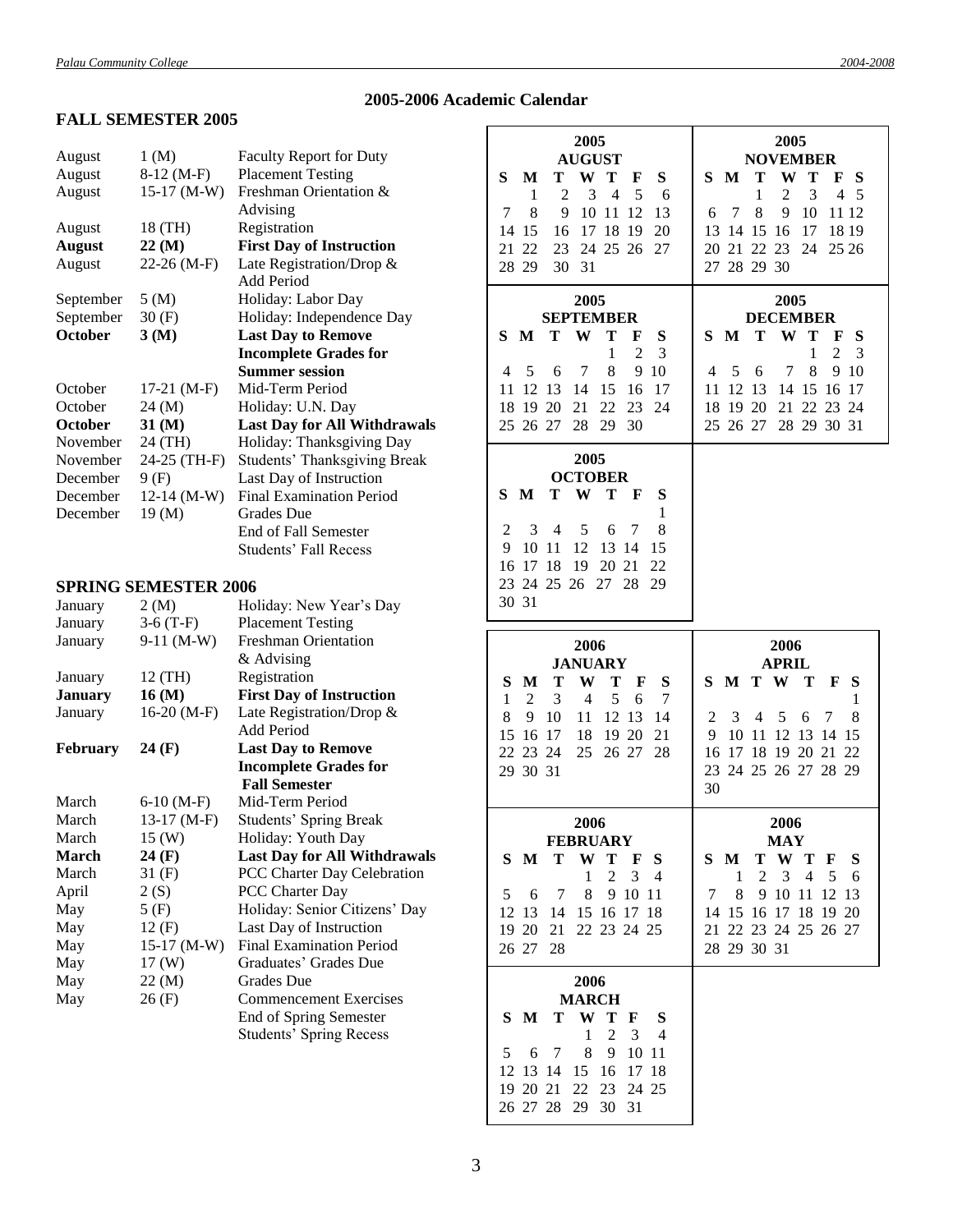# **SUMMER 2006**

| May/June<br>June<br>June<br>June<br>June<br>June<br>June | $29-2 (M-F)$<br>1(TH)<br>$5-7$ (M-W)<br>8 (TH)<br>$12 \, (\mathrm{M})$<br>$12-16$ (M-F)<br>30(F) | <b>Placement Testing</b><br>Holiday: ROP President's Day<br><b>Freshmen Orientation</b><br>& Advising<br>Registration<br><b>First Day of Instruction</b><br>Late Registration/Drop &<br>Add Period<br><b>Last Day to Remove</b><br><b>Incomplete Grades for</b> | S<br>14<br>21      | M<br>8<br>15<br>22 | Т<br>$\mathfrak{D}$<br>9<br>16<br>23<br>28 29 30 | 2006<br><b>MAY</b><br>W<br>3<br>10<br>17<br>24<br>-31 | т<br>4<br>18<br>25 26 27 | F<br>5<br>12<br>19      | -S<br>6<br>13<br>20                    | S<br>9<br>16 17<br>30 31 | M<br>3<br>-10<br>23 24 25 | T<br>4<br>18 | 2006<br><b>JULY</b><br>W<br>5<br>12<br>19<br>26 27                                 | Т<br>6<br>13<br>20 | F<br>14<br>21<br>28 29 | S<br>8<br>15<br>- 22     |
|----------------------------------------------------------|--------------------------------------------------------------------------------------------------|-----------------------------------------------------------------------------------------------------------------------------------------------------------------------------------------------------------------------------------------------------------------|--------------------|--------------------|--------------------------------------------------|-------------------------------------------------------|--------------------------|-------------------------|----------------------------------------|--------------------------|---------------------------|--------------|------------------------------------------------------------------------------------|--------------------|------------------------|--------------------------|
| July<br>July<br>July<br>August<br>August<br>August       | $3-7$ (M-F)<br>10(M)<br>$17 \, (\mathrm{M})$<br>4(F)<br>$7-9$ (M-W)<br>11(F)                     | <b>Spring Semester</b><br>Mid-Term Period<br>Holiday: Constitutional Day<br><b>Last Day for All Withdrawals</b><br>Last Day of Instruction<br><b>Final Examination Period</b><br>Grades Due<br>End of Summer Session<br><b>Students' Summer Recess</b>          | S<br>4<br>18<br>25 | M<br>5<br>12<br>19 | т<br>6<br>13<br>20<br>26 27                      | 2006<br><b>JUNE</b><br>W<br>7<br>14<br>21<br>28       | 8<br>15<br>22<br>29 30   | F<br>2<br>9<br>16<br>23 | S<br>$\mathcal{R}$<br>10<br>-17<br>-24 | S<br>6<br>13<br>20<br>27 | M<br>14<br>21             | 8<br>15      | 2006<br><b>AUGUST</b><br>W<br>$\mathfrak{D}$<br>9<br>16 17<br>22 23<br>28 29 30 31 | 3<br>10<br>24 25   | F<br>4<br>11<br>18     | S<br>5<br>12<br>19<br>26 |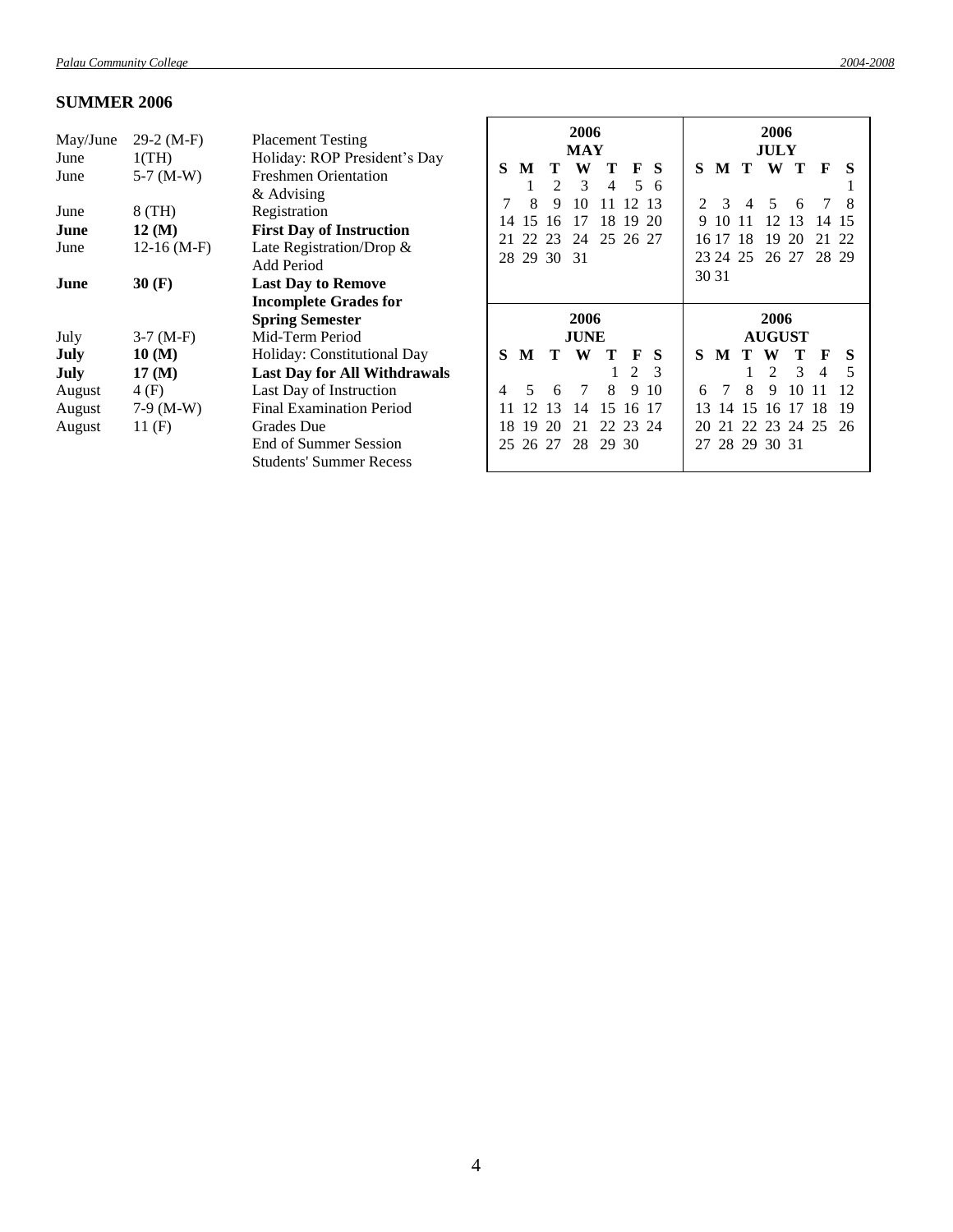# **2006-2007 Academic Calendar**

|                 | <b>FALL SEMESTER 2006</b>   | addendum                            |                                                           |                                                |
|-----------------|-----------------------------|-------------------------------------|-----------------------------------------------------------|------------------------------------------------|
| addendum        |                             |                                     | 2006                                                      | 2006                                           |
| August          | 1(T)                        | <b>Faculty Report for Duty</b>      | <b>AUGUST</b>                                             | <b>NOVEMBER</b>                                |
| August          | $7-11$ (M-F)                | <b>Placement Testing</b>            | $\bf T$<br>W<br>S<br>S<br>M<br>Т<br>F                     | M<br>S.<br>т<br>W<br>т<br>F<br><b>S</b>        |
| August          | $14-16$ (M-W)               | <b>Freshman Orientation</b>         | 3<br>$\overline{4}$<br>5<br>1<br>2                        | 2<br>3<br>1<br>$\overline{4}$                  |
|                 |                             | & Advising                          | 8<br>9 10 11 12<br>6<br>7                                 | 8<br>9<br>10 11<br>7<br>5<br>6                 |
| August          | 17(TH)                      | Registration                        | 13 14 15 16 17 18 19                                      | 13 14 15<br>16<br>1718<br>12                   |
| <b>August</b>   | 21(M)                       | <b>First Day of Instruction</b>     | 20 21 22 23 24 25 26                                      | 20 21 22<br>23<br>24 25<br>19                  |
| August          | $21-25$ (M-F)               | Late Registration/Drop &            | 27 28 29 30 31                                            | 26 27 28 29<br>30                              |
|                 |                             | Add Period                          | 2006                                                      | 2006                                           |
| September       | 4(M)                        | Holiday: Labor Day                  | <b>SEPTEMBER</b>                                          | <b>DECEMBER</b>                                |
| October         | 2(M)                        | Holiday: Independence Day           | W T<br>M T<br>S<br>S<br>F                                 | T<br>S<br>M<br>$\mathbf{W}$<br>Т<br>S<br>F     |
| October         | 3(T)                        | <b>Last Day to Remove</b>           | $\overline{c}$<br>1                                       | $\overline{2}$<br>1                            |
|                 |                             | <b>Incomplete Grades for</b>        | 8<br>$\overline{7}$<br>9<br>3<br>5<br>6<br>4              | 8<br>7<br>9<br>3<br>5<br>4<br>6                |
|                 |                             | <b>Summer Session</b>               | 10 11 12<br>13 14 15 16                                   | 10 11 12<br>13 14 15 16                        |
| October         | $9-13$ (M-F)                | Mid-Term Period                     | 18 19<br>20 21 22 23<br>17                                | 18 19<br>20 21 22<br>17<br>-23                 |
| October         | 20(F)                       | <b>Last Day for All Withdrawals</b> | 24 25 26<br>27 28 29 30                                   | 24 25 26 27 28 29 30                           |
| October         | 24(T)                       | Holiday: UN Day                     |                                                           | 31                                             |
| November        | 30 (TH)                     | Holiday: Thanksgiving Day           |                                                           |                                                |
| Nov/Dec         | 30-1 (TH-F)                 | <b>Students' Thanksgiving Break</b> | 2006                                                      |                                                |
| December        | 8(F)                        | Last Day of Instruction             | <b>OCTOBER</b>                                            |                                                |
| December        | $11-13$ (M-W)               | <b>Final Examination Period</b>     | T<br>M<br>W<br>Т<br>S<br>S<br>F                           |                                                |
| December        | 18(M)                       | Grades Due                          | $\overline{2}$<br>3<br>$\overline{4}$<br>5<br>6<br>7<br>1 |                                                |
|                 |                             | End of Fall Semester                | 8<br>10<br>11 12<br>13 14<br>9                            |                                                |
|                 |                             | <b>Students' Fall Recess</b>        | 18 19<br>16 17<br>20 21<br>15                             |                                                |
|                 |                             |                                     | 22 23 24<br>25 26 27 28                                   |                                                |
|                 | <b>SPRING SEMESTER 2007</b> | addendum                            | 29 30 31                                                  |                                                |
|                 |                             |                                     |                                                           |                                                |
|                 |                             |                                     |                                                           |                                                |
| January         | 1 (M)                       | Holiday: New Year's Day             |                                                           |                                                |
| January         | $3-5$ (W-F)                 | <b>Placement Testing</b>            | 2007                                                      | 2007                                           |
| January         | 8-10 (M-W)                  | <b>Freshman Orientation</b>         | <b>JANUARY</b>                                            | <b>APRIL</b>                                   |
|                 |                             | & Advising                          | T<br>S<br>W T<br><b>S</b><br>M<br>F                       | S<br>T<br>W<br>F<br>S<br>M<br>Т                |
| January         | 11 (TH)                     | Registration                        | $\overline{c}$<br>3<br>$\overline{4}$<br>5<br>1<br>6      | 5<br>2<br>3<br>$\overline{4}$<br>6<br>1<br>7   |
| <b>January</b>  | 15(M)                       | <b>First Day of Instruction</b>     | 10 11 12 13<br>8<br>9<br>7                                | 8<br>12<br>13<br>9<br>10 11<br>-14             |
| January         | $15-19$ (M-F)               | Late Registration/Drop              | 14 15 16 17 18 19 20                                      | 15 16 17 18<br>20 21<br>19                     |
|                 |                             | & Add Period                        | 21 22 23 24 25 26 27                                      | 22 23 24 25 26<br>27 28                        |
| <b>February</b> | 23(F)                       | <b>Last Day to Remove</b>           | 28 29 30 31                                               | 29 30                                          |
|                 |                             | <b>Incomplete Grades for</b>        |                                                           |                                                |
|                 |                             | <b>Fall Semester</b>                | 2007                                                      | 2007                                           |
| March           | $5-9(M-F)$                  | Mid-Term Period                     | <b>FEBRUARY</b><br>S M T<br>W T<br>F<br>S                 | <b>MAY</b><br>S M T<br>W<br>Т<br>F<br><b>S</b> |
| March           | $12-16$ (M-F)               | <b>Students' Spring Break</b>       | 2<br>3<br>1                                               | 2<br>3<br>1<br>4<br>5                          |
| March           | 15 (TH)                     | Holiday: Youth Day                  | 8<br>9 10<br>7<br>4<br>5<br>6                             | 8<br>9<br>10 11 12<br>7<br>6                   |
| March           | 23(F)                       | <b>Last Day For All Withdrawals</b> | 11 12 13 14 15<br>16 17                                   | 14 15 16 17 18 19<br>13                        |
| March           | 30(F)                       | PCC Charter Day Celebration         | 18 19 20 21 22 23 24                                      | 20 21 22 23 24 25 26                           |
| April           | 2(M)                        | PCC Charter Day                     | 25 26 27 28                                               | 27 28 29 30 31                                 |
| May             | 4 (F)                       | Holiday: Senior Citizens' Day       |                                                           |                                                |
| May             | 11(F)                       | Last Day of Instruction             | 2007                                                      |                                                |
| May             | $14-16$ (M-W)               | Final Examination Period            | <b>MARCH</b>                                              |                                                |
| May             | 16(W)                       | Graduates' Grades Due               | M T W T<br>S.<br>F S                                      |                                                |
| May             | $21 \, (M)$                 | Grades Due                          | 2<br>3                                                    |                                                |
| May             | 25(F)                       | <b>Commencement Exercises</b>       | 8<br>9 10<br>7<br>5<br>6<br>4                             |                                                |
|                 |                             | End of Spring Semester              | 15 16 17<br>11 12 13 14                                   |                                                |
|                 |                             | <b>Students' Spring Recess</b>      | 18 19 20 21<br>22 23 24<br>25 26 27 28 29 30 31           |                                                |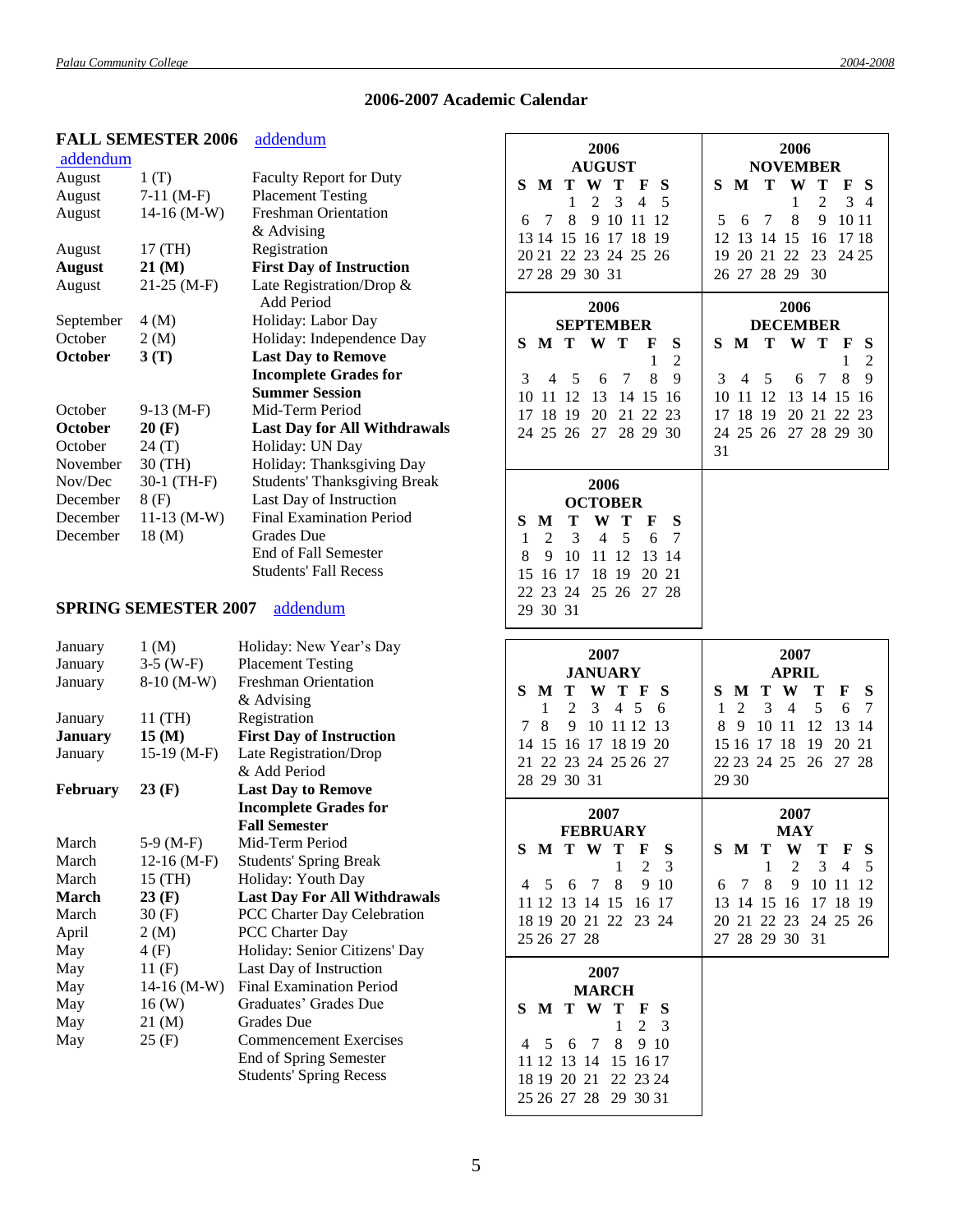# **SUMMER 2007** [addendum](Addendum5.doc#summer07)

| May<br>June<br>June                | 1(F)<br>$4-6$ (M-W)                   | 28-31 (M-TH) Placement Testing<br>Holiday: ROP President's Day<br><b>Freshman Orientation</b>                                                                              |               |         |                     | 2007<br>MAY         |                      |               |                         |                |                       |               | 2007<br><b>JULY</b> |                                             |    |                |
|------------------------------------|---------------------------------------|----------------------------------------------------------------------------------------------------------------------------------------------------------------------------|---------------|---------|---------------------|---------------------|----------------------|---------------|-------------------------|----------------|-----------------------|---------------|---------------------|---------------------------------------------|----|----------------|
|                                    |                                       | & Advising                                                                                                                                                                 | S             | M       | т                   | W                   |                      | т             | F<br>S                  | S              | M                     |               | W                   |                                             | F  |                |
| June                               | $7$ (TH)                              | Registration                                                                                                                                                               |               |         |                     | 2                   |                      | 3             | 5<br>4                  |                |                       | 3             | 4                   | 5                                           | 6  |                |
| June                               | 11(M)                                 | <b>First Day of Instruction</b>                                                                                                                                            | 6             |         | 8                   | 9                   | 10                   |               |                         | 8              | 9                     | 10            |                     | 12                                          |    | 13 14          |
| June                               | $11-15$ (M-F)                         | Late Registration/Drop $\&$                                                                                                                                                | 13            | 14      | 5                   | 6                   | 17                   | 18            | 19                      |                | 15 16                 | 17            | 18                  | 19                                          | 20 | $\mathcal{D}1$ |
|                                    |                                       | Add Period                                                                                                                                                                 | 20            |         |                     | 23                  | 24                   |               | 25 26                   | 22.            | 23                    |               | 24 25               | 26                                          | 27 | -28            |
| June                               | 29(F)                                 | <b>Last Day to Remove</b>                                                                                                                                                  | 27            | 28      | 29                  | 30                  | -31                  |               |                         |                | 29 30 31              |               |                     |                                             |    |                |
|                                    |                                       | <b>Incomplete Grades for</b><br><b>Spring Semester</b>                                                                                                                     |               |         |                     | 2007<br><b>JUNE</b> |                      |               |                         |                |                       |               | 2007                | <b>AUGUST</b>                               |    |                |
| July                               | $2-6(M-F)$                            | Mid-Term Period                                                                                                                                                            | S             | M T     |                     | W                   | Т                    | F             | S                       | S              | M                     | T.            | W                   | т                                           | F  |                |
| July                               | 9(M)                                  | Holiday: Constitution Day                                                                                                                                                  |               |         |                     |                     |                      |               | 2                       |                |                       |               |                     | $\mathcal{L}$                               | 3  | $\overline{4}$ |
| July<br>August<br>August<br>August | 16(M)<br>3(F)<br>$6-8$ (M-W)<br>10(F) | <b>Last Day for All Withdrawals</b><br>Last Day of Instruction<br><b>Final Examination Period</b><br>Grades Due<br>End of Summer Session<br><b>Students' Summer Recess</b> | 3<br>10<br>24 | 4<br>18 | 5<br>19<br>25 26 27 | 6<br>13<br>20       | 7<br>14<br>21<br>-28 | 8<br>15<br>22 | 9<br>-16<br>23<br>29 30 | 5.<br>12<br>19 | 6<br>$\sqrt{3}$<br>20 | 7<br>14<br>21 | 8<br>15             | 9<br>16<br>22 23 24 25<br>26 27 28 29 30 31 | 10 | -11            |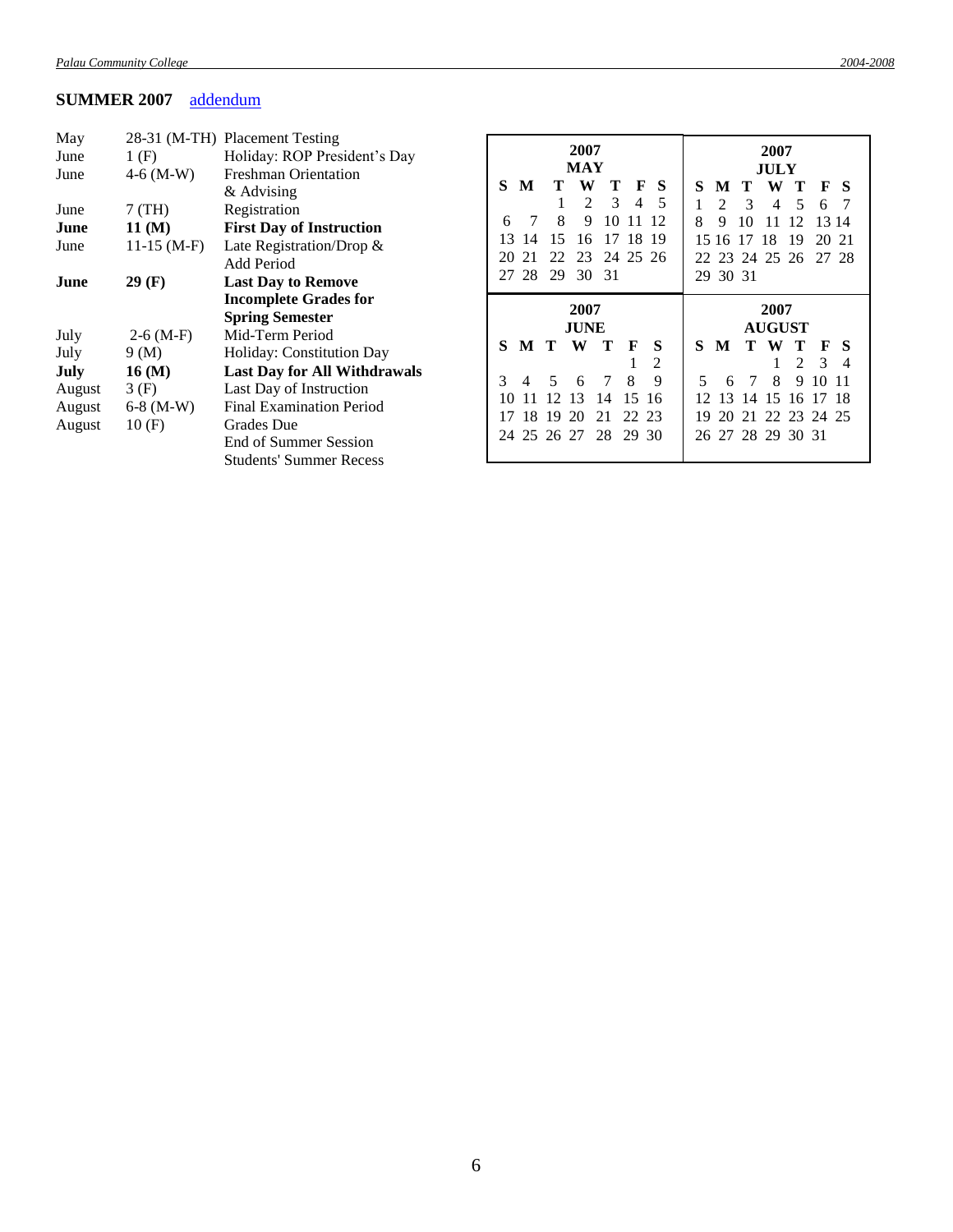# **2007-2008 Academic Calendar**

|                  | <b>FALL SEMESTER 2007</b>   | addendum                            |                                                   |                                                         |
|------------------|-----------------------------|-------------------------------------|---------------------------------------------------|---------------------------------------------------------|
| addendum         |                             |                                     | 2007                                              | 2007                                                    |
| August           | 1(W)                        | <b>Faculty Report for Duty</b>      | <b>AUGUST</b>                                     | <b>NOVEMBER</b>                                         |
| August           | $6-10(M-F)$                 | <b>Placement Testing</b>            | M<br>W<br>S<br>S<br>T<br>Т<br>F                   | M<br>S.<br>Т<br><b>W</b><br>т<br>S<br>F                 |
|                  |                             | <b>Freshman Orientation</b>         | 3<br>2<br>$\overline{4}$<br>1                     | 2<br>1<br>3                                             |
| August           | $13-15$ (M-W)               |                                     | 8<br>9<br>7<br>10 11<br>5<br>6                    | 8<br>9<br>7<br>-10<br>4<br>5<br>6                       |
|                  |                             | $&$ Advising                        | 12<br>13 14 15 16 17 18                           | 15 16 17<br>11 12<br>13 14                              |
| August           | 16 (TH)                     | Registration                        | 20 21 22 23 24 25<br>19                           | 22 23 24<br>18 19 20<br>21                              |
| <b>August</b>    | 20(M)                       | <b>First Day of Instruction</b>     | 26 27 28 29 30 31                                 | 25 26 27 28 29 30                                       |
| August           | $20-24$ (M-F)               | Late Registration/Drop &            |                                                   |                                                         |
|                  |                             | Add Period                          | 2007                                              | 2007                                                    |
| September        | 3(M)                        | Holiday: Labor Day                  | <b>SEPTEMBER</b>                                  | <b>DECEMBER</b>                                         |
| <b>September</b> | $28$ (F)                    | <b>Last Day to Remove</b>           | M T W T<br>S<br>S<br>F                            | $\mathbf{W}$<br>M<br>Т<br>T<br>S<br>F<br><b>S</b>       |
|                  |                             | <b>Incomplete Grades for</b>        | 1                                                 | 1                                                       |
|                  |                             | <b>Summer Session</b>               | 2<br>7<br>8<br>3<br>5<br>6<br>4                   | 8<br>2<br>3<br>7<br>5<br>6<br>4                         |
| October          | 1(M)                        | Holiday: Independence Day           | 10 11 12 13<br>9<br>14 15                         | 10 11<br>-12<br>13 14 15<br>9                           |
| October          | $8-12$ (M-F)                | Mid-Term Period                     | 16 17 18 19 20<br>21 22                           | 16 17 18<br>20 21 22<br>19                              |
| October          | 19(F)                       | <b>Last Day for All Withdrawals</b> | 23 24 25 26 27 28 29                              | 23 24 25 26                                             |
| October          | 24(W)                       | Holiday: UN Day                     |                                                   | 27 28 29<br>30 31                                       |
| November         | 29 (TH)                     | Holiday: Thanksgiving Day           | 30                                                |                                                         |
| November         | 29-30 (TH-F)                | <b>Students' Thanksgiving Break</b> | 2007                                              |                                                         |
| December         | 7(F)                        | Last Day of Instruction             | <b>OCTOBER</b>                                    |                                                         |
| December         | $10-12$ (M-W)               | <b>Final Examination Period</b>     | S<br>M<br>Т<br>W<br>S<br>Т<br>F                   |                                                         |
| December         | $17 \text{ (M)}$            | <b>Grades</b> Due                   | 5<br>2<br>3<br>4<br>1<br>6                        |                                                         |
|                  |                             | End of Fall Semester                | 8<br>9<br>10<br>11 12 13<br>7                     |                                                         |
|                  |                             |                                     | 14 15 16<br>17<br>18 19 20                        |                                                         |
|                  |                             | <b>Students' Fall Recess</b>        | 21 22 23<br>24 25 26 27                           |                                                         |
|                  |                             |                                     | 28 29 30 31                                       |                                                         |
|                  | <b>SPRING SEMESTER 2008</b> | addendum                            |                                                   |                                                         |
|                  |                             |                                     |                                                   |                                                         |
|                  |                             |                                     |                                                   |                                                         |
| January          | 1(T)                        | Holiday: New Year's Day             |                                                   |                                                         |
| January          | $2-4$ (W-F)                 | <b>Placement Testing</b>            | 2008                                              | 2008                                                    |
| January          | $7-9$ (M-W)                 | <b>Freshman Orientation</b>         | <b>JANUARY</b>                                    | <b>APRIL</b>                                            |
|                  |                             | & Advising                          | S<br>M<br>W<br>Т<br>Т<br>F<br>S                   | Т<br>W<br>S.<br>M<br>т<br>F<br>S                        |
| January          | 10 (TH)                     | Registration                        | $\overline{2}$<br>3<br>1<br>$\overline{4}$<br>- 5 | 3<br>$\overline{c}$<br>$\overline{4}$<br>5<br>1         |
| <b>January</b>   | 14(M)                       | <b>First Day of Instruction</b>     | 8<br>7<br>9<br>10 11 12<br>6                      | 8<br>9<br>7<br>10 11<br>-12<br>6                        |
| January          | $14-18$ (M-F)               | Late Registration/Drop &            | 16 17 18 19<br>13 14<br>15                        | 13 14 15 16<br>17 18 19                                 |
|                  |                             | Add Period                          | 22<br>23 24 25 26<br>20 21                        | 20 21 22 23<br>24 25 26                                 |
|                  |                             |                                     | 27 28 29 30 31                                    | 27 28 29 30                                             |
| <b>February</b>  | $22$ (F)                    | <b>Last Day to Remove</b>           | 2008                                              | 2008                                                    |
|                  |                             | <b>Incomplete Grades for</b>        | <b>FEBRUARY</b>                                   | <b>MAY</b>                                              |
|                  |                             | <b>Fall Semester</b>                | M T W T<br>S<br>S<br>F                            | S M T<br>W<br>Т<br>F<br>S                               |
| March            | $3-7 (M-F)$                 | Mid-Term Period                     | 2<br>1                                            | 2<br>3<br>1                                             |
| March            | $10-14$ (M-F)               | <b>Students' Spring Break</b>       | $\,8\,$<br>7<br>-9<br>3<br>5<br>6<br>4            | $\overline{7}$<br>8<br>9 10<br>$\overline{5}$<br>4<br>6 |
| March            | 14(F)                       | Holiday: Youth Day                  | 14 15 16<br>10 11                                 | 15 16 17                                                |
| March            | $21$ (F)                    | <b>Last Day For All Withdrawals</b> | 12 13                                             | 11 12 13<br>14                                          |
| April            | 2(W)                        | PCC Charter Day                     | 21 22 23<br>17 18 19 20                           | 18 19 20 21<br>22 23 24                                 |
| April            | 4(F)                        | PCC Charter Day Celebration         | 24 25 26 27 28 29                                 | 25 26 27 28 29 30 31                                    |
| May              | 5(M)                        | Holiday: Senior Citizens' Day       |                                                   |                                                         |
| May              | 9(F)                        | Last Day of Instruction             | 2008                                              |                                                         |
| May              | $12-14$ (M-W)               | Final Examination Period            | <b>MARCH</b><br>F                                 |                                                         |
| May              | $14 \, (W)$                 | Graduates' Grades Due               | M T W T<br>S<br><sub>S</sub>                      |                                                         |
| May              | 19(M)                       | Grades Due                          | 1                                                 |                                                         |
| May              | 23(F)                       | <b>Commencement Exercises</b>       | 8<br>2<br>7<br>3<br>5<br>6<br>4                   |                                                         |
|                  |                             | End of Spring Semester              | 10 11 12 13 14 15<br>9                            |                                                         |
|                  |                             | <b>Students' Spring Recess</b>      | 16 17 18 19 20 21 22                              |                                                         |
|                  |                             |                                     | 23 24 25 26 27 28 29<br>30 31                     |                                                         |

# 7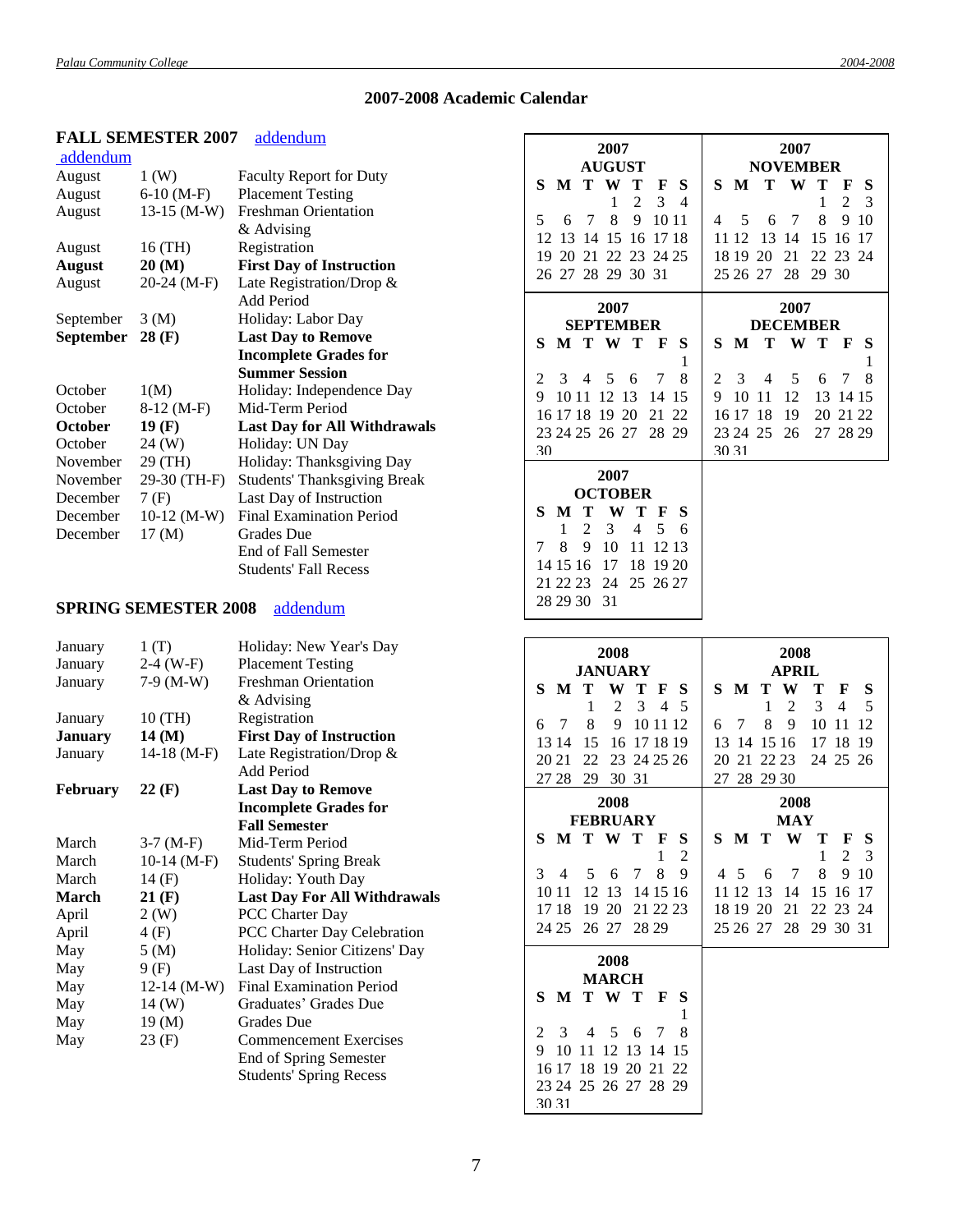## **SUMMER 2008** [addendum](Addendum5.doc#summer08)

|           |               |                                     | 2008  |                |          |             |          |          | 2008     |    |       |       |             |               |          |                |
|-----------|---------------|-------------------------------------|-------|----------------|----------|-------------|----------|----------|----------|----|-------|-------|-------------|---------------|----------|----------------|
| May       | $26-30$ (M-F) | <b>Placement Testing</b>            |       |                |          | <b>MAY</b>  |          |          |          |    |       |       | JULY        |               |          |                |
| June      | 2(M)          | Holiday: ROP President's Day        | S     | M              | Т        | W           | т        | F        | <b>S</b> | S  | M     | Т     | W           |               | F        | S              |
| June      | $3-4$ (T-W)   | <b>Freshman Orientation</b>         |       |                |          |             |          | 2        | 3        |    |       |       | 2           | 3             | 4        | 5              |
|           |               | & Advising                          | 4     | 5              | 6        | 7           | 8        | 9        | 10       | 6  |       | 8     | 9           | 10            |          | 12             |
| June      | $5$ (TH)      | Registration                        |       | 12             | 13       | 14          | 15       |          | 16 17    | 13 | 14    | 15    | 16          | 17            |          | 19             |
| June      | 9(M)          | <b>First Day of Instruction</b>     |       | 18 19          | 20       | 21          |          | 22 23 24 |          | 20 | 21    | 22    | 23          | 24            | 25       | 26             |
| June      | $9-13(M-F)$   | Late Registration/Drop &            |       | 25 26 27       |          | 28          |          | 29 30 31 |          | 27 |       |       | 28 29 30 31 |               |          |                |
|           |               | Add Period                          |       |                |          |             |          |          |          |    |       |       |             |               |          |                |
| June      | 27(F)         | <b>Last Day to Remove</b>           |       |                |          |             |          |          |          |    |       |       |             |               |          |                |
|           |               |                                     |       |                |          |             |          |          |          |    |       |       |             |               |          |                |
|           |               | <b>Incomplete Grades for</b>        |       |                |          | 2008        |          |          |          |    |       |       | 2008        |               |          |                |
|           |               | <b>Spring Semester</b>              |       |                |          | <b>JUNE</b> |          |          |          |    |       |       |             | <b>AUGUST</b> |          |                |
| June/July | $30-4 (M-F)$  | Mid-Term Period                     | S     | М              | т        | W           | т        | F        | -S       | S  | M     | Т     | W           | т             | F        | S              |
| July      | 9(W)          | Holiday: Constitution Day           |       | $\mathfrak{D}$ | 3        | 4           | 5        | 6        |          |    |       |       |             |               |          | $\overline{2}$ |
| July      | 11(F)         | <b>Last Day for All Withdrawals</b> | 8     | 9              | 10       | 11          | 12       | 13       | -14      | 3  | 4     | 5     | 6           | 7             | 8        | 9              |
| August    | 1(F)          | Last Day of Instruction             |       | 15 16          | 17       | 18          | 19       | 20 21    |          |    | 10 11 | 12    | 13          | 14            | 15       | -16            |
| August    | $4-6$ (M-W)   | <b>Final Examination Period</b>     |       |                | 22 23 24 | 25          | 26 27 28 |          |          |    | 17 18 | 19    | 20          | 21            | 22 23    |                |
| August    | 11(M)         | Grades Due                          | 29 30 |                |          |             |          |          |          |    | 24 25 | 26 27 |             |               | 28 29 30 |                |
|           |               | End of Summer Session               |       |                |          |             |          |          |          | 31 |       |       |             |               |          |                |

r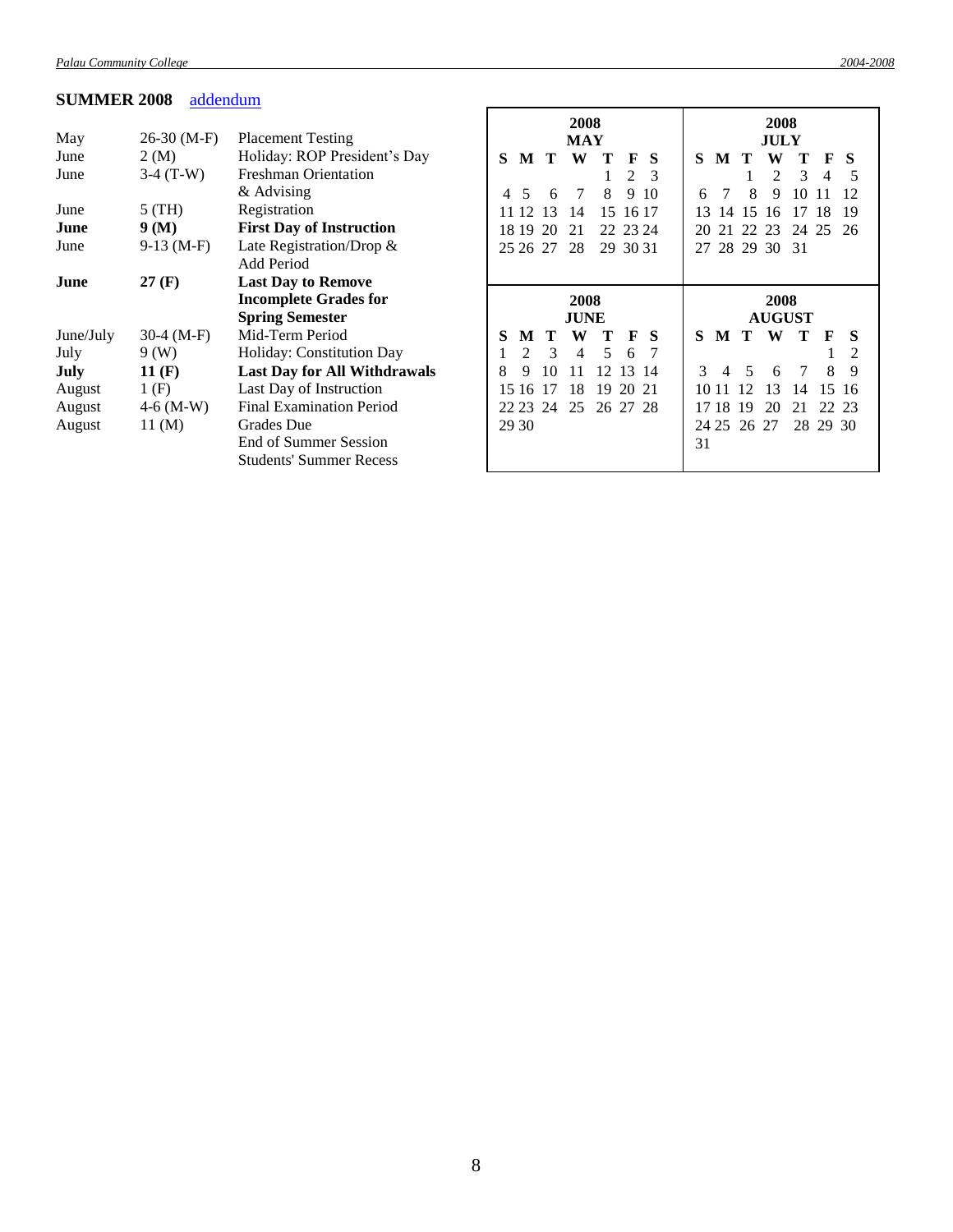# **GENERAL INFORMATION**

# **HISTORY**

Palau Community College (PCC) was founded in 1969 as a two-year post-secondary vocational/ technical institution. It grew out of a trade school that had its beginning in 1927 during the Japanese administration prior to World War II. PCC began with a small group of students enrolled in one vocational program on a campus with limited physical facilities. It was known at that time as Micronesian Occupational Center.

The expansion of vocational education resulted from such factors as a growing political awareness, articulation among the states/republics of Micronesia, and a greater commitment to educational and economic development by the United States of America. Funding permitted the addition of facilities and staff so that by 1976, training programs were provided in more than twenty specific vocational areas grouped into ten trade clusters. The goal of a post-secondary institution for vocational education to prepare students with necessary skills and knowledge needed in a developing and expanding economy has not changed through the years.

Until 1977, the Micronesian Occupational Center and the Community College of Micronesia were two autonomous post-secondary institutions serving Micronesia. On March 29, 1977, Trust Territory Public Law No.7-29, amended later by Public Law 7-130, created the College of Micronesia as a public corporation under its own Board of Regents. The law, which took effect October 1, 1977, joined into a single post-secondary educational system the Micronesian Occupational Center and the Community College of Micronesia (which included the CCM-affiliated School of Nursing). In May 1978, Micronesian Occupational Center officially became Micronesian Occupational College, a distinct and complementary part of the College of Micronesia. In September 1987, a treaty among the Republic of Marshall Islands, the Federated States of Micronesia, and the Republic of Palau regarding the College of Micronesia was executed establishing complete autonomy of each college in the COM system to local governments. The treaty was terminated on March 31, 1993, which laid the foundation for Palau Community College.

On March 19, 1993, the Republic of Palau President, Kuniwo Nakamura, signed into law RPPL No.4-2, establishing Palau Community College.

On April 2, 1993, Micronesian Occupational College officially became Palau Community College.

# **GEOGRAPHICAL LOCATION**

PCC is located in Koror, Palau. Geographically, Palau is part of Micronesia which was administered by the U.S. as the Trust Territory of the Pacific Islands after World War 11, from 1955 to 1994. In 1994, the Republic of Palau entered into a Compact of Free Association with the U.S. This vast ocean area of some 3 million square miles - roughly the size of the continental U.S. is located just above the equator in the Western Pacific Ocean.

Koror, the capital, is located about 500 miles east of Manila, 800 miles southwest of Guam, and 10,000 miles west of Washington, D.C. PCC is therefore the most distant and remote member of the U.S. family of colleges and universities.

Palau Community College is conveniently located in downtown Koror, within walking distance of businesses and government offices.

## **ACCREDITATION**

Palau Community College is a post-secondary vocational/academic institution serving all of Micronesia. Beginning in 1972, it developed into a viable technical institution through a series of selfevaluations and accreditation visits from the Accrediting Commission for Community and Junior Colleges of the Western Association of Schools and Colleges.

In June 1977, Palau Community College was granted full accreditation by the Western Association of Schools and Colleges. Again in 1982, 1987, 1992, and 1997, after site visits and reviews of the institutional selfevaluation as required every five years, Palau Community College received reaffirmation of its accreditation status from the Western Association of Schools and Colleges

## **VISION STATEMENT**

**Vision 2007: We guarantee quality and excellence.**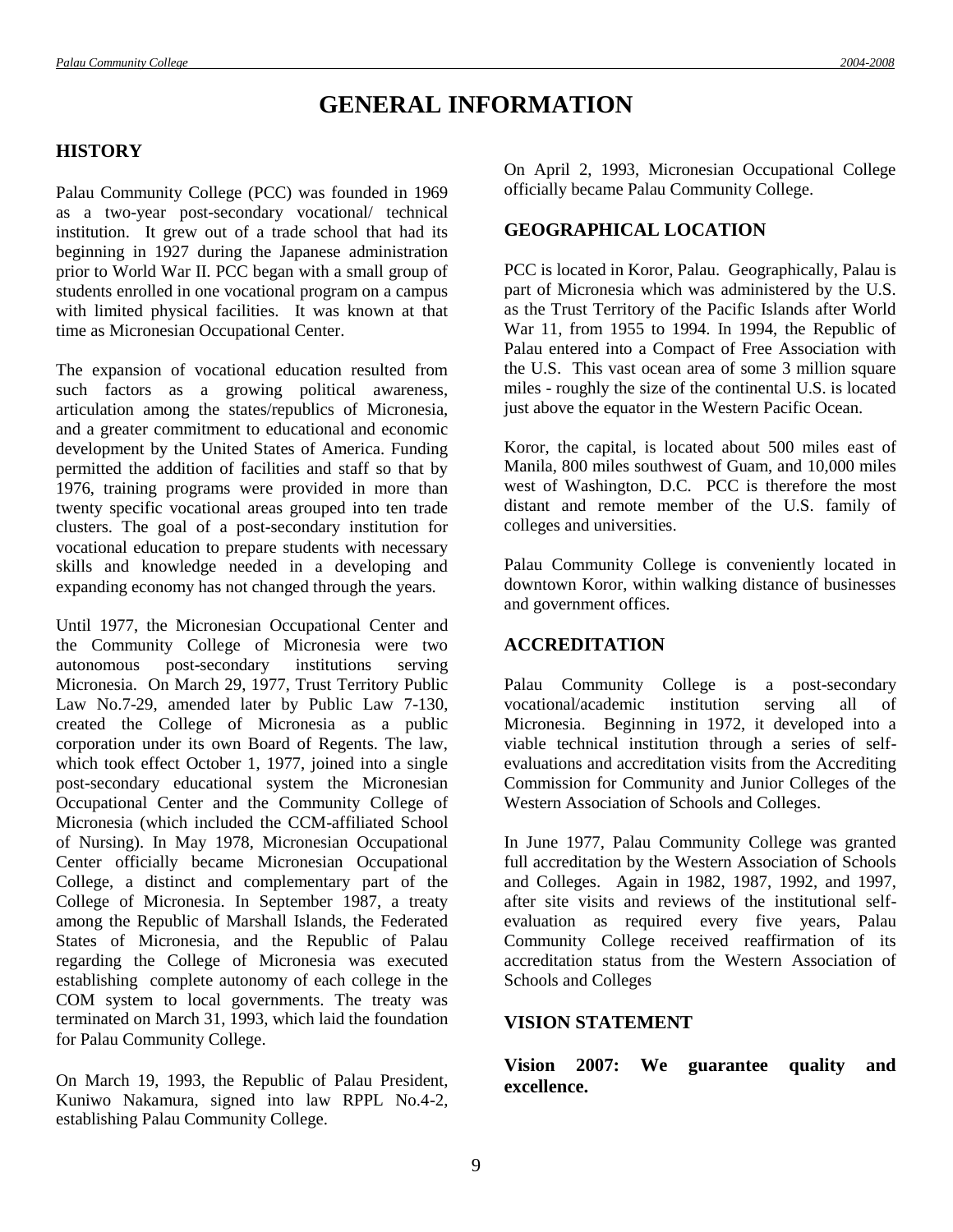Palau Community College is an accessible public educational institution helping to meet the technical, academic, cultural, social, and economic needs of students and communities by promoting learning opportunities and developing personal excellence.

# **UNIFYING PRINCIPLES**

Unifying principles are highly valued statements or beliefs which form the basis for policy setting, planning, our daily interaction with one another, and our decision making. They serve as cornerstones on which we build a successful institution.

Palau Community College believes in:

- Team Work
- Quality Services
- Open Communication
- Managing with Goals
- Promoting Leadership
- Integrity and Loyalty
- Community Ownership
- Continuous Improvement
- Creativity and Innovation
- People and Respect for Others

# **MASTER PLAN GOALS:**

Palau Community College completed the seventh year of its Ten-Year Master Plan in September of

2004, and has the remaining goals to be completed by October 2007.

## **Funding:**

The College Endowment Fund will reach \$2 million by the year 2007.

## **Institutional Culture:**

By the year 2004, a new and improved Evaluation and Recognition System will be established and implemented at Palau Community College.

By the year 2005, an Emergency Management Plan will be established and implemented at Palau Community College.

## **Student Retention:**

By the year 2007, the Retention Program will ensure that students who enroll at the college succeed in school.

#### **Current and New Programs:**

By the year 2007, PCC will provide quality programs that are responsive to the educational and economic needs of the community.

## **Facilities:**

By the year 2007, PCC will have completed construction of facilities to meet the needs of its programs and services.

## **Technology:**

By the year 2005, **PCC** will have the tools to capitalize upon the campus computer network.

By the year 2007, PCC will be able to distribute learning to individuals and groups beyond the classroom.

By the year 2007, PCC will have added to its curriculum offerings, programs in support of hardware, software and network technology.

## **Public Relations and Marketing:**

By the year 2007, PCC will have a more positive image in the communities it serves.

## **Learning Resources:**

By the year 2005, the Palau Community College Library will coordinate and direct the development of a Republic of Palau union catalog project.

By the year 2007, Learning Resources will have met 90% of the standards for community, junior, and technical colleges learning resources programs spelled out in the Association of College and Research Libraries (ACRL) in providing information and services to PCC and the local community.

# **GENERAL EDUCATION PHILOSOPHY**

Palau Community College believes that education is the key to success by promoting the concept that learning is a lifelong process. With this belief, PCC provides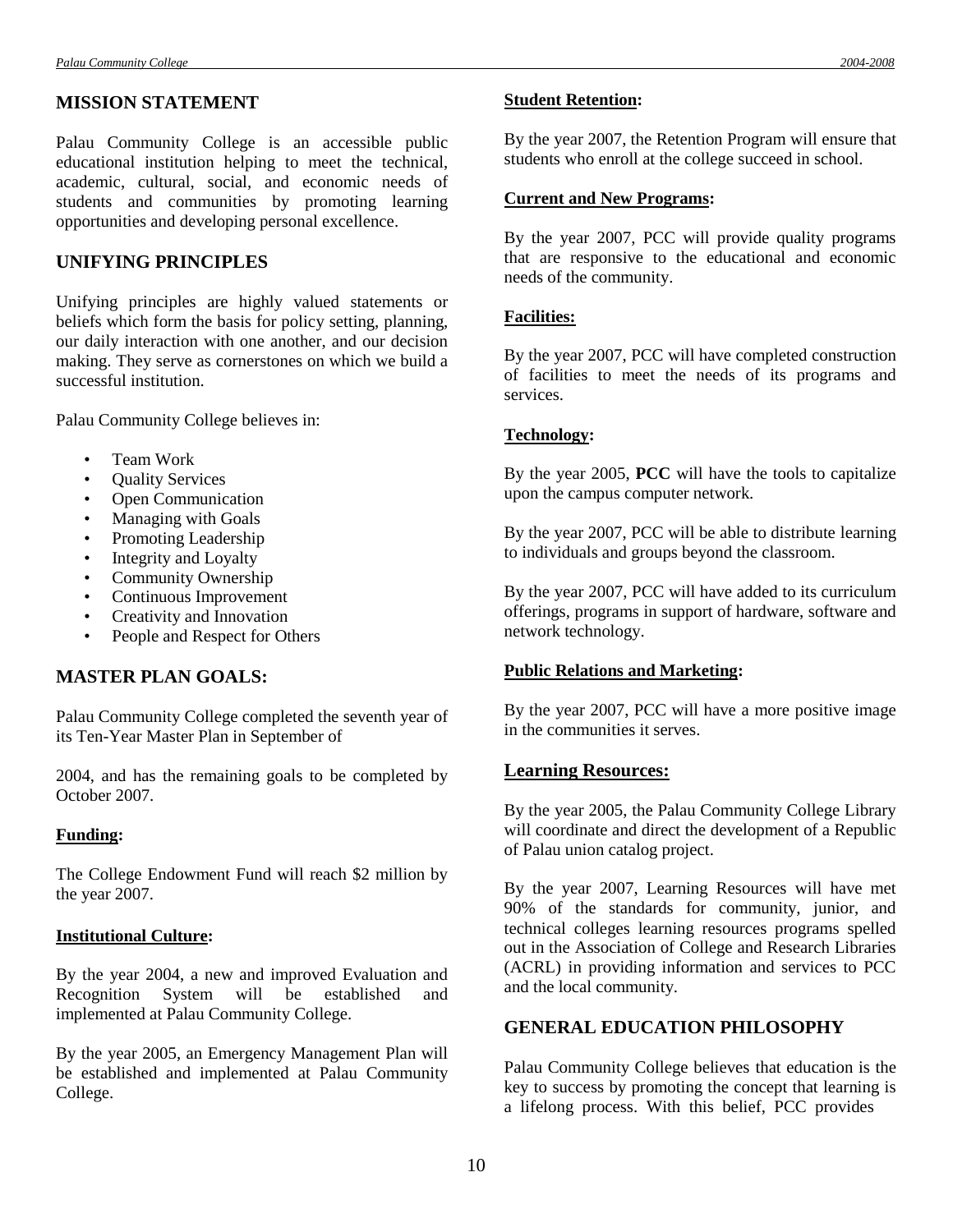general education to give each student an opportunity to develop an integrated overview of diverse fields of human knowledge, to become aware of skills and knowledge required to comprehend the changing world, to acquire basic principles and concepts that are part of different disciplines, to educate and enable students to cope with changing societies, and to prepare those interested in pursuing higher education beyond PCC.

#### **Outcomes:**

Students will be able to:

- 1. Critically think and solve problems.
- 2. Communicate clearly, both orally and in writing.
- 3. Use mathematical skills appropriate to our technological society.
- 4. Appreciate knowledge about their own physical bodies, minds, physical worlds, and environment.
- 5. Be aware of different contemporary issues and cultures that affect their worlds.
- 6. Appreciate different cultures and peoples.
- 7. Appreciate the world of arts.

# **FAMILY EDUCATIONAL RIGHTS AND POLICY ACT (FERPA)**

The Family Educational Rights and Privacy Act (FERPA) affords students certain rights with respect to their educational records. These rights include but are not limited to the following:

- 1. The right to inspect and review the student's educational records. Request must be in writing which states or identifies the record(s) to be inspected/reviewed and addressed to the Registrar's Office. The Registrar will notify the student of the time and place where the record(s) may be inspected/reviewed. If the record(s) is/are not maintained by the Registrar, the student will be advised of the correct office/official to whom the request should be addressed.
- 2. The right to request changes to the student's educational records that the student believes are inaccurate or misleading. Students may ask the college to change or amend a record that they believe is inaccurate or misleading. The request must be in writing which clearly identifies the record or part of the record they want to change and specifies why it is inaccurate or misleading and addressed to the Registrar's Office. If the college

decides not to change or amend their record as requested, the student will be notified of the decision and advised of his/her rights to challenge the decision through the Student Review Board.

- 3. The right to consent to disclosures of personally identifiable information contained in the student's educational records, except to the extent that FERPA authorizes disclosure without consent. Examples of disclosure of educational records without consent is to the college officials with legitimate educational interest to review records in order to fulfill professional and official responsibilities, parents or legal guardians of students under 18 years old, and upon order of a court of competent jurisdiction.
- 4. The right to file a complaint with the United States Department of Education (USDOE) concerning alleged failures by PCC to comply with the requirements of FERPA. Complaints may be addressed to:

Family Policy Compliance Office U.S. Department of Education 600 Independence Avenue, SW Washington, DC 20202-4605.

#### **ARTICULATION INFORMATION**

The college is directing its articulation efforts toward other institutions in the Pacific Region and the U. S. Mainland. Currently, PCC has articulation agreements with the University of Guam, the College of Micronesia-FSM, Hawaii Pacific University, Chaminade University of Honolulu, Brigham Young University-Hawaii, the University of Hawaii-Hilo, the University of Hawaii-West Oahu, Grand Valley State University, Occidental College, National University, Western Governors University, San Diego State University, Pacific Islands Bible College, Waseda University, the University of the Ryukyus, and Japan Aviation Academy.

Consult the Office of Academic Affairs to find out the current status of articulation.

#### **ACADEMIC FREEDOM**

Palau Community College supports and protects the principle of academic freedom for each faculty member. The principle of academic freedom is guaranteed to all faculty members acting within the scope and terms of their employment. The principle of academic freedom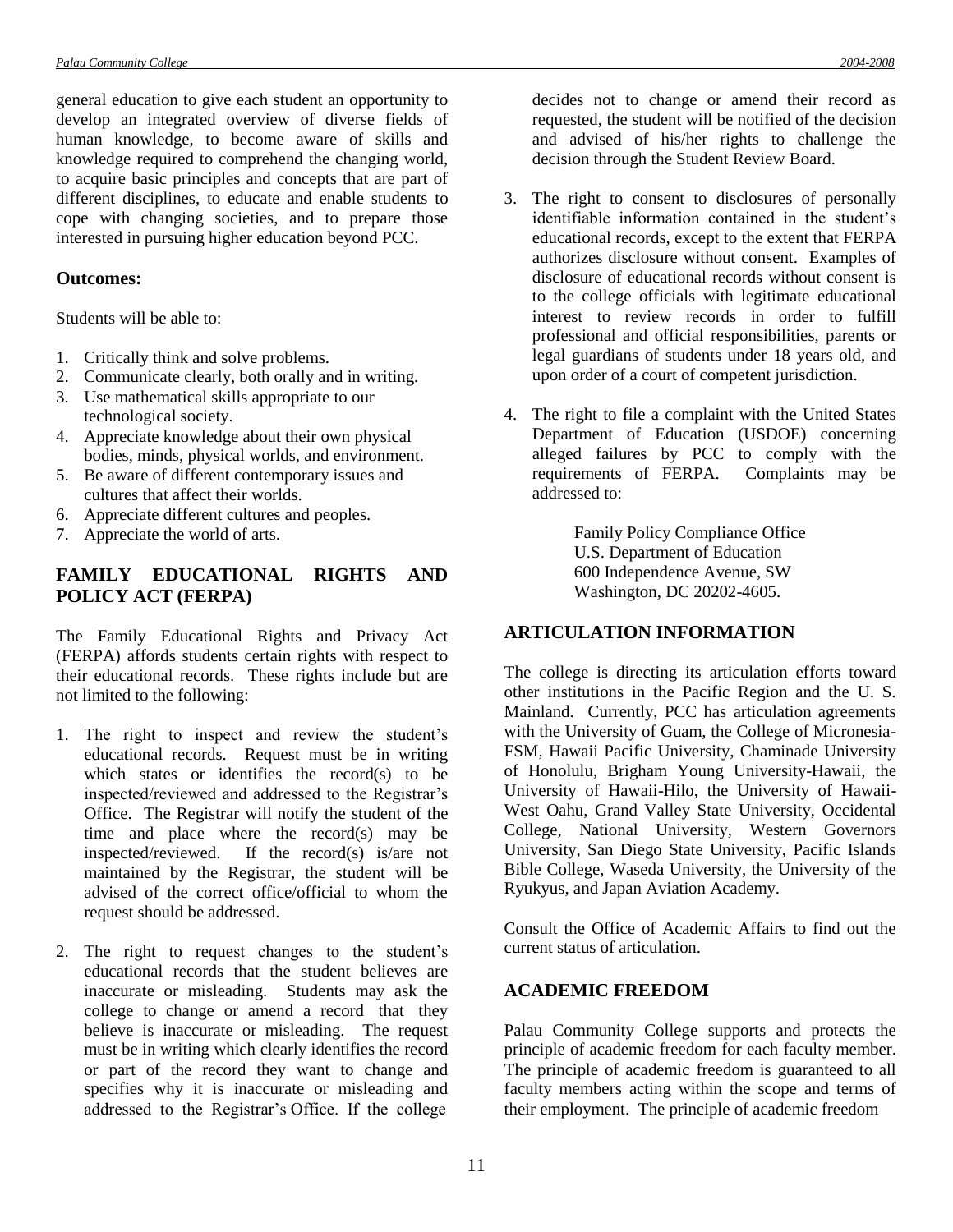asserts that all faculty members are entitled to freedom within their classrooms to discuss their fields of expertise, to conduct research in their fields of special competence, and to publish the results of their research.

# **SEXUAL HARASSMENT**

Sexual harassment is defined as "unwelcome sexual advances, request for sexual favors, and other verbal, visual, and/or physical conducts of a sexual nature, made by someone from, or in, the workplace or educational setting."

# **ORGANIZATION OF THE COLLEGE**

# **THE GOVERNING BOARD**

The Board of Trustees protects the institution from external pressures and provides stability and continuity to the institution. It sets the purposes of the institution and manages its fiscal resources. It establishes institutional policies and delegates to the chief executive officer of the college the responsibilities to administer these policies.

## **OFFICE OF THE PRESIDENT**

The Office of the President provides the educational leadership to define goals, develops plans, and establishes priorities for the college.

#### **DEVELOPMENT OFFICE**

The Development Office is responsible to the Office of the President in the areas of institutional development, research and planning, and public relations.

# **DEPARTMENTS**

Palau Community College is organized into three major functional areas: Education and Training, Administration, and Cooperative Research & Extension.

The following college functions come under the administration of Education and Training Department: Academic Affairs Division, Student Services Division, and Continuing Education Division.

### **ACADEMIC AFFAIRS DIVISION**

The Academic Affairs Division is responsible for all instruction and instructional programs, including the administration of the schools within the college. The schools are: School of Arts and Sciences, School of Business, and School of Technical Education.

The college offers degrees in eighteen (18) areas in order to meet the needs of the Micronesian community.

#### **School of Arts and Sciences**

- Agricultural Science
- Criminal Justice
- Education
- Environmental/Marine Science
- Library & Information Services
- Liberal Arts
- Nursing

### **School of Business**

- Business Accounting
- Business Administration
- Information Technology
- Office Administration
- Tourism & Hospitality

#### **School of Technical Education**

- Air Conditioning and Refrigeration Technology
- Automotive Mechanics Technology
- Construction Technology
- Electrical Technology
- General Electronics Technology
- Small Engine and Outboard Marine Technology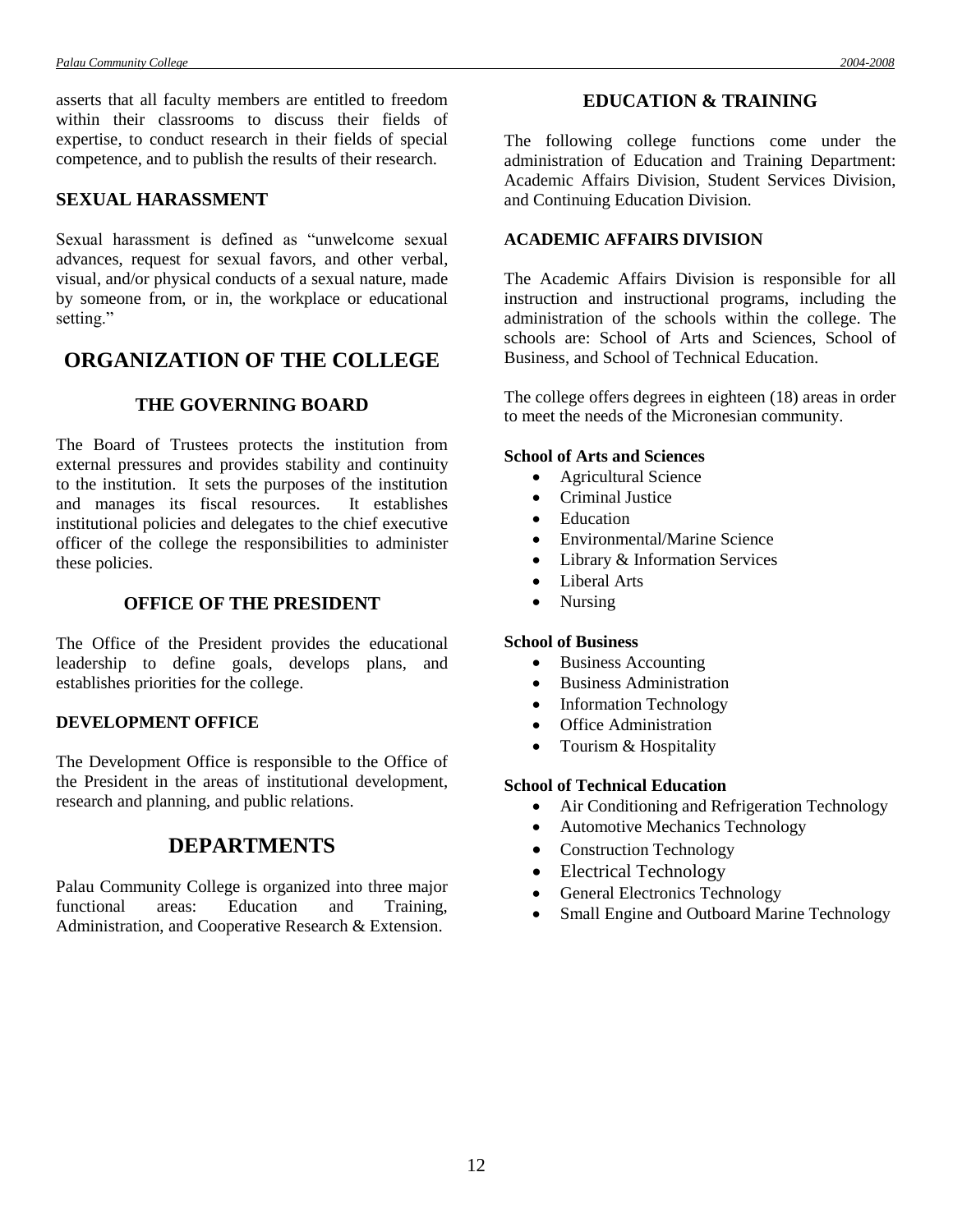# **STUDENT SERVICES DIVISION**

The Student Services Division is one of the three major divisions under the Education and Training Department of the college. Its purpose is to compliment and supplement the Academic Affairs Division by offering programs and services which facilitate and provide opportunities for maximum personal growth and development of each student. The following chart illustrates units and services/programs which fall under Student Services Division.



# **ADMISSIONS & FINANCIAL AID**

This unit is responsible for the administration of admission to the college, federal student financial aid program, and Federal Work-Study Program.

## **FINANCIAL AID INFORMATION**

## **What is financial aid?**

Financial aid (federal and non-federal funds) is monetary assistance that is intended to help students meet college expenses. Awards may be in the form of grants, loans, scholarships, employment opportunities, or a combination of these. Certain personal financial disclosures are required of students, in order for a financial need analysis to be completed and awards to be made. Determination of financial need will be made based upon the financial information a student submits. All the information will be kept confidential.

The primary financial responsibility for a college education rests with the student and his/her parents. Financial aid does not cover all of a student's expenses, which include personal and transportation expenses, etc.

## **Applying for Financial Aid**

Students are encouraged to apply for admission and financial aid concurrently in order to expedite each important process. Applicants must be admitted to the College in order to receive financial aid.

The Free Application for Federal Student Aid (FAFSA) is the required application for need-based financial aid at PCC. In order for PCC to receive FAFSA data to determine eligibility for financial aid, applicants must list Palau Community College, Koror, Palau, **federal school code #011009** in the Releases and Signatures section of the FAFSA.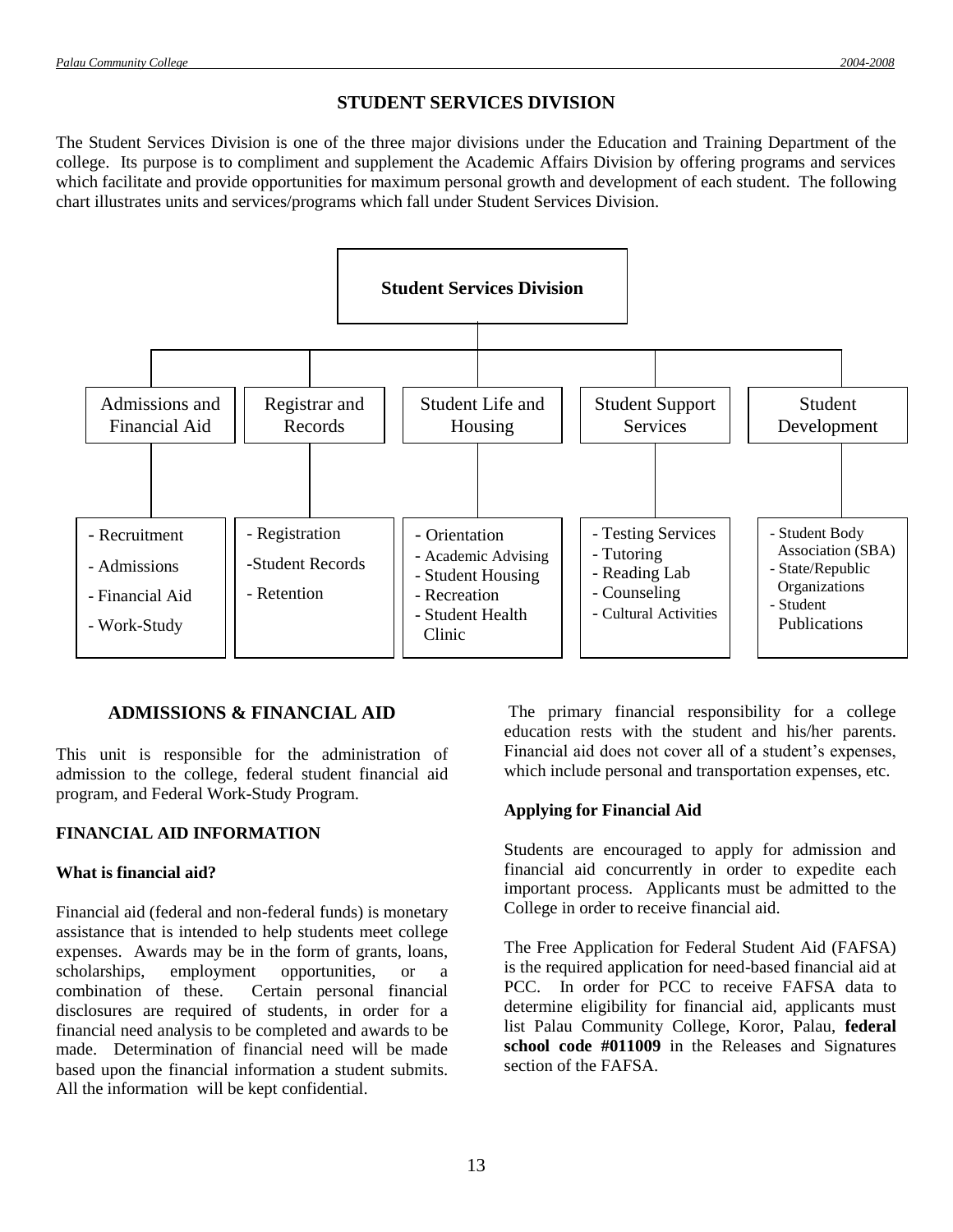The FAFSA is available from all high schools and colleges starting in November or December for the following academic year.

#### **Financial Aid Priority Dates**

Financial aid applicants **must** file their FAFSA **no earlier than January 1 but no later than February 15** in order to make the College priority filing deadline. Also, applicants must be admitted to the College by April 15 in order to ensure priority consideration for available financial aid. Students applying after these priority dates will be considered for financial aid on a funds-availability basis.

#### **Financial Aid Process**

The FAFSA data is processed by the central processor, and an Expected Family Contribution (EFC) is calculated utilizing a formula mandated by the federal government. The results of this calculation are forwarded to the College, where the Office of Admissions & Financial Aid compares the EFC to the cost of attendance in order to determine each applicant's financial need and eligibility for specific types of financial assistance. The Federal verification process requires that applicants provide documentation of FAFSA data, for example, income tax returns/wage & tax statements, social security benefits, pension benefits, etc) which is compared to the original application information. Financial Aid eligibility and awards may be revised following the verification process.

## **The Financial Aid Package**

Once financial need is established, the Office of Admissions & Financial Aid assembles the best possible financial aid package for each applicant. This package generally combines several types of aid from sources inside and outside the College.

Rarely does total student aid come from a single source. A typical PCC financial aid package is developed from three sources: scholarships, grants, and work-study. The proportions of aid from each of these sources vary greatly, depending upon individual circumstances. Financial aid packages can vary from year to year, depending on changes in a student's financial need, grades, and date of filing. Students must reapply for financial aid each year by the priority date to ensure maximum eligibility.

#### **Federal Student Aid**

Federal student aid is financial assistance by the United State Department of Education (USDOE) extended to eligible students enrolled in eligible programs at participating schools to cover school expenses, including tuition and fees, room and board, books and supplies, and transportation. Most federal aid is need-based. The three most common types of aid are **grants** (financial aid that does not have to be repaid), **loans** (borrowed money that must be repaid with interest, and **work-study** (A job opportunity for students to work part-time to earn money to help pay for school expenses.

Palau Community College (PCC) participates in only three of the federal student aid programs:

- 1. Federal Pell Grant A Federal Pell Grant does not have to be repaid. Generally, the Federal Pell Grants are awarded only to undergraduate students who have not earned a bachelor's degree or professional degree such as medicine, law or dentistry.
- 2. Federal Supplemental Educational Opportunity  $Grant(SEOG) - SEOG$  is for undergraduate students with exceptional financial need. Students may receive a FSEOG Award in an amount from a minimum of \$100 up to a maximum of \$4000 per award year depending on students' financial needs and the availability of funds.
- 3. Federal Work-Study (FWS) The Federal Work-Study (FWS) program provides part-time jobs for undergraduate students who need financial aid to help pay for their educational expenses. Students may also gain work experience in their chosen fields of study.

## **Student Eligibility Requirement for Federal Financial Aid**

To receive assistance from any federal student aid program (Federal Pell Grant, Federal SEOG, and Federal Work-Study), a student must meet the following criteria:

- 1. Have a **high school diploma** or a **General Education Development (GED) Certificate** or pass an approved ability-to-benefit test by the U.S. Department of Education, etc. See the financial aid administrator for more information.
- 2. Be enrolled as a **regular student** working toward a degree in an **eligible program.**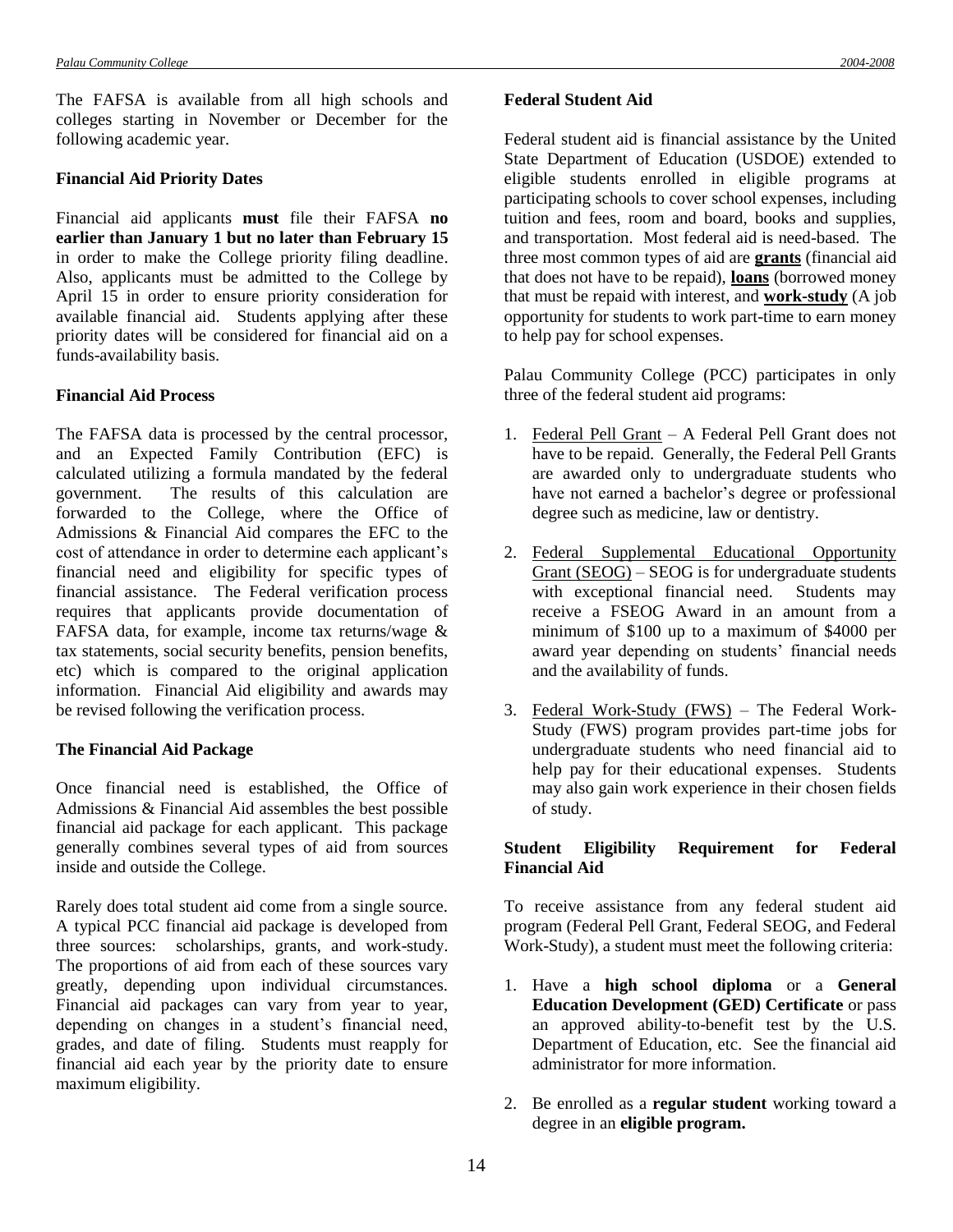- 3. Be a **U.S. citizen** or **eligible non-citizen (FSM, Marshall Island and Palau).**
- 4. Have **financial need**. A student's yearly educational expenses must be greater than the contribution he/she and his/her family can make toward these expenses.
- 5. Have a **valid U.S. Social Security Number** (FSM, Marshall Islands and Palau citizens are exempted).
- 6. Certify that the federal student aid will be used only for educational purpose.
- 7. Certify that no federal student loans are in default and that no money is owed on federal student grants.
- 8. Indicate that registration with the Selective Services if required is completed.
- 9. Make **Satisfactory Academic Progress** toward the completion of degree.

#### **Satisfactory Academic Progress**

The Higher Education Amendments Act of 1992, and Palau Community College require that a student receiving federal assistance must demonstrate satisfactory academic progress (SAP). In general, SAP is defined as "proceeding toward successful completion of degree requirements". For financial aid purpose only, **the Normal Completion Time** is defined as follows**:**  As a full-time student, eligibility for financial aid continues for a number of years equal to 150% of the normal completion time for the degree the student is seeking to earn.

Therefore, a full-time student is eligible to receive financial aid for a maximum of three years or six semesters for a degree program. Full-time students who are eligible for, and receiving, financial aid must successfully complete at least twelve credits with a minimum Cumulative GPA of 2.0 each semester. Students who fail to achieve this criterion are placed on Financial Aid Probation and may lose all financial aid if their academic performances do not reflect satisfactory progress after two consecutive semesters*.*

This is for financial aid eligibility only; therefore, this satisfactory academic policy has no effect whatsoever on students' academic records at PCC.

The policies and procedures governing SAP are available at the Office of Admissions & Financial Aid. Students with additional questions regarding this policy are invited to inquire at this office.

#### **Course Repeats**

Courses that are repeated will count in the calculation of hours attempted and completed hours earned.

Federal Financial aid will not cover courses that are being repeated for the third time. Financial aid will pay up to two (2) repeats per course. A third repeat and beyond will not be paid for by financial aid.

#### **Non-federal funds**

Non-federal funds include state/republic scholarships (as well as grants and loans) and private scholarships. The Office of Admissions & Financial Aid helps students seek and file applications for state/republic scholarships.

The PCC Development Office assists students in seeking and filing applications for scholarships. The following are some of the scholarships available to Palau Community College students:

- 1. State Scholarships and Grants The Federated States of Micronesia, Republic of the Marshall Islands and Republic of Palau offer scholarships, grants, and, in some instances, loans to their respective citizens. For detailed information, contact the Office of Admissions & Financial Aid.
- 2. Private Foundations/Scholarships –Students may receive private scholarships from a variety of sources in recognition of their academic records. These scholarships include the following:
	- a. Moylan's Insurance Scholarship Maximum award for the year is \$1000. Eligibility: Resident of Palau; high school graduating senior or current PCC student; have a cumulative GPA of at least 2.50 to 3.50.
	- b. Pierantozzi Scholarship Maximum award for the year is \$1000. Eligibility: citizen of Palau; high school graduating senior or current PCC student, have a minimum cumulative GPA of at least 3.00 to 3.50; have been accepted to PCC for the upcoming fall semester.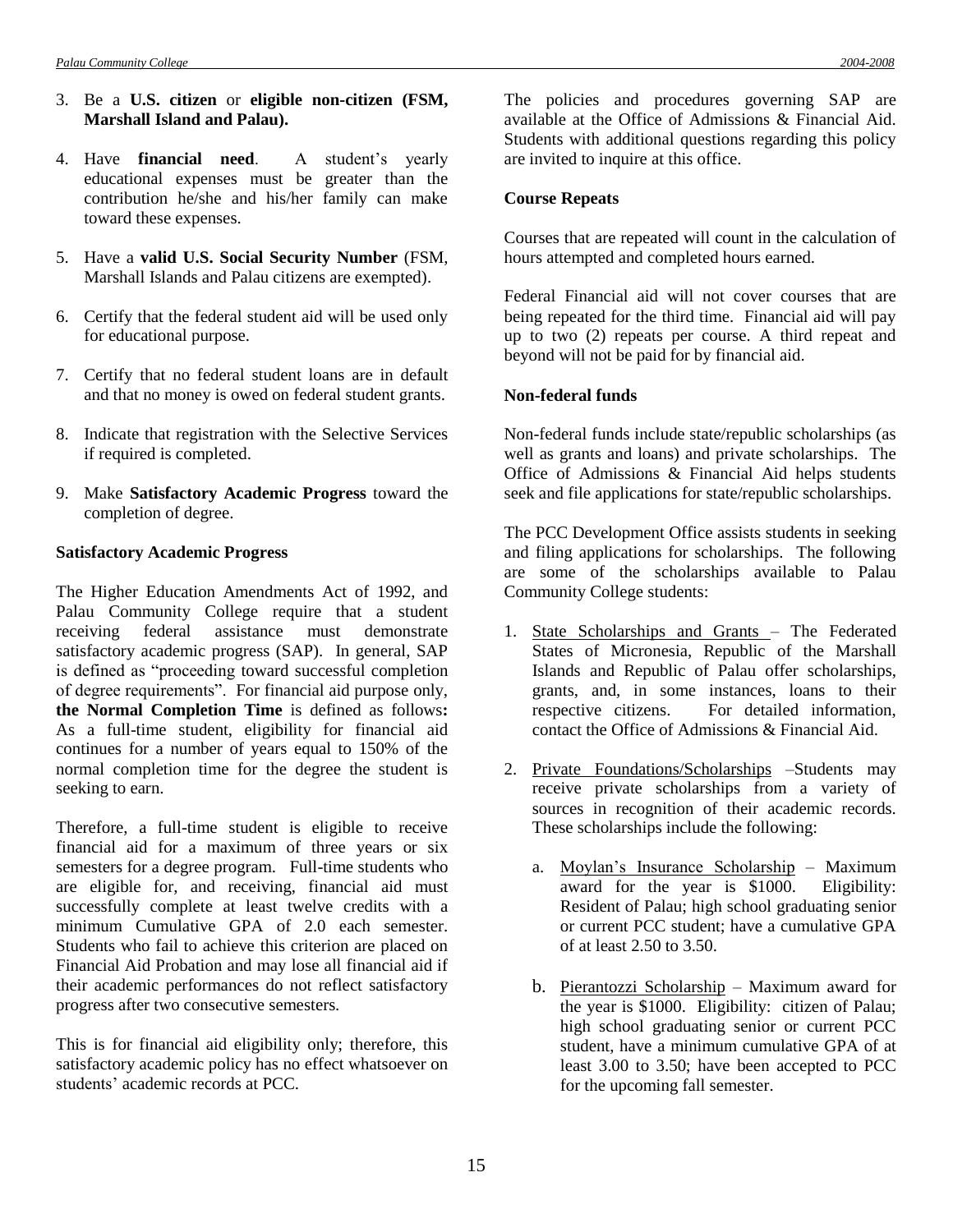- c. Prince Leeboo Scholarship Maximum award for the year is \$1000. Eligibility: citizen of Palau; high school graduating senior or current PCC student; have a minimum cumulative GPA of at least 3.50; have been accepted to PCC for the upcoming fall semester.
- d. Roman Tmetuchl Scholarship Maximum award for the year is \$1000.00 Eligibility: citizen of Palau; a high school graduating senior or current PCC student; have a cumulative GPA of at least 3.00 to 3.50; have been accepted to PCC for the upcoming fall semester.
- e. Shell Company Scholarship Maximum award for the year is \$1000. Eligibility: Resident of Palau; a high school graduating senior or current PCC student; have a minimum cumulative GPA of at least 2.50 to 3.50; have been accepted to PCC for the upcoming fall semester.

**Note**: The above scholarships/grants are subject to change without notice.

# **STUDENT SUPPORT SERVICES (PROJECT BEACON)**

Student Support Services is one of the federal programs funded by the U.S. Department of Education and is operating under Student Services. It was established to give support to students who want to utilize their full potential but are having difficulty in doing so. The Student Support Services staff are concerned not only with each student's academic progress, but also with that student as an individual. Through this program, each student receives assistance and encouragement that will enable him/her to be successful at Palau Community College. The components of the program are tutoring, counseling, and cultural activities.

**Tutoring:** Math and English tutoring programs are among the components of Student Support Services. Both components provide one-on-one hour-long tutoring appointments and scheduled basic skills instruction, computer assisted instruction (CAI), and tutorial services that form the core of their program. Students are scheduled to work with professional staff or peer tutors or may be scheduled to work alone with the aid of computer-assisted instruction (CAI). Tutoring may be offered in other subjects as needed. The English component also includes a reading lab.

**Counseling:** Project Beacon and Career Counseling are other components of Student Support Services. Counseling services are available to all students by either appointment or on a walk-in basis.

Counseling staff provide services which assist students in overcoming emotional and academic concerns which could prevent them from succeeding in their college experiences. Students are encouraged to utilize the counseling services regarding any problems they encounter. Assistance is also provided to students to help them effectively manage their personal, academic and social concerns/values. Career and college transfer services are also available through the counseling program. . The staff also provide referrals to appropriate services to meet students' needs.

**Cultural Activities Programs:** Student Support Services provides cultural activities such as field trips and visits to foster exposure, awareness, and appreciation of cultural differences. These cultural events and field trips are planned and conducted throughout the school year to give participants a better understanding and appreciation of the different cultures represented on campus. Field trips and visitations to cultural sites in Palau give participants a better understanding of the life style of the earlier Palauan generations thus increasing an awareness of and appreciation for cultural differences.

#### **STUDENT LIFE AND HOUSING**

This unit is responsible for the coordination of student housing program, student health services, development and implementation of co-curricular programs, recreational activities, and coordination of freshman orientation and academic advising for students.

## **Student Housing**

The college provides on-campus housing for one hundred and sixteen students. The three residence halls are two-story concrete buildings with a centralized T.V. lounge, recreational facility, a laundry room and paid telephone services.

There are two buildings with a centralized bathroom on each floor, two small lounges and a study hall on the second floors. The third residence hall has triple occupancy rooms with private bathrooms and a centralize lounge.

Each room is furnished with standard size twin beds, and closets. Residents supply their own linens, electric fans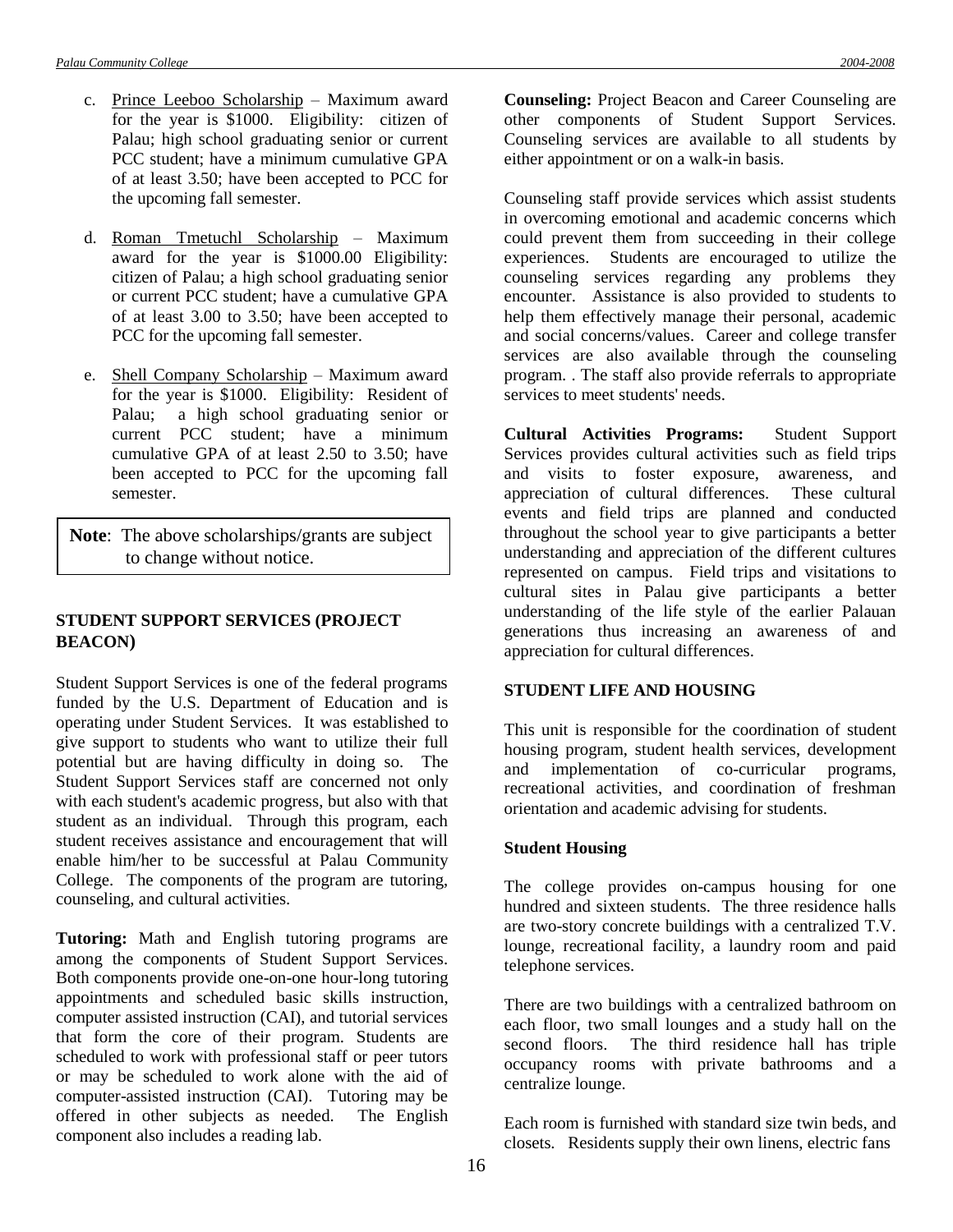and other personal items. Residents are responsible for cleaning their own rooms. Student Housing does not have cleaning services, so residents are scheduled, on a rotation basis, to clean public areas in the buildings and the surrounding yards as part of house chores.

The residence hall is staffed by two-full time resident managers who are responsible for facilities, programs and services.

The guidelines for living in Palau Community College dormitories have been established to protect the health, safety, and social welfare of all community members, to provide a climate conducive to study, to discourage dishonesty, vandalism and personal abuse, and to avoid infringement on the rights of others.

Each resident is responsible for his or her actions and each is entitled to a safe and secure atmosphere in which to reside and pursue his or her educational objectives. All information concerning rates and food service are included in the housing application which can be obtained by writing to the Office of Student Life, Palau Community College, P.O. Box 9, Koror, Republic of Palau, 96940. See also tuition, fees and other charges on pages 34 to 36 of the catalog.

#### **Student Activities**

The college provides recreational and sporting activities to broaden the college experiences of students. Student activities are designed to enhance students' abilities to achieve academic, personal and social success. These activities are also designed to foster staff, faculty and student relationships through participation in games, recreational activity and/or social events.

#### **Student Health Services**

The college in collaboration with the Ministry of Health operates a Student Health Clinic on campus Monday through Friday. The Student Health Clinic provides such services as first aid care for illnesses and minor injuries, health education and counseling, family planning, and referrals to appropriate medical and health services.

## **Student Mailing Address**

Student may wish to rent a mailbox at the Republic's Post Office or choose to utilize the Student Services'

Post Office box. If students choose to use the Student Services' postal address, it is as follows:

> P.O. Box 370 Koror, Republic of Palau, 96940

# **REGISTRAR & RECORDS**

This office handles registration, student records, evaluation of transfer credits and retention.

#### **Student Retention**

Student retention is the core focus of the efforts of staff, faculty and administrators, and indeed, the entire family of Palau Community College. The effort of the retention program is aimed at creating an environment that is conducive to student learning; thus leading to increased student success, satisfaction, retention, and graduation rates.

### **STUDENT DEVELOPMENT**

#### **Student Organizations**

All registered students in degree programs are regular members of the Student Body Association (SBA). Student officers and senators within the framework of a constitution and its bylaws govern the SBA. Four officers and senators are elected annually to form the student senate and they are responsible for administering the affairs of the association. Each republic/state annually elects a student senate representative to the SBA. The association is responsible for the general welfare of the student body.

Most republics/states represented on campus have formed republic/state organizations the purpose of which is to build a support system and advocate for their constituents. These republic/state organizations function within their by laws which are approved by the college. Students with a common interest and purpose may form a club/organization and petition the college to sanction them as an official club/organization of the college.

All proposed activities that are sponsored in the name of the college club/organization must first be approved by the Dean of Students or his/her designee. College clubs/organizations are required to comply with all college policies and regulations in carrying out their activities whether the activity is held on or off campus.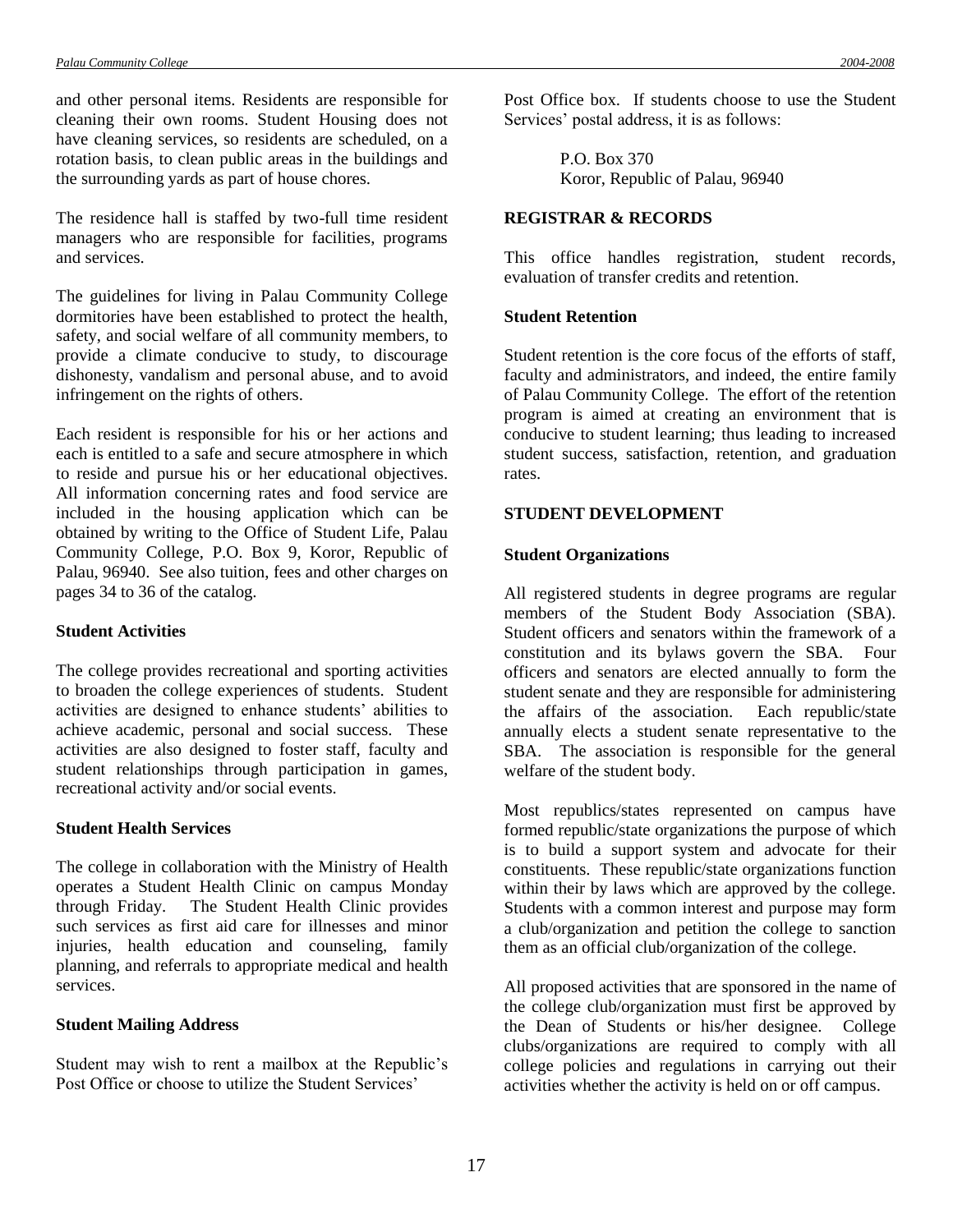### **Student Publications**

Publication of a student newsletter and the yearbook is the responsibility of the SBA. These publications provide opportunities for students to acquire experience in various phases of journalism, such as writing, editing, layout, production, and advertising under the guidance of an advisor. The college, to the extent reasonable, will offer assistance and support to promote these interests.

## **Student Responsibility**

Each student at Palau Community College is considered to be a mature and responsible individual. As members of the college community, students are expected to understand that they are responsible for their success in college.

The college maintains a code of disciplinary rules and regulations. As responsible members of the college community, students are expected to maintain appropriate codes of conduct at all times. Violators of the student codes of conduct will be held accountable for their action(s) and may be subject to a variety of disciplinary actions which may include reprimand, probation, restitution, suspension and/or dismissal.

## **Student ID Card**

Each student is required to obtain and carry a Palau Community College ID card as proof of enrollment. The ID cards are issued to all incoming students during the first week of classes. The ID card is required for checking out library books, using/checking out recreation equipment, receiving Work Study paychecks, entering or using limited access facilities and equipment, and for general identification around campus and the community.

## **Student Conduct**

Each incoming student is provided with a copy of the Student Handbook. Students should read the handbook carefully to familiarize themselves with the student codes of conduct and sanctions for violators.

Palau Community College views sexual harassment and academic dishonesty (cheating or plagiarism) as serious violations of the student codes of conduct.

The college will sanction and/or prosecute perpetrators to the fullest extent of the Republic of Palau law.

### **Sexual Harassment**

Sexual harassment is defined as "unwelcome sexual advances, request for sexual favors, and other verbal visual, and/or physical conducts of a sexual nature, made by someone from, or in, the workplace or educational setting."

# **Academic Dishonesty**

**Cheating** includes giving or receiving unauthorized assistance during tests or examinations, giving or receiving unauthorized information about tests or examinations before they are given, submitting someone else's work as one's own, using prohibited sources of information during tests or examinations, altering the record of any grade or altering answers after a test or an examination has been submitted, or falsifying any official college record.

**Plagiarism**, includes but is not limited to, submitting any work that has been copied in whole or in part from another individual's work without attributing that borrowed portion to the individual, neglecting to identify as a quotation another's idea and particular phrasing that was not assimilated into the student's language and style, or paraphrasing a passage so that the reader is misled as to the source.

Refer to the PCC Student Handbook for more detailed information on student codes of conduct and sanctions for violators.

A student whose behavior/action is found to be in violation of the student codes of conduct and/or rules and regulations of the college shall be subject to the following disciplinary actions determined by the nature of the offense and in consideration of the previous record(s) of the student. The Dean of Students is responsible for adjudicating charges of misconduct against student offenders.

The following disciplinary sanctions may include estrictions of activities/facilities or loss of certain privileges as deemed appropriate by the Dean of Students:

- 1. Warning (oral or written)
- 2. Probation
- 3. Restitution
- 4. Suspension
- 5. Dismissal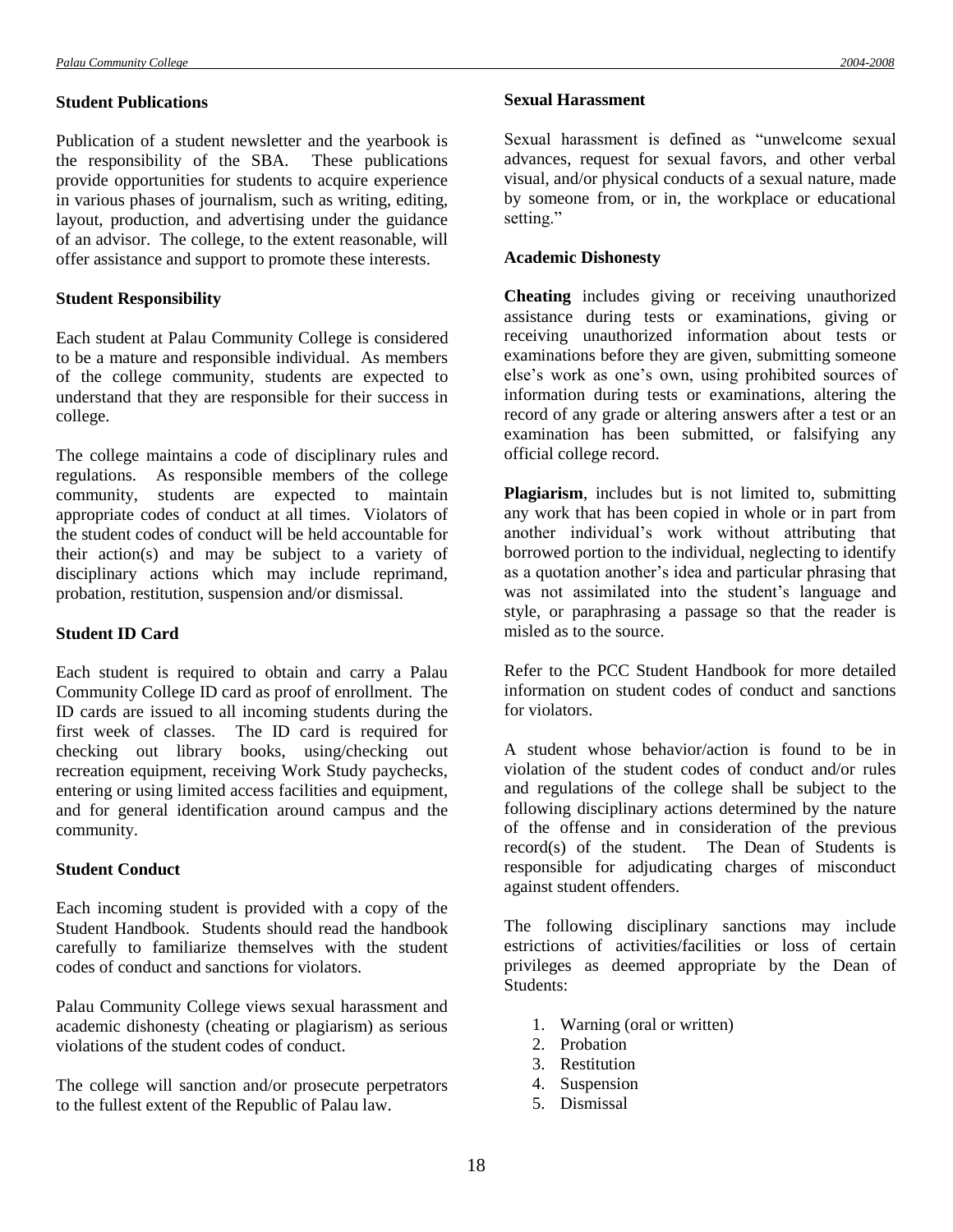### **Students' Rights in Due Process**

When the action is dismissal or suspension from the dormitory or from school for more than five (5) school days, the accused will be guaranteed the following rights inherent in due process:

1. A conference between the Dean of Students and the accused student to discuss the alleged misconduct, possible charges and proposed action to be taken against the student. During this conference, the student is given an opportunity to answer questions and present evidence in his/her defense. If the Dean of Students determines that the evidence does not support findings of a violation, charges against the student will be dropped. This conference must be held within five  $(5)$  school days of the date of the complaint or report.

2. The student shall be notified in writing that she/he has violated a student code of conduct and/or college rules and regulations and the proposed adverse action against him/her. The letter of proposed action must state any and all reasons for the proposed action(s) including a statement of the alleged violation. The letter must also state the student's right to appeal the decision to the Student Review Board (SRB).

- 3. The Dean of Students must make available to the student for his/her review all materials and pertinent information relied upon for the adverse action upon request by the student.
- 4. The student will be allowed four (4) school days from the date of the letter of adverse action to appeal the decision to the SRB. The SRB hearing shall take place within five (5) school days from the date of the appeal letter. During this period of appeal and hearing, the student must be kept on his/her regular class schedule.
- 5. The SRB decision must be forwarded to the Dean of Students within three (3) school days after the hearing. The SRB decision may include the following:
	- a. Imposition of the adverse action
	- b. Imposition of a lesser adverse action
	- c. Finding that no action is warranted and dropping all charges against the student

6. Further appeals either by the student or the Dean of Students shall be decided by the Vice President of Education and Training Department within five (5) school days from the date of the appeal letter. The Vice President's decision will be final.

The following flow chart illustrates the process:



#### **Student Grievance**

Students who believe that they have been mistreated or unfairly affected by an administrative and/or instructional decision may file a complaint or grievance with the Dean of Students. For detailed information and procedures on resolving a complaint or grievance, refer to the Student Handbook.

# **Student Review Board (SRB)**

The Student Review Board (SRB), operates as an ad hoc body that reports directly to the Vice President of Education and Training Department, and shall represent the students' interests in matters concerning their education, rights and responsibilities as students at PCC.

The SRB shall function within the perimeters of the college policies and regulations and ROP government. The SRB is charged with the following duties and responsibilities:

1. Acts as a hearing board to schedule and hold hearings on students' appeals for academic and behavioral disciplinary actions such as academic/dormitory suspension and dismissal and behavioral disciplinary actions for misconduct.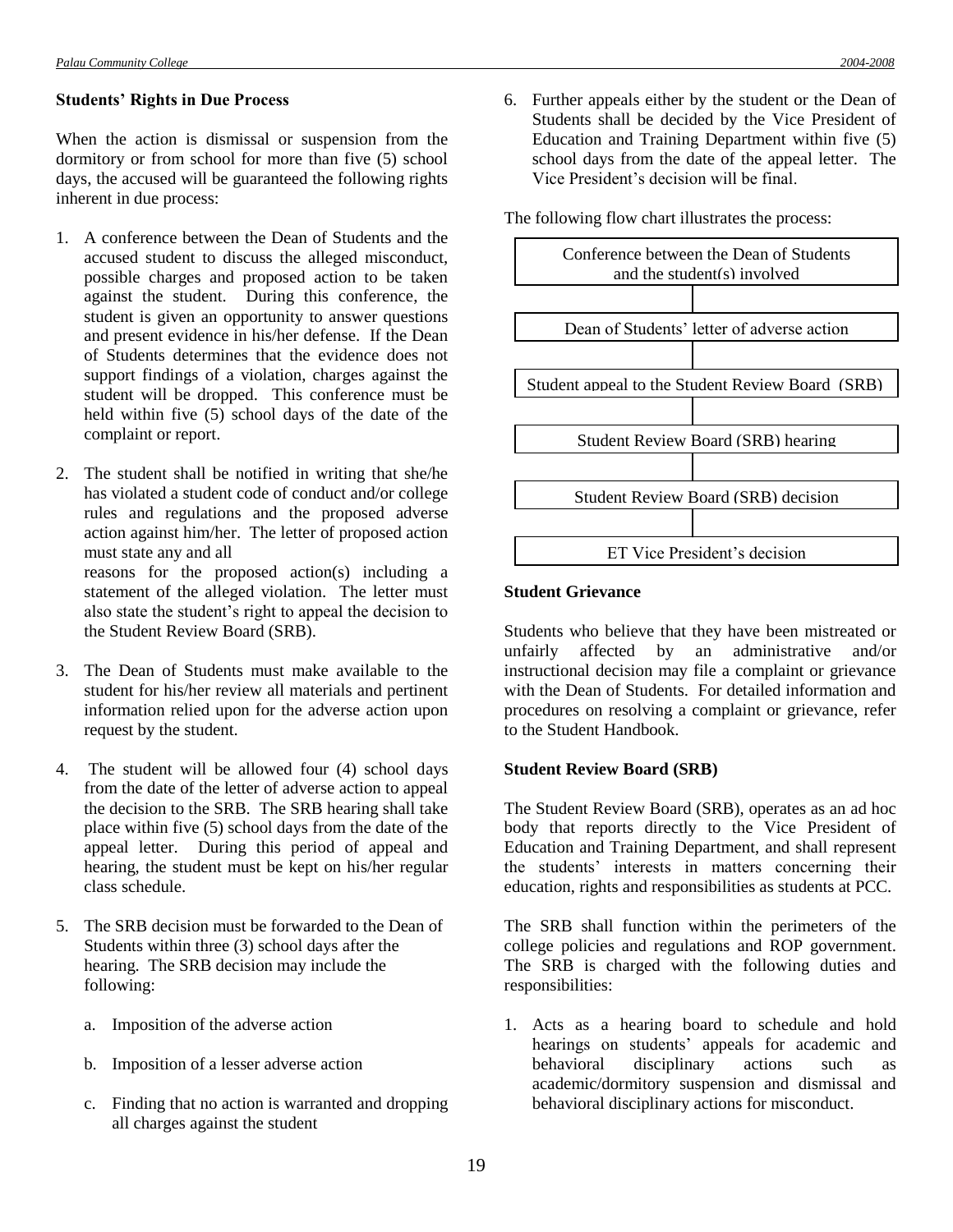2. Acts as a review board to hear and decide on student appeals regarding other matters, such as grades earned, dormitory assignments, classroom conduct and unfair/unacceptable treatment of staff and faculty.

All decisions of the SRB are recommendations in nature for consideration by the Vice President of Education and Training Department.

The SRB members shall be comprised of five (5) members that include staff, faculty and student representatives and will be appointed each time as needed by the Vice President of Education and Training Department. The Director of Student Life and Housing will serve as a permanent member of the SRB. The SRB shall serve as an ad hoc body which will be disbanded after conclusion of a hearing. New members will be appointed again as the need arises.

# **CONTINUING EDUCATION DIVISION**

The Continuing Education Division serves as an outreach arm of the college responsible to sponsor activities including non-credit and short-term training designed to meet pre-service and in-service needs of the community. Continuing Education provides programs and services that empower the community to meet its growing and changing educational and training needs.

- 1. CE serves the community by offering non-credit programs such as pre-service training for those who are looking for jobs, in-service training for those who are employed and need to enhance and upgrade their skills, workshops, seminars, conferences, conducting community surveys, or apprentice training for persons regardless of their age or previous education, and who are not concerned with earning academic credits but wish to enrich their lives and improve their personal efficiency.
- 2. CE provides one-on-one advising, counseling and guidance for people interested in acquiring entrylevel skills or for employees who need to upgrade themselves.
- 3. CE offers summer programs, such as keyboarding, computer application, mathematics, English reading and writing, music, art, camping, marine science, and Internet exploration, for school age children

#### **Enrichment or Non-Credit Programs**

Individual programs are developed based on specific requests made by individuals or groups for their immediate and/or long term needs. CE customizes the programs to fulfill the needs of the customers. However, due to high costs of materials, salaries of instructors and adequacy of facilities, CE sets the minimum number of participants at ten (10) for each program offered and reserves the right to change this number. A certificate of enrichment/completion is awarded to individuals who complete the programs and meet the program requirements.

Refer to pages 96-109 for CE course listing.

# **Admissions Requirements**

There is no admission requirement for any of the programs. Regardless of age or background, individuals can choose to attend what is relevant to their needs and interests ranging from basic level, intermediate level and advanced level programs.

## **Program Schedule and Location**

Programs are offered throughout the year. Most programs are offered during late afternoon and evenings, weekends, holidays and school breaks. Program offerings are also accessible to all states of Palau depending on the nature of the programs requested and the feasibility of offering programs on site.

## **Fees and Other Charges**

The fees for CE programs depend on the following: duration of the training, instructor salary, materials to be used in the training, equipment, and facility and administrative costs. By setting the minimum number of the participants, this will reduce the fees to an affordable level. The range of fees for each program offered based on the criteria mentioned above start from five dollars to over a hundred dollars. Since there is no federal financial assistance to help the participants attending CE programs, CE encourages individuals or groups who are interested in attending trainings offered to seek other sources of funding.

## **Learning Resources**

Learning Resources (LR) provides services to support academic programs. The following functions come under this area: Library, Adult High School, and Educational Talent Search, a federally funded program.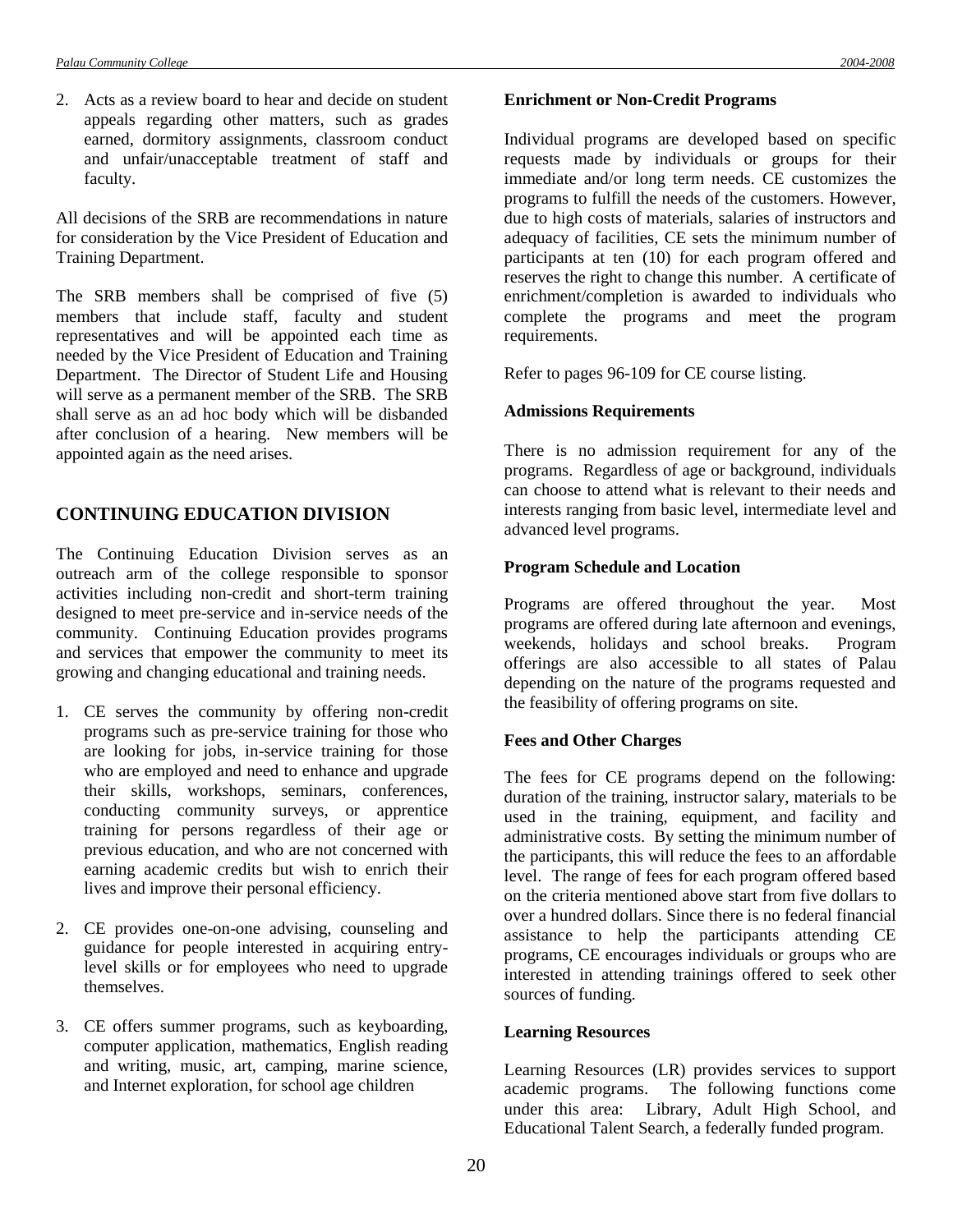#### **PCC Library**

The PCC Library provides information, resources and services necessary to support academic programs and research for faculty, students, staff, and the college administration. It is the largest library in the Republic of Palau, with collections totaling over 23,000, and serves not only the college, but also all the schools in Koror and Airai states. In addition, the library serves as a community resource, open to the public.

The collections include monographs, periodicals, government documents, videos, maps, CD-ROMs, and vertical files. While most materials are in English, the collections do include materials in Palauan, Japanese, and other languages. The PCC Library has a noteworthy fiction collection, and has a growing collection of children's literature. The Library maintains an extensive<br>Micronesia-Pacific Collection, an Environmental Micronesia-Pacific Collection, Resource Center (ERC), and a collection of various dissertations. The PCC Library is the Republic of Palau's official depository library for all publications issued by the United Nations, South Pacific Commission Secretariat of the Pacific Community, Regional Alcohol and Drug Awareness Resource (RADAR), World Health Organization (WHO), Food and Agriculture Organization of the United Nations (FAO), Environmental Research Center, and the South Pacific Regional Environment Programme (SPREP).

The library offers electronic information services for electronic research and for email. The online catalog, accessible to all users through two stations, provides access to the collection catalog information. The collection catalog is now available through the PCC website to anyone who has access to the Internet. Click on the Library link and check the online catalog.

A variety of information access services are available in the PCC Library: reference, circulation, course reserve, holds, interlibrary loans, access to special collections, and photocopying. Color photocopying and scanning is also available. The library staff provide individualized and group instruction in the use of library resources, among which are both print and electronic formats.

The PCC Library's extensive network of regional and international library alliances enables PCC's interlibrary loan service to provide timely access to materials not held in the PCC Library.

The Palau Community College Library welcomes all users from the community.

#### **Adult High School**

The PCC Adult High School, established in fall 2000, serves members of the community who have not earned a high school diploma or its equivalent. The program offers two tracks toward a high school diploma: a terminal program for those in the work-force or those planning to enter the work-force after completion of the program, and one for those entering post-secondary institutions. Working in collaboration with the Ministry of Education, the Adult High School program serves Palauans of 18 years or older who choose not to go back to a regular high school or to enroll in the GED program.

#### **Educational Talent Search**

The Educational Talent Search program is one of the four branches of the TRIO Program, a US Department of Education program, being hosted by Palau Community College for five years, from SY 2002 to 2007. The program seeks to meet the learning needs of eligible students from the sixth through the twelfth grade so that they will succeed in achieving a high school diploma and continue on to a postsecondary program.

# **ADMINISTRATION**

The Administration Department exists to provide support services to enable the Education  $&$  Training Department to provide quality education and training to students. It is responsible for the administration of the following functional areas of the College: Finance Division, Human Resources Division, and Physical Plant Division.

# **FINANCE DIVISION**

The Finance Division is responsible for the general accounting functions of the college, including: budgeting, payroll, accounts payable, procurement and supply, student accounts, computer systems and auxiliary enterprises. Auxiliary enterprises are those feefor-service areas, which the college expects to be at least partially self-supporting: the bookstore and cafeteria.

### **HUMAN RESOURCES DIVISION**

The Human Resources Division is responsible for the administration and management of the College personnel system, employee recruitment, termination, promotion, and staff development programs.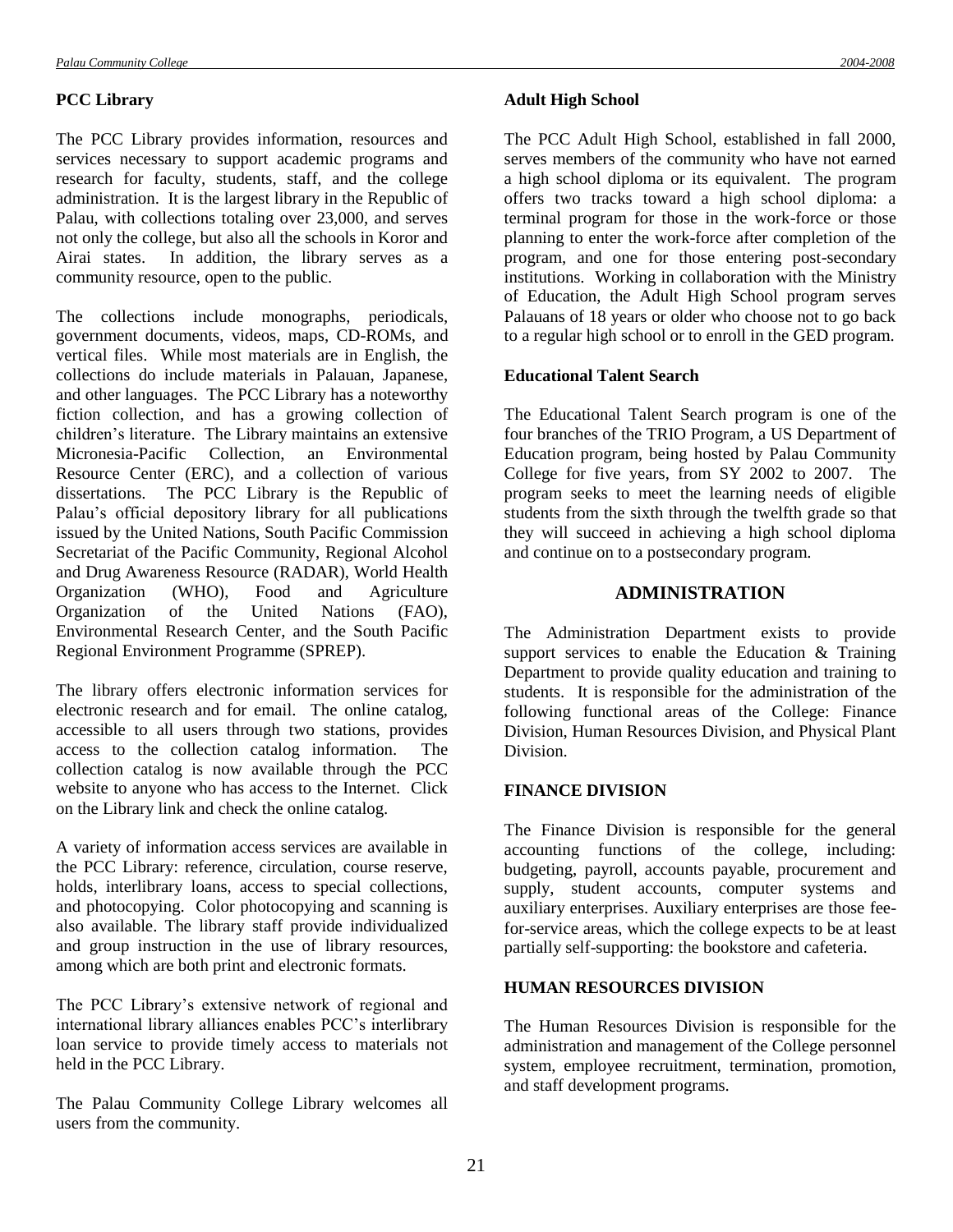#### **PHYSICAL PLANT DIVISION**

The Physical Plant Division, through its maintenance service, is responsible for maintenance and upkeep of the campus facilities including landscaping and construction projects. It is also responsible for the campus security force.

# **COOPERATIVE RESEARCH & EXTENSION**

The Cooperative Research & Extension (CRE) Department implements the Agriculture Experiment Station (AES), Cooperative Extension Service (CES), and Residential Instruction (RI) of the College of Micronesia Land Grant Programs in Palau. CRE's programs are done in a multi-disciplinary approach through the three main divisions: Agriculture, Natural Resources and Environmental Education, and Family and Consumer Education.

#### **Agriculture Division**

This division handles the Residential Instruction of the Agricultural Science Program for PCC. Research and Extension programs focus on germplasm conservation of staple root crops, best management practices, sustainable agriculture, and integrated pest management to assist stakeholders in maintaining and enhancing profitable farming and production practices. Integration of production, marketing and processing systems for root crops, fruits, vegetables and animal production are taken into consideration in farm management, decisionmaking skills, and economic development. Extension programs transfer the latest technologies to clientele and promote optimum use of resources consistent with environmental and family goals.

Programs and other focus areas:

- Agricultural Science
- Integrated Pest Management
- Tissue Culture
- Sustainable Agriculture
- Germplasm conservation
- Cultural Management

## **Natural Resources and Environmental Education Division (NREED)**

This division develops and implement integrated programs in research, education, and extension to enhance opportunities for agriculture producers by identifying potential species with high economic values.

Educational programs focus on management, use, and sustainability of natural resources with special attention to environmental stewardship and biodiversity.

Programs encompass fish and wildlife management, freshwater and marine aquaculture, conservation and sustainable use of Palau's land, water, and air resources.

Programs and other focus areas:

- Environmental Awareness and Education
- Water Quality
- Freshwater Prawn Aquaculture
- Watershed Management
- Water Conservation

#### **Family and Consumer Education (FaCE)**

Food Safety and the Adult and Youth Expanded Food and Nutrition Program (EFNEP) are on-going extension programs under FaCE division which aims to provide families and youth with basic nutrition, demonstration of selected healthy recipes, and tips on safe food handling and storing to improve the clients' eating habits. In addition, personal sewing, another on-going extension program, aims to provide clients with the skills needed to save and /or supplement their income.

Programs and other focus areas:

- Food Technology
- Food Safety and Quality
- Nutrition and Diet
- Personal Sewing
- 4-H Youth Development
	- o Summer Marine Science
	- o Summer Wildlife
	- o Science and Technology Labs
	- o Workforce Preparation
	- o 4-H EFNEP

#### **Research and Development Station (R & D)**

The state-of-the-art Research and Development Station in Ngermeskang, Ngaremlengui, serves the need of the Republic and the region in the area of agricultural research and experiment. At the R&D Station, the numerous research and experimental projects in agriculture, aquaculture, and the environment use practices that are both sustainable and environmentally sound. The public is welcome to visit the R&D Station to view and learn from these projects.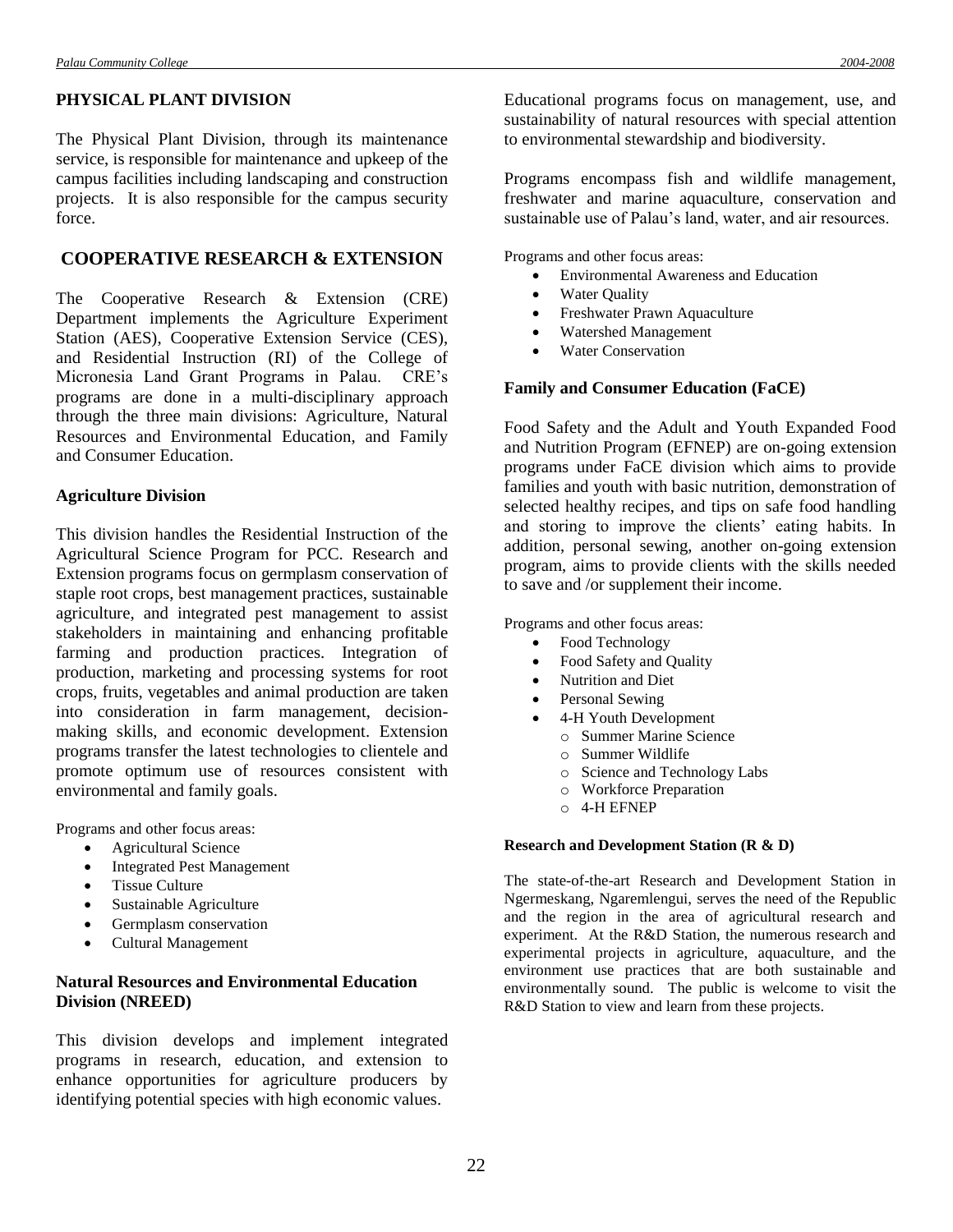# **ACADEMIC REGULATIONS**

# **ADMISSIONS INFORMATION**

#### **Admissions Policy**

The academic year at Palau Community College is made up of two regular semesters, 16 weeks a semester, and a summer session that runs about eight weeks. Normally, fall semester runs from mid August to mid December, and spring semester runs from early January to mid-May. The summer session normally runs from early June to early August.

Admission to any program at Palau Community College is made after a careful review of admission applications and all supporting documents. Degree programs such as the Associate of Arts (AA), Associate of Science (AS) and Associate in Technical Studies (ATS) require a minimum score of 500 on the Test of English as a Foreign Language (TOEFL). Natives of Englishspeaking countries are exempt from this TOEFL requirement. All degree-seeking candidates except Associate of Applied Science (AAS) are required to submit official TOEFL scores to the PCC Office of Admissions and Financial Aid. PCC's TOEFL code number is 9455.

All applicants who wish to earn credits are required to take the appropriate PCC placement tests. The results of these tests will be used to place students in appropriate course levels. Placement test scores are valid for five (5) years starting from the date of the test.

#### **Admissions Requirements**

The College supports an open-door admission policy which provides opportunities for:

- 1. High school graduates
- 2. Persons who have passed the GED,
- 3. Individuals 18 years of age or older, and
- 4. Individuals who qualify for dual enrollment

#### **How to Apply for Admission**

**First Time College Applicant**: Applicants are considered first-time college students if they enroll at the college for the first time after graduating from high school. To be considered for admission, first-time applicant must complete the following:

- 1. Obtain PCC's Application for Admission from a high school counselor or directly from the Office of Admissions & Financial Aid at PCC or on the PCC website: [www.palau.edu](http://www.palau.edu/)
- 2. Forward directly to the Office of Admissions & Financial Aid the completed admission application form with a \$10.00 non-refundable application processing fee.
- 3. Submit official high school or GED transcript to the Office of Admissions & Financial Aid. High school graduates should request a final official transcript upon completion of the senior year.
- 4. Have official TOEFL score forwarded directly to the Office of Admissions and Financial Aid. Note: Candidates for the Associate of Applied Science (AAS) degree program are not required to take the TOEFL test.

**Transfer Applicant**: Applicants are considered transfer students if they have enrolled in another accredited postsecondary institution since graduating from high school. To be considered for admission to PCC, a transfer student must complete the following:

- 1. Obtain PCC's application for admission form from the Office of Admissions & Financial Aid at PCC or on the PCC website: [www.palau.edu.](http://www.palau.edu/)
- 2. Forward directly to Office of Admissions & Financial Aid the completed admission application form with a \$10.00 non-refundable application processing fee.
- 3. Request college transcript to be sent directly to the PCC Office of Admissions and Financial Aid if applicant completed twelve (12) or more semester credits of college level courses. Students who have earned less than twelve (12) semester credits of college level courses must submit official high school transcripts.
- 4. Have the official TOEFL score forwarded directly to the Office of Admissions & Financial Aid. (Note: Candidates for the Associate of Applied Science (AAS) degree program are not required to take the TOEFL test.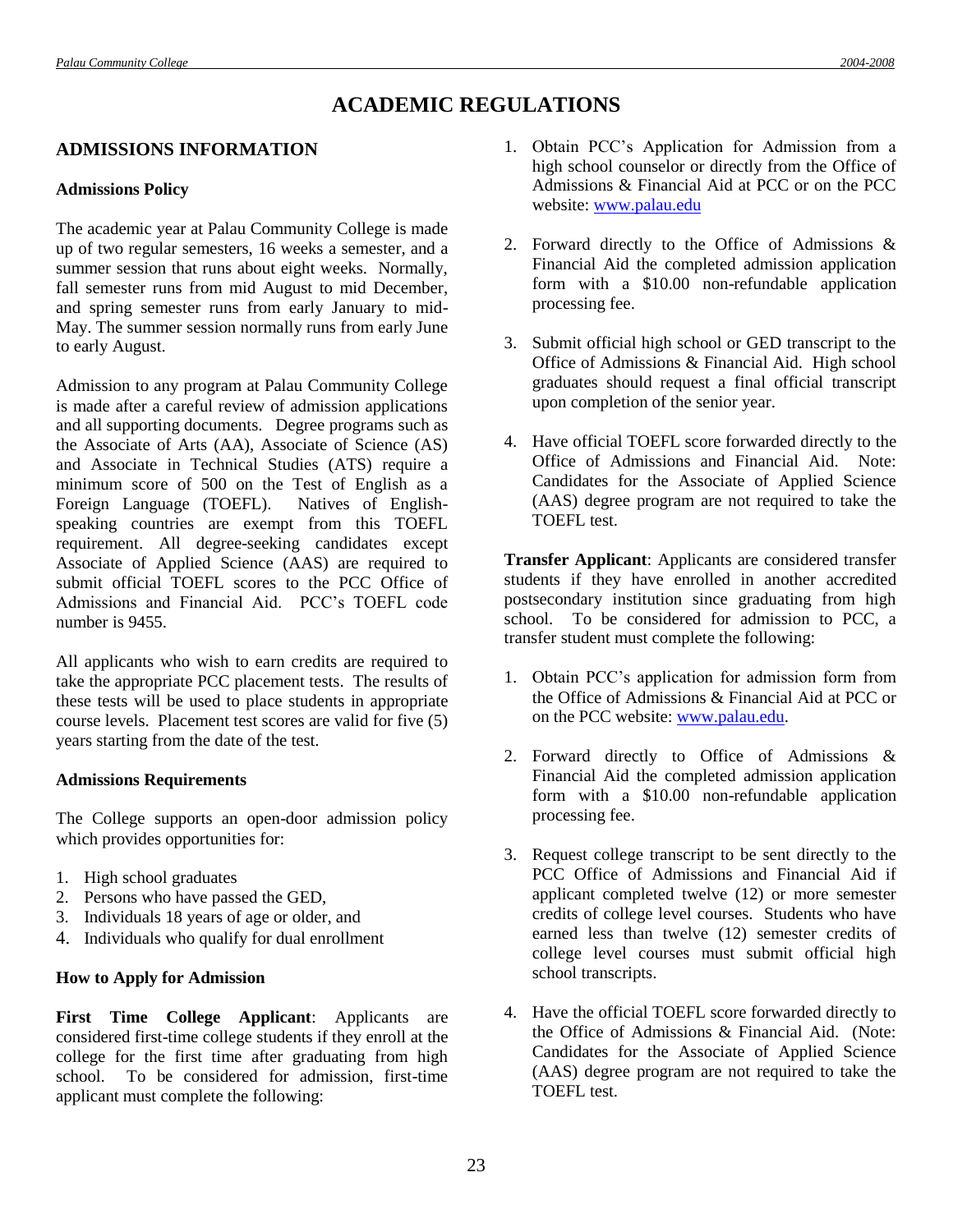**International Applicant**: Applicants from countries other than the Republic of Palau, the Federated States of Micronesia, the Republic of the Marshall Islands, the Commonwealth of the Northern Marianas Islands, the Commonwealth of Guam, and the U.S.A are classified as international students. To be considered for admission, an international applicant is required to complete the following:

- 1. Obtain PCC's application for admission by writing to the Office of Admissions & Financial Aid or on the PCC website: [www.palau.edu.](http://www.palau.edu/)
- 2. Forward directly to Office of Admissions & Financial Aid the completed admission application form with a U.S. \$10.00 non-refundable application processing fee in the form of a check or money order made out to Palau Community College.
- 3. Submit official academic transcripts (with certified English translation) showing graduation date, course descriptions and all secondary and post-secondary courses and grades of all high schools and colleges attended which would be equivalent to the Palau Education system.
- 4. Submit proof of financial resources that will enable the applicant to afford attendance at PCC. This is demonstrated by submitting an Affidavit of Financial Support for International Applicants, accompanied by official bank statements or equivalent.
- 5. Submit Proof of English language proficiency by providing an official score of 500 or higher on the Test of English as a Foreign Language (TOEFL) reported directly to PCC by the Educational Testing Service (ETS).
- 6. Accepted students must comply with all applicable immigration laws of the Republic of Palau. International students must adhere to the standard admissions requirements once admitted.

**Note**: An international student must maintain a full-time status for fall and spring semesters (at least 12 credits) and summer session. (at least 6 credits).

**Returning Applicant:** A student who terminates his/her enrollment at the college by withdrawing from all classes, by not registering for a semester or by graduating, and who later returns to seek admission to PCC is classified as a returning student. A returning

student must complete and submit a Readmission. Application Form directly to the Office of Registrar and Records with a \$10.00 non-refundable processing fee. The Readmission Application Form may be obtained from the Registrar & Records Office.

**Non-degree Applicant:** A person who wishes to take courses at PCC to earn college credits, but has no desire to earn a degree or fails to meet degree program requirements, may apply for admission as an unclassified student. An unclassified student is required to take appropriate PCC placement tests and fulfill course prerequisite(s) before being allowed to register for the course(s). Non-degree applicants need to submit to the Office of Admissions & Financial Aid an Application for Unclassified Student with a \$10.00 nonrefundable application processing fee. (Note: Before an unclassified student can change to a classified (degree candidate) student, he/she must first fulfill admission and program requirements for classified status).

**Enrichment/Audit Applicant:** An individual who has no intention of earning college credits or pursuing a degree but whose wish is to enroll in specific courses for enrichment purposes will be admitted as an audit student. As an enrichment student, grades and semester credits will not be awarded for courses taken. Enrichment applicants need to submit to the Office of Admissions & Financial Aid the Application for Enrichment Student with a \$10.00 non-refundable application processing fee.

**Dual Enrollment Applicant**: Qualified high school juniors and seniors who are accepted for enrollment are dual enrollment applicants. A dual enrollment student cannot declare a major; however, grades/credits earned are entered in the permanent records. Upon graduation from high school, a dual enrollment student can be classified (degree student) and use grades/credits earned under dual enrollment to fulfill program requirements. The Office of Admissions & Financial Aid must receive official high school transcripts before a student can be classified as a dual enrollment student.

To be considered for dual enrollment, a student must complete the following:

- 1. Obtain PCC's application for admission form from the Office of Admissions & Financial Aid at PCC or on the PCC website: [www.palau.edu.](http://www.palau.edu/)
- 2. Forward directly to the Office of Admissions & Financial Aid the completed admission application form with a \$10.00 non-refundable application fee.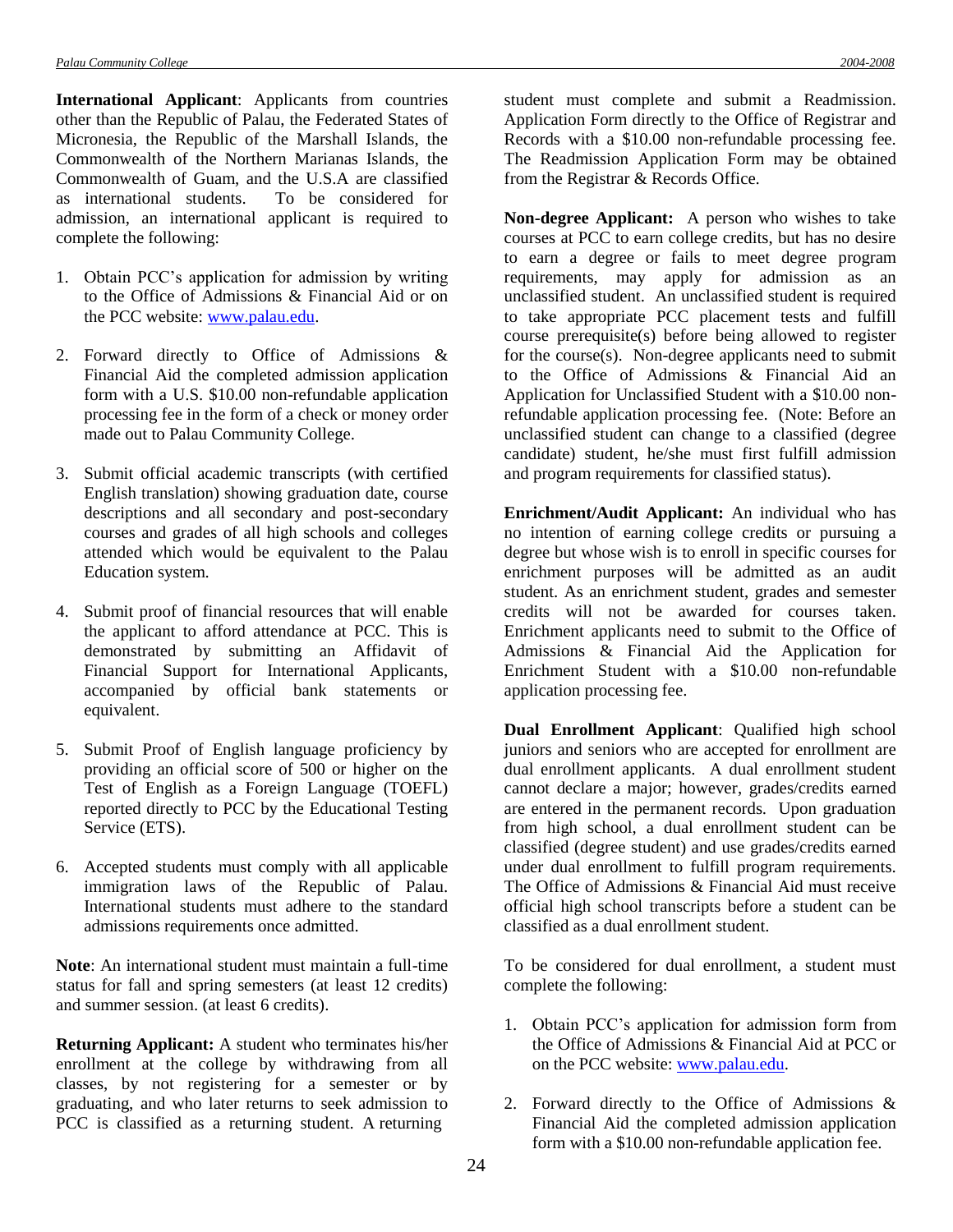3. Arrange to have official high school transcripts sent directly to the Office of Admissions & Financial Aid. An applicant must have a cumulative grade point average (CGPA) of at least 3.0 in order to be accepted as a dual enrollment student.

Students who are participating as dual enrollment students must enroll only as part-time students and must pay tuition and all applicable fees.

For more information about the dual enrollment status, interested individuals may contact the Director of Admissions & Financial Aid.

## **Application Deadlines**

Palau Community College accepts applications for admissions throughout the year. To avoid delays and allow for the timely processing of applications, all interested applicants are encouraged to submit their completed applications for admissions form with all required supporting documents to the Office of Admissions & Financial Aid at least 60 days prior to the start of the desired semester.

All students accepted by April  $15<sup>th</sup>$  for the fall semester will meet published deadlines to qualify for priority financial assistance if the Free Application for Federal Student Aid (FAFSA) has also been filed by February 15<sup>th</sup> of the same year.

# **Student Classification**

- 1. **Classified Student.** A classified student is one who is admitted to a prescribed program of study leading to a degree. There are two types of classified students:
	- **a. Degree Student:** A student enrolled in the liberal arts and/or vocational/occupational program who is pursuing a degree.
	- **b. Conditional Student:** A student admitted into a degree program on conditional status because of academic deficiencies.
- 2. **Unclassified Student:** A student who is not pursuing a degree but who will earn grade(s) and college credits for courses taken.
- 3. **Enrichment Student:** An individual who registers to audit courses for personal enrichment purposes.

He/she is not working toward a degree and will not earn grades or college credits.

# **Change of Classification**

A student who wishes to change classification must obtain a change form from the Office of Registrar & Records. The completed form is presented to the Registrar and the student's file is reviewed. If there are any missing credentials or information, the student is notified and the credentials or information must be supplied before the change is made. Once the file is complete, the classification is changed and the student's advisor is notified.

# **Registration Status**

**First Time Student**: A student enrolled at Palau Community College for the first time after graduating from high school.

**Continuing Student**: A student who was registered for credit at the college during the previous semester and is presently in attendance.

In the event that a new catalog becomes effective during the time of attendance, a continuing student will be given one academic year to finish his/her program requirements based on the previous catalog. If the student does not complete his/her program requirements by the end of one academic year, he/she will need to take equivalent courses in the new catalog to fulfill program and graduation requirements.

If a program is discontinued and a student is affected, he/she will be allowed one semester to select and declare a new program of study. The student will meet and discuss his/her options with his/her academic advisor to determine the best course of study to pursue without further delays. If an affected student fails to declare a new program within one semester, the Office of Registrar & Records, in consultation with the academic advisor will make the change on behalf of the student and inform all concerned individuals in writing.

**Readmitted Student** – A PCC graduate who is readmitted into a different program.

**Transfer Student** – A student who attended another accredited post-secondary institution prior to attending PCC.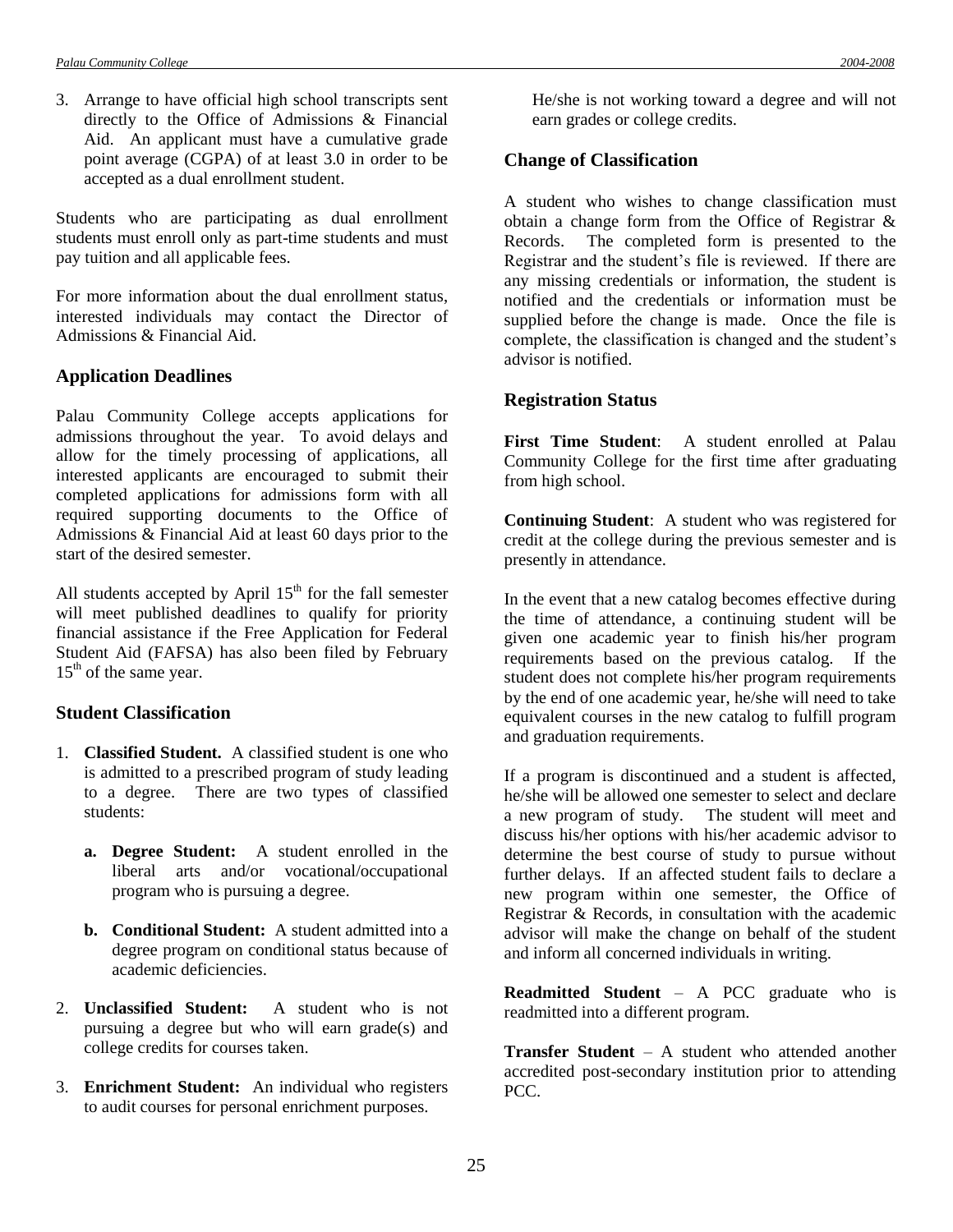**Returning Student** – A student who was last enrolled at PCC and is returning to the college after an absence of one or more semesters. The term "semester" is used here to mean fall or spring; therefore, a student who takes leave only during the summer session will not be affected by the returning student policy. The returning student must follow the catalog requirements in effect at the time of re-entry.

#### **Student Enrollment Status**

**Full-Time Student** – A student who, immediately after the last day of the Drop/Add period, is registered for at least 12 credits during the regular semester or 6 credits during a summer session.

**Part -Time Student** - A student who, immediately after the last day of the Drop/Add period, is registered for less than 12 credits during the regular semester or less than 6 credits during the summer session.

## **Transfer Credits**

The PCC Registrar, in consultation with the Committee on Programs & Curricula (CPC), evaluates courses from post-secondary institutions that are accredited. Transfer students may be awarded full credits for courses completed with a grade of "C" or better, provided the courses are similar or equivalent in content to PCC course(s) and fulfill program requirements at PCC. However, transfer credits will not be used in the calculation of the PCC grade point average.

Credits/grades earned within the last five years from other accredited post-secondary institutions will be evaluated and considered in determining student class level at PCC. The Dean of Academic Affairs in consultation with CPC may make exceptions to the 5 year rule for courses which have not changed substantially in content and standards over the years.

Students who wish to have course work other than high school transcripts (such as college/university) considered for placement purposes must have official college transcript(s) and course description(s) sent directly to the PCC Office of Admissions & Financial Aid. Transcripts from post-secondary institutions will be evaluated by the Registrar and recommended to the Dean of Academic Affairs and CPC. Prior course work that is transferable will be accepted for fulfillment of program requirements and entered into the student's permanent records at PCC. Only non-remedial courses with a grade of "C" or better will be considered for transfer credits.

All transfer students must complete at least twelve (12) semester credits at PCC immediately preceding their graduation from the College. Students who were previously enrolled at PCC and who return to complete program requirements in another curricula can be granted credit toward that curricula for courses previously passed in the first major with a grade of "C" or better. The time between enrollments should not exceed five years.

# **STUDENT MATRICULATION**

# **ORIENTATION AND ADVISING**

## **Testing Services**

Placement tests in English, mathematics and science are administered to all new and transfer students before and/or during the orientation period. Placement test schedules are also coordinated with local high schools and administered between March and April to all high school seniors. A test schedule is also inserted in the admissions packet that is mailed out to prospective offisland students.

## **Student Orientation**

New and transfer students are required to attend an orientation program that is held prior to the registration period. The orientation activities include review of academic programs and support services and social activities designed to help new and transfer students make connections with fellow students, staff and faculty in informative meetings and discussions. The program also includes a campus tour to familiarize new and transfer students with facilities and the campus community.

Academic advisors play an essential role during the orientation period. Academic advisors assist incoming students with course selections based on the major, placement test results, and transcript evaluation results for transfer credits. All new and transfer students will be assigned academic advisors during their first semester at PCC. For additional information, please contact the Office of Student Life.

## **Program Planning and Academic Advising**

Faculty and professional staff serve as academic advisors who provide academic advising to students. Services provided by academic advisors include: assisting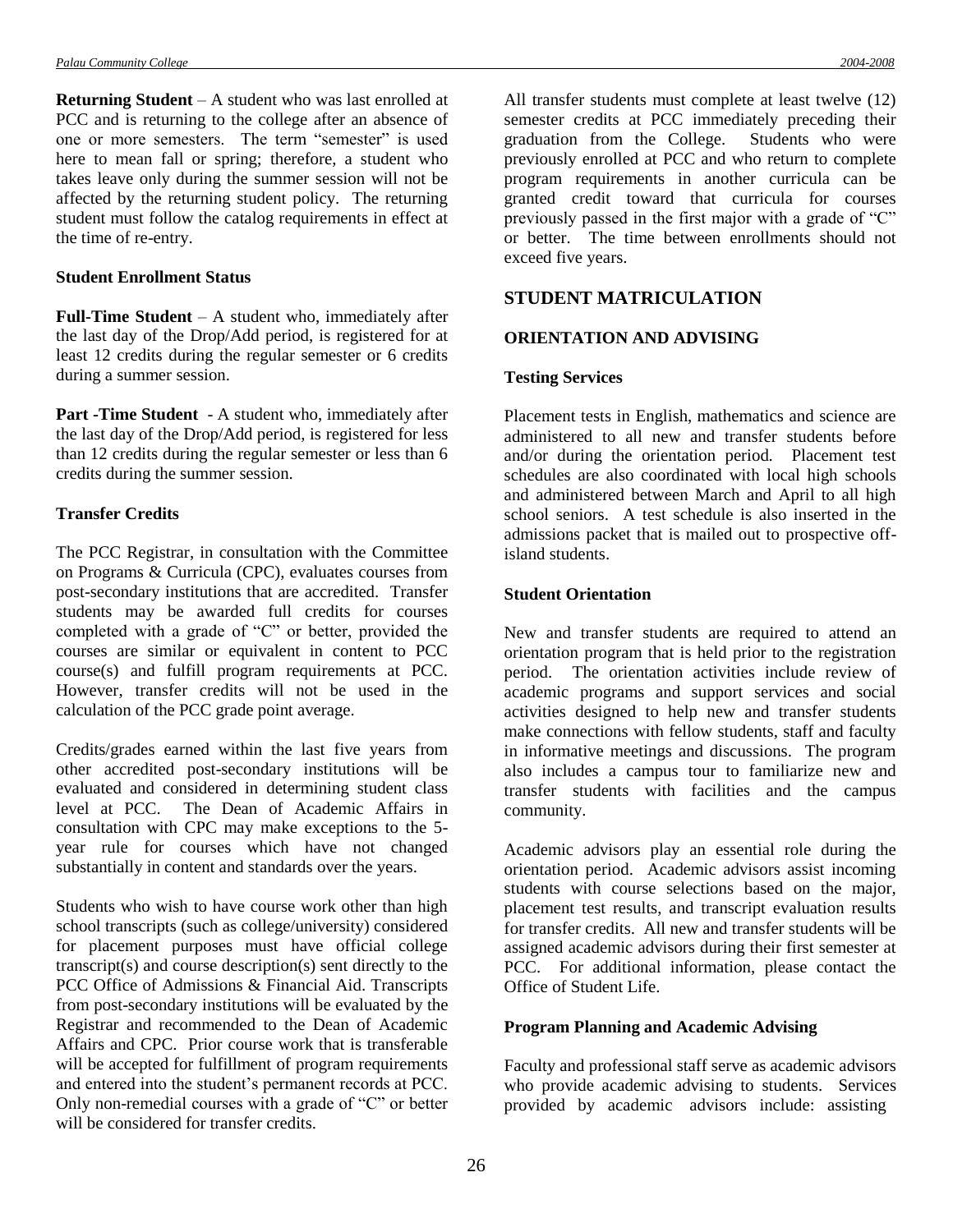students in clarifying their educational and life goals, educating students to assess academic progress and to develop appropriate educational plans, explaining and clarifying graduation requirements and academic rules and regulations, serving as advocates and mediators for students, and assisting students with program planning and class scheduling at the start of each semester/term. All students are strongly encouraged to meet with their academic advisors at least three times during each semester/term.

## **REGISTRATION INFORMATION**

#### **Class Schedule**

A class schedule is a listing of all course offerings for fall and spring semesters which is published prior to the beginning of fall semester each year. Copies of the class schedule can be picked up at the Office of Registrar & Records. A copy may be mailed or delivered to interested people upon request.

#### **Registering for Courses**

Registration dates are listed in the college catalog and class schedules. Students must have been admitted to the college and have taken the required placement tests prior to registering for courses. Program advisement also precedes registration.

Students must pay a \$50 tuition deposit and register during scheduled registration periods. A late registration fee of \$10.00 must be paid to the Business Office before a student registers for courses after the registration day and up to the last day of admission.

Arrangements for payment of all charges, such as tuition, fees, and room and board must be made with the Business Office prior to registration.

If these charges are to be paid by financial aid programs, completed applications for assistance must be submitted to the Office of Admissions & Financial Aid before a student is allowed to register.

Consult the Office of Registrar & Records for more information about the registration process.

### **Registering For Overload**

Students who wish to register for more than 18 semester credits during regular semester or more than 6 credits during the summer session must obtain prior approval from their academic advisor and the Registrar.

#### **Auditing Courses**

Students may register to audit one or more courses without credit. No credits or grades will be awarded to individuals who register to audit a course.

No academic records of audited courses (e.g., transcript entry) will be maintained. Students who wish to change from credit to audit must do so during the first 10 days of instruction. At no time during the semester/term can a student change registration from an audit to credit.

Students who wish to audit courses must complete an application for admissions as well as pay the required fees. Refer to the section entitled "Tuition and Fees" for detailed information on costs.

If it becomes necessary for a student who is registered as auditing a course to withdraw from the College, the proper withdrawal form must be processed through the Office of Registrar & Records.

#### **Dropping/Adding Courses**

In order to officially drop or add a course $(s)$ , a student must complete a Drop/Add Form at the Office of Registrar and Records. If a student fails to complete a Drop/Add Form, but stops attending class(s), tuition and all required fees will be charged until the student officially drops the course(s) or withdraws from the college. A student may drop or add courses only during the drop/add period. If a student wishes to drop a course after the drop/add period, he/she must follow the withdrawal procedure. Refer to the withdrawal policy in this catalog for more detailed information.

To drop or add a course, students are required to follow these steps:

- 1. Pay a fee of \$2.00 to the Business Office.
- 2. Obtain a Drop/Add Form from the Office of Registrar & Records.
- 3. Consult with academic advisors and obtain approval of the requested change.
- 4. Complete the Drop/Add Form and return the form to the Office of Registrar & Records.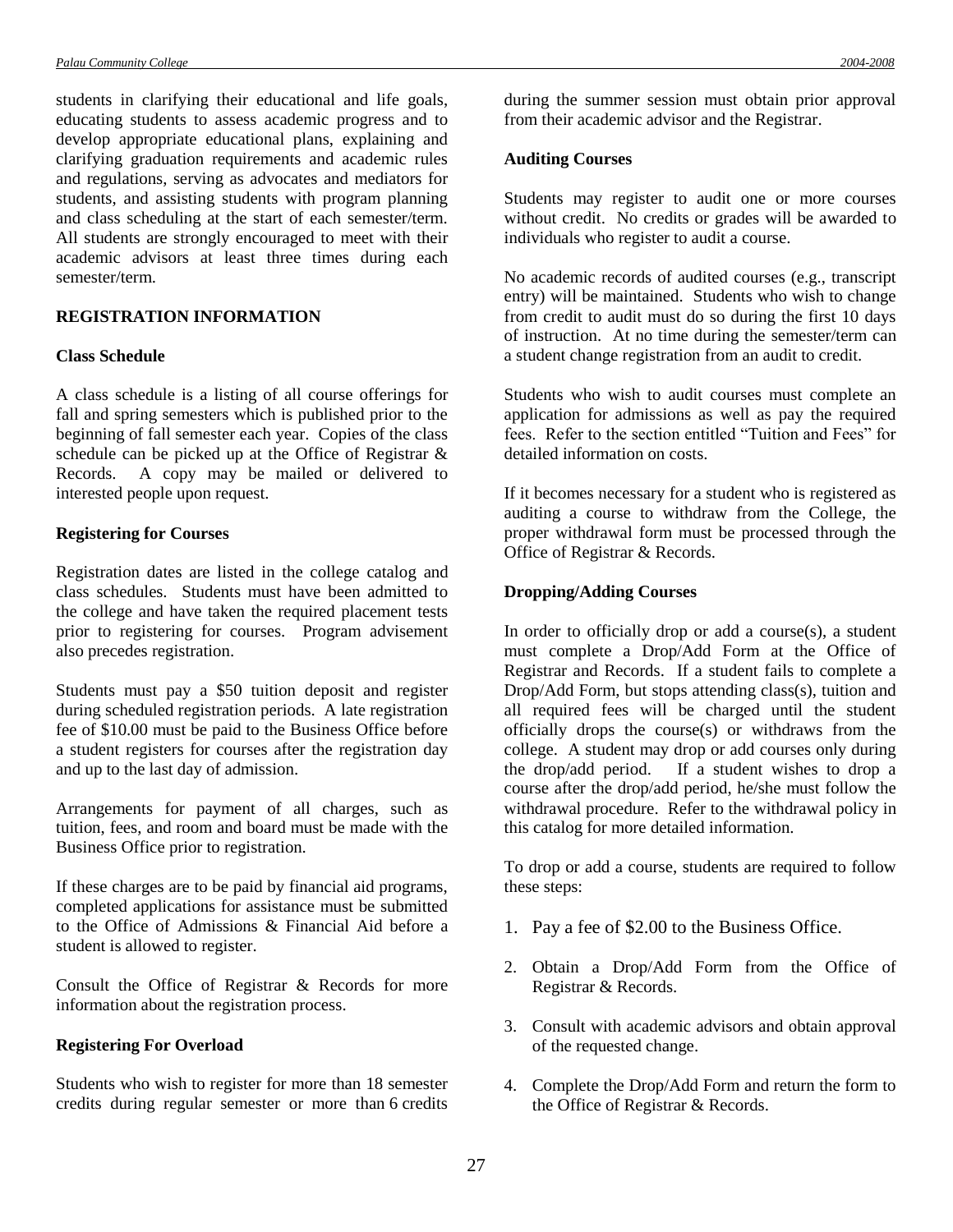### **Canceled Courses**

The college reserves the right to cancel courses when it is deemed necessary. General education and occupational courses with enrollment of fewer than ten (10), and vocational courses with fewer than five (5) students may be canceled. When the college cancels courses, students who are affected will be automatically dropped from those canceled courses.

## **Admission To Class**

An instructor may not admit students to his/her class if their names are not on the official class roster from the Office of Registrar & Records. Under no circumstances may a student change from one section of a given course to another without processing a Drop/Add Form.

# **Grading System**

Students are evaluated semesterly on their academic achievements and vocational aptitudes. The letter grading system below is used to evaluate student achievements:

- A for excellent achievement
- B for above average achievement
- C for average achievement
- D for minimal passing achievement
- F for failure
- I for incomplete,: an "I" indicates that the student has yet to complete an important part of the work in a course.

An incomplete grade ("I") will automatically convert to an "F" or "NC" grade if not made up within the first six (6) weeks of the following semester. During the summer term, an "I" grade from the preceding spring semester must be made up within three weeks. **The student is the one who initiates a request for an incomplete grade.**

 $W -$  for withdrawing from a course or from the college during the withdrawal period. The withdrawal period runs from after the Drop/Add period up to five (5) class days after midterm period. The withdrawal deadline is printed in the college catalog and Schedule of Classes. Courses dropped after the Drop/Add period will be assigned a  $\cdot\cdot\cdot$ W" on the academic record. When a student ceases to attend class and fails to officially withdraw from a course by the withdrawal deadline, an "F" grade

will be awarded for courses which utilize an A-F grading scheme and an "NC" grade will be awarded for courses which uses a CR/NC grading scheme. Under no circumstances will a "W" grade be issued after the withdrawal deadline.

- **Note**: Withdrawal from a course or the college is considered official when the proper authorization is obtained and the paperwork is received by the Office of Registrar and Records during the withdrawal period.
- CR for credit, used to denote the earning of credit at a passing level for all courses taken on the CR-NC grading scheme.
- NC for no credit, given to denote below passing work and not earning credit on the CR-NC grading scheme.
- AU for audit, no grades/credits will be awarded and no records will be maintained.

# **Change of Grade (letter-grade, CR/NC)**

After grades have been submitted to the Office of Registrar and Records, only the concerned instructor and/or student may request a change of grade(s). One of the following would warrant a change of grade:

- 1. Typographical error
- 2. Miscalculation of grade
- 3. Appeal by student

The concerned instructor may request a change of grade when it is discovered that an error was made in determining a student's grade. A written request must state the reason(s) for the request with supporting documents and be approved by the Dean of Academic Affairs. The Office of Registrar & Records must receive the written request with supporting documents within five (5) working days after the submission of grades.

The affected student may also request a change of grade if he/she believes that the grade is erroneous. The student must first discuss the grade with the concerned instructor to try to resolve the problem. If the student feels that the issue has not been resolved to his/her satisfaction, he/she may submit a written request to the Office of Registrar & Records. The request must be submitted with supporting documents. The Office of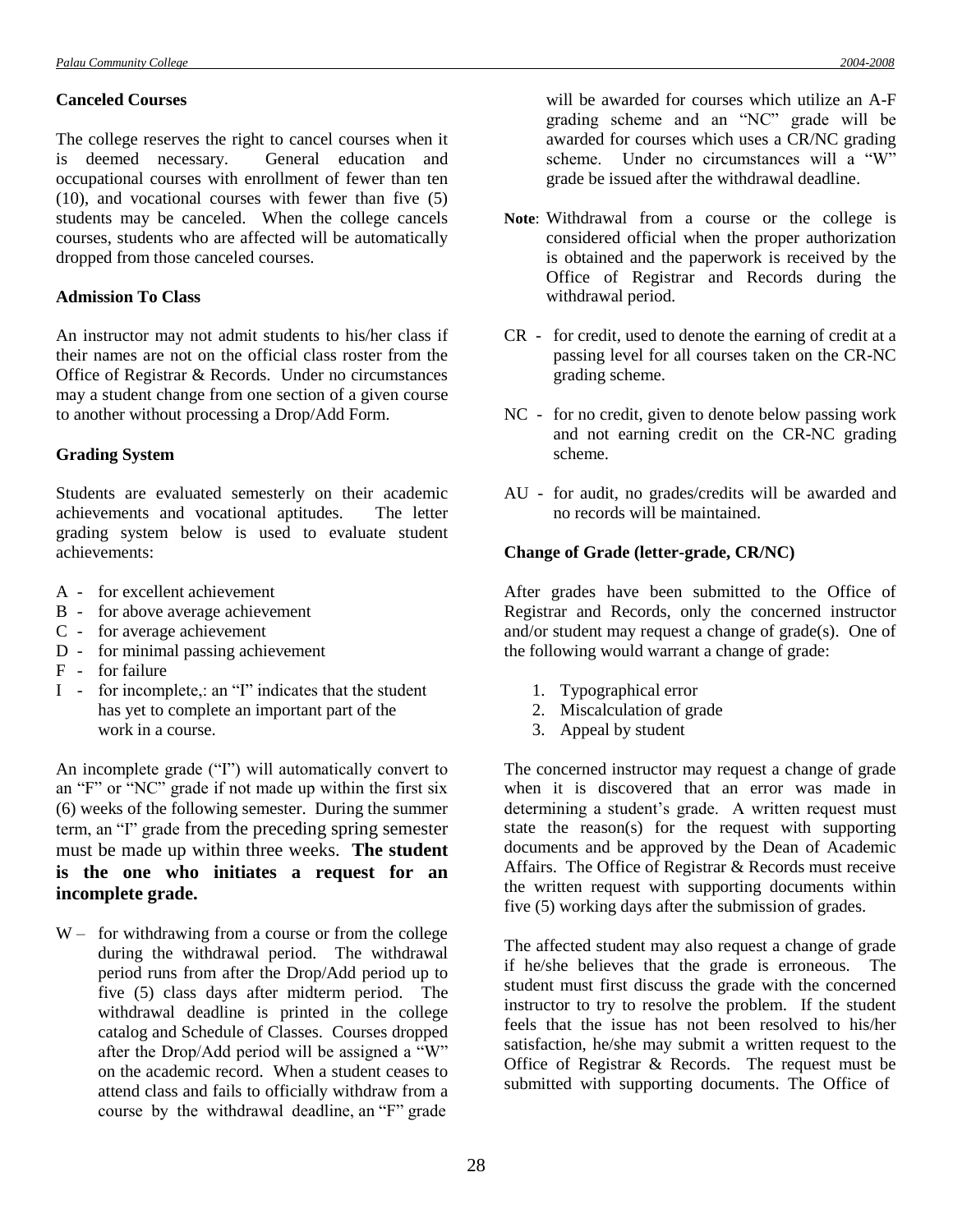Registrar and Records must receive a written request with supporting documents within ten (10) working days after the receipt of the report card. The Office of Registrar and Records will forward the request with supporting documents to the chair of the Student Review Board for further action.

#### **Grade Point Average**

- A 4 grade points per semester hour
- B 3 grade points per semester hour
- C 2 grade points per semester hour
- D 1 grade point per semester hour
- F 0 grade points per semester hour

The grade point average is determined by first multiplying the number of credits for each course by the number of grade points corresponding to the letter grade. The total grade points are found by adding grade points for each course and dividing it by the total credits attempted for the semester. If a course is repeated, only the grade from the most recent attempt will be used in computing the cumulative grade point average. The original "D" or "F" grade remains on the student's record, but it will not be used in the cumulative grade point computation.

#### **Validity of Records**

Grades and placement test scores beyond five years will not be used in computing grade point average or be considered for placement purposes. Credits earned over five year will not be evaluated for transfer consideration. The Dean of Academic Affairs and Committee on Program and Curricula (CPC) may make exception to this rule on a case-by-case basis.

#### **Credits**

Academic credits (also called semester hours, credit hours, or units) are granted in recognition of work successfully completed in all courses taken for credits. A lecture course of a semester duration, which meets three hours a week, is assigned three credits. A onecredit lab requires three contact hours of lab per week.

## **Workshop Credits**

Workshop credits are awarded to short-term courses that do not meet prerequisite requirements. The credits WILL NOT be used to fulfill program major requirements. They may be counted as ELECTIVE credits only. Consult the Office of Registrar & Records or refer to curriculum handbook for details.

#### **Grade Reports**

Grades are distributed to students at the end of each semester from the Office of Registrar & Records. Students shall assume the responsibility of reporting any errors on their report cards to the Office of Registrar & Records as soon as possible. Grade reports that are not picked up by the last day of the registration of the subsequent semester will be mailed to students.

#### **Students' Program Evaluations**

The Office of Registrar & Records processes student program evaluations at the end of each semester. Students who wish to review the results of their program evaluations should contact their advisors or the Office of Registrar & Records.

#### **Student Class Level**

**Freshman –** A student who has earned less than onehalf of the total credits required in a program.

**Sophomore -** A student who has earned one-half or more of the total credits required in a program.

## **Repeating Courses**

Students are permitted to repeat courses to improve their grades. When a course is repeated, only the most recent grade will be used in computing the cumulative grade point average.

## **Changing Majors/Programs**

Change of Major/Program requests can be processed at any time with the Office of Registrar & Records up to the last day of late registration in order for the request to be effective in the current semester. Any request submitted at a later time will become effective the following semester. Because of the structure of some PCC programs, it is highly recommended that requests are planned to be effective in the fall semester. All change of major/program requests must follow the steps outlined below:

- 1. Obtain Change of Major form from the Office of Registrar & Records.
- 2. Obtain signature from current Academic Advisor
- 3. Obtain approval of the Advising Coordinator
- 4. Submit the request to the Office of Registrar & Records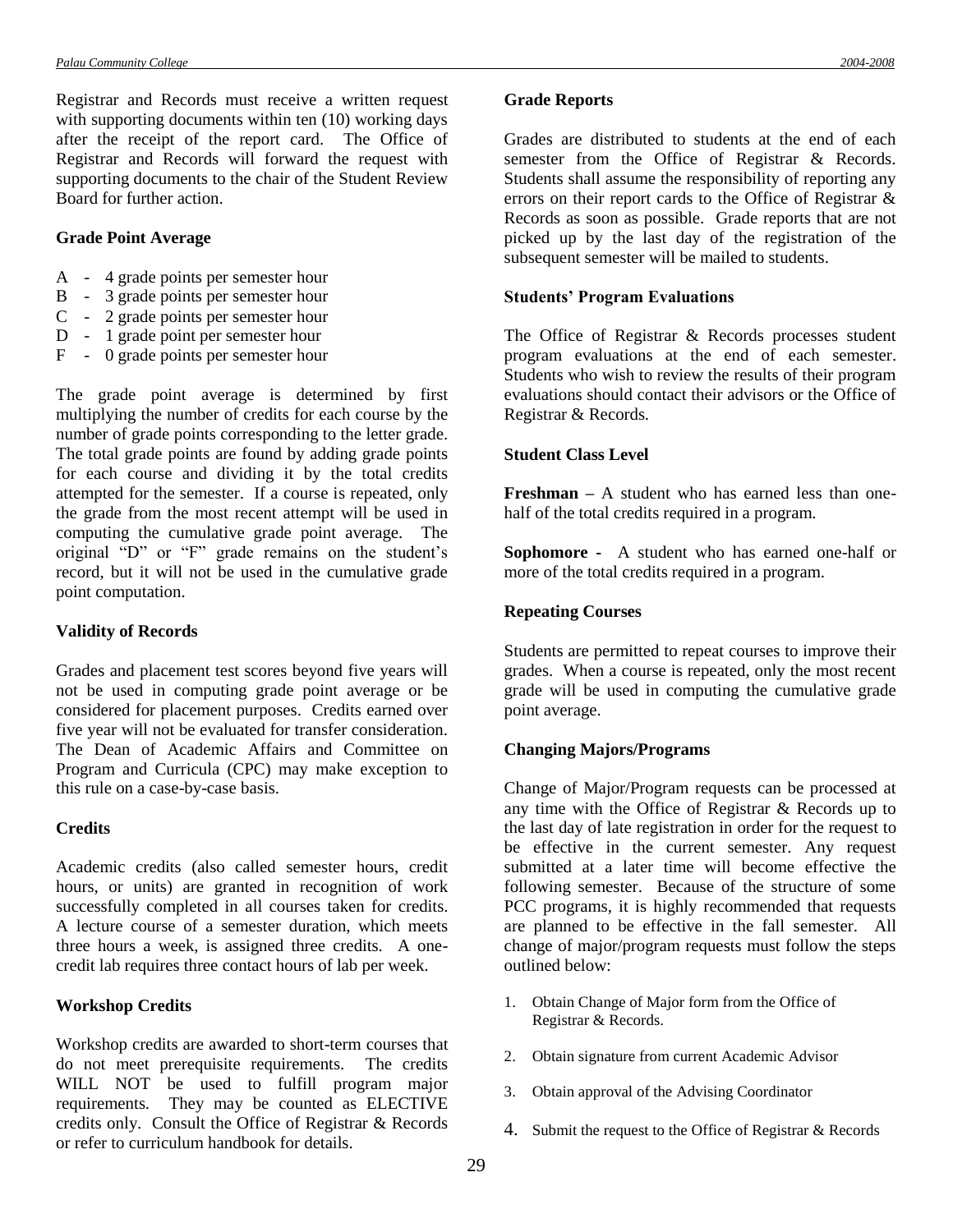#### **Double Major**

Before a student declares a double major, the following requirements must be met:

- 1. Minimum GPA of 3.0 at PCC
- 2. Consent of his/her advisor
- 3. Declare a double major at the beginning of his/her second semester or later.
- 4. Comply with admissions requirements of the second major.
- 5. Choose only one major academic advisor of his/her choice.

## **Class Attendance**

Currently, PCC has a mandatory attendance policy:

It is expected that the student will attend all regularly scheduled meetings of each course for which he or she is registered. PCC has a school-wide attendance policy that any student who misses 10% of a class's contact hours will be withdrawn or (if the withdrawal date has passed) failed. Instructors are given the discretion to excuse absences for medical or other legitimate reasons, and only unexcused absences will count toward the 10%.

Whenever it is necessary for a student to be absent from class for any reason whatsoever, it is the responsibility of the student to consult with the instructor of the class regarding the work missed.

A student absent from a regularly scheduled test or examination may not take a make-up exam except by the permission of the instructor involved.

## **Beginning fall 2005, this mandatory attendance policy will no longer be in effect. The College will then adopt the following policy:**

Regular on-time attendance in class and laboratory sessions is expected for all courses. Whenever it is necessary for a student to be absent from class for any reason whatsoever, it is the responsibility of the student to consult with the instructor of the class regarding work missed. A student absent from a regularly scheduled test or examination may take a makeup exam if permission of the instructor involved is obtained.

Students must attend the first two class sessions of the semester. It is the student's responsibility to notify the instructor of anticipated or unavoidable absences. If a student is not able to attend the first two class sessions and has not notified the instructor, he or she will be reported to the Office of Registrar and Records and removed from the class list to make room for other students waiting to enroll in the class.

## **Credit by Examination**

Students, who present evidence of previous knowledge, experience or training, but no college credit for it, may apply for credit by examination through the Education & Training Department.

If approval is granted, students must register for the courses during the regular registration period, pay required fees, and take the examination within the first three days of instruction. The Dean of Academic Affairs shall designate who is to administer the examination. The instructor giving the examination shall grade it and verify the results to the Academic Dean. Students shall be evaluated with a grade of A, B, C, D, or F. A grade of C or higher must be achieved to receive credit by examination. Examinations shall be designed to test the students' knowledge in all areas covered by the course. By their very nature, certain courses requiring a high level of student involvement may not be challenged by examination. All tests are reviewed and recommended for approval by the Committee on Programs  $\&$ Curricula. A student may attempt credit by examination for a course only once.

## **Directed Study Courses**

Students who wish to study a topic not regularly offered by the college may be able to earn credit for the course by enrolling in a directed study course. This course is directed study or research beyond the scope of the college's curricular offerings in a student's major or area of interest and arranged independently with the relevant instructor. Depending on the content, a directed study course may be one to three credits each. There is no limit to the number of credits a student may earn under directed study. Directed study is intended as a specially designed learning experience. The offering is expected to be related to the students program of study and to the college's existing curriculum. Directed study will not duplicate existing courses found and offered in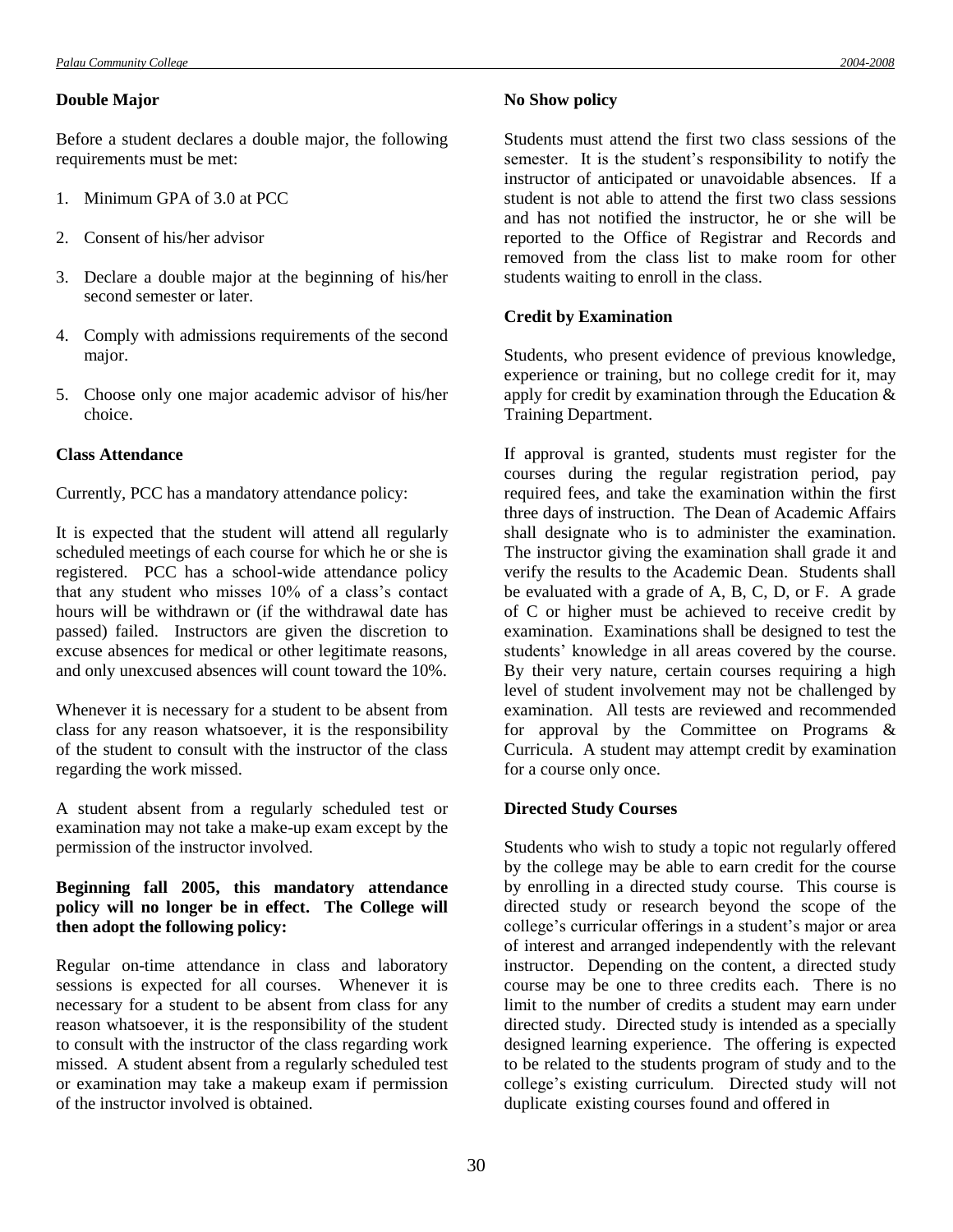the college's curriculum. It is not a substitute for cancelled classes or for independent study.

Directed study requires that the student create a written plan of study and submit it to the intended instructor and Committee on Programs and Curricula for approval, register and pay for DS 299 Directed Study Course, study the course matter privately, meet with an instructor appointed by the Dean of Academic Affairs for a certain number of consultations, and complete the assigned course work. Availability of this option depends on:

- 1. The nature of the subject matter involved;
- 2. The student's potential for successfully completing the directed study requirements;
- 3. The willingness of a faculty member to supervise the directed study
- 4. Submission of a plan describing the conditions of study and course requirements, signed by the student and instructor; and
- 5. The written approval of the Dean of Academic Affairs

## **Credit/No-Credit Option**

Students must specify this grading scheme option at the time of registration. The major purpose of the Credit/No-Credit option is to encourage students to broaden their education by venturing into subject areas outside their fields of specialization without risk of lowering their grade point average as a result of a low grade.

Students may choose to take a course numbered 100 or above on a Credit/No-Credit basis, provided they are not on academic probation and the courses are not a part of the general education or major requirements. However, some courses may have a mandatory Credit/No-Credit grading scheme. A Credit/No-Credit grading system is also used for all courses numbered below 100.

Under this option, students will receive a grade of "CR" (credit) or "NC" (no credit). "CR" grades shall be granted when students have achieved the minimum passing level in the course. Credits, but not grade points, are awarded for a "CR" grade.

#### **Course Substitutions**

Requests for course substitutions must be initiated by students and their advisors.

The appropriate form must be filled out and submitted to the Dean of Academic Affairs for approval. If the request is approved, notice will be made to the Office of Registrar and Records. At no time, however, may a student graduate with fewer than the total number of required credits. Course substitutions must be related to the student's area of interest and provide greater depth to the student's field of study.

#### **Internship**

The Internship Program is a collaborative training arrangement between the college and employers. It provides students the opportunities to acquire educationally related work experience to enhance their skills which may lead to permanent employment or the pursuit of further education. It is a four-credit course which is required for graduation in all major fields of study except the Liberal Arts, Education, Information Technology, and Nursing programs. Students must complete all their course requirements or at most have one remaining course to be taken concurrently with Internship.

Three years or more of work experience in a related field with the consent of the program instructor may be used to award the four-credit requirement, provided the following are met: (1) Achieve a minimum score required on Credit by Examination (written), (2) Achieve a minimum score required on Credit by Examination (practical), and (3) Employer's verification of selected tasks meets program requirement. Refer to the Credit by Examination and the Course Substitutions sections of the catalog for more information. Permission of the program instructor and Internship Coordinator are prerequisites for participation in an Internship program.

# **Academic Standards**

Students are expected to maintain certain standards of scholarship throughout their study at the college. The college may dismiss any student who fails to meet these standards. The following are categories of academic standards:

**Good Academic Standing**: A student of good academic standing has a cumulative grade point average (CGPA) of 2.00 or better.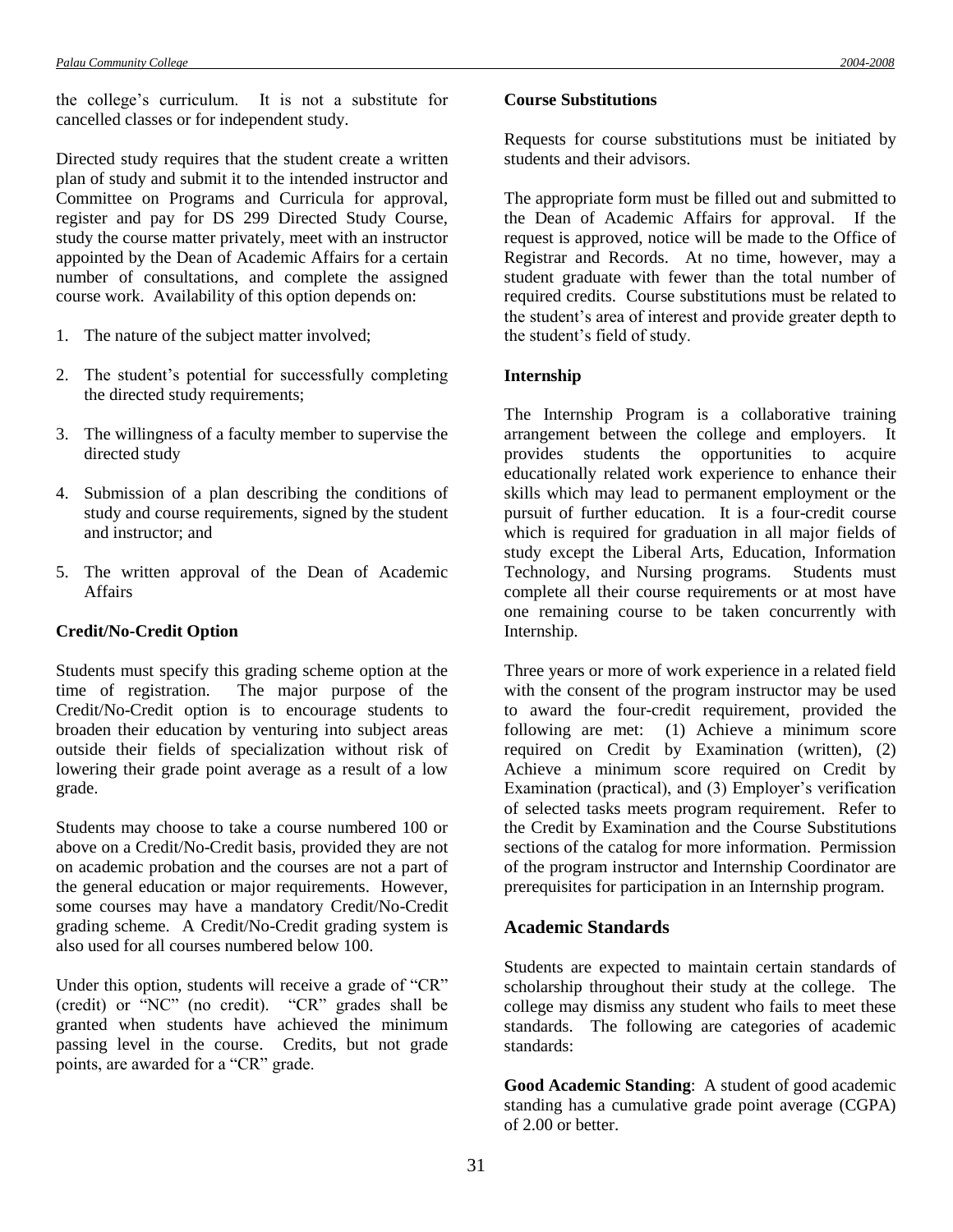**Academic Probation**: A student whose CGPA falls below 2.00 is placed on academic probation.

A transfer student and/or an entering freshman with CGPA below 2.00 is placed on academic probation during his/her first semester at PCC.

A student placed on academic probation will receive a letter from the Dean of Students explaining the situation and the consequences and inviting the student to come in and discuss the situation with the Dean.

A student who receives "I" grades in 50 percent or more of the courses attempted during any given semester will be placed on academic probation until the "I" grades are replaced with satisfactory grades.

**Academic Dismissal**: A student who remains on academic probation for three (3) consecutive semesters/terms will receive an academic dismissal letter from the Dean of Students.

#### **Readmission following Academic Dismissal**

A student dismissed for academic reasons will be eligible for readmission after a period of one calendar year. The student will apply as a returning applicant who must complete the necessary application forms and pay the required fees.

#### **Scholastic Honors**

The President's and Dean's Lists are compiled and published at the end of each semester. The lists include the names of full-time degree candidates completing at least 12 credits from courses under the A-F grading scheme. Certificate candidates and non-degree seekers, regardless of workload, are not considered for nomination to the scholastic honors lists.

**President's List**: The highest honor recognition of students earning a semester grade point average of 4.0.

**Dean's List**: Honor recognition of students earning a semester grade point average of 3.5 to 3.99 (high honors, 3.80 – 3.99; honors 3.50 to 3.79).

### **Graduation Awards**

**Valedictorian**: This award recognizes a member of the graduating class with the highest cumulative grade point average (GPA).

**Outstanding Student Award**: The Outstanding Student Award is presented to members of the graduating class in each program in recognition of their academic achievements.

The criteria for selecting the outstanding students are as follows:

- A student must have a cumulative grade point average of at least 3.5.
- A student must exhibit an outstanding attitude and motivation plus the desire to succeed in his/her chosen field of study.

Nominations are made by program instructors and confirmed by the Registrar. The Dean of Academic Affairs makes final certification of the recipients of the Outstanding Student Award.

**Outstanding Citizenship Award**: This award recognizes a member of the graduating class who was active in and made significant contributions to student government, campus community and the overall welfare of the student population during his/her entire study at Palau Community College.

Written nominations for the Outstanding Citizenship Award may be submitted by any PCC staff or full time student to the Citizenship Award committee with supporting documents. The committee is made up of the Dean of Academic Affairs, recreation supervisor, presidents of Faculty Senate and Student Body Associations and the Dean of Students who also serves as the chairperson. In selecting the award recipient, the committee gives consideration to the following criteria:

- 1. The student's participation in recreational, social, and student government activities.
- 2. The student's participation in and contribution to the college community service activities.
- 3. The student's conduct in all phases of campus life.
- 4. The student's contributions to the welfare of fellow students.
- 5. The student's academic records.

The Dean of Students makes the final certification of the award recipient.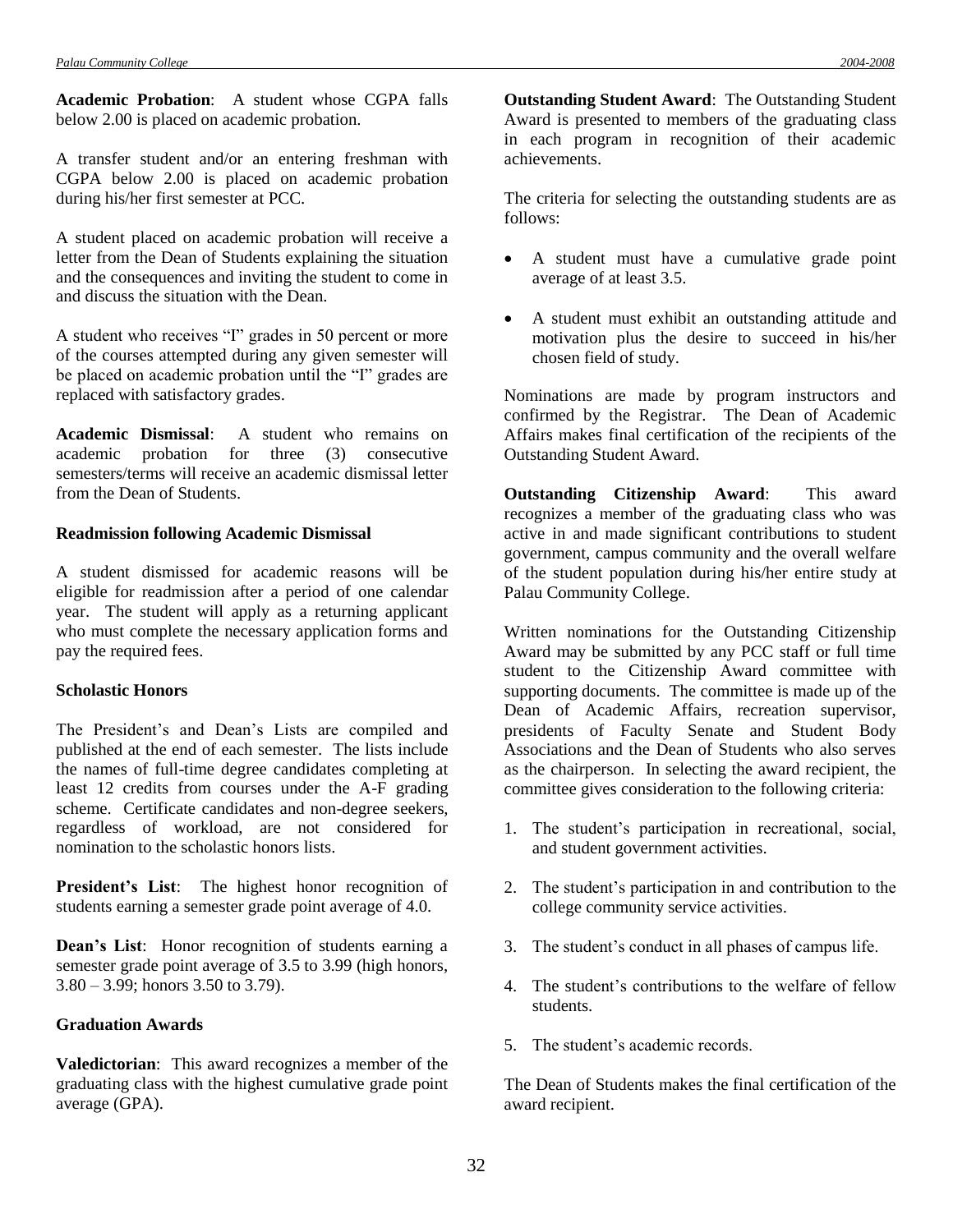Candidates must apply for degrees through the Office of Registrar and Records. Students who plan to graduate at the end of a given semester must file their applications by the end of the previous semester. Students who do not wish to attend the graduation ceremony need to inform the Office of Registrar and Records.

# **Transcript Request**

Any person who has attended PCC may request a copy of his/her transcript in writing or by completing a Transcript Request Form. Forms are available at the Office of Registrar and Records. The first copy is free of charge. Additional copies will be assessed a \$2.00 processing fee which must be paid before the transcript is processed.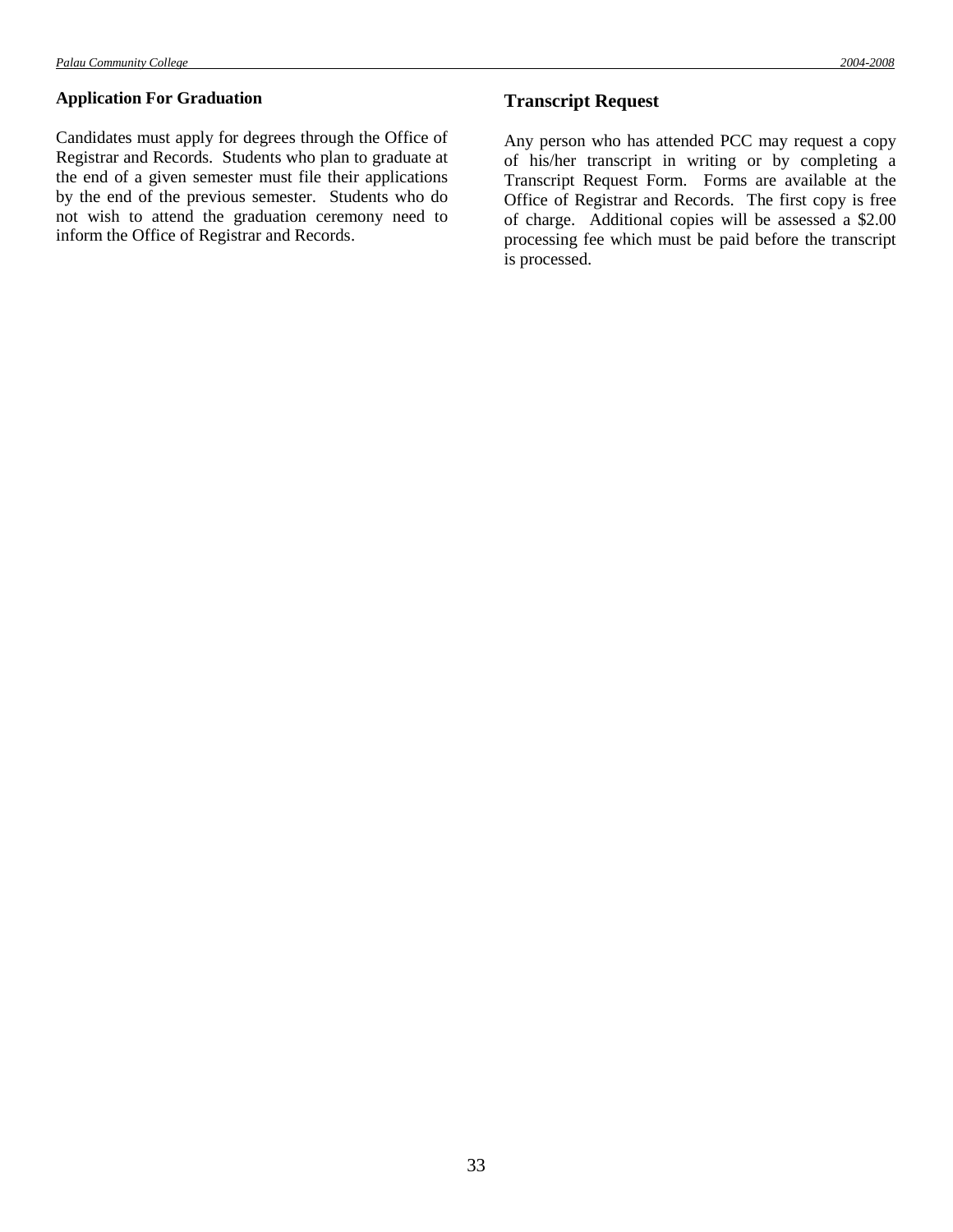# **TUITION, FEES, AND OTHER CHARGES**

All required tuition and fees must be paid by the student at the time of registration or the student's registration will be canceled. Students in need of financial aid may be assisted through the financial aid program of the college.

#### **Initial Payment**

An initial tuition fee of \$ 50.00 must be paid by everyone who wishes to attend Palau Community College. This fee is a partial payment of the tuition and fee charges per student per semester. It is refundable only if a student withdraws from the college before or on the registration day. Otherwise, it will be credited toward his or her total tuition charges incurred during the beginning of a succeeding semester.

#### **Charges**

**Fees**:

| Application Fee (nonrefundable)10.00             |                                 |
|--------------------------------------------------|---------------------------------|
|                                                  |                                 |
|                                                  |                                 |
|                                                  |                                 |
|                                                  |                                 |
|                                                  |                                 |
|                                                  |                                 |
|                                                  | upon completion of the program) |
| Late Payment  1-1/2% per month on unpaid balance |                                 |

The College reserves the right to: (1) add or waive, and (2) increase or decrease any fee it deems necessary.

**Note**: Students who were enrolled prior to Fall 1997 but did not attend classes will be offered "forgiveness" of the outstanding debt if they subsequently re-enroll and complete the semester.

If they re-enroll and complete one semester, 50% of the debt will be forgiven. If they re-enroll and complete two or more semesters, 100% of the debt will be forgiven.

# **Note: Please refer to the latest fee information from the Business Office.**

## **Room & Board:**

1. Regular Term (Fall/Spring)

A student who resides in the dorm for twenty eight (28) days or more in Fall or Spring semesters will be charged 100% for room & board.

2. Short Term (Summer/Special Sessions)

A student who resides in the dorm for fourteen (14) days or more in Summer or Special sessions will be charged 100% for room and board.

This policy will take effect beginning fall semester 2004 and shall remain in effect until rescinded by the President of Palau Community College.

#### **Room**:

#### **Board:**

| <b>Regular Semester:</b> |                                     |
|--------------------------|-------------------------------------|
|                          | On Campus\$ 882.00 (3 meals a day,  |
|                          | 7 days a week).                     |
| Off Campus:              |                                     |
|                          |                                     |
|                          | 5 days a week, lunch only,          |
|                          | Monday through Friday               |
|                          | Plan II \$ 360.00 (2 meals a day, 5 |
|                          | days a week, Monday                 |
|                          | through Friday).                    |

#### **Summer Session**:

| <b>On Campus</b> \$ 420.00 (3 meals a day, |
|--------------------------------------------|
| 7 days a week).                            |

#### **Off Campus**:

| Plan I \$ 70.00 (one meal a day, |
|----------------------------------|
| 5 days a week, lunch only        |

Plan II.............................. \$ 140.00 (two meals a day, 5 days a week).

**Note**: The College and Board of Trustees reserve the right to review and adjust the tuition and fees.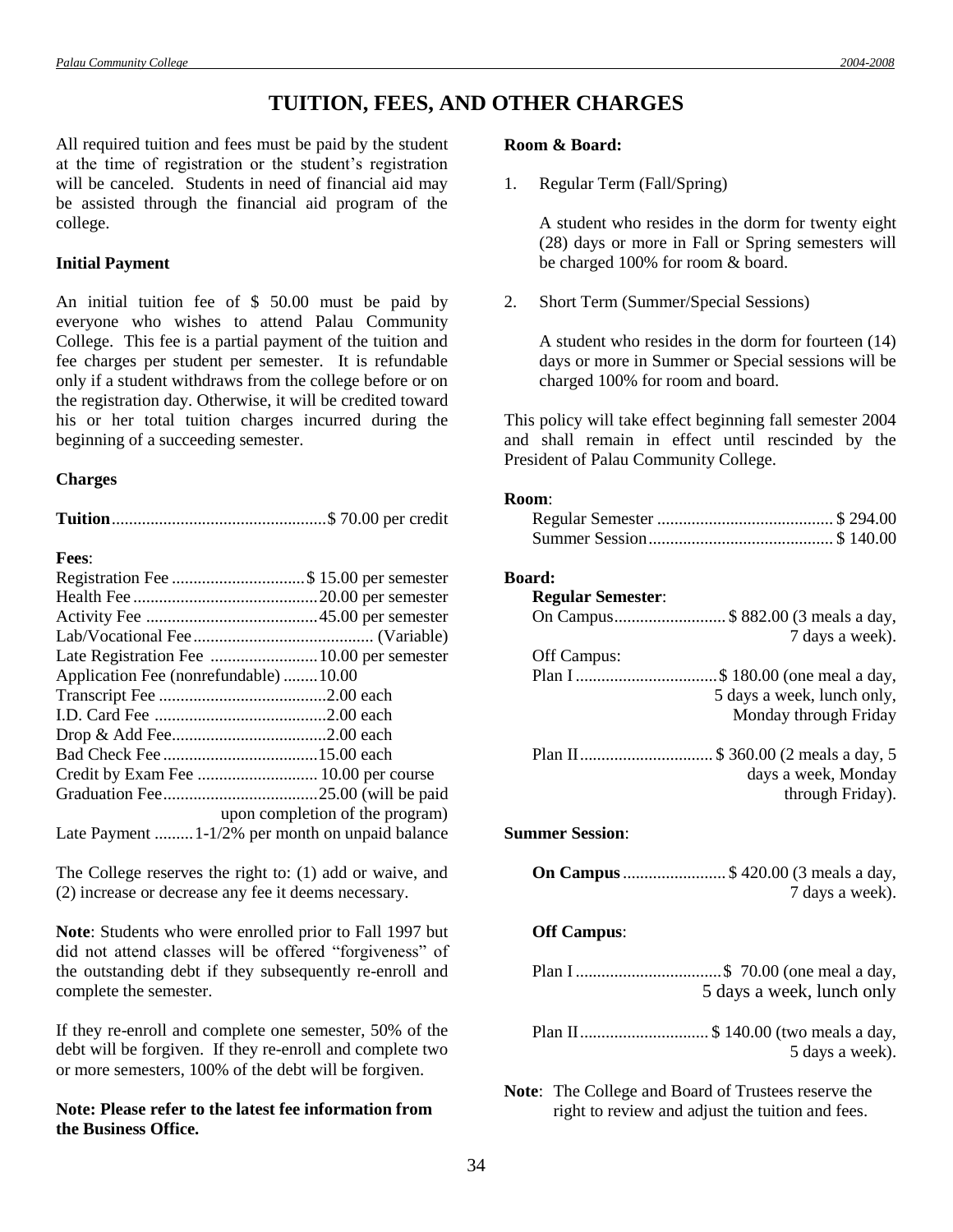Students who wish to take their meals at the cafeteria and/or stay at the dormitory must sign a contractual agreement at the beginning of each semester. Contract forms are available at the Business Office.

## **Payment of Charges:**

Tuition fees, registration fees, activity fees, lab/vocational supply fees, health fees, and room and board charges are due and payable at the time of registration for each semester unless prior arrangements have been made. Audit fees are the same as regular course or program fees. Students who plan to have these fees paid through the Financial Aid program must consult the Director of Admissions & Financial Aid before their registration is completed (refer to section on Financial Aid in this catalog, or the PCC Financial Aid handbook or contact the PCC Director of Admissions & Financial Aid).

While most financial aid is conveniently credited to students, this process does not occur automatically. Students **must** sign their required forms each semester. Failure to do so can result in the cancellation of the financial assistance. The above fees and charges must be paid in full each semester before students are allowed to register/enroll during the succeeding semester.

At the end of each semester, the dormitory manager shall inspect the living quarters and college properties issued to the students. Any loss or damage to said properties shall be reported and the cost to replace, repair, or restore said properties into good condition shall be charged against the students.

Other fees and charges are payable when they are due.

Students who have outstanding accounts of \$ 500 or more will not be allowed to register unless they pay at least half (50%) of their total outstanding accounts. The other half (50%) shall be paid at 25% by mid-term period and the remaining 25% by the end of the semester.

#### **Refund Policy:**

It is responsibility of students to notify the College that they are officially withdrawing from the college. The withdrawal form is available at the Office of Registrar & Records at no cost. A refund will be determined by the date of official notification or last day of attendance.

- **1. Regular Terms (16 weeks**)
	- a. 100% refund if complete withdrawal is made before the first day of instruction.
	- b. 90% refund if complete withdrawal is made within the first week of instruction.
	- c. 70% refund if complete withdrawal is made within the second week of instruction.
	- d. 50% refund if complete withdrawal is made within the third week of instruction.
	- e. 25% refund if complete withdrawal is made within the fourth week of instruction.
	- f. 0% refund if complete withdrawal is made after the fourth week of instruction.

# **2. Short Term**:

- a. 100% refund if complete withdrawal is made before the first day of instruction.
- b. 80% refund if complete withdrawal is made within the first week of instruction.
- c. 40% refund if complete withdrawal is made within the second week of instruction.
- d. 0% refund if complete withdrawal is made after the second week of instruction.

# **Charge(s) For Withdrawal From A Course(s)**

- a. There will be no charge to a student if withdrawal from a course(s) is made within the drop/add period.
- b. There will be a 100% charge to a student if withdrawal from a course(s) is made after the drop/add period.

Students attending PCC on totally funded grants-in-aid will not receive a cash refund. Refund (if applicable) will be made to the granting agency.

# **Student Tools**

Each shop has basic tools available for student use. However, students who may want to buy a set of tools may see their instructors. Tools are available in the local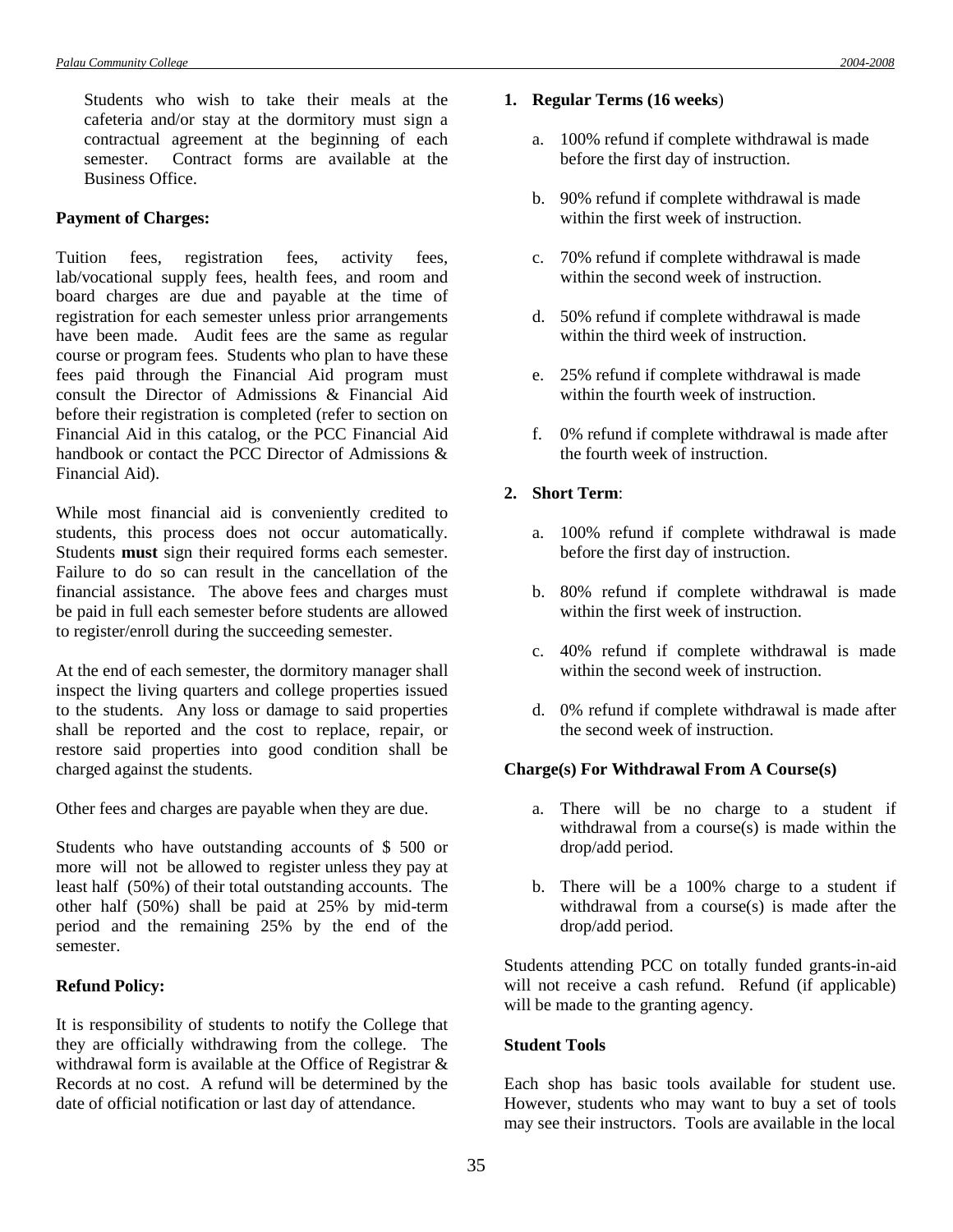hardware stores. Students are responsible for safeguarding and maintaining their own tools. Upon graduation or when withdrawing from college, students may arrange to send their tool sets home at their own expense. The prices of tool sets vary depending on each trade area.

## **Books & Supplies**

Students are required to purchase or rent books for their studies. Books and other items purchased from the college shall be paid for in cash.

## **Financial Obligations To The College**

Students who have financial obligations to the College (such as unpaid tools, books, tuition and fees, etc.) may be subject to any or all of the following sanctions:

- Denial of registration
- Cancellation of registration
- Withholding of transcript

These sanctions will be imposed until all financial obligations are cleared with the Business Office.

# **Tuition Waiver And Reduction**

The college will offer a tuition waiver for up to six credit hours each semester for all employees who are not eligible for US Federal Student Aid. A tuition reduction of 50% for all college employees' dependents, who are not eligible for US Federal Student Aid, will be offered.

## **Bookstore**

The PCC Bookstore offers a variety of merchandise to students, faculty, staff and community visitors. School and office supplies, textbooks and other books, card and gift items, etc., may be purchased there.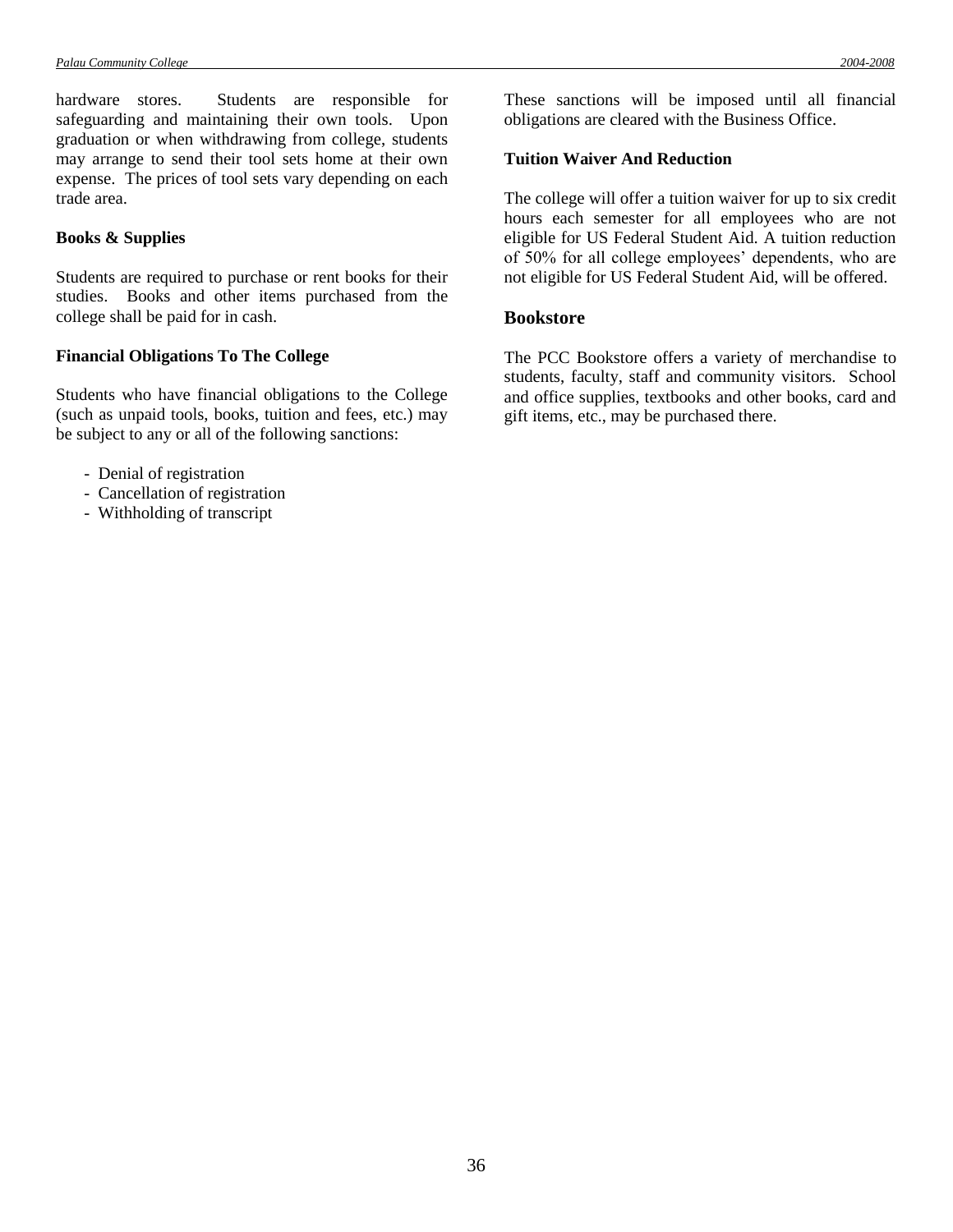# **SPECIAL PROGRAMS**

# **THOMSON EDUCATION DIRECT (TED)**

Thomson Education Direct is one of the oldest and largest distance learning institutions in the world. The school provides programs and services that are designed to meet the life-long learning needs of the adult learner. Programs of study lead to career-specific diplomas. Through an approved partnership with Thomson Education Direct, the following programs are now available through Palau Community College:

| Carpenter   |  |
|-------------|--|
| Professiona |  |

Carpenter Home Inspector<br>Professional Landscaper Electrician al Landscaper Drafting with AutoCAD Artist Occupational Therapy Aid Diesel Mechanic Auto-body Repair Photographer Dental Assistant PC Specialist Auto Repair Technician Appliance Repair Medical Office Technician<br>
Legal Secretary<br>
Electronics Technician<br>
Travel Agent Electronics Technician Small Engine Repair Telecommunication Medical Transcriptionist TV/VCR Repair Pharmacy Technician Small business Dress Making/Design Desktop Publishing Air Condition/Refrigeration Wild Life/Forestry Conservation Hotel/Restaurant Management Child Day Care Management

# **NATIONAL OCCUPATIONAL COMPETENCY TESTING INSTITUTE (NOCTI)**

The National Occupational Competency Testing Institute (NOCTI) is the foremost provider of occupational competency examinations to business, education, industry, government, and military in the United States. These examinations are offered at two level: Job ready and the experienced worker. NOCTI assessments can assist educators and employers in identifying occupational skills required of entry level employees or for experienced workers to move ahead in their fields. Palau Community College is an approved NOCTI Area Test Center and is responsible for coordinating and administering NOCTI examinations in Palau.

#### **SAN DIEGO STATE UNIVERSITY PROGRAMS**

The Bachelor of Arts in Liberal Studies program is offered in collaboration with the Center for Pacific Studies at Interwork Institute/SDSU, the Undergraduate Division at SDSU and Palau Community College. This course of study is designed to provide knowledge in multiple subjects to elementary and secondary educators.

The Masters of Arts in Education with a concentration in Educational Leadership is offered in collaboration with the Center for Pacific Studies at Interwork Institute/SDSU, the Department of Administration, Rehabilitation, and Postsecondary Education within the College of Education at SDSU and Palau Community College. This course is designed for Education and Human Services Professionals desiring to earn a graduate degree focusing on leadership and administration.

These programs are specifically designed and delivered to accommodate the working adult. All instruction is delivered on island or through distance learning.

# **PACIFIC ISLANDS BIBLE COLLEGE (PIBC)**

Pacific Islands Bible College (PIBC) is a Christian college offering certificates, diplomas, or degrees in biblical study. Working in collaboration with Palau Community College, PIBC's Palau Extension office is located on the PCC campus and uses PCC's facilities for its courses. Extension students in Palau can take their general education and elective requirements at PCC. PCC students can take certain PIBC courses to meet their program requirements.

**For detailed information about the above programs, please contact Academic Affairs Office at (680) 488-2470/2471 or email:**

> **[Shermand1961@yahoo.com](mailto:Shermand1961@yahoo.com) [alvinat@palau.edu](mailto:alvinat@palau.edu)**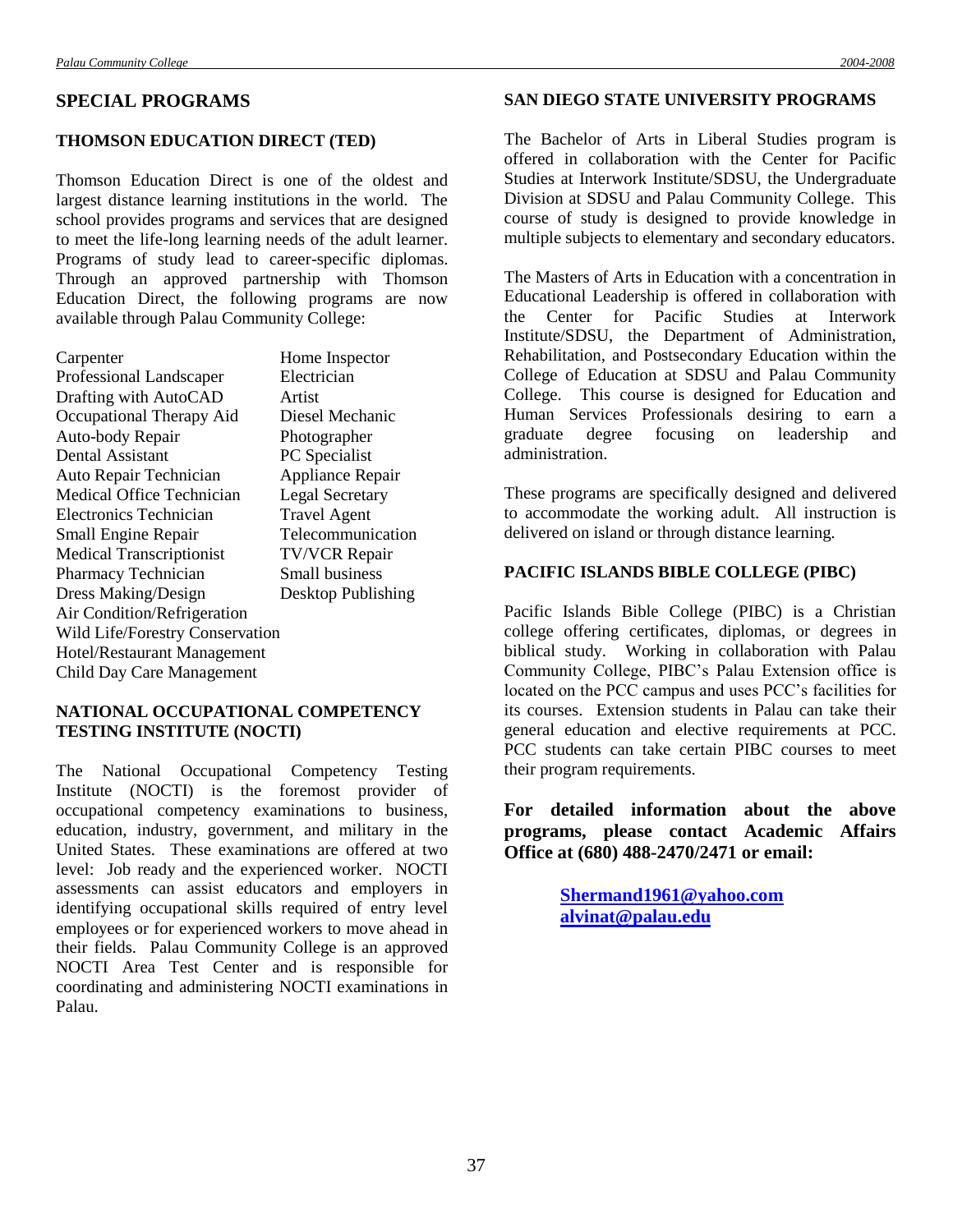# **DEGREES**

# [Addendum9](Addendum9.doc#addendum9)

The College offers degrees in seventeen different programs. These degrees differ in the number and type of courses required for completion, entrance and exit requirements, and in the minimum length of time required to fulfill all requirements.

# **REQUIREMENTS FOR DEGREES**

# **Associate of Applied Science Degree**

Associate of Applied Science (AAS) degree is awarded to students who successfully complete at least 60 semester credits of occupational and related general education courses. The degree provides students with skills and competencies for gainful employment. This degree is terminal. Credits earned may be transferred or counted at the discretion of the receiving institution. Students must earn a GPA of 2.0 (C) or better for all program courses required for the degree.

The College has Associate of Applied Science curricula in the following 11 programs:

- Agricultural Science (AG) Air Conditioning and Refrigeration (AC) Automotive Mechanics Technology (AM) Construction Technology (CT) Electrical Technology (ET) General Electronics (GE) Library & Information Services (LS) Nursing (NU) Office Administration (OA) Small Engine & Outboard Marine Technology (SE) Tourism & Hospitality (TH)
	- Tour Services
	- Hotel Operations,
	- Food and Beverage Operations

**Entrance Requirements –** To enter the Associate of Applied Science program, a student must meet the following requirements**:**

- 1. Be a high school graduate with a minimum cumulative grade point average of 2.0; OR posses a GED certificate with a minimum score of 450 on all 5 sections; OR
- 2. Have a cumulative grade point average of 2.0 while a full-time student at PCC.

3. Apply and be accepted for admission into the chosen program.

**Note**: **NU applicants** must: (1) have TOEFL score of at least 450; (2) submit drug test with application for admissions and agree to random drug testing, (3) have one semester of chemistry at an introductory level with at least a C grade. A year of high school chemistry with a C grade will meet this requirement, (4) have physical exam within six months prior to the beginning of the program submitted with application for admissions; (5) have Hepatitis B immunization prior to the beginning of clinical experience.

The College reserves the right to deny admissions into the NU program based on the above-mentioned requirements.

**Exit Requirements** – To be granted the Associate of Applied Science degree, the following must be fulfilled:

- 1. Satisfactory Completion of a program major: Specific courses for each major are described under Programs and Courses on pages 42-61
- 2. Satisfactory completion of at least 16 (10 for NU) credits in General Education Core Requirements including (See program listings for required courses):
	- a. **English -** 3 credits minimum from EN 112 (CO 110 for the School of Technical Education, AG, and TH, EN 114 for LS)
	- **b. Quantitative -** 3 credits minimum from MA 100 (MA 95 for NU and MA 105 for TH and OA, MA 101 for AM and SE)
	- **c. Natural Science -** 4 credits minimum from AG 111; SC 109 or above (except NU) See individual programs for specific course requirements.
	- **d. Social Science/Humanities** 4 credits; 1 credit from SS 100 and 3 credits minimum from any of the following: HI 159, 169, 179, 189; 259, VA 109; EN 189, 219; CO 201, 205; PH 169; RE 169; JP 109, 119, 209, 219; SS 109, 119, 129, 149, 169, 179, 189, 203, 209, 229; 259, MU 100, 102, 106; PW 101, 219 See individual programs for specific course requirements.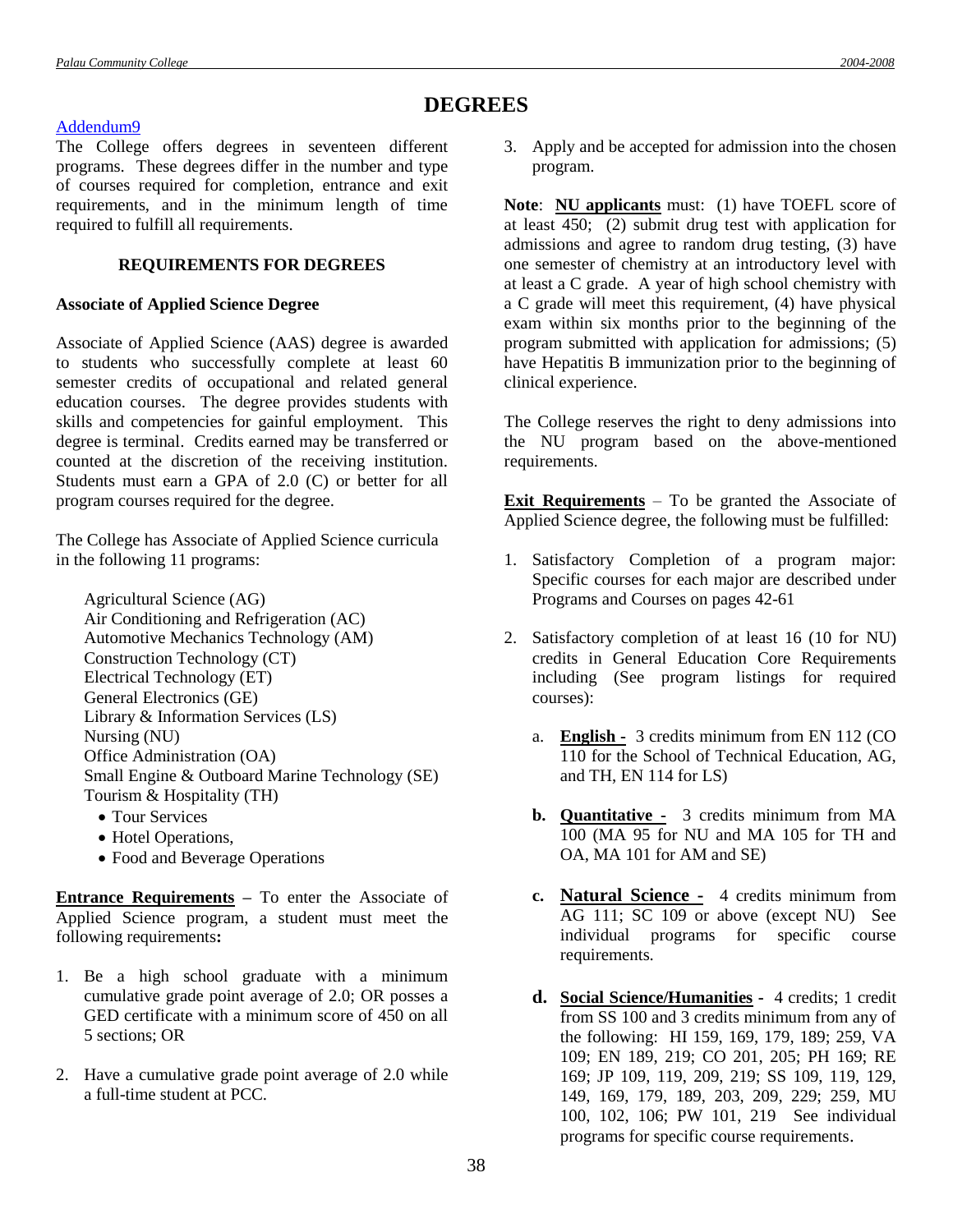- **e. Health and Physical Education**  2 credits minimum from any HP course (except NU) See individual programs for specific course requirements.
- 3. **Successfully complete minimum credits required for each program.** (See different programs for required number of credits)
- 4. **Have a minimum Grade Point Average of 2.0**
- 5. **Have a grade of C or better in each program course**
- 6. **Residency:** Final 12 credits must be taken on PCC campus
- 7. **File an application for graduation.** Refer to the "Application for Graduation" section of the catalog for complete details

# 8. **Fulfill all financial obligations to the College**

## **Note:**

- 1. Credits earned from courses numbered below 100 are generally not counted toward the AAS degree and not transferable to four-year colleges/universities. However, some programs use certain below 100-level courses to satisfy their program requirements. (See program listings for course requirements)
- 2. The residency requirement may be waived for cause at the option of the Vice President of Education and Training.

#### **Associate of Science Degree**

Associate of Science (AS) degree is awarded to students who successfully complete at least 60 semester credits of occupational and related general educational courses. The AS degree program is to prepare students for gainful employment or for transfer to a four-year college/ university.

The College has Associate of Science curricula in the following 11 programs:

Agricultural Science (AG) Business Accounting (BA) Business Administration (BU) Criminal Justice (CJ) Education (ED) Environmental/Marine Science (ES) General Electronics (GE) Information Technology (IT) Library & Information Services (LS) Nursing (NU) Tourism & Hospitality (TH)

- Tour Services
- Hospitality Management

**Entrance Requirements –** To enter the Associate of Science program, a student must meet the following requirements:

- 1. Be a high school graduate with a minimum cumulative grade point average of 2.0; (ED must have 2.5 cumulative GPA), OR posses a GED certificate with a minimum score of 450 on all 5 sections; OR
- 2. Have a cumulative grade point average of 2.0 while a full-time student at PCC. (ED and CJ majors must have a cumulative GPA of 2.5)
- 3. Have a TOEFL score of 500 or better
- 4. Apply and be accepted for admission into the chosen program.

**Note**: **NU applicants** must: (1) have one semester of chemistry at an introductory level with at least a C grade. A year of high school chemistry with a C grade will meet this requirement, (2) submit drug test results with application for admissions and agree to random drug testing while in the program, (3) have physical exam within six months prior to the beginning of the program submitted with application for admissions; (4) have Hepatitis B immunization prior to the beginning of clinical experience.

**CJ applicants** must: (1) submit drug test results with application for admissions and agree to random drug testing while in the program, (2) submit copies of police clearance with application for admissions.

The College reserves the right to deny admissions into NU, CJ and ED programs based on the above-mentioned requirements.

**Exit Requirements** – To be granted the Associate of Science degree, the following must be fulfilled: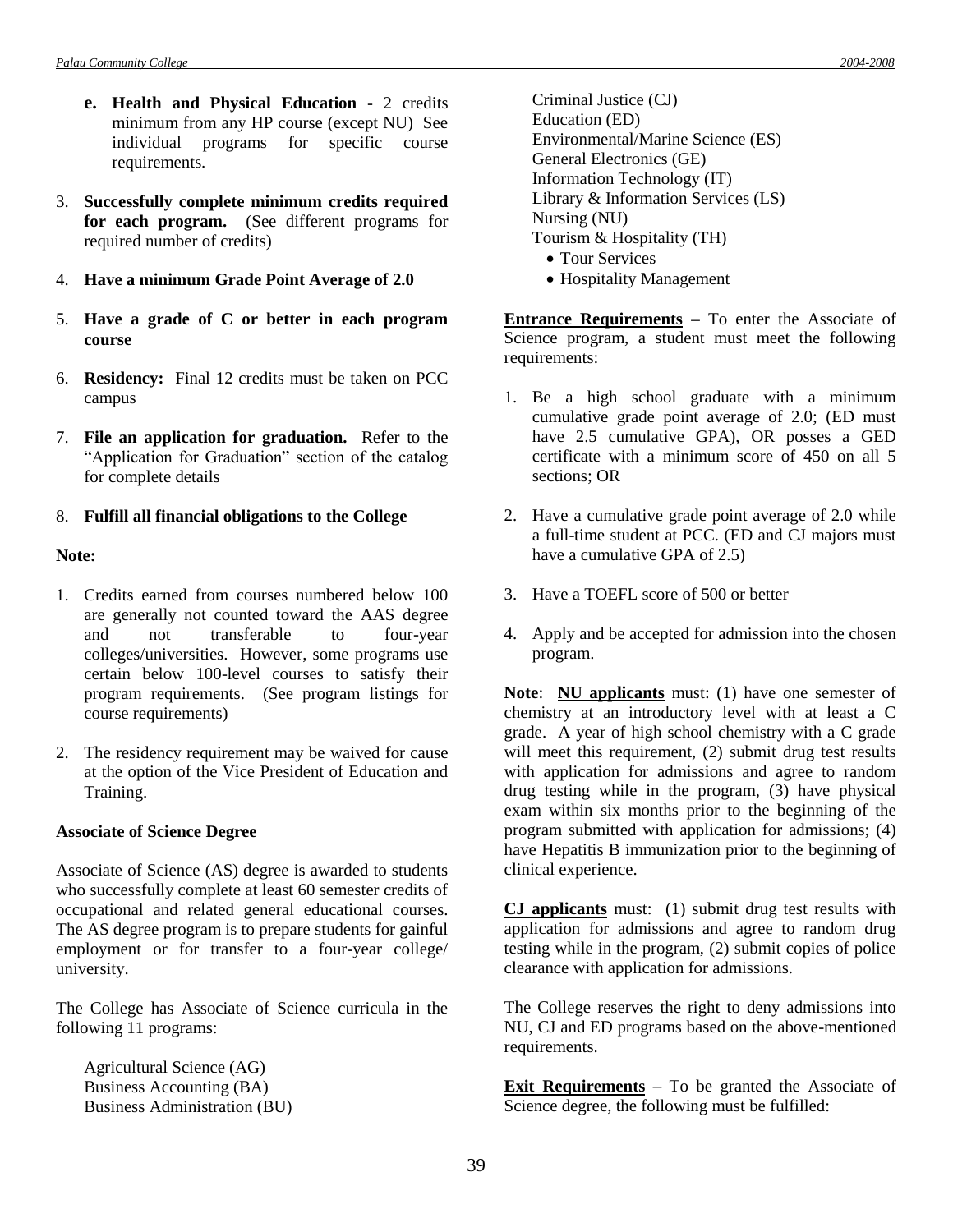- 1. Satisfactory completion of a program major: Specific courses for each major are described under Programs and Courses on pages 42-60.
- 2. Satisfactory completion of at least 16 (10 for NU, 12 for ES) credits in General Education Core Requirements including (See program listings for required courses)
	- **a. English -** 3 credits minimum from EN 112 (EN 114 for IT, LS and NU)
	- **b. Quantitative -** 3 credits minimum from math courses numbered 105 or above; See individual programs for specific course requirements.
	- **c. Natural Science -** 4 credits minimum from SC 109 or above (except NU and ES) See individual programs for specific course requirements.
	- **d. Social Science/Humanities** 4 credits; 1 credit from SS 100 and 3 credits minimum from any of the following: HI 159, 169, 179, 189; VA 109; EN 189, 219; CO 201, 205; PH 169; RE 169; JP 109, 119, 209, 219; SS 109, 119, 129, 149, 189, 203, 209, 219, 229; MU 100, 102, 106; PW 101, 219 See individual programs for specific course requirements.
	- **e. Health and Physical Education** 2 credits minimum from any HP course (except NU program) See individual programs for specific course requirements.
- 3. **Successfully complete minimum credits required for each program.** (See different programs for required number of credits)
- 4. **Have a minimum grade point average of 2.0** (ED, and CJ must have minimum GPA of 2.5)
- 5. **Have a grade of C or better in each program course**
- 6. **Residency:** Final 12 credits must be taken on PCC campus
- 7. **File an application for graduation.** Refer to the "Application for Graduation" section of the catalog for complete details
- 8. **Fulfill all financial obligations to the College**

#### **Note:**

- 1. Credits earned from courses numbered below 100 are not counted toward the AS degree and not transferable to four-year colleges/ universities. Students who are planning to transfer to four-year colleges/ universities are advised to take more than the minimum requirements and should consult with their academic advisors regarding transferable electives.
- 2. The residency requirement may be waived for cause at the option of the Vice President of Education and Training.

#### **Associate of Technical Studies Degree**

Associate of Technical Studies (ATS) degree is awarded to students who successfully complete at least 60 semester credits. The degree provides students with skills and knowledge for gainful employment or to pursue a degree at four-year colleges/universities. Courses for this degree must be customized by following the AA degree curriculum format plus specialized area courses. Students must earn a grade of (C) or better for all program courses required for the degree. Curricula for ATS degree is customized by a student and his advisor and submitted to CPC and the Dean of Academic Affairs for review and approval. Each program curricula is not official unless it is approved

#### **Associate of Arts Degree**

This program is designed for students wishing to complete the first two years of general college work prior to transferring to a four-year college or university, or for students desiring two years of general education beyond high school.

**Entrance Requirements** – To enter the Associate of Arts or the Associate of Technical Studies program, a student must meet the following requirements:

- 1. Be a high school graduate with a minimum cumulative grade point average of 2.5; **OR** posses a GED certificate with a minimum score of 450 on all 5 sections; **OR**
- 2. Have a cumulative grade point average of 2.0 while a full-time student at PCC.
- 3. Have a TOEFL score of 500 or better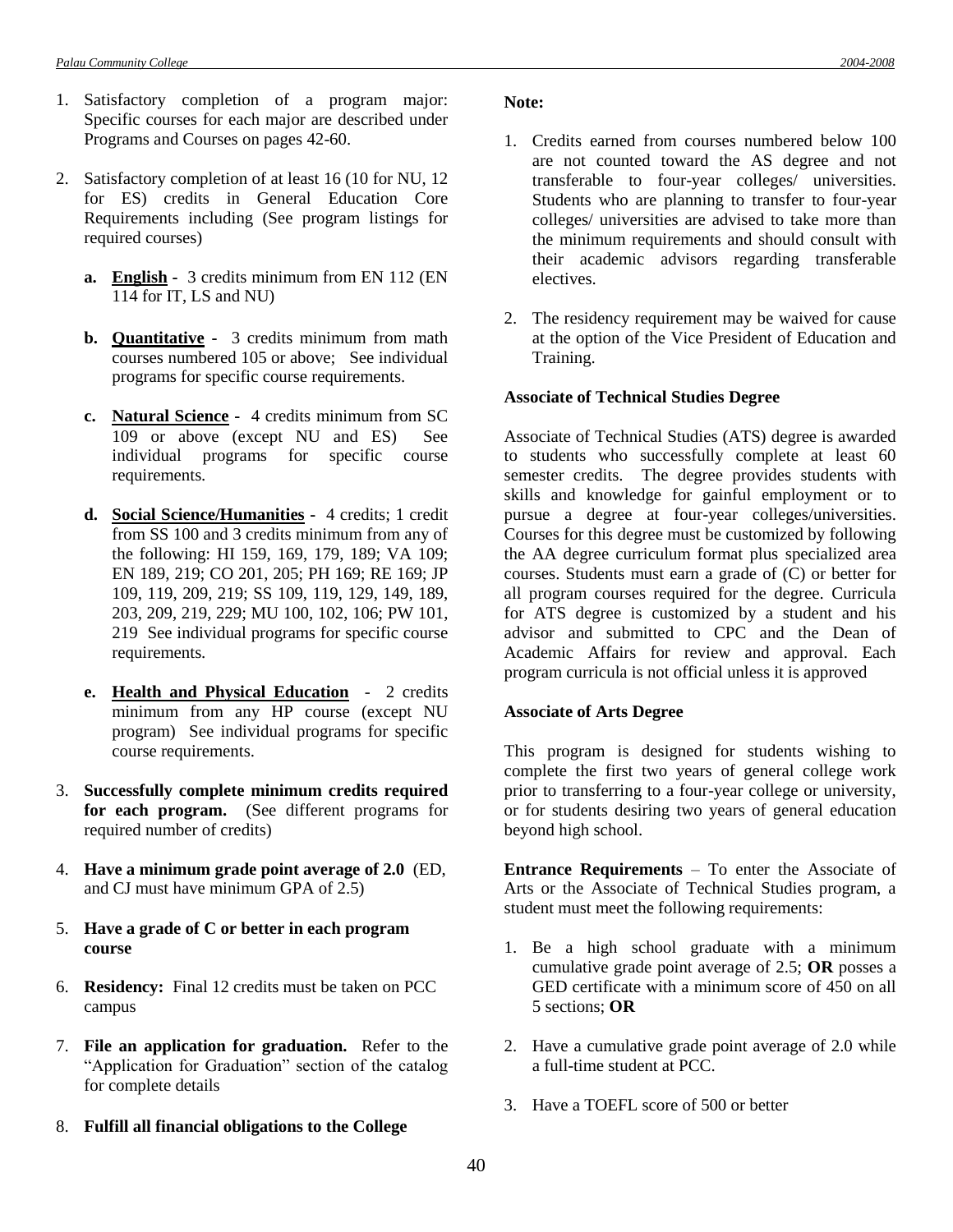4. Apply and be accepted for admission into the chosen program.

#### **Exit Requirements**

To be granted the Associate of Technical Studies degree, steps 2 – 5 under the AA degree must be fulfilled.

To be granted the Associate of Arts degree, the following must be fulfilled**:**

- 1. Satisfactory completion of required number of credits including**:**
	- **a. English -** 9 credits minimum from EN 114 and above (except EN 200)
	- **b. Communication** 9 credits minimum from CO 110 or above (3 credits must be from CO 259)
	- **c. Quantitative -** 9 credits minimum from MA 110 and above or PH 249 (except MA 211)
	- **d. Natural Science** 8 credits minimum from SC 109 or above
	- **e. Humanities** 9 credits minimum from PW 101, 219; PH 169; HI 159, 169, 179, 189, 259; EN 189, 219, VA 109; MU 100, 102, 106; RE 169; JP 109, 119, 209, 219 (3 credits maximum from JP or PW)
	- **f. Social Science -** 10 credits; 1 credit from SS 100 and 9 credits minimum from any of the following: SS 109, 119, 129, 149, 169, 179, 189, 203, 209, 229, 259
	- **g. Computer Technology** 6 credits minimum from CS 100 and IT 105 or above (except CS 213)
	- **h. Health and Physical Education** 2 credits minimum from any HP course (except HP 104)
	- **i. Electives** 3 credits minimum from any lettergraded course numbered 100 or above not taken to fulfill requirements
- 2. **Have a cumulative GPA of at least 2.0** (For ATS, a grade of C or better in each specialty course is also required)
- 3. **Residency:** Final 12 credits must be taken on PCC campus
- 4. **File an application for graduation.** Refer to the "Application for Graduation" section of the catalog for complete details
- 5. **Fulfill all financial obligations to the College**

#### **Note:**

- 1. Credits earned from courses numbered below 100 are not counted toward the AA or ATS degree and not transferable to four-year colleges/universities. Courses taken on a CR/NC grading option are generally not transferable.
- 2. Students who are planning to transfer to four-year colleges/universities are advised to take more than the minimum requirements and should consult with their academic advisors regarding transferable electives.
- 3. The residency requirement may be waived for cause at the option of the Vice President of Education and Training.

41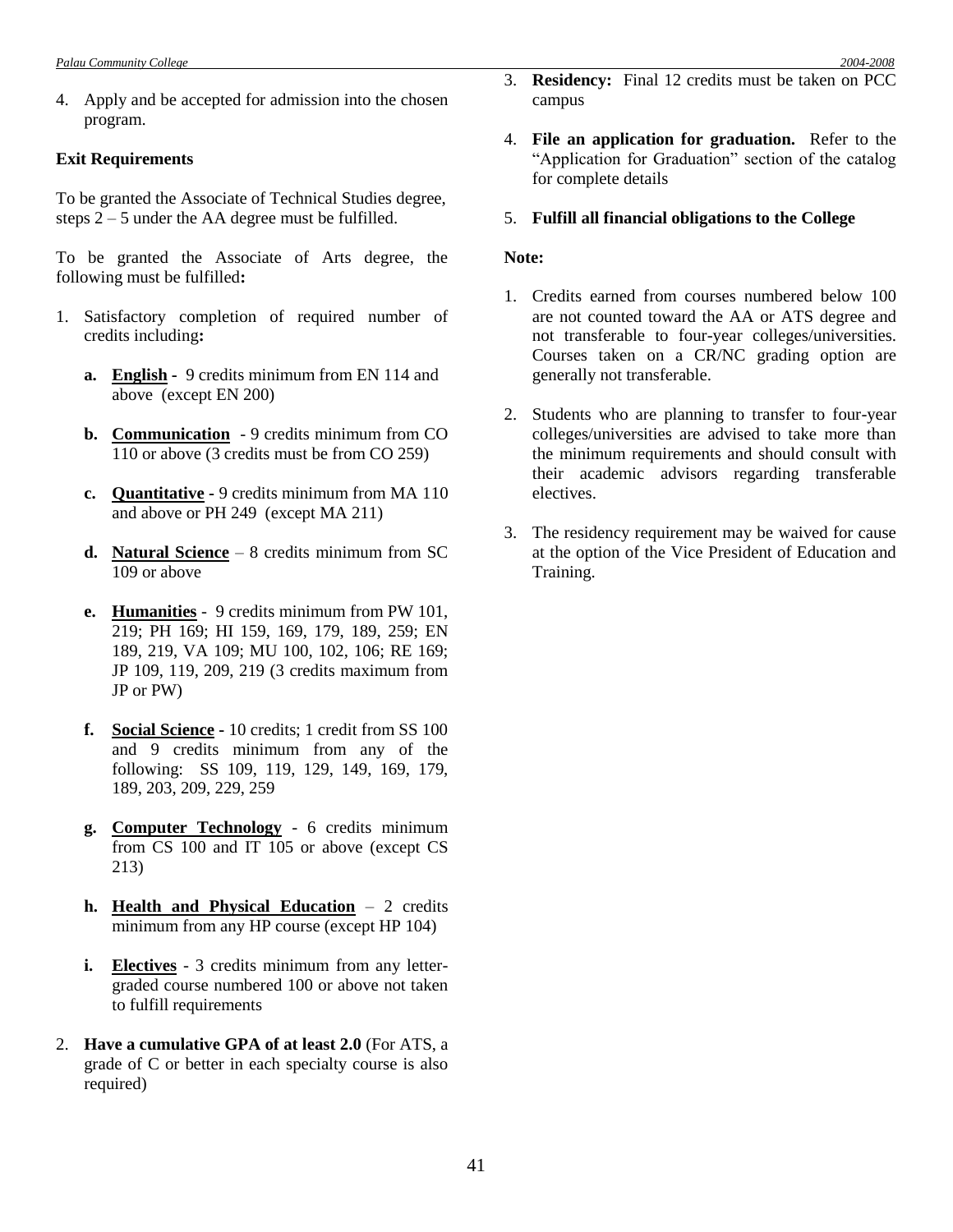# **PROGRAMS AND COURSES (Degree Requirements)**

# **AGRICULTURAL SCIENCE (AG)**

This program is designed to equip students with employability skills/knowledge; or for the pursuit of a higher education in the field of Agricultural Science.

> **Associate of Applied Science**

# **Required General Education Courses:**

|                |                    | SS 100 Introduction to College       |                             |
|----------------|--------------------|--------------------------------------|-----------------------------|
|                |                    | HP 181 First Aid/CPR                 | $\mathcal{D}_{\mathcal{L}}$ |
|                |                    | MA 100 Technical Mathematics         | 3                           |
|                |                    | CO 110 Introduction to Communication | 3                           |
| <b>SC</b> Core |                    |                                      | 4                           |
|                | <b>SS/HUM Core</b> |                                      | 3                           |
|                |                    |                                      | 16                          |

## **Program Courses:**

| AG        | 111 | Introduction to Tropical Agriculture   | 4 |
|-----------|-----|----------------------------------------|---|
| AG        | 122 | Soil Technology                        | 4 |
| AG        | 123 | General Animal Husbandry               | 4 |
| AG        | 124 | <b>Plant Science</b>                   | 4 |
| AG        | 214 | <b>Horticultural Crop Production</b>   | 5 |
| AG        | 215 | Poultry & Swine Production             | 4 |
| AG        | 216 | <b>Tropical Landscape Horticulture</b> | 4 |
| AG        | 219 | Crop Protection                        | 4 |
| AG        | 220 | Farm Management                        | 4 |
| <b>CS</b> | 100 | <b>Computer Literacy</b>               | 3 |
| SE        | 113 | $2 \& 4$ Cycle Engines                 | 3 |
| AG        | 223 | Internship                             |   |
|           |     |                                        |   |
|           |     |                                        |   |

**Total Credits Required 63**

# **Associate of Science**

# **Required General Education Courses:**

|                |                    | SS 100 Introduction to College |                       |
|----------------|--------------------|--------------------------------|-----------------------|
|                |                    | HP 181 First Aid/CPR           | $\mathcal{D}_{\cdot}$ |
|                |                    | MA 105 Intermediate Algebra    | $\mathcal{R}$         |
|                |                    | EN 112 Freshman Composition    | $\mathcal{R}$         |
| <b>SC</b> Core |                    |                                | 4                     |
|                | <b>SS/HUM Core</b> |                                | $\frac{3}{2}$         |
|                |                    |                                | 16                    |

#### **Program Courses:**

| AG     | 111 | Introduction to Tropical               |    |
|--------|-----|----------------------------------------|----|
|        |     | Agriculture                            | 4  |
| AG     | 122 | Soil Technology                        |    |
| AG     | 123 | General Animal Husbandry               | 4  |
| AG     | 124 | <b>Plant Science</b>                   | 4  |
| $AG^-$ | 214 | <b>Horticultural Crop Production</b>   | 5  |
| AG     | 215 | Poultry & Swine Production             | 4  |
| AG     | 216 | <b>Tropical Landscape Horticulture</b> | 4  |
| AG     | 219 | Crop Protection                        | 4  |
| AG     | 220 | <b>Farm Management</b>                 | 4  |
| CS.    | 100 | <b>Computer Literacy</b>               | 3  |
| SЕ     | 113 | $2 \& 4$ Cycle Engines                 | 3  |
| AG     | 223 | Internship                             | 4  |
|        |     |                                        | 47 |
|        |     | <b>Total Credits Required</b>          | 63 |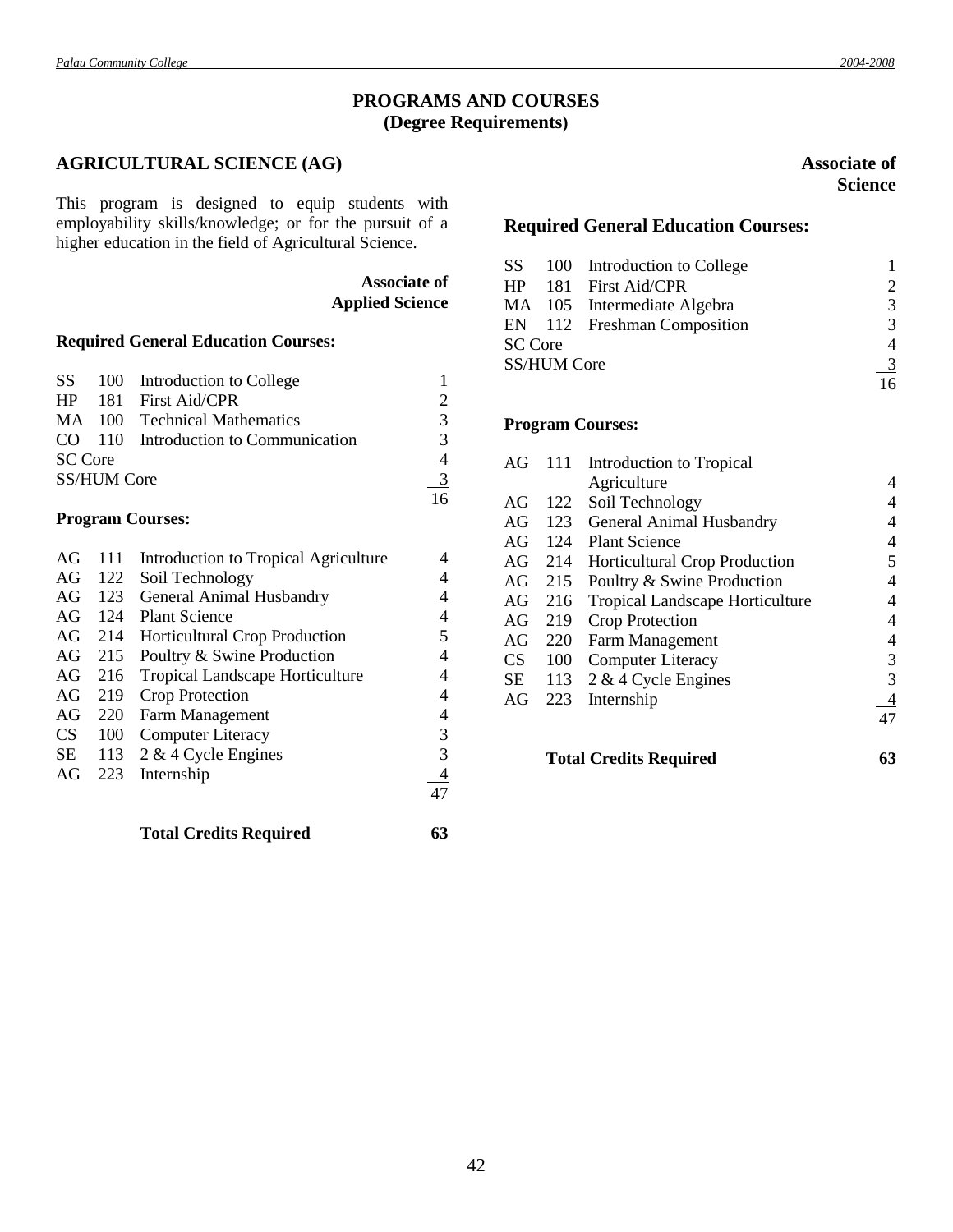# **AIR CONDITIONING & REFRIGERATION (AC)**

The Air Conditioning & Refrigeration Program is designed to provide students with technical knowledge, skills and proper work habits/attitudes necessary for employment in the field of Air Conditioning & Refrigeration. The program prepares students to work and advance in their careers as air conditioning and refrigeration technicians, trouble-shooters, parts counter salespersons or operators of their own air conditioning & refrigeration service and repair shops.

# **Associate of Applied Science**

#### **Required General Education Courses:**

|         |                    | SS 100 Introduction to College       |                          |
|---------|--------------------|--------------------------------------|--------------------------|
|         |                    | CO 110 Introduction to Communication | 3                        |
|         |                    | MA 100 Technical Mathematics         | 3                        |
|         |                    | $HP$ 181 First Aid/CPR               | $\mathcal{D}$            |
| SC Core |                    |                                      | $\overline{\mathcal{A}}$ |
|         | <b>SS/HUM Core</b> |                                      | $\overline{3}$           |
|         |                    |                                      | 16                       |

## **Program Courses**

| AC | 111 | <b>Fundamentals of Refrigeration</b> | 3  |
|----|-----|--------------------------------------|----|
| AC | 112 | Refrigeration Tools & Equipment      | 3  |
| AC | 121 | Compressor System and                |    |
|    |     | <b>Refrigerant Controls</b>          | 3  |
| AC | 122 | Electric Motors, Electrical          |    |
|    |     | Circuits and Controls                | 3  |
| AC | 211 | Refrigerants, Domestic               |    |
|    |     | Refrigerators & Freezers             | 3  |
| AC | 212 | Air Conditioning Systems,            |    |
|    |     | Cooling & Dehumidifying              | 3  |
| AC | 213 | Psychrometry & Cooling Load          | 3  |
| AC | 221 | Refrigerant Recovery,                |    |
|    |     | Reclaiming & Recycling               | 3  |
| AM | 213 | <b>Automobile Air Conditioning</b>   | 3  |
| ВA | 110 | <b>Introduction to Business</b>      | 3  |
| CS | 100 | <b>Computer Literacy</b>             | 3  |
| ET | 111 | <b>AC/DC</b> Electricity             | 4  |
| WE | 110 | Oxyacetylene                         | 3  |
| AC | 223 | Internship                           |    |
|    |     |                                      | 44 |
|    |     | <b>Total Credits Required</b>        | 60 |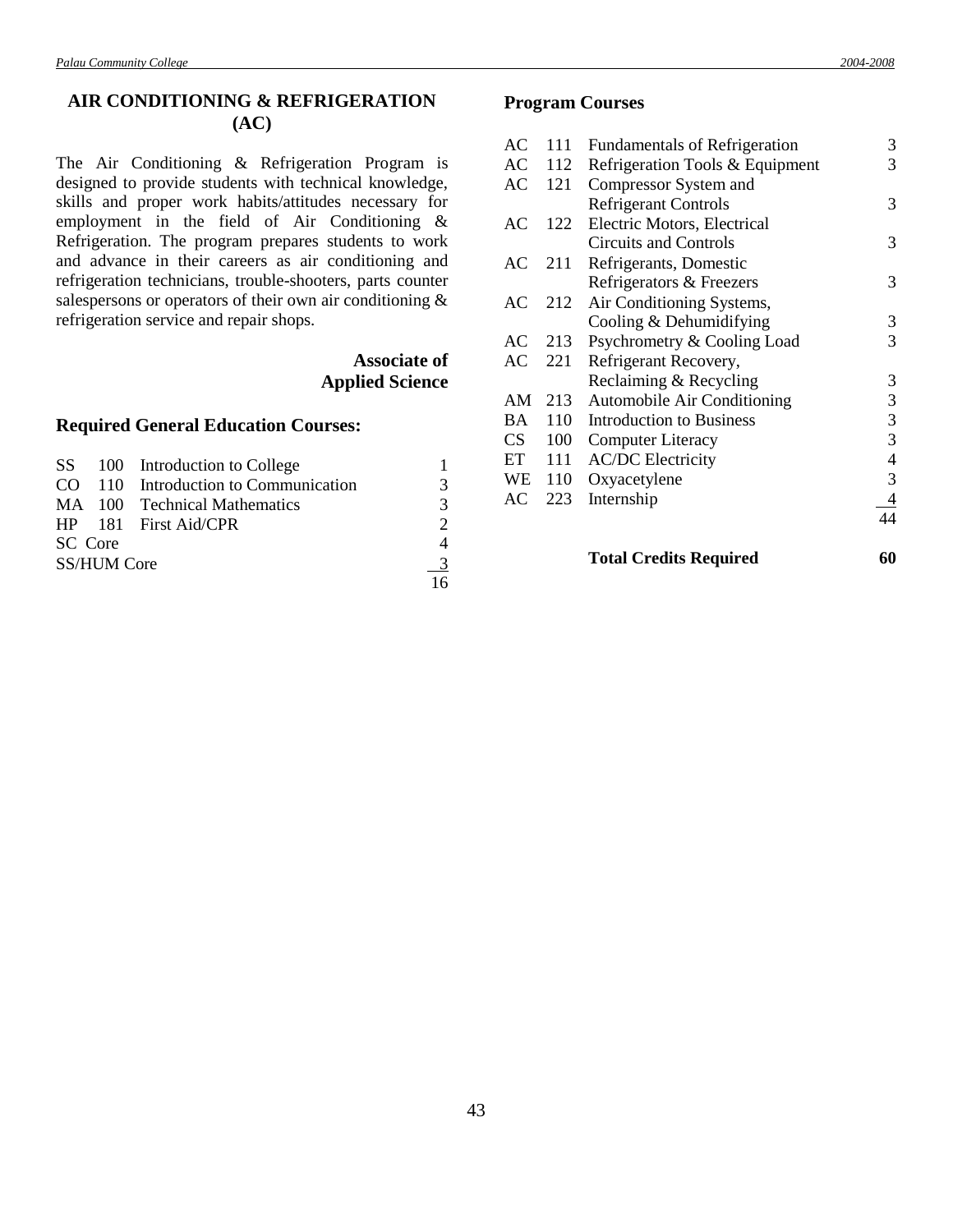# **AUTOMOTIVE MECHANICS TECHNOLOGY (AM)**

The Automotive Mechanics Technology is designed to provide students with technical knowledge, skills and proper work habits/attitudes necessary for employment in the field of Automotive Mechanics Technology.

# **Associate of Applied Science**

# **Required General Education Courses:**

|                |                    | SS 100 Introduction to College       |                             |
|----------------|--------------------|--------------------------------------|-----------------------------|
|                |                    | CO 110 Introduction to Communication | 3                           |
|                |                    | MA 101 Math for Mechanics            | 3                           |
|                |                    | $HP$ 181 First Aid/CPR               | $\mathcal{D}_{\mathcal{D}}$ |
| <b>SC</b> Core |                    |                                      | 4                           |
|                | <b>SS/HUM Core</b> |                                      | -3                          |
|                |                    |                                      | 16                          |

# **Program Courses**

| AM | 101 | Vehicle Operation                   | 2              |
|----|-----|-------------------------------------|----------------|
| AM | 111 | <b>Basic Automotive Maintenance</b> | 3              |
| AM | 121 | Transmission, Clutch & Drive        |                |
|    |     | Systems                             | 2              |
| AM | 122 | Steering & Suspension               | $\overline{c}$ |
| AM | 123 | <b>Automotive Brakes</b>            | $\overline{2}$ |
| AM | 211 | Fuel Injection & Carburetor         |                |
|    |     | <b>Systems</b>                      | 2              |
| AM | 212 | <b>Chassis Electricity</b>          | $\overline{c}$ |
| AM | 213 | <b>Automotive Air Conditioning</b>  | 3              |
| AM | 221 | Diagnosis & Engine Performance      | 3              |
| AM | 222 | Diagram Reading & Testing           | 3              |
| AM | 223 | <b>General Auto Laboratory</b>      | 4              |
| WE | 110 | Oxyacetylene                        | 3              |
| AB | 110 | Auto Body Repair                    | 3              |
| CS | 100 | <b>Computer Literacy</b>            | 3              |
| BA | 110 | <b>Introduction to Business</b>     | 3              |
| AM | 224 | Internship                          |                |
|    |     |                                     |                |

# **Total Credits Required 60**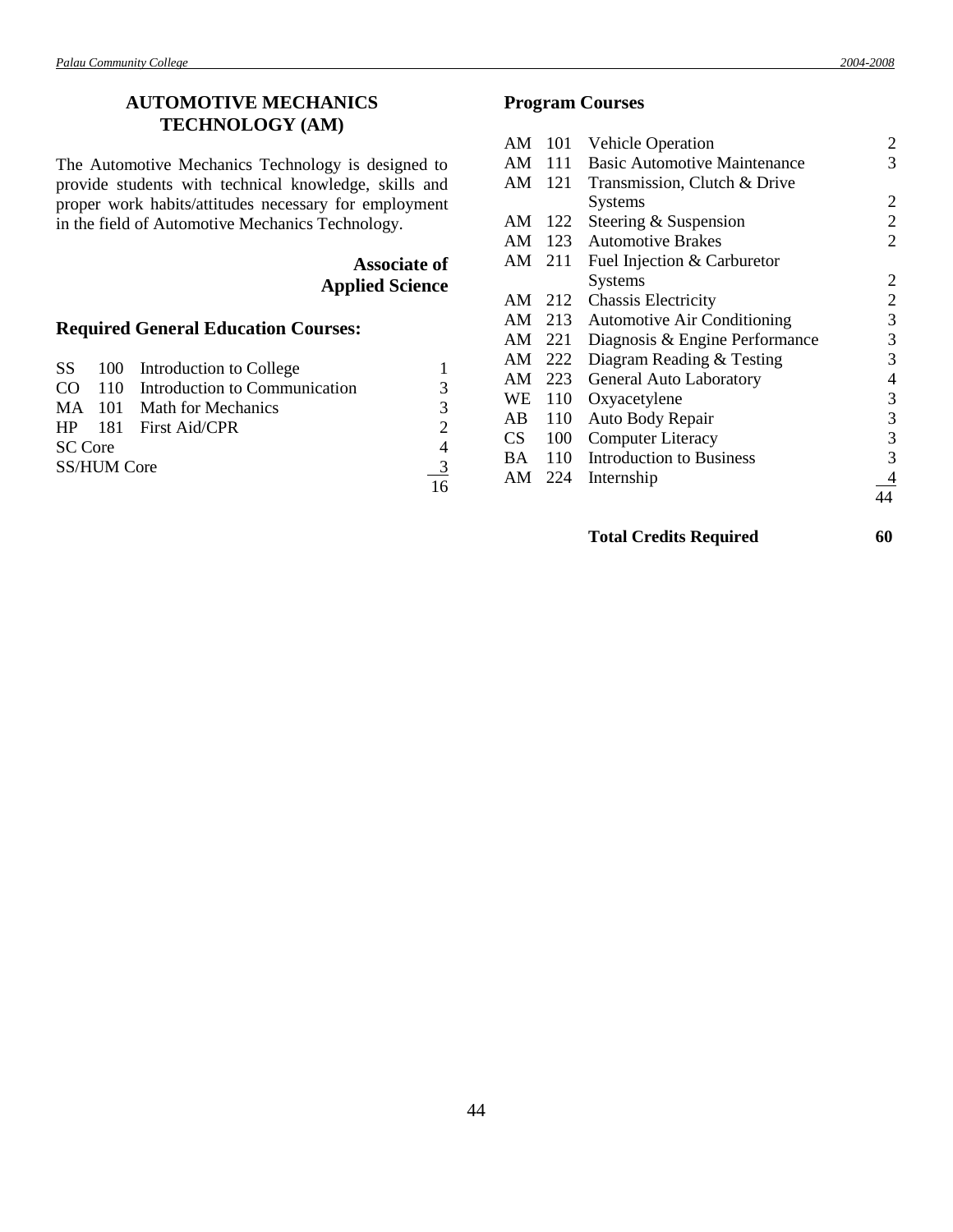# **BUSINESS ACCOUNTING (BA)**

This is a two-year accounting program designed to provide students with skills and proper work habits necessary in first entry-level accounting jobs. It also provides an opportunity for students with interest in further training in the accounting profession to transfer to a four-year college/university.

> **Associate of Science**

# **Required General Education Courses:**

|                |             | SS 100 Introduction to College  |                |
|----------------|-------------|---------------------------------|----------------|
|                |             | EN 112 Freshman Composition     | 3              |
|                |             | MA 105 Intermediate Algebra     | 3              |
|                |             | HP 180 Personal & Social Health | 3              |
|                | SS/HUM core |                                 | 3              |
| <b>SC Core</b> |             |                                 | $\overline{4}$ |
|                |             |                                 | 17             |

# **Program Courses:**

| BA  | 110 | <b>Introduction to Business</b>    | 3  |
|-----|-----|------------------------------------|----|
| BA  | 122 | Business Mathematics &             |    |
|     |     | <b>Calculating Machines</b>        | 3  |
| BA. | 159 | Principles of Macroeconomics       | 3  |
| BA. | 212 | Principles of Financial Accounting | 3  |
| BA. | 213 | <b>Basic Business Finance</b>      | 3  |
| BA  | 219 | Principles of Managerial           |    |
|     |     | Accounting                         | 3  |
| BA  | 220 | Government Accounting              | 3  |
| BA. | 222 | Computerized Accounting            | 3  |
| BA. | 214 | <b>Business Law</b>                | 3  |
| ОA  | 211 | <b>Business Communication</b>      | 3  |
| CS  | 100 | <b>Computer Literacy</b>           | 3  |
| IT  | 105 | PC Office Applications             | 3  |
| IT  | 200 | Intermediate PC Office             |    |
|     |     | Applications                       | 3  |
| MA. | 121 | <b>Elementary Statistics</b>       | 3  |
| BA  | 223 | Internship                         |    |
|     |     |                                    | 46 |
|     |     |                                    |    |

- **Total Credits Required 63**
	-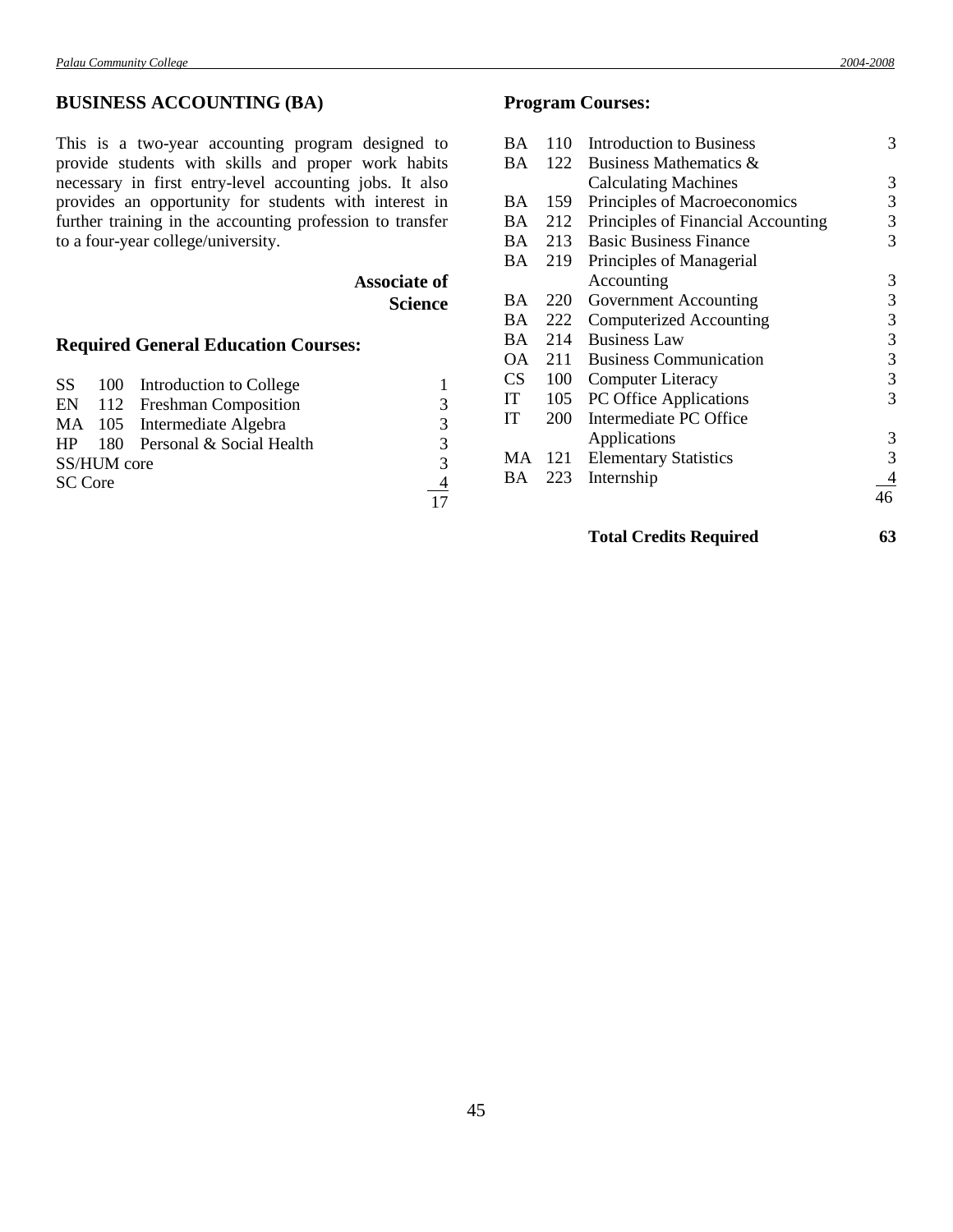# **BUSINESS ADMINISTRATION (BU)**

The Business Administration program is designed for students who want to learn, update and augment existing knowledge and skills and/or acquire cutting-edge technical and managerial skills that are essential to the field of management. The program provides students with courses to enhance their skills and knowledge necessary to advance in their careers in supervisory and management positions. In addition, the program provides a foundation for those interested in starting and managing a small business.

# **Associate of Science**

# **Required General Education Courses:**

|                |             | SS 100 Introduction to College |                             |
|----------------|-------------|--------------------------------|-----------------------------|
|                |             | EN 112 Freshman Composition    | 3                           |
|                |             | MA 105 Intermediate Algebra    | $\mathcal{R}$               |
| <b>HP</b> Core |             |                                | $\mathcal{D}_{\mathcal{L}}$ |
| <b>SC</b> Core |             |                                | 4                           |
|                | SS/Hum Core |                                | $\frac{3}{2}$               |
|                |             |                                | 16                          |

# **Program Courses:**

| <b>BA</b> | 110 | <b>Introduction to Business</b>    | 3  |
|-----------|-----|------------------------------------|----|
| BA        | 122 | Business Mathematics &             |    |
|           |     | <b>Calculating Machines</b>        | 3  |
| <b>BA</b> | 159 | Principles of Macroeconomics       | 3  |
| <b>BA</b> | 212 | Principles of Financial Accounting | 3  |
| <b>BA</b> | 213 | <b>Basic Business Finance</b>      | 3  |
| BA.       | 214 | <b>Business Law</b>                | 3  |
| BU        | 120 | <b>Business Management</b>         | 3  |
| BU        | 158 | Principles of Microeconomics       | 3  |
| <b>CS</b> | 100 | <b>Computer Literacy</b>           | 3  |
| IT        | 105 | PC Office Applications             | 3  |
| <b>IT</b> | 200 | Intermediate PC Office             |    |
|           |     | Applications                       | 3  |
| CO        | 259 | Principles of Effective Speaking   | 3  |
| ОA        | 211 | <b>Business Communication</b>      | 3  |
| TH        | 219 | Human Resources Management         | 3  |
| TH        | 220 | Marketing                          | 3  |
| <b>BU</b> | 223 | Internship                         | 4  |
|           |     |                                    | 49 |
|           |     |                                    |    |
|           |     |                                    |    |

**Total Credits Required 65**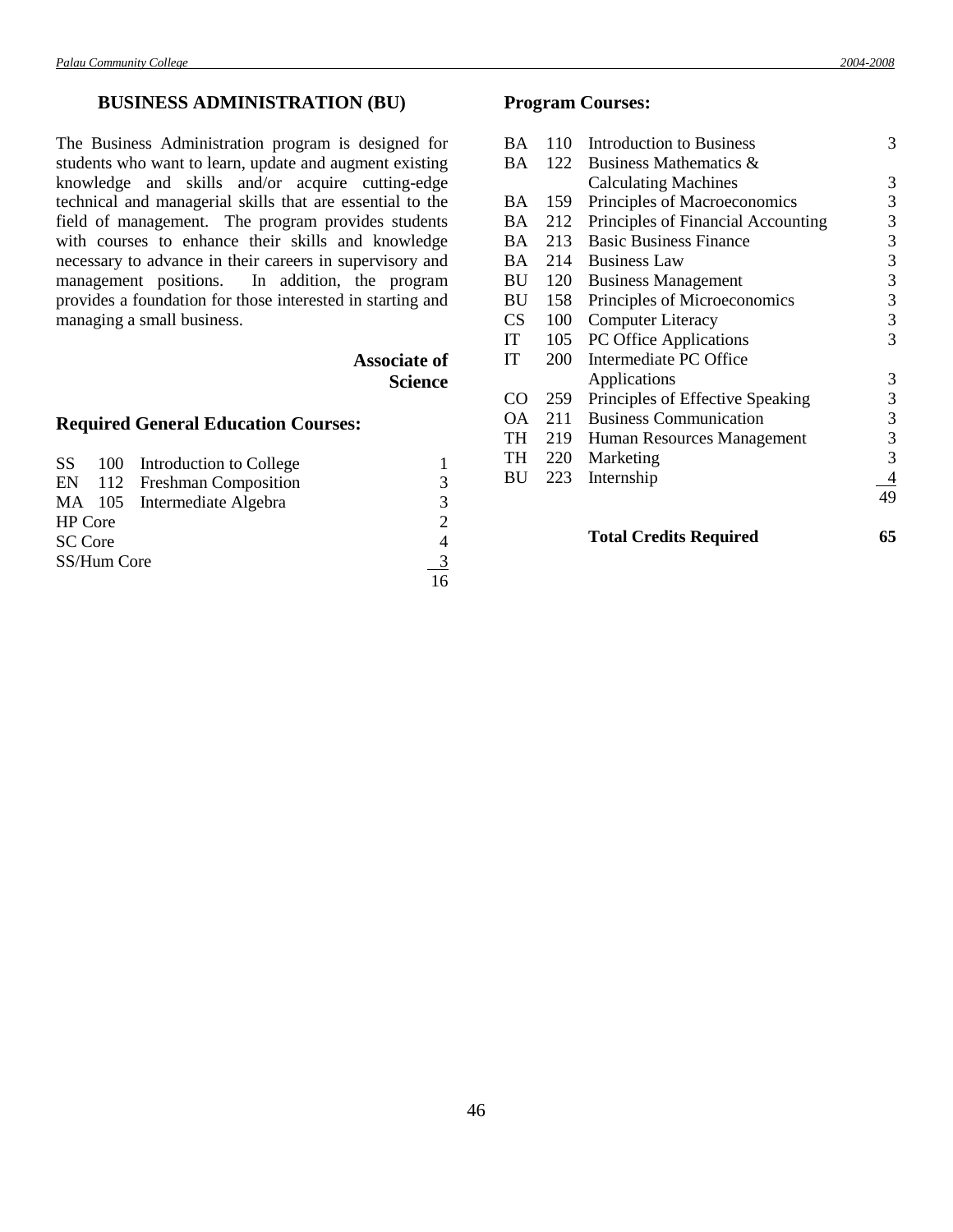# **CONSTRUCTION TECHNOLOGY (CT)**

The Construction Technology Program is designed to provide students with technical knowledge, skills, and proper work habits/attitudes necessary for employment in this field. The program prepares students to work and advance in their careers as carpenters, masons, plumbers, private contractors, hardware store clerks, and other related construction work.

> **Associate of Applied Science**

# **Required General Education Courses:**

|                |             | CO 110 Introduction to Communication |   |
|----------------|-------------|--------------------------------------|---|
|                |             | HP 181 First Aid/CPR                 |   |
|                |             | MA 100 Technical Mathematics         | 3 |
|                |             | SS 100 Introduction to College       |   |
| <b>SC</b> Core |             |                                      |   |
|                | SS/Hum Core |                                      |   |
|                |             |                                      |   |

# **Program Courses**

| CT              | 112 | Construction Safety, Tools &              |    |
|-----------------|-----|-------------------------------------------|----|
|                 |     | Equipment                                 | 2  |
| <b>CT</b>       | 113 | Introduction to Construction              | 3  |
| CT              | 115 | Footing and Foundation                    | 3  |
| CT              | 122 | Floor, Wall & Ceiling Framing             | 3  |
| <b>CT</b>       | 123 | Roof Framing & Exterior Finishing         | 3  |
| CT              | 124 | Interior Trim & Cabinet Making            | 3  |
| CT              | 212 | <b>Construction Management</b>            | 3  |
| <b>BP</b>       | 115 | <b>Blueprint Reading for Construction</b> | 3  |
| CS              | 100 | <b>Computer Literacy</b>                  | 3  |
| ET              | 112 | <b>Basic Wiring</b>                       | 3  |
| MS              | 101 | <b>Basic Masonry/Concrete Work</b>        | 3  |
| PL              | 214 | <b>Residential Plumbing</b>               | 3  |
| BA              | 110 | <b>Introduction to Business</b>           | 3  |
| <b>ST</b>       | 101 | Computer-Aided Drafting I                 | 3  |
| CT <sup>-</sup> | 222 | Internship                                | 4  |
|                 |     |                                           | 45 |
|                 |     |                                           |    |

**Total Credits Required 61**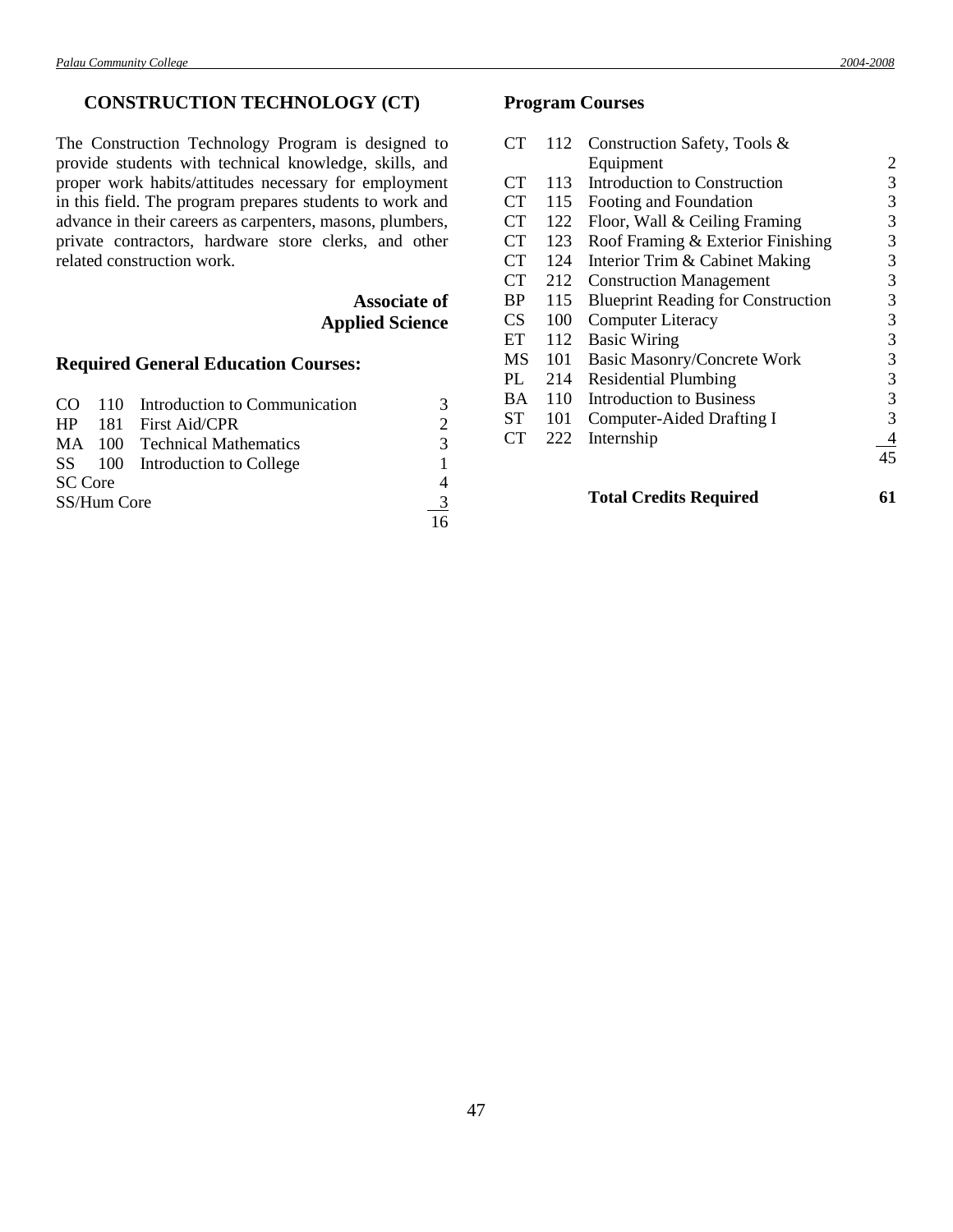# **CRIMINAL JUSTICE (CJ)**

This program is designed to equip students with employability skills/knowledge, or for the pursuit of a higher education in the field of Criminal Justice.

# **Associate of Science**

# **Required General Education Courses:**

| HP             | 181 First Aid/CPR                |               |
|----------------|----------------------------------|---------------|
|                | EN 109 College Reading           | 3             |
|                | EN 112 Freshman Composition      | $\mathcal{R}$ |
|                | SS 100 Introduction to College   |               |
|                | SS 129 Introduction to Sociology | 3             |
|                | MA 100 Technical Mathematics     | 3             |
| <b>SC</b> Core | $\overline{4}$                   |               |
|                |                                  | 19            |
|                | $\mathbf{D}_{\text{no-}m}$       |               |

## **Program Courses**

| CJ – |                        |                                                                                                     |
|------|------------------------|-----------------------------------------------------------------------------------------------------|
|      |                        | 2                                                                                                   |
|      |                        |                                                                                                     |
|      | Justice Administration | 3                                                                                                   |
|      |                        | 100 Introduction to Self-Defense<br>109 Physical Fitness & Training<br>111 Introduction to Criminal |

|     | <b>Total Credits Required</b>          | 65                                                                   |
|-----|----------------------------------------|----------------------------------------------------------------------|
|     |                                        | 46                                                                   |
| 224 | Internship                             | 4                                                                    |
| 100 | <b>Computer Literacy</b>               | 3                                                                    |
|     | <b>Accident Investigation</b>          | 3                                                                    |
| 223 | Traffic Control & Traffic              |                                                                      |
|     | Investigation                          | 3                                                                    |
|     | <b>Introduction to Criminal</b>        |                                                                      |
| 221 | <b>Police Report Writing</b>           | 3                                                                    |
| 212 | Legal Aspects of Evidence              | 3                                                                    |
|     | Procedures                             | 3                                                                    |
| 211 | Criminal Law & Criminal                |                                                                      |
| 122 | Police & Community Relations           | 3                                                                    |
|     | Correctional Administration            | 3                                                                    |
|     | Introduction to Corrections &          |                                                                      |
|     | <b>Introduction to Law Enforcement</b> | 3                                                                    |
| 115 | <b>Police Patrol Operations</b>        | 3                                                                    |
|     | Justice Administration                 | 3                                                                    |
|     | Juvenile Control & Juvenile            |                                                                      |
|     |                                        | 3                                                                    |
|     |                                        |                                                                      |
|     | 112                                    | Introduction to Criminological<br>Theory<br>113<br>120<br>121<br>222 |

48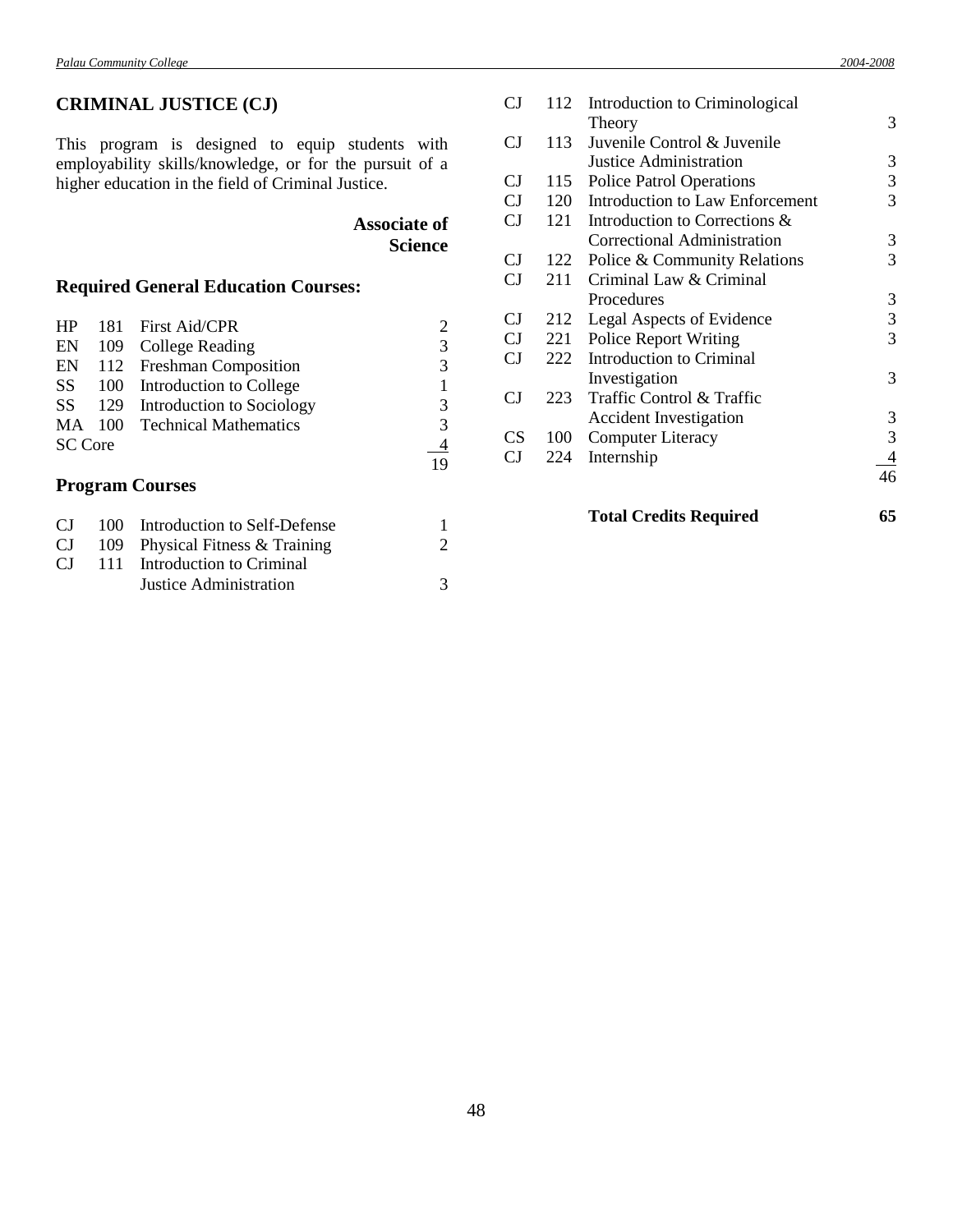# **EDUCATION (ED)**

The Education Program is designed to provide students with knowledge, skills and proper work habits/attitudes necessary for classroom teaching. The program prepares students as classroom teachers or to pursue a higher education in the educational related field.

> **Associate of Science**

# **Required General Education Courses:**

|  | SS 100 Introduction to College         |    |
|--|----------------------------------------|----|
|  | EN 112 Freshman Composition            | 3  |
|  | $HP$ 104 Conditioning & Fitness        | 1  |
|  | MA 105 Intermediate Algebra            | 3  |
|  | MA 111 College Algebra                 | 3  |
|  | SS 119 Introduction to Psychology      | 3  |
|  | SC 239 Natural History of Palau OR     |    |
|  | SC 249 Environmental Concepts & Issues | 4  |
|  |                                        | 18 |

# **Program Courses for EARLY CHILDHOOD EDUCATION:**

| $*$ CS  | 100     | <b>Computer Literacy</b>         | 3              |
|---------|---------|----------------------------------|----------------|
| *ED 110 |         | Introduction to Teaching         | 3              |
|         | ED 151  | Games, Rhythms & Music           | $\overline{2}$ |
| ED      | 192     | Practicum: Observation &         |                |
|         |         | Participation                    | 1              |
| *ED 200 |         | Integrating Technology into      |                |
|         |         | Teaching/Learning                | 3              |
| ED.     | 201     | Human Growth & Development       | 3              |
|         | ED 202  | Early Childhood Development      | 3              |
|         | *ED 204 | Teaching/Learning in Pre K       |                |
|         |         | To Grade One                     | 3              |
| *ED 215 |         | <b>Exceptional Individuals</b>   | 3              |
| *ED 251 |         | <b>Lesson Planning/Materials</b> |                |
|         |         | Development                      | 3              |
|         | *ED 253 | Diagnosis & Assessment in        |                |
|         |         | Education                        | 3              |
|         | *ED 280 | <b>Multicultural Education</b>   | 3              |
| HP      | 181     | First Aid/CPR                    | $\overline{2}$ |
|         |         | HP 185 Basic Nutrition           | 3              |
| *HI -   | 189     | Palauan History & Culture        | 3              |
|         |         |                                  |                |

46

|         | ED 290     | Student Teaching – Early Childhood                         | 4<br>45 |
|---------|------------|------------------------------------------------------------|---------|
|         |            | <b>Total Credits Required</b>                              | 63      |
|         |            | <b>Program Courses for ELEMENTARY</b><br><b>EDUCATION:</b> |         |
|         | $*$ CS 100 | <b>Computer Literacy</b>                                   | 3       |
|         | *ED 110    | Introduction to Teaching                                   | 3       |
|         |            | ED 192 Practicum: Observation &                            |         |
|         |            | Participation                                              | 1       |
| *ED 200 |            | Integrating Technology into                                |         |
|         |            | Teaching/Learning                                          | 3       |
|         | ED 201     | Human Growth & Development                                 | 3       |
|         | *ED 205    | Teaching/Learning in the                                   |         |
|         |            |                                                            |         |

|            | <b>Elementary Classroom</b>      | 3 |
|------------|----------------------------------|---|
| *ED 215    | <b>Exceptional Individuals</b>   | 3 |
| *ED 245    | Reading in Content Areas         | 3 |
| *ED 251    | <b>Lesson Planning/Materials</b> |   |
|            | Development                      | 3 |
| *ED 253    | Diagnosis & Assessment in        |   |
|            | Education                        | 3 |
|            | *ED 280 Multicultural Education  | 3 |
| EN 200     | English Grammar & Usage          |   |
|            | for Teachers                     | 3 |
| *HI<br>189 | Palauan History & Culture        | 3 |
| MU 149     | <b>Elementary Music</b>          | 2 |
| MA 211     | Math for Elementary Teachers     | 3 |
| ED 292     | Student Teaching – Elementary    |   |
|            | Education                        |   |

# **Total Credits Required 64**

# **Program Courses for SPECIAL EDUCATION:**

|    |        | *CS 100 Computer Literacy             | 3 |
|----|--------|---------------------------------------|---|
|    |        | *ED 110 Introduction to Teaching      | 3 |
| ED |        | 120 Sign Language                     | 3 |
| ED |        | 192 Practicum: Observation &          |   |
|    |        | Participation                         |   |
|    |        | *ED 200 Integrating Technology into   |   |
|    |        | Teaching/Learning                     | 3 |
|    | ED 201 | Human Growth & Development            | 3 |
|    |        | *ED 215 Exceptional Individuals       | 3 |
|    |        | *ED 219 Teaching the Disabled/Special |   |
|    |        | <b>Students</b>                       |   |
|    |        |                                       |   |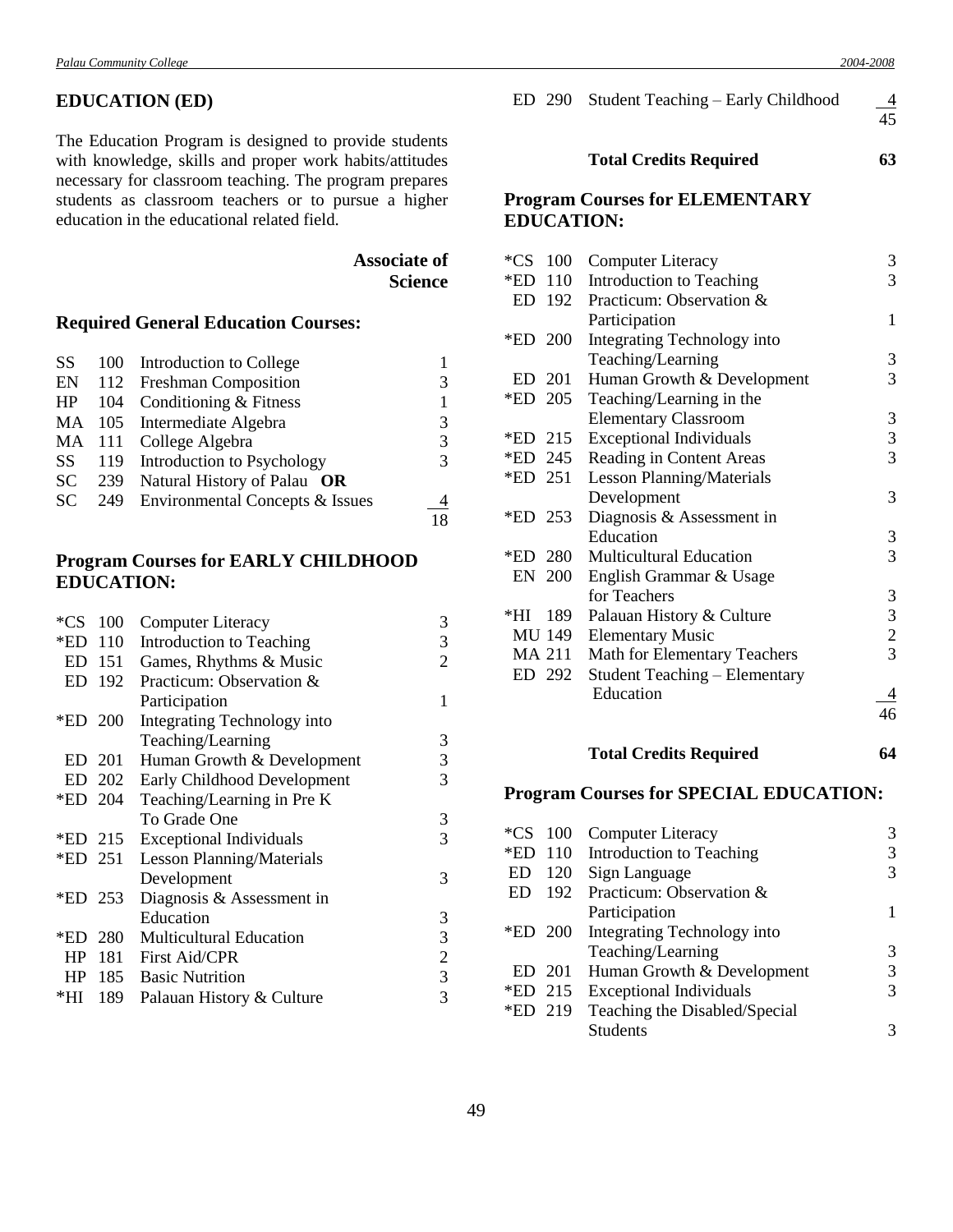|        | *ED 245    | Reading in Content Areas            | 3 |
|--------|------------|-------------------------------------|---|
|        | *ED 251    | Lesson Planning/                    |   |
|        |            | <b>Materials Development</b>        | 3 |
|        | *ED 253    | Diagnosis & Assessment in           |   |
|        |            | Education                           | 3 |
| *ED    | 280        | <b>Multicultural Education</b>      | 3 |
| EN     | <b>200</b> | English Grammar & Usage             |   |
|        |            | for Teachers                        | 3 |
| MA 211 |            | <b>Math for Elementary Teachers</b> | 3 |
| *HI    | 189        | Palauan History & Culture           | 3 |
| ED     | 291        | Student Teaching – Special          |   |
|        |            | Education                           |   |
|        |            |                                     |   |
|        |            |                                     |   |

# **Total Credits Required 65**

# **Program Courses for SECONDARY EDUCATION:**

|  | *CS 100 Computer Literacy           | 3 |
|--|-------------------------------------|---|
|  | *ED 110 Introduction to Teaching    | 3 |
|  | ED 192 Practicum: Observation $&$   |   |
|  | Participation                       | 1 |
|  | *ED 200 Integrating Technology into |   |
|  | Teaching/Learning                   | 3 |
|  | ED 201 Human Growth & Development   | 3 |
|  |                                     |   |

| *ED 206 | Teaching/Learning in the                   |    |
|---------|--------------------------------------------|----|
|         | <b>Secondary Classroom</b>                 | 3  |
| *ED 215 | <b>Exceptional Individuals</b>             | 3  |
| *ED 245 | Reading in Content Areas                   | 3  |
| *ED 253 | Diagnosis & Assessment in                  |    |
|         | Education                                  | 3  |
|         | *ED 280 Multicultural Education            | 3  |
|         | EN 200 English Grammar & Usage             |    |
|         | for Teachers                               | 3  |
|         | Specialized Area Subjects – from each area |    |
|         | (math, English, science,                   |    |
|         | social sciences, etc.) addendum            | 12 |
| ED      | 293 Student Teaching – Secondary           |    |
|         | Education                                  |    |
|         |                                            |    |
|         |                                            |    |
|         | <b>Total Credits Required</b>              | 65 |
|         |                                            |    |

All Palauans who anticipate teaching in Palau must take PW 219-Advanced Palauan Grammar, in addition to the required courses. [addendum](Addendum4.doc#one)

Courses with an \* are courses which will also fulfill the Ministry of Education's certification program.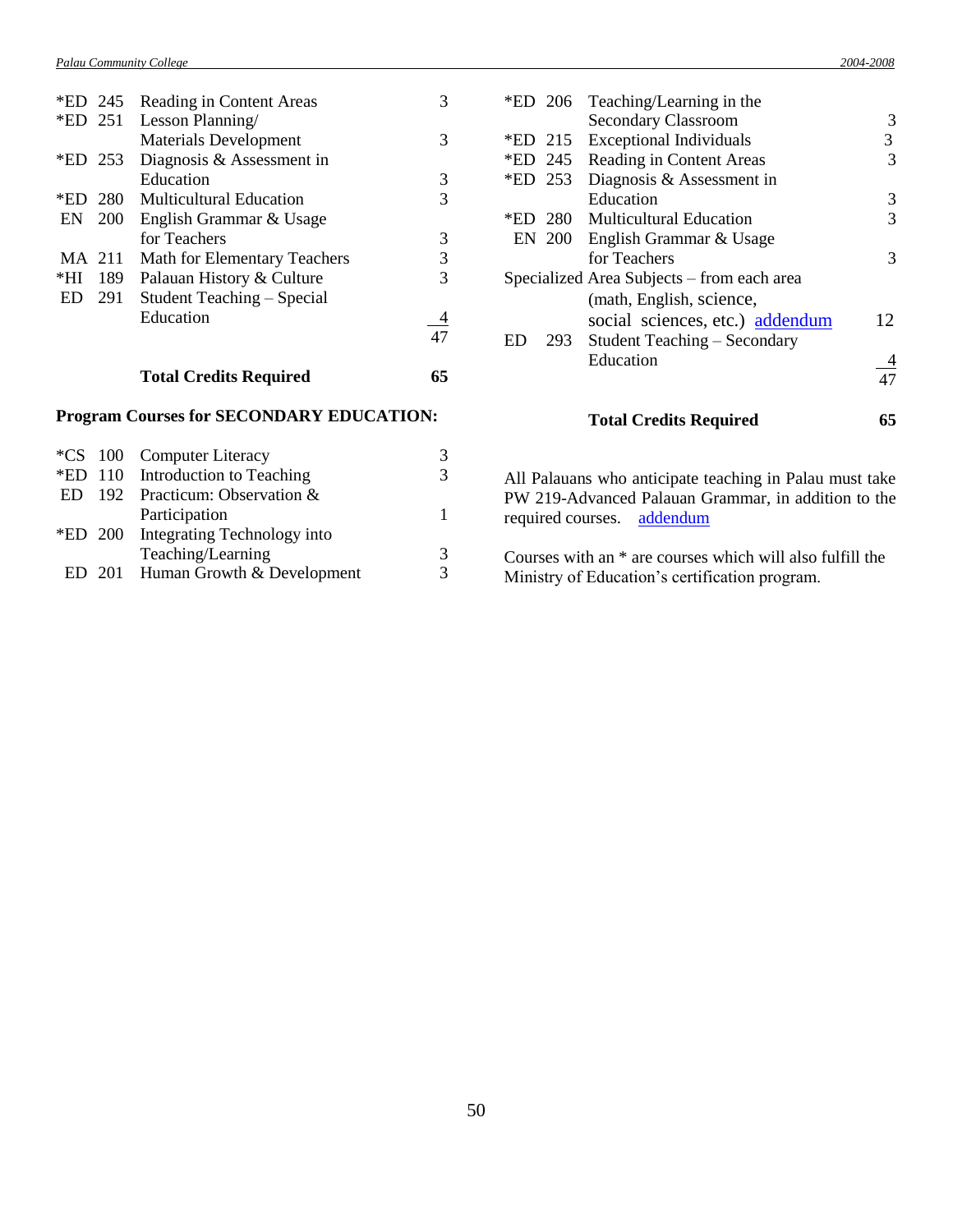# **ELECTRICAL TECHNOLOGY (ET)**

The Electrical Technology Program is designed to provide students with technical knowledge, skills and proper work habits/attitudes necessary for employment in this field. The program prepares students to work and advance in their careers as electricians, electrical maintenance personnel or power distribution personnel.

> **Associate of Applied Science**

# **Required General Education Courses:**

|                |             | CO 110 Introduction to Communication | 3              |
|----------------|-------------|--------------------------------------|----------------|
|                |             | MA 100 Technical Mathematics         | 3              |
|                |             | SS 100 Introduction to College       |                |
|                |             | HP 181 First Aid/CPR                 | $\mathcal{D}$  |
|                | SS/HUM core |                                      | $\mathcal{R}$  |
| <b>SC</b> Core |             |                                      | $\overline{4}$ |
|                |             |                                      | 16             |

# **Program Courses**

| ET        | 111 | <b>AC/DC</b> Electricity                  | 4  |
|-----------|-----|-------------------------------------------|----|
| ET        | 112 | <b>Basic Wiring</b>                       | 3  |
| ET        | 113 | National Electric Code/                   |    |
|           |     | Calculation                               | 3  |
| ET        | 122 | <b>Residential Wiring</b>                 | 4  |
| ET        | 123 | Motors & Controls                         | 3  |
| ET        | 213 | <b>Electrical Estimating</b>              | 3  |
| ET        | 211 | Industrial/Commercial Wiring              | 4  |
| ET        | 212 | Electrical Management &                   |    |
|           |     | Maintenance                               | 4  |
| <b>BP</b> | 116 | <b>Blueprint Reading for Electricians</b> | 3  |
| <b>CS</b> | 100 | <b>Computer Literacy</b>                  | 3  |
| <b>BA</b> | 110 | <b>Introduction to Business</b>           | 3  |
| EN        | 109 | College Reading                           | 3  |
| ET        | 222 | Internship                                | 4  |
|           |     |                                           | 44 |
|           |     |                                           |    |

# **Total Credits Required 60**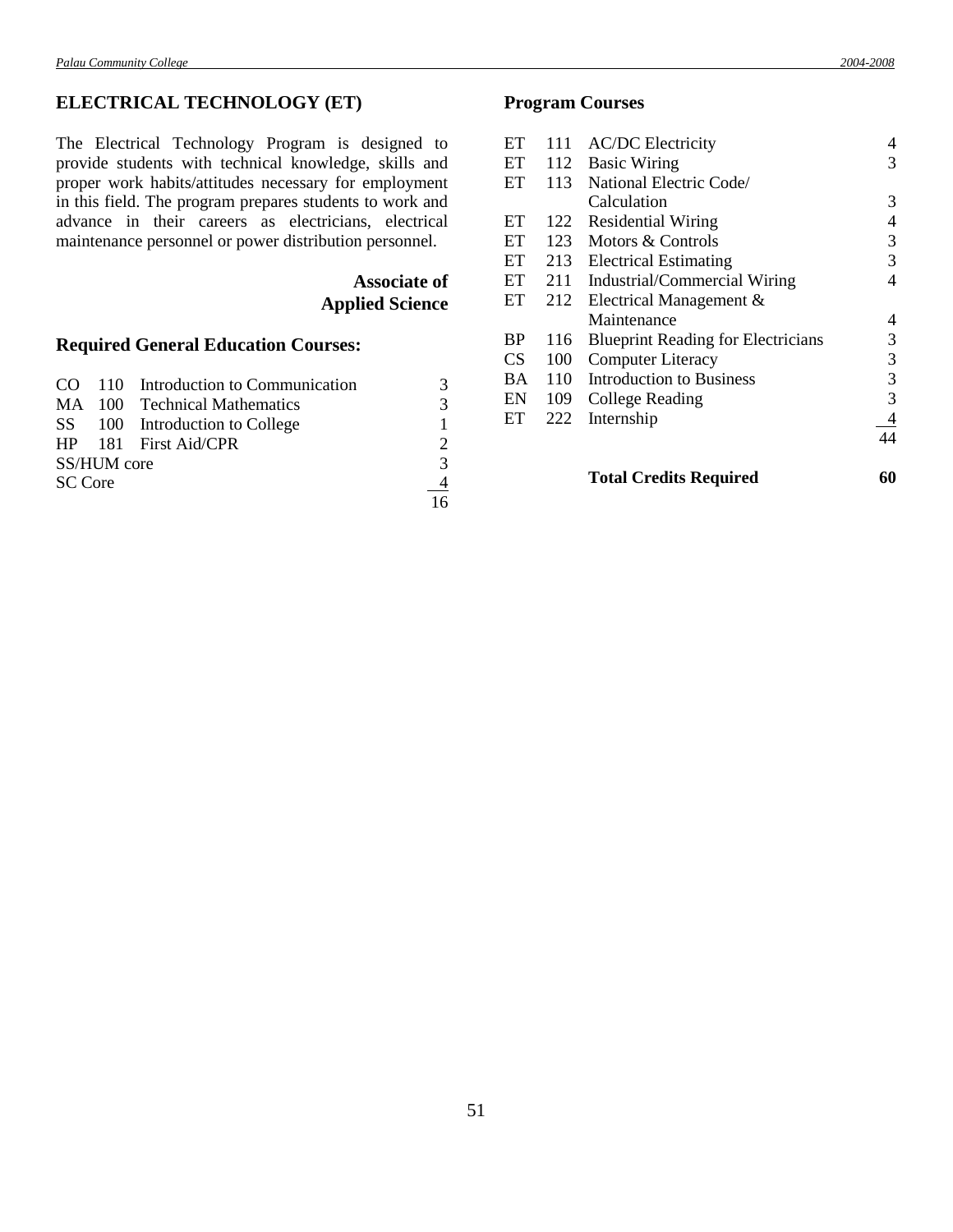# **ENVIRONMENTAL/MARINE SCIENCE (ES)**

This program will provide technical training for students who choose to work after graduating from PCC, to provide the option for employees in the fields to improve their skills, and to provide a solid background for students interested in pursuing a higher degree at a fouryear institution.

| <b>Associate</b> |
|------------------|
| of Science       |

## **Required General Education Courses:**

|                    | SS 100 Introduction to College |               |
|--------------------|--------------------------------|---------------|
|                    | EN 112 Freshman Composition    | 3             |
|                    | MA 105 Intermediate Algebra    | $\mathcal{R}$ |
|                    | HP 181 First Aid/CPR           |               |
| <b>SS/HUM Core</b> |                                | $\frac{3}{2}$ |
|                    |                                |               |

### **Program Courses:**

| <b>SC</b> | 109 | Principles of Biology I                 | 4  |
|-----------|-----|-----------------------------------------|----|
| <b>SC</b> | 110 | Principles of Biology II                | 4  |
| <b>SC</b> | 119 | <b>Introduction to Physical Science</b> | 4  |
| <b>SC</b> | 120 | <b>Physical Geology</b>                 | 4  |
| <b>SC</b> | 160 | General Chemistry I                     | 4  |
| <b>SC</b> | 161 | <b>General Chemistry II</b>             | 4  |
| <b>SC</b> | 170 | Marine Biology                          | 4  |
| <b>SC</b> | 201 | Oceanography                            | 4  |
| <b>SC</b> | 239 | Natural History of Palau                | 4  |
| SC        | 249 | <b>Environmental Concepts</b>           |    |
|           |     | and Issues                              | 4  |
| SС        | 270 | <b>Field Studies</b>                    | 3  |
| <b>CS</b> | 100 | Computer Literacy                       | 3  |
| MA        | 121 | <b>Elementary Statistics</b>            | 3  |
| SС        | 275 | Internship                              | 4  |
|           |     |                                         | 53 |
|           |     |                                         |    |

## **Total Credits Required 65**

Note: The SC requirement under General Education is waived because this is a science program.

> Recommended Courses: EN 114 Advanced Composition and TH 104 Recreational Diving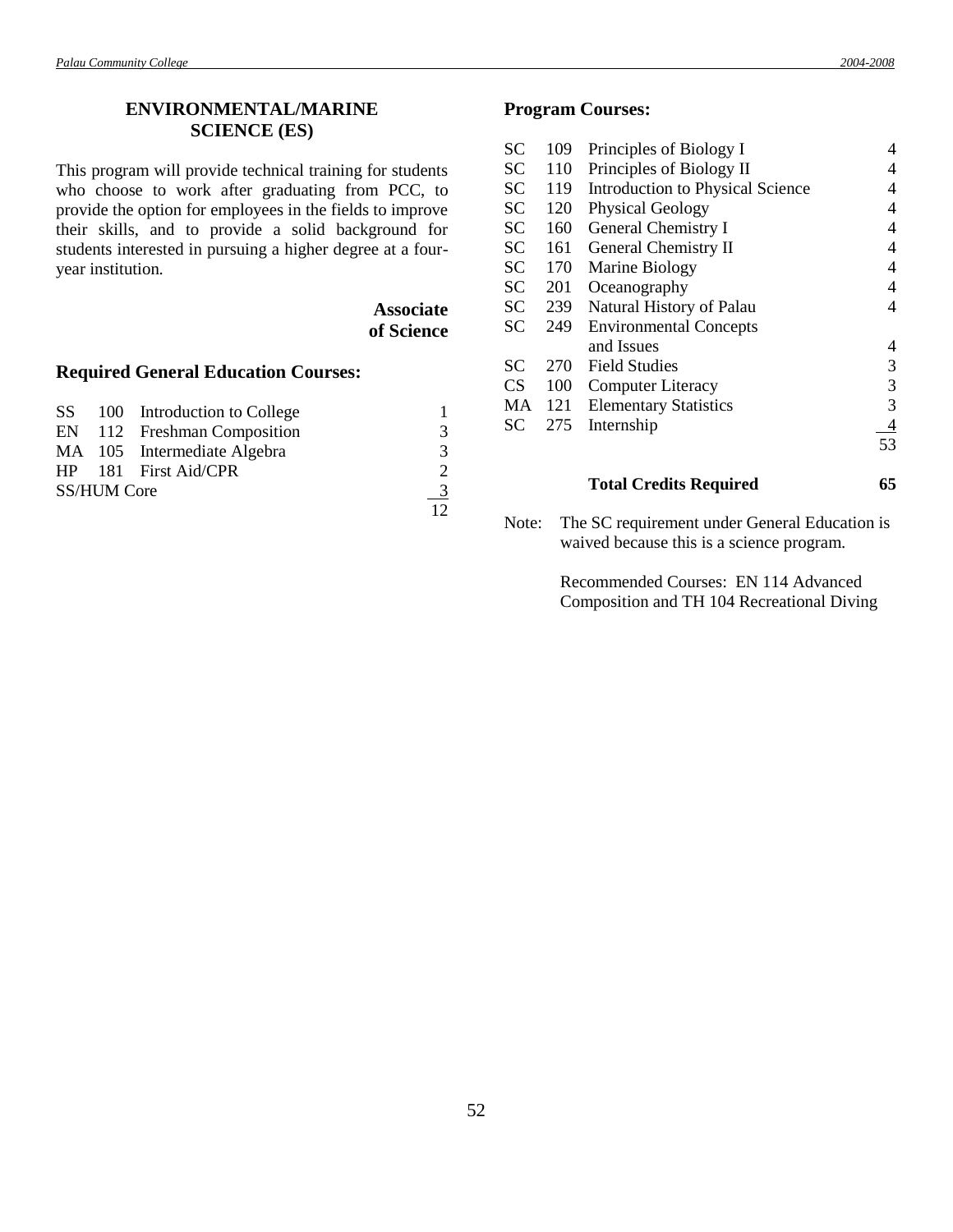# **GENERAL ELECTRONICS TECHNOLOGY (GE)**

The General Electronics Technology Program is designed to provide students with technical knowledge, skills and proper work habits/attitudes necessary for employment in the field of electronics. The program prepares students to work and advance in their careers as electronic technicians, assemblers, testers, parts counter salespersons or operators of their own electronic parts distributor establishments and service and repair shops.

# A**ssociate of Applied Science**

# **Required General Education Courses:**

|                |                    | CO 110 Introduction to Communication | 3                           |
|----------------|--------------------|--------------------------------------|-----------------------------|
|                |                    | MA 100 Technical Mathematics         | 3                           |
|                |                    | SS 100 Introduction to College       |                             |
|                |                    | HP 181 First Aid/CPR                 | $\mathcal{D}_{\mathcal{L}}$ |
| <b>SC Core</b> |                    |                                      | $\overline{\mathcal{A}}$    |
|                | <b>SS/HUM Core</b> |                                      | - 3                         |
|                |                    |                                      | 16                          |

#### **Program Courses:**

| <b>GE</b> | 113 | <b>Computer Operating Systems</b>    | 3 |
|-----------|-----|--------------------------------------|---|
| <b>GE</b> | 114 | <b>Basic Electronics</b>             | 3 |
| <b>GE</b> | 115 | Electronic Tools, Test Instruments   |   |
|           |     | & Measurements                       | 3 |
| GЕ        | 124 | Analog Circuits & Applications       | 3 |
| <b>GE</b> | 125 | Digital Circuits & Applications      | 3 |
| <b>GE</b> | 126 | Principles of Electronic             |   |
|           |     | <b>Communication Systems</b>         | 3 |
| GЕ        | 127 | Industrial Electronic Devices,       |   |
|           |     | Circuits & Applications              | 3 |
| GЕ        | 214 | <b>Audio Equipment Service</b>       |   |
|           |     | & Repair                             | 3 |
| GE        | 215 | Television Service & Repair          | 3 |
| <b>GE</b> | 216 | Microcontroller                      | 3 |
| GE        | 217 | <b>Industrial Control Technology</b> | 3 |
| <b>GE</b> | 222 | Video Systems Repair &               |   |
|           |     | Maintenance                          | 3 |
|           |     |                                      |   |

|  | GE 223 PC Assembly, Maintenance |    |
|--|---------------------------------|----|
|  | & Repair                        |    |
|  | CS 100 Computer Literacy        | 3  |
|  | GE 225 Internship               |    |
|  |                                 | 46 |
|  |                                 |    |
|  |                                 |    |

**Total Credits Required 62**

**Associate of Science**

# **Required General Education Courses**

|                |                    | EN 112 Freshman Composition    | 3                           |
|----------------|--------------------|--------------------------------|-----------------------------|
|                |                    | MA 105 Intermediate Algebra    | $\mathcal{R}$               |
|                |                    | SS 100 Introduction to College |                             |
|                |                    | HP 181 First Aid/CPR           | $\mathcal{D}_{\mathcal{L}}$ |
| <b>SC</b> Core |                    |                                | 4                           |
|                | <b>SS/HUM Core</b> |                                |                             |
|                |                    |                                | $\frac{3}{2}$<br>16         |

# **Program Courses**

| <b>GE</b> | 113 | <b>Computer Operating Systems</b>    | 3 |
|-----------|-----|--------------------------------------|---|
| GE        | 114 | <b>Basic Electronics</b>             | 3 |
| GE        | 115 | Electronic Tools, Test Instruments   |   |
|           |     | & Measurements                       | 3 |
| GЕ        | 124 | Analog Circuits & Applications       | 3 |
| <b>GE</b> | 125 | Digital Circuits & Applications      | 3 |
| <b>GE</b> | 126 | Principles of Electronic             |   |
|           |     | <b>Communication Systems</b>         | 3 |
| GЕ        | 127 | Industrial Electronic Devices,       |   |
|           |     | Circuits and Applications            | 3 |
| GЕ        | 214 | <b>Audio Equipment Service</b>       |   |
|           |     | & Repair                             | 3 |
| GE        | 215 | Television Service & Repair          | 3 |
| GE        | 216 | Microcontroller                      | 3 |
| GE        | 217 | <b>Industrial Control Technology</b> | 3 |
| <b>GE</b> | 222 | Video Systems, Repair &              |   |
|           |     | Maintenance                          | 3 |
| GЕ        | 223 | PC Assembly, Maintenance             |   |
|           |     | & Repair                             | 3 |
| CS        | 100 | <b>Computer Literacy</b>             | 3 |
| GЕ        | 225 | Internship                           |   |
|           |     |                                      |   |
|           |     |                                      |   |

**Total credits Required 62**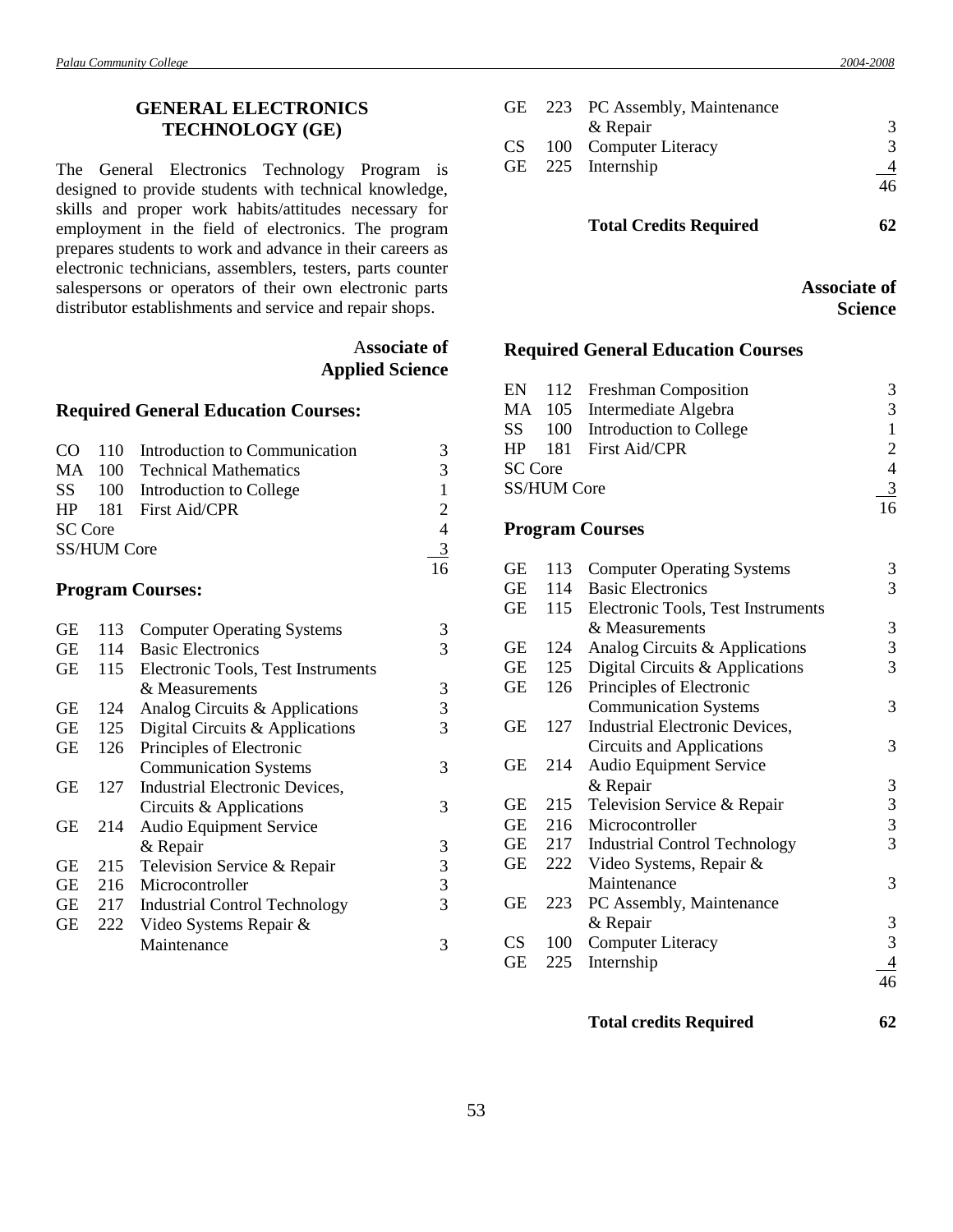# **INFORMATION TECHNOLOGY (IT)**

The Information Technology program is designed for individuals interested in professional careers in the information technology field. The program provides basic knowledge and skills needed for employment or for the pursuit of a higher education in the field of information technology.

> **Associate of Science**

# **Required General Education Courses**

|                |                    | SS 100 Introduction to College |                             |
|----------------|--------------------|--------------------------------|-----------------------------|
|                |                    | EN 112 Freshman Composition    | 3                           |
|                |                    | MA 105 Intermediate Algebra    | 3                           |
| <b>HP</b> Core |                    |                                | $\mathcal{D}_{\mathcal{L}}$ |
|                | <b>SS/HUM Core</b> |                                | $\mathcal{R}$               |
| <b>SC Core</b> |                    |                                | $\overline{4}$              |
|                |                    |                                | 16                          |

# **Program Courses**

| <b>CS</b> | 100 | <b>Computer Literacy</b>      | 3              |
|-----------|-----|-------------------------------|----------------|
| IT        | 105 | PC Office Applications        | 3              |
| IT        | 110 | Intro to Programming          | 3              |
| IT        | 115 | Operating Systems &           |                |
|           |     | <b>Networks</b>               | 3              |
| IT        | 120 | Database Management           |                |
|           |     | <b>Systems</b>                | 3              |
| IT        | 125 | Visual Basic Programming I    | 3              |
| IT        | 200 | Intermediate PC Office        |                |
|           |     | Applications                  | 3              |
| IT        | 205 | Visual Basic Programming II   | 3              |
| IT        | 210 | <b>MS</b> Applications Using  |                |
|           |     | <b>Visual Basic</b>           | 3              |
| IT        | 215 | Web Management & Design       | 3              |
| IT        | 220 | Troubleshooting               |                |
|           |     | Microcomputer Systems         | 3              |
| IT        | 225 | <b>Network Administration</b> | 3              |
| MA        | 111 | College Algebra               | $\mathfrak 3$  |
| MA        | 121 | <b>Elementary Statistics</b>  | 3              |
| EN        | 109 | College Reading               | $\overline{3}$ |
| EN        | 114 | <b>Advanced Composition</b>   | $\overline{3}$ |
| CO        | 110 | Intro to Communication        | $\overline{3}$ |
|           |     |                               | 51             |
|           |     |                               |                |

**Total Credits Required 67**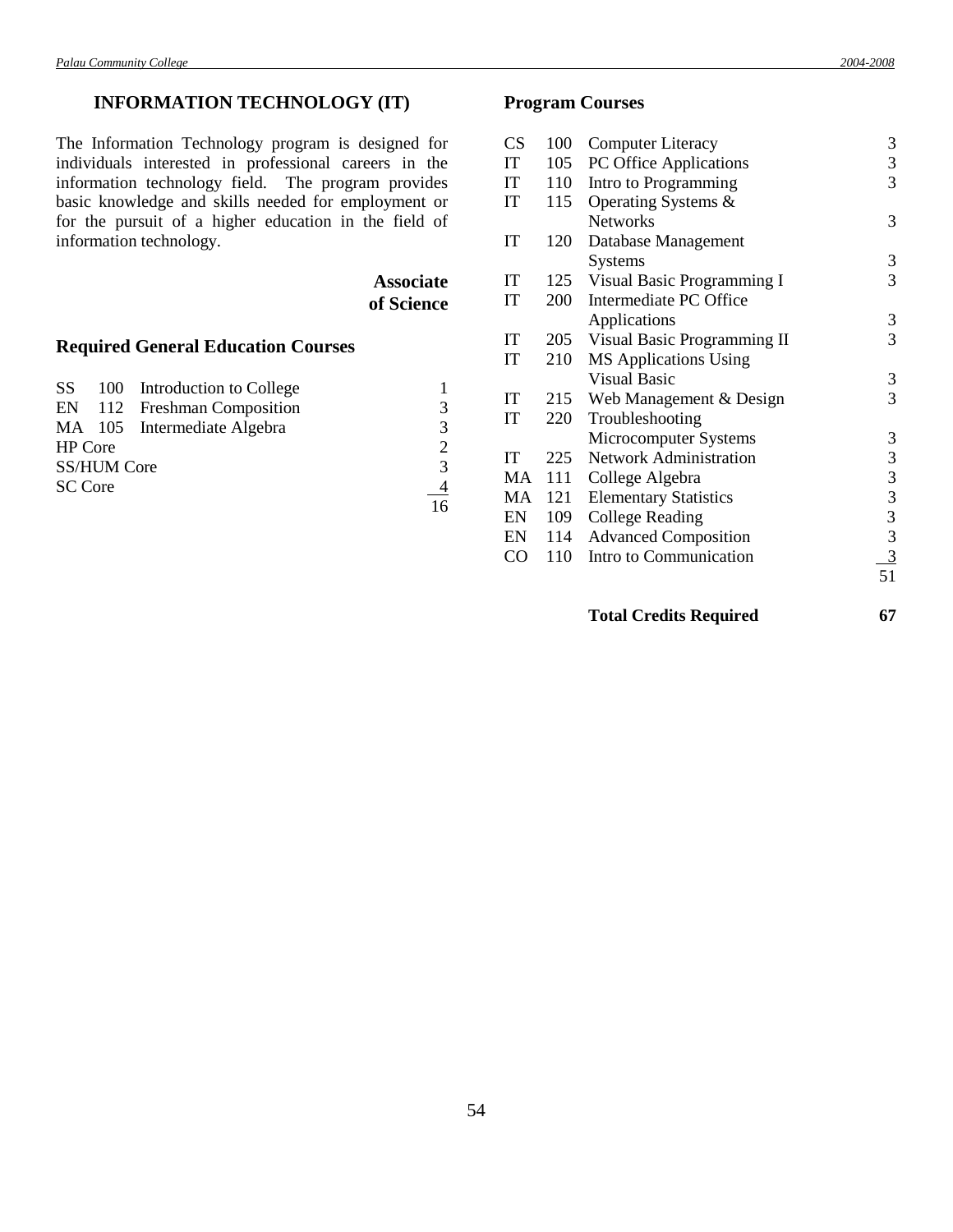#### **LIBRARY AND INFORMATION SERVICES (LS)**

The Library and Information Services program is designed to provide students with knowledge, skills, and effective work habits necessary in libraries and information centers, such as special libraries, archives, museums, and other information-based professions. Courses include library courses, information technology, and general education. The program prepares students to perform proficiently in entry level and intermediate positions, such as Library Assistant, Library Aide, Information Assistant and other related information services positions.

> **Associate of Applied Science**

# **General Education Courses**

|                |                    | SS 100 Introduction to College       |                |
|----------------|--------------------|--------------------------------------|----------------|
|                |                    | EN 112 Freshman Composition          | 3              |
|                |                    | MA 105 Intermediate Algebra addendum | 3              |
| <b>HP</b> Core |                    |                                      | 2              |
|                | <b>SS/HUM Core</b> |                                      | $\mathcal{R}$  |
| <b>SC</b> Core |                    |                                      | $\overline{4}$ |
|                |                    |                                      | 16             |

# **Program Courses**

| LS        | 102 | Intro to Library Organization         | 3              |
|-----------|-----|---------------------------------------|----------------|
| LS        | 105 | <b>Intro to Information Resources</b> | 3              |
| LS        | 110 | <b>Research Methods and Reference</b> |                |
|           |     | Assistance                            | 3              |
| LS        | 115 | Micronesia Pacific Information        |                |
|           |     | Resources                             | 2              |
| LS        | 120 | Library Media Technologies            | $\overline{2}$ |
| LS        | 125 | Book Repair & Preservation of         |                |
|           |     | Materials                             | 2              |
| LS        | 202 | Materials Selection & Cataloging      | 3              |
| LS        | 205 | Library Services Programming          | 3              |
| LS        | 215 | Management of Information             |                |
|           |     | <b>Service Center</b>                 | 3              |
| LS        | 220 | <b>Funding Sources for Libraries</b>  | 3              |
| IT        | 105 | PC Office Applications                | 3              |
| <b>CS</b> | 100 | <b>Computer Literacy</b>              | 3              |
| EN        | 109 | College Reading                       | 3              |

|  | EN 114 Advanced Composition          | 3             |
|--|--------------------------------------|---------------|
|  | CO 110 Introduction to Communication | 3             |
|  | CO 201 Mass Media & Society          | 3             |
|  | LS 225 Internship                    | $\frac{4}{1}$ |
|  |                                      | 49            |

# **Total credits required 65**

| <b>Associate of</b> |  |
|---------------------|--|
| <b>Science</b>      |  |

# **General Education Courses**

|         |                    | SS 100 Introduction to College |                |
|---------|--------------------|--------------------------------|----------------|
|         |                    | EN 112 Freshman Composition    | 3              |
|         |                    | MA 105 Intermediate Algebra    | 3              |
| HP Core |                    |                                | 2              |
|         | <b>SS/HUM Core</b> |                                | $\mathcal{R}$  |
| SC Core |                    |                                | $\overline{4}$ |
|         |                    |                                | 16             |

#### **Program Courses** [addendum](Addendum3.doc#two)

| LS  | 102 | Intro to Library Organization         | 3              |
|-----|-----|---------------------------------------|----------------|
| LS  | 105 | Intro to Information Resources        | 3              |
| LS  | 110 | <b>Research Methods and Reference</b> |                |
|     |     | Assistance                            | 3              |
| LS  | 115 | Micronesia Pacific Information        |                |
|     |     | Resources                             | $\overline{c}$ |
| LS  | 120 | Library Media Technologies            | $\overline{2}$ |
| LS  | 125 | Book Repair & Preservation of         |                |
|     |     | Materials                             | $\overline{2}$ |
| LS  | 202 | Materials Selection & Cataloging      | 3              |
| LS. | 205 | <b>Library Services Programming</b>   | 3              |
| LS  | 215 | Management of Information             |                |
|     |     | <b>Service Centers</b>                | 3              |
| LS  | 220 | Funding Sources for Libraries         | 3              |
| IT  | 105 | PC Office Applications                | 3              |
| CS  | 100 | <b>Computer Literacy</b>              | 3              |
| EN  | 109 | College Reading                       | 3              |
| EN  | 114 | <b>Advanced Composition</b>           | 3              |
| CO  | 110 | Introduction to Communication         | 3              |
| CO. | 201 | Mass Media & Society                  | 3              |
| LS  | 225 | Internship                            | $\overline{4}$ |
|     |     |                                       | 49             |
|     |     |                                       |                |

# **Total credits required 65**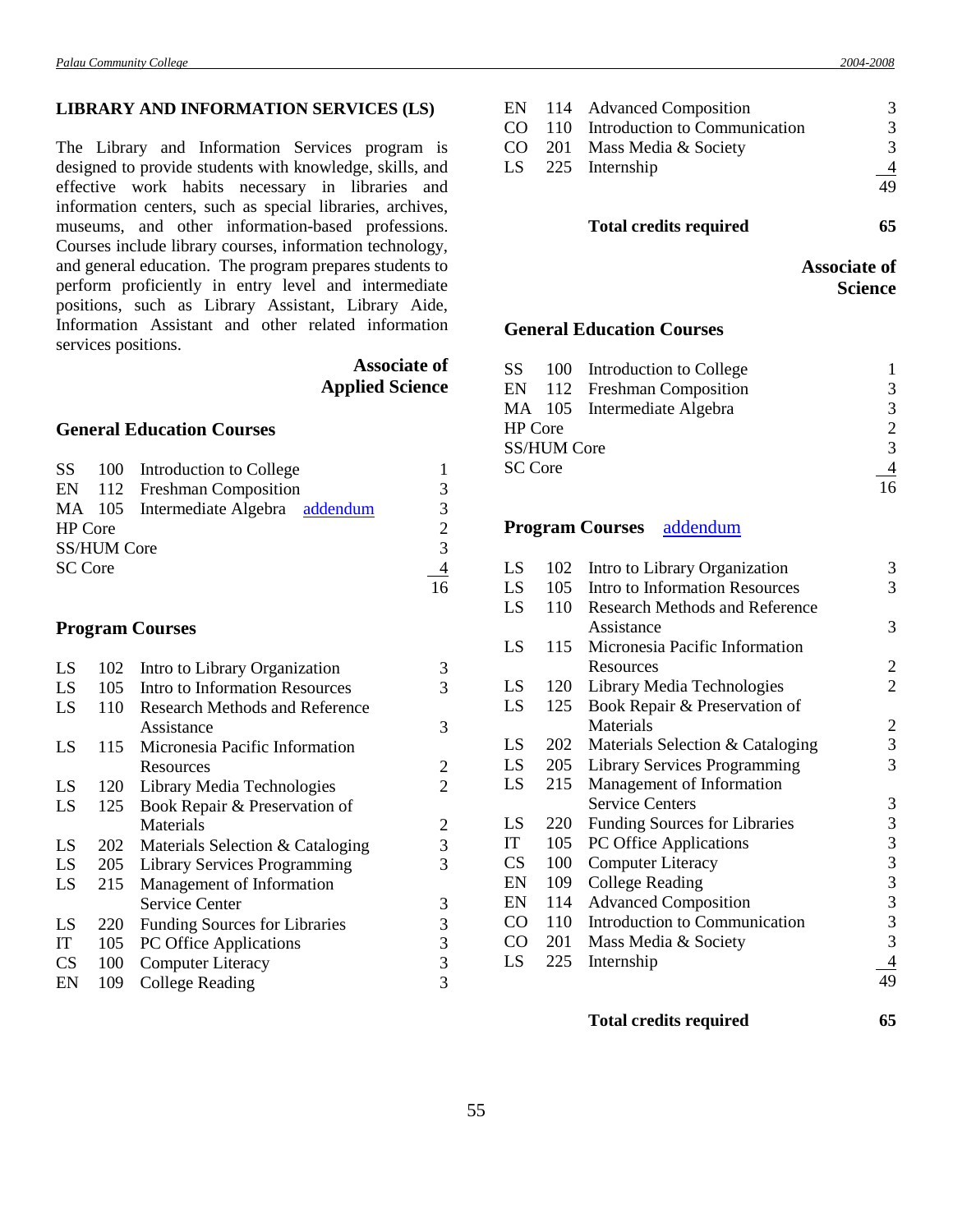#### **NURSING CAREER LADDER (NU)**

The Nursing Program is designed to provide students with technical knowledge, skills and proper work habits/attitudes necessary for employment in this field. The program prepares students to work and advance in their careers as licensed practical nurses, registered nurses, US practical nurses, US registered nurses or for the pursuit of a higher education in the field of nursing.

# **Associate of Applied Science**

#### **Required General Education Courses:**

| EN        | 112 | <b>Freshman Composition</b>    |    |
|-----------|-----|--------------------------------|----|
| MA        | 95. | Basic Algebra                  | 3  |
| <b>SS</b> | 100 | Introduction to College        |    |
| <b>SS</b> | 189 | Intro to Cultural Anthropology |    |
|           |     |                                | 10 |

## **Program Courses:**

| <b>NU</b> | 102  | <b>Basic Nursing Concepts</b>           | 5              |
|-----------|------|-----------------------------------------|----------------|
| <b>NU</b> | 103  | Child Health Nursing I                  | $\overline{c}$ |
| <b>NU</b> | 104  | <b>Physical Assessment</b>              | $\mathbf{1}$   |
| <b>NU</b> | 105  | <b>Patient/Family Health Assessment</b> | 1              |
| <b>NU</b> | 106A | <b>Nursing Trends I</b>                 | 1              |
| <b>NU</b> | 108  | Child Health Nursing II                 | $\overline{c}$ |
| <b>NU</b> | 201  | Adaptation to Illness I                 | 4              |
| <b>NU</b> | 202  | <b>Family Centered Nursing</b>          | 5              |
| NU        | 203  | Adaptation to Illness II                | 4              |
| <b>NU</b> | 204  | Adaptation to Illness III               | 5              |
| <b>NU</b> | 205  | <b>Mental Health Nursing</b>            | 5              |
| <b>ED</b> | 201  | Human Growth & Development              | 3              |
| EN        | 109  | College Reading                         | 3              |
| <b>SC</b> | 109  | Principles of Biology I                 | $\overline{4}$ |
| <b>SC</b> | 159A | Anatomy & Physiology I                  | 4              |
| <b>SC</b> | 159B | Anatomy & Physiology II                 | 4              |
| SS        | 119  | Intro to Psychology                     | 3              |
|           |      |                                         | 56             |

#### **Total Credits Required 66**

All nursing courses have nutrition, pharmacology and the nursing process as threads of learning. Completion at this point allows the graduate to: Apply for Practical Nursing licensure through the

Palau Nursing Committee to be a Licensed Palau Practical Nurse and to take the USA NCLEX-PN Exam for LPN licensure in the US.

# **Associate of Science**

#### **Required General Education Courses:**

| MA        | 95  | Basic Algebra                  | 3             |
|-----------|-----|--------------------------------|---------------|
| EN        | 112 | <b>Freshman Composition</b>    | 3             |
| <b>SS</b> | 100 | Introduction to College        |               |
| SS        | 189 | Intro to Cultural Anthropology | $\frac{3}{2}$ |
|           |     |                                |               |

#### **Program Courses:**

| NU        | 102  | <b>Basic Nursing Concepts</b>           | 5  |
|-----------|------|-----------------------------------------|----|
| NU        | 103  | Child Health Nursing 1                  | 2  |
| NU        | 104  | <b>Physical Assessment</b>              | 1  |
| NU        | 105  | <b>Patient/Family Health Assessment</b> | 1  |
| NU        | 106A | <b>Nursing Trends I</b>                 | 1  |
| NU        | 106B | <b>Nursing Trends II</b>                | 1  |
| <b>NU</b> | 108  | Child Health Nursing II                 | 2  |
| NU        | 201  | Adaptation to Illness I                 | 4  |
| NU        | 202  | <b>Family Centered Nursing</b>          | 5  |
| <b>NU</b> | 203  | Adaptation to Illness II                | 4  |
| NU        | 204  | Adaptation to Illness III               | 5  |
| NU        | 205  | <b>Mental Health Nursing</b>            | 5  |
| NU        | 206  | <b>Community Health Nursing</b>         | 5  |
| NU        | 207  | Decision-Making & Leadership            | 3  |
| ED        | 201  | Human Growth & Development              | 3  |
| EN        | 109  | College Reading                         | 3  |
| EN        | 114  | <b>Advanced Composition</b>             | 3  |
| <b>SC</b> | 109  | Principles of Biology I                 | 4  |
| SС        | 159A | Anatomy & Physiology 1                  | 4  |
| SC        | 159B | Anatomy & Physiology II                 | 4  |
| <b>SC</b> | 209  | Microbiology                            | 4  |
| SS        | 119  | Intro to Psychology                     | 3  |
|           |      |                                         | 72 |
|           |      |                                         |    |

#### **Total Credits Required 82**

Completion at this point allows the graduate to: Apply for licensure through the Palau Nursing Committee to be a Palau Registered Nurse and to take the SA NCLEX-RN exam for RN licensure in the US.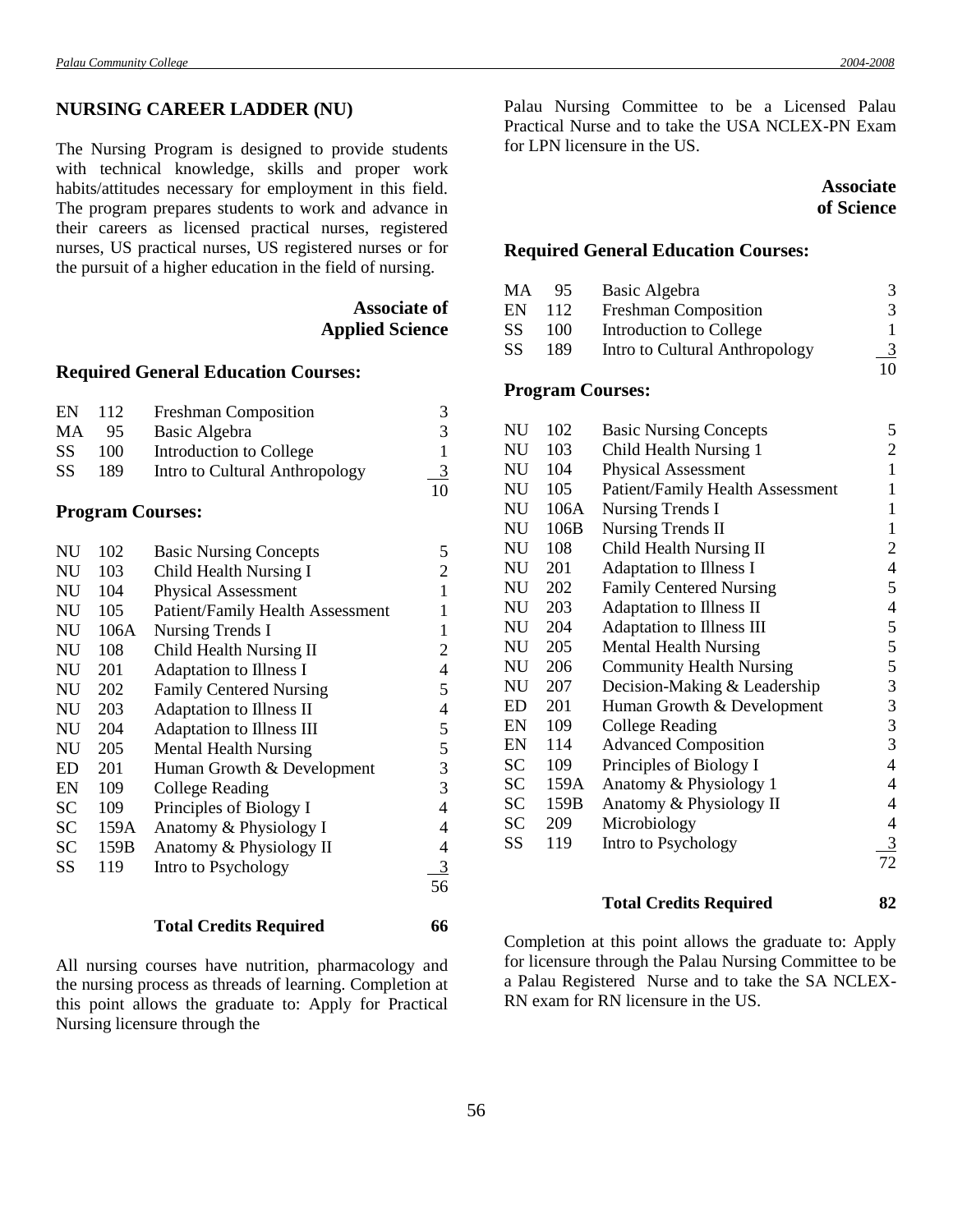# **OFFICE ADMINISTRATION (OA)**

The Office Administration Program is designed to provide students with technical knowledge, skills and proper work habits/attitudes necessary for employment in this field. The program prepares students to work and advance in their careers as clerks, bookkeepers, information processors, receptionists, and administrative assistants. Sequences of courses include both business and general to broaden students' backgrounds and enhance employment and promotion possibilities.

# **Associate of Applied Science**

# **Required General Education Courses:**

|                |                    | SS 100 Introduction to College    |               |
|----------------|--------------------|-----------------------------------|---------------|
|                |                    | EN 112 Freshman Composition       | $\mathcal{R}$ |
|                |                    | $HP$ 180 Personal & Social Health | $\mathcal{R}$ |
|                |                    | MA 105 Intermediate Algebra       | $\mathcal{R}$ |
| <b>SC</b> Core |                    |                                   | 4             |
|                | <b>SS/HUM Core</b> |                                   | $\frac{3}{2}$ |
|                |                    |                                   |               |

# **Program Courses:** [addendum](Addendum1.doc#six)

|           |     | <b>Total Credits Required</b>   | 65             |
|-----------|-----|---------------------------------|----------------|
|           |     |                                 | 48             |
| OA        | 222 | Internship                      | 4              |
| OA        | 221 | <b>Office Procedures</b>        | 3              |
| ОA        | 211 | <b>Business Communication</b>   | $\mathfrak{Z}$ |
|           |     | <b>Customer Service</b>         | 2              |
| TH        | 115 | Interpersonal Relations &       |                |
|           |     | Management                      | 3              |
| ОA        | 112 | Filing Systems & Record         |                |
|           |     | Applications                    | 3              |
| IT        | 200 | Intermediate PC Office          |                |
| IT        | 120 | Database Management Systems     | 3              |
| IT        | 110 | Introduction to Programming     | 3              |
| IT        | 105 | PC Office Applications          | 3              |
| <b>CS</b> | 213 | Desktop Publishing              | 3              |
| CS        | 100 | <b>Computer Literacy</b>        | 3              |
| CO        | 110 | Introduction to Communication   | 3              |
| BA        | 131 | Bookkeeping II                  | 3              |
| BA        | 130 | Bookkeeping I                   | 3              |
|           |     | <b>Calculating Machines</b>     | 3              |
| ВA        | 122 | <b>Business Mathematics and</b> |                |
| BA        | 110 | <b>Introduction to Business</b> | 3              |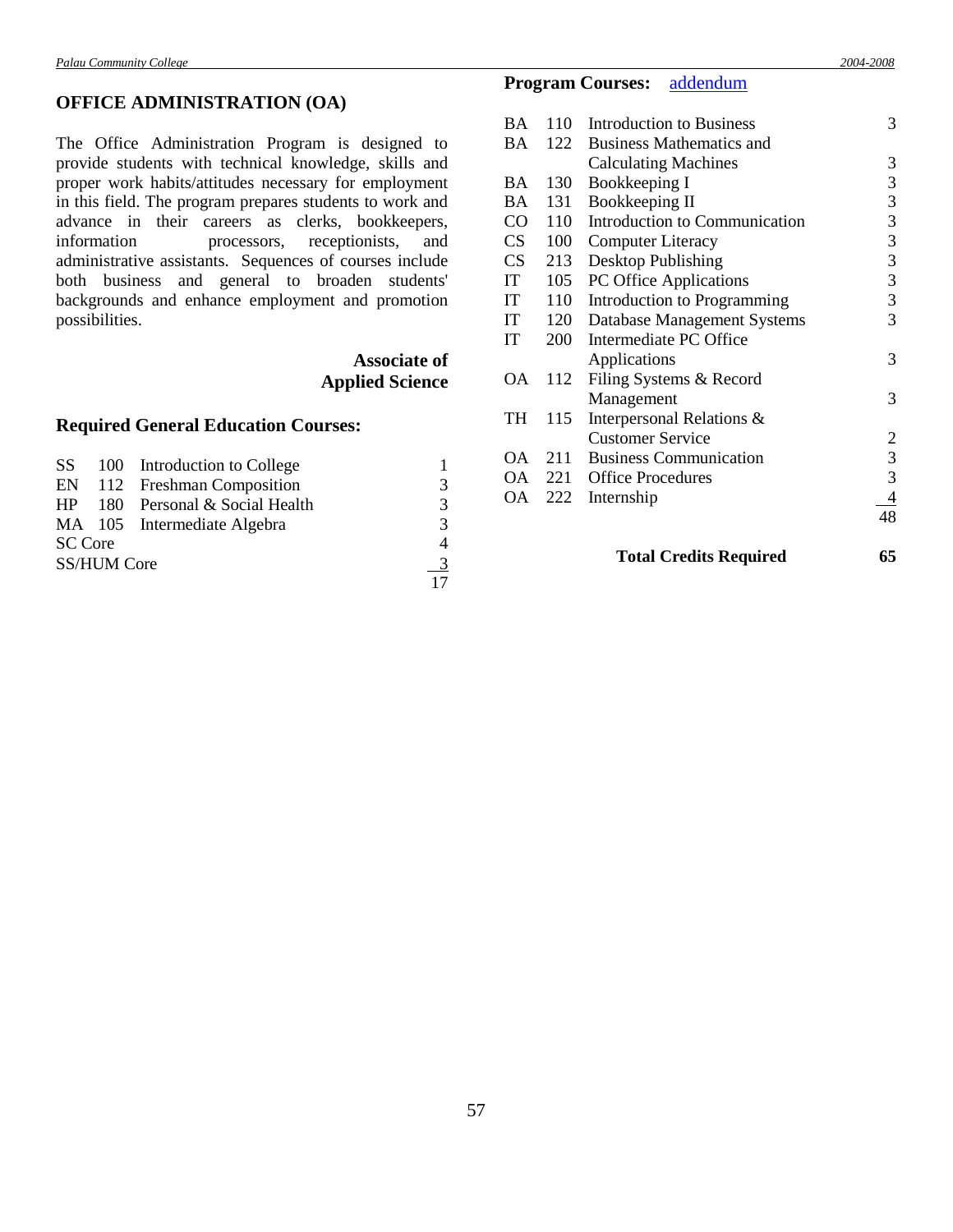# **SMALL ENGINE AND OUTBOARD MARINE TECHNOLOGY (SE)**

The Small Engine and Outboard Marine Technology Program is designed to provide students with technical knowledge, skills and proper work habits/attitudes necessary for employment in this field. The program prepares students to work and advance in their careers as mechanics, troubleshooters, parts counter salespersons or operators of their own small engine service and repair shops.

# **Associate of Applied Science**

# **Required General Education Courses:**

|                |                    | SS 100 Introduction to College       |                             |
|----------------|--------------------|--------------------------------------|-----------------------------|
|                |                    | HP 181 First Aid/CPR                 | $\mathcal{D}_{\mathcal{A}}$ |
|                |                    | CO 110 Introduction to Communication | 3                           |
|                |                    | MA 101 Math for Mechanics            | 3                           |
| <b>SC</b> Core |                    |                                      | 4                           |
|                | <b>SS/HUM Core</b> |                                      | -3                          |
|                |                    |                                      | 16                          |

# **Program Courses:**

| SЕ        | 101 | <b>Boat Operation</b>             | 3              |
|-----------|-----|-----------------------------------|----------------|
| <b>SE</b> | 112 | <b>Basic Engine Principles</b>    | 3              |
| <b>SE</b> | 113 | Two and Four Cycle Engines        | 3              |
| SЕ        | 122 | <b>Outboard Engine Electrical</b> |                |
|           |     | System                            | 3              |
| SЕ        | 123 | Outboard Fuel &                   |                |
|           |     | <b>Carburetion Systems</b>        | 3              |
| SЕ        | 124 | <b>Outboard Cooling System</b>    | 3              |
| <b>SE</b> | 212 | <b>Outboard Lower Unit System</b> | 3              |
| SЕ        | 213 | <b>Outboard Power Head System</b> | 3              |
| <b>SE</b> | 221 | <b>General Laboratory</b>         | $\overline{4}$ |
| SЕ        | 222 | Diagram Reading & Testing         | 3              |
| TH        | 115 | Interpersonal Relations &         |                |
|           |     | <b>Customer Service</b>           | 2              |
| <b>CS</b> | 100 | <b>Computer Literacy</b>          | 3              |
| <b>BA</b> | 110 | <b>Introduction to Business</b>   | 3              |
| WE        | 110 | Oxyacetylene                      | 3              |
| SЕ        | 223 | Internship                        | $\overline{4}$ |
|           |     |                                   | 46             |
|           |     | <b>Total Credits Required</b>     | 62             |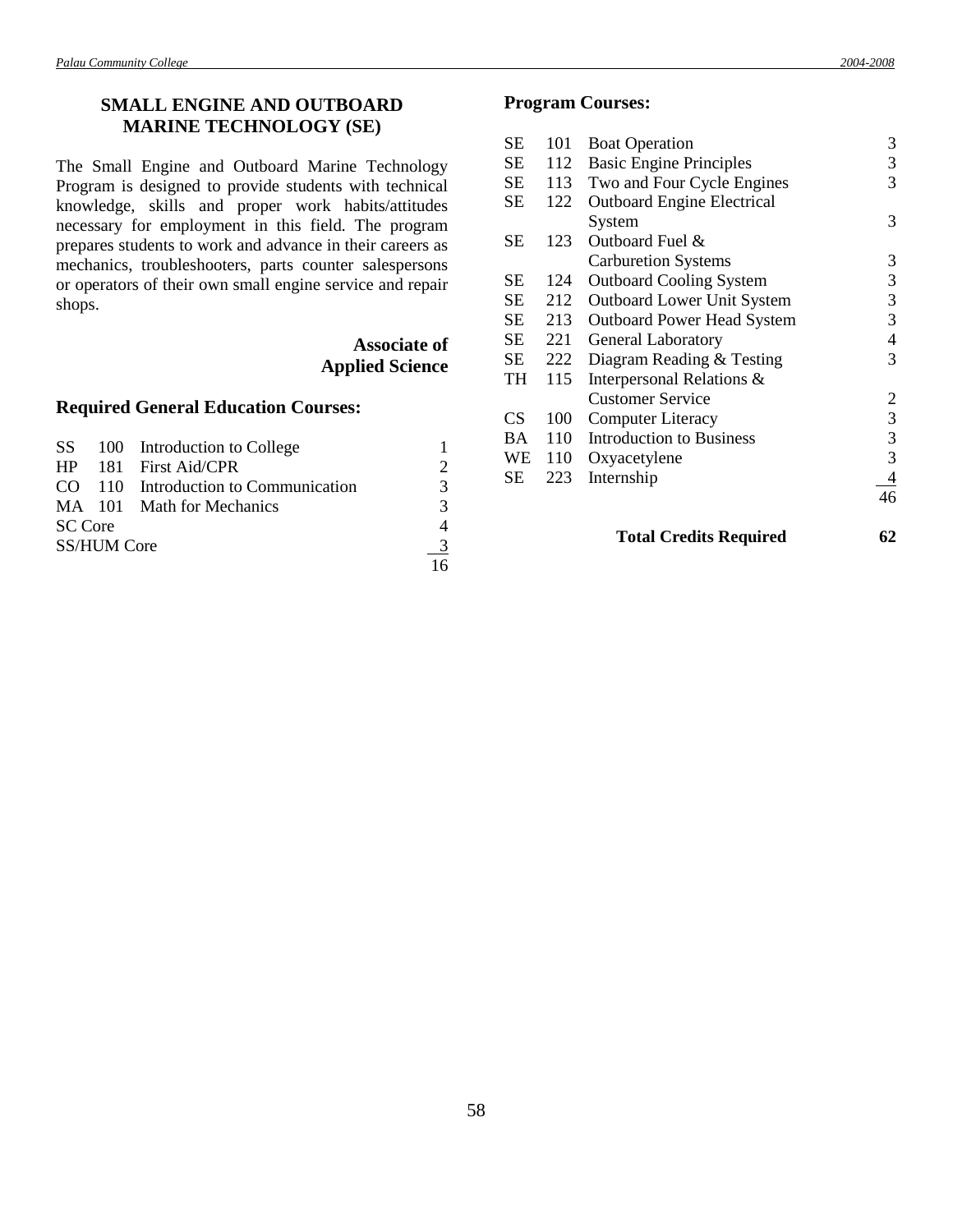# **TOURISM AND HOSPITALITY PROGRAM (TH)**

The Tourism and Hospitality Program is designed to provide students with knowledge, skills and proper work habits necessary in this field. The program prepares students to perform proficiently in entry/intermediate positions or management in the areas of Tour Services, Food & Beverage Operations, Hotel Operations, and Hospitality Management.

# **Associate of Applied Science**

#### **Required General Education Courses:**

|  | SS 100 Introduction to College         |                |
|--|----------------------------------------|----------------|
|  | CO 110 Introduction to Communication   | 3              |
|  | $HI$ 179 History of Micronesia OR      |                |
|  | HI 189 Palauan History & Culture       | 3              |
|  | MA 105 Intermediate Algebra            | 3              |
|  | SC 249 Environmental Concepts & Issues | $\overline{4}$ |
|  | HP 181 First Aid/CPR                   | $\frac{2}{2}$  |
|  |                                        | 16             |

# **Program Courses for FOOD AND BEVERAGES**

| TH        | 100 | Intro to Tourism & Hospitality  | 3  |
|-----------|-----|---------------------------------|----|
| <b>TH</b> | 101 | Food Production & Sanitation    | 3  |
| <b>TH</b> | 115 | Interpersonal Relations &       |    |
|           |     | <b>Customer Service</b>         | 2  |
| <b>TH</b> | 118 | Baking                          | 3  |
| <b>TH</b> | 201 | Dining Room & Beverage          |    |
|           |     | Operations                      | 3  |
| <b>TH</b> | 218 | F & B Cost Control & Purchasing | 3  |
| <b>BA</b> | 130 | Bookkeeping I                   | 3  |
| JP        | 109 | Conversational Japanese I       | 3  |
| JP        | 119 | Conversational Japanese II      | 3  |
| <b>CS</b> | 100 | <b>Computer Literacy</b>        | 3  |
| <b>BA</b> | 110 | <b>Introduction to Business</b> | 3  |
| IT        | 105 | PC Office Applications          | 3  |
| HP        | 180 | Personal & Social Health        | 3  |
| <b>HP</b> | 185 | <b>Basic Nutrition</b>          | 3  |
| TH        | 223 | Internship                      |    |
|           |     |                                 | 45 |

# **Program Courses for HOTEL OPERATIONS:**

| TH          | 100 | Intro to Tourism & Hospitality | 3  |
|-------------|-----|--------------------------------|----|
| <b>TH</b>   | 101 | Food Production & Sanitation   | 3  |
| TH          | 115 | Interpersonal Relations &      |    |
|             |     | <b>Customer Service</b>        | 2  |
| <b>TH</b>   | 201 | Dining Room & Beverage         |    |
|             |     | Operations                     | 3  |
| TH          | 210 | Housekeeping Management        | 3  |
| TH          | 215 | <b>Front Office Operations</b> | 3  |
| TH          | 217 | Hotel Security & Facilities    |    |
|             |     | Management                     | 3  |
| TH          | 218 | Food & Beverage Cost Control   |    |
|             |     | & Purchasing                   | 3  |
| JP          | 109 | Conversational Japanese I      | 3  |
| $_{\rm JP}$ | 119 | Conversational Japanese II     | 3  |
| <b>BA</b>   | 130 | Bookkeeping I                  | 3  |
| <b>HP</b>   | 180 | Personal & Social Health       | 3  |
| CS          | 100 | Computer Literacy              | 3  |
| IT          | 105 | PC Office Applications         | 3  |
| TH          | 224 | Internship                     |    |
|             |     |                                | 45 |

# **Total Credits Required 61**

## **Program Courses for TOUR SERVICES:**

| TH              | 100 | Intro to Tourism & Hospitality     | 3            |
|-----------------|-----|------------------------------------|--------------|
| TH              | 104 | <b>Recreational Diving</b>         | 2            |
| TH              | 110 | Tour Guiding & Travel Planning     | 3            |
| TH              | 115 | Interpersonal Relations and        |              |
|                 |     | <b>Customer Service</b>            | 2            |
| TH              | 206 | Scuba Dive Master                  | $\mathbf{1}$ |
| SC.             | 239 | Natural History of Palau           | 4            |
| BA              | 130 | Bookkeeping I                      | 3            |
| JP              | 109 | Conversational Japanese I          | 3            |
| JP              | 119 | Conversational Japanese II         | 3            |
| CO <sub>2</sub> | 205 | <b>Intercultural Communication</b> | 3            |
| CS              | 100 | <b>Computer Literacy</b>           | 3            |
| ОA              | 211 | <b>Business Communication</b>      | 3            |
| HP              | 180 | Personal & Social Health           | 3            |
| SE              | 101 | <b>Boat Operation</b>              | 3            |
| HІ              | 189 | Palauan History & Culture          | 3            |
| TH              | 225 | Internship                         | 4            |
|                 |     |                                    | 46           |
|                 |     |                                    |              |

#### **Total Credits Required 62**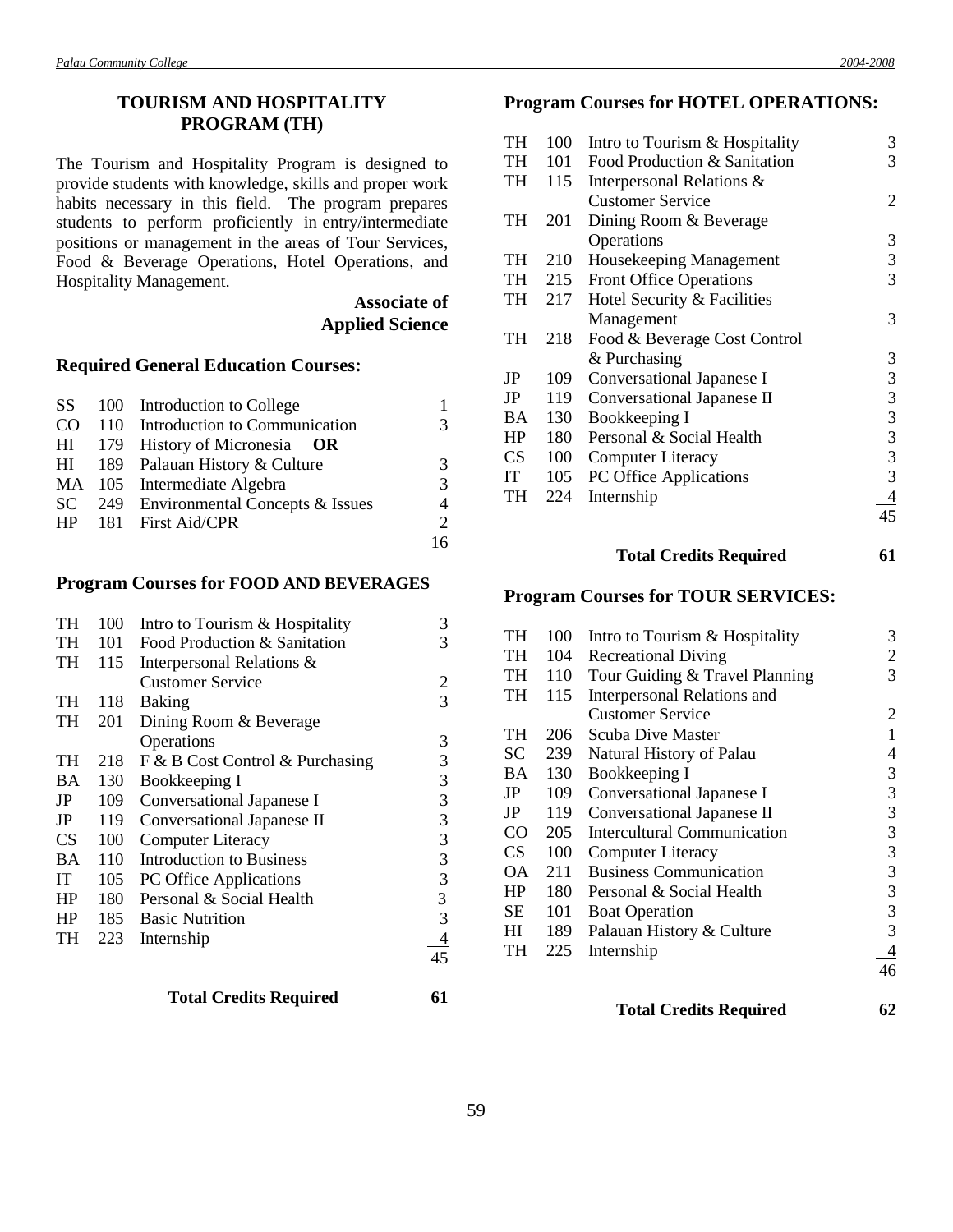|           |     |                                            | <b>Associate</b><br>of Science |
|-----------|-----|--------------------------------------------|--------------------------------|
|           |     | <b>Required General Education Courses:</b> |                                |
| SS        | 100 | Introduction to College                    |                                |
| EN        | 112 | <b>Freshman Composition</b>                | 3                              |
| <b>MA</b> | 105 | Intermediate Algebra                       | 3                              |
| HP        | 181 | First Aid/CPR                              | 2                              |
| <b>SC</b> | 249 | Environmental Concepts & Issues            | 4                              |
| HI        | 189 | Palauan History & Culture OR               |                                |
| HI        | 179 | <b>History of Micronesia</b>               |                                |
|           |     |                                            |                                |

# **Program Courses for TOUR SERVICES:**

| <b>TH</b>       | 100 | Intro to Tourism & Hospitality   | 3              |
|-----------------|-----|----------------------------------|----------------|
| TH              | 104 | <b>Recreational Diving</b>       | $\overline{2}$ |
| <b>TH</b>       | 110 | Tour Guiding and Travel Planning | 3              |
| TH              | 115 | Interpersonal Relations and      |                |
|                 |     | <b>Customer Service</b>          | 2              |
| TH              | 206 | Scuba Dive Master                | 1              |
| <b>TH</b>       | 219 | Human Resources Management       | 3              |
| TH              | 220 | Marketing                        | 3              |
| <b>TH</b>       | 222 | Managing for Quality in the      |                |
|                 |     | <b>Hospitality Industry</b>      | 3              |
| <b>SC</b>       | 239 | Natural History of Palau         | 4              |
| CO <sub>1</sub> | 110 | Introduction to Communication    | 3              |
| CO <sub>1</sub> | 205 | Intercultural Communication      | 3              |
| <b>CS</b>       | 100 | <b>Computer Literacy</b>         | 3              |
| BA              | 130 | Bookkeeping 1                    | 3              |

|  | JP 109 Conversational Japanese I  | 3              |
|--|-----------------------------------|----------------|
|  | JP 119 Conversational Japanese II | 3              |
|  | SE 101 Boat Operation             | 3              |
|  | TH 226 Internship                 | $\overline{4}$ |
|  |                                   | 49             |
|  |                                   |                |

# **Total Credits Required 65**

# **Program Courses for HOSPITALITY MANAGEMENT:**

| <b>TH</b> | 100 | Intro to Tourism & Hospitality  | 3              |
|-----------|-----|---------------------------------|----------------|
| TH        | 101 | Food Production & Sanitation    | 3              |
| TH        | 115 | Interpersonal Relations &       |                |
|           |     | <b>Customer Service</b>         | $\overline{2}$ |
| TH        | 201 | Dining Rm. & Beverage           |                |
|           |     | Operation                       | 3              |
| TH        | 210 | Housekeeping Management         | 3              |
| TH        | 215 | <b>Front Office Operations</b>  | 3              |
| TH        | 217 | Hotel Security & Facilities     |                |
|           |     | Management                      | 3              |
| TH        | 218 | F & B Cost Control & Purchasing | 3              |
| TH        | 219 | Human Resources Management      | 3              |
| TH        | 220 | Marketing                       | 3              |
| TH        | 222 | Managing for Quality in the     |                |
|           |     | <b>Hospitality Industry</b>     | 3              |
| BA        | 130 | Bookkeeping I                   | 3              |
| CS        | 100 | <b>Computer Literacy</b>        | 3              |
| JP        | 109 | Conversational Japanese I       | 3              |
| JP        | 119 | Conversational Japanese II      | 3              |
| TH        | 227 | Internship                      | 4              |
|           |     |                                 | 48             |
|           |     |                                 |                |

**Total Credits Required 64**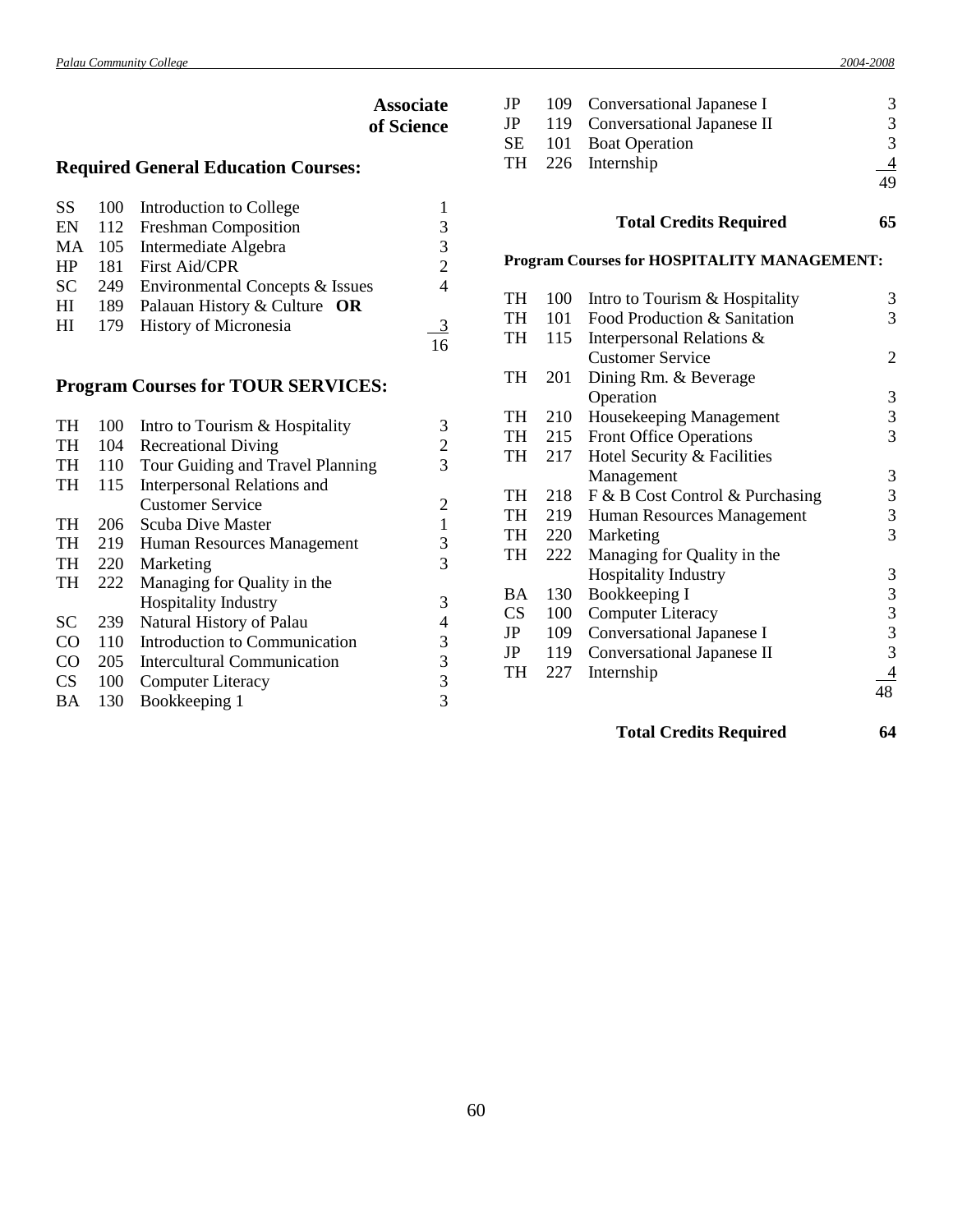# **LIBERAL ARTS PROGRAM (LA)**

This program is designed for students wishing to complete the first two years of general college work prior to transferring to a four-year college or university, or for students desiring two years of general education beyond high school.

| <b>Associate of Arts</b>                       |   |
|------------------------------------------------|---|
| <b>Program Courses:</b>                        |   |
| English:                                       | 9 |
| From EN 114 and above (except EN 200)          |   |
| Quantitative:                                  | 9 |
| From MA 110 or above or PH 249 (except MA 211) |   |
| <b>Natural Sciences:</b>                       | 8 |
| From SC 109 or above                           |   |
| <b>Humanities:</b>                             | 9 |
|                                                |   |

From the following courses: PW 101, 219; PH 169; HI 159, 169, 179 189; VA 109; MU 100, 102, 106; RE 169; JP 109 or above (3 credits minimum from JP or PW)

| <b>Social Science</b>                                                                    | 10 |
|------------------------------------------------------------------------------------------|----|
| From SS 100 and above                                                                    |    |
| <b>Communications:</b>                                                                   | 9  |
| From CO 110 and above (3 credits must be from CO<br>259)                                 |    |
| <b>Computer Tech:</b>                                                                    | 6  |
| From CS 100 and IT 105 or above (except CS 213)                                          |    |
| <b>Health and Physical Education:</b>                                                    | 2  |
| 2 credits minimum from any HP course (except HP 104)                                     |    |
| <b>Electives:</b>                                                                        | 3  |
| From any letter-graded course numbered 100 or above<br>not taken to fulfill requirements |    |
| <b>Total Credits Required</b>                                                            | 65 |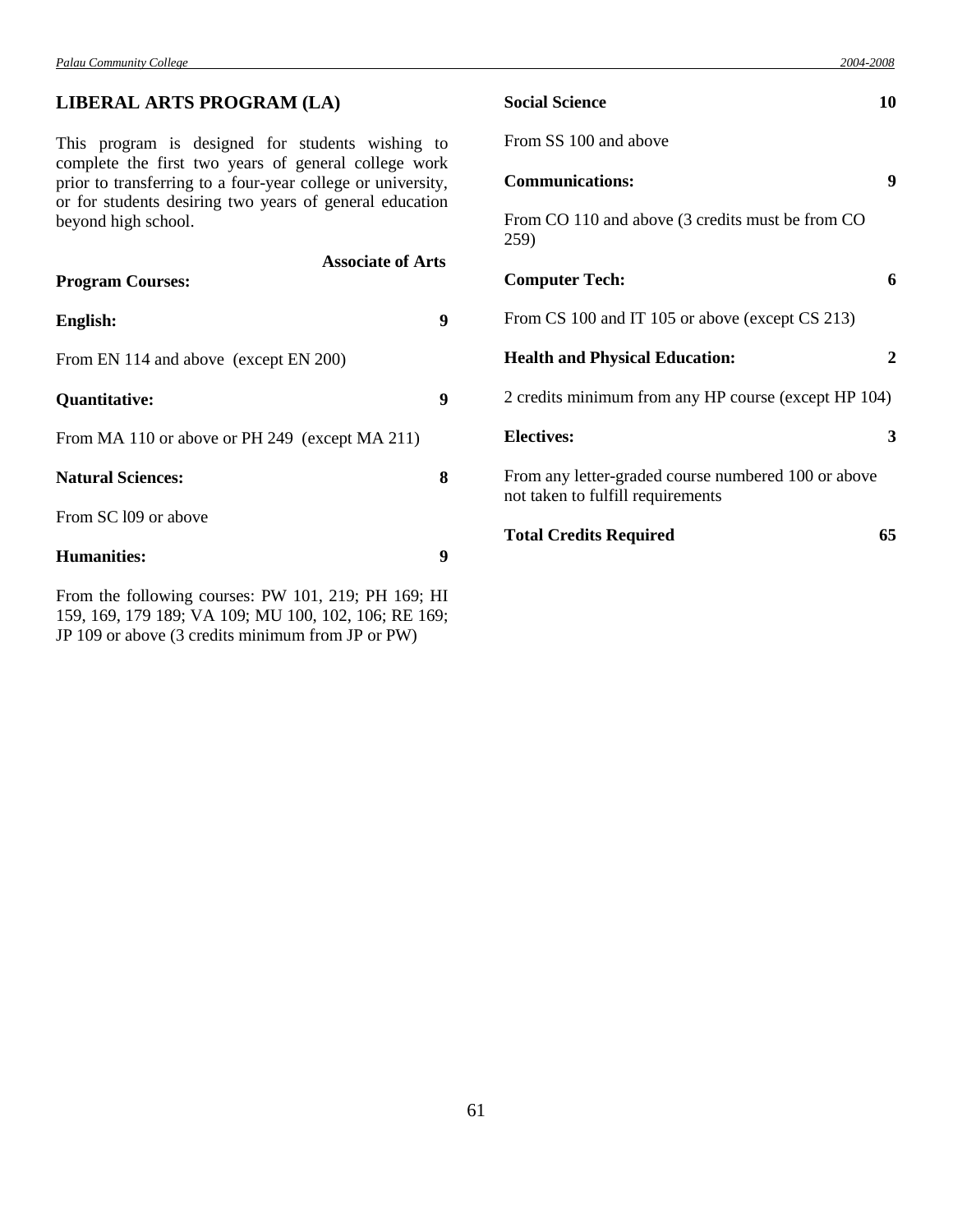# **CERTIFICATES**

The College offers certificates in a variety of different programs. These certificates differ in the number and type of courses required for completion. and in the minimum length of time required to fulfill all courses.

## **REQUIREMENTS FOR CERTIFICATES**

#### **Certificate of Competence**

Certificate of Competence (CTC) is a college credential awarded to students who have successfully completed credit course sequences that provide job upgrading or entry-level skills. Credit course sequences (nonremedial) shall be from 12 to 15 credit hours. Students must earn a GPA of 2.0 (C) or better for all courses required for the certificate. There are no graduation exercises accompanying the award.

#### **Academic Subject Certificate**

Academic Subject Certificate (ASC) is a college credential awarded to students who have successfully completed a set of credit courses (non-remedial) from the AA curriculum. Credit courses shall be at least 12 credit hours. Students must earn a GPA of 2.0 (C) or better for all courses required for the certificate. There are no graduation exercises accompanying the award.

#### **Certificate of Completion**

Certificate of Completion (CC) is a college credential awarded to students who have successfully completed designated technical, occupational, or professional education credit sequences that provide them with entrylevel skills or job upgrading. These course sequences (no general education course requirements) shall be at least 16 credit hours, but may not exceed 24 credit hours. Students must earn a GPA of 2.0 (C) or better for all courses required for the certificate. There are no graduation exercises accompanying the award.

The following are current PCC certificate offerings:

#### **AGRICULTURAL SCIENCE**

#### **Certificate of Competence**

#### **Animal Husbandry**

|  | AG 111 Intro to Tropical Agriculture |    |
|--|--------------------------------------|----|
|  | AG 123 General Animal Husbandry      | 4  |
|  | AG 215 Poultry and Swine Production  |    |
|  | <b>Total credits required</b>        | 12 |

#### **Certificate of Completion**

#### **General Agriculture**

|  | AG 111 Introduction to Tropical      |    |
|--|--------------------------------------|----|
|  | Agriculture                          |    |
|  | AG 123 General Animal Husbandry      |    |
|  | AG 124 Plant Science                 | 4  |
|  | AG 214 Horticultural Crop Production | 5  |
|  | AG 215 Poultry and Swine Production  |    |
|  | <b>Total credits required</b>        | 21 |

#### **Horticulture**

| Agriculture                   |                                                                                                                                            |
|-------------------------------|--------------------------------------------------------------------------------------------------------------------------------------------|
|                               |                                                                                                                                            |
|                               |                                                                                                                                            |
|                               |                                                                                                                                            |
| Production                    |                                                                                                                                            |
|                               |                                                                                                                                            |
| Horticulture                  |                                                                                                                                            |
| <b>Total credits required</b> | 21                                                                                                                                         |
|                               | AG 111 Introduction to Tropical<br>AG 122 Soil Technology<br>AG 124 Plant Science<br>AG 214 Horticulture Crop<br>AG 216 Tropical Landscape |

#### **AIR CONDITIONING & REPAIR**

#### **Certificate of Competence**

#### **Air Conditioning**

|  | AC 111 Fundamentals of Refrigeration     | 3 |
|--|------------------------------------------|---|
|  | $AC$ 112 Refrigeration Tools & Equipment |   |
|  | AC 121 Compressor System $&$             |   |
|  | <b>Refrigerant Controls</b>              | 3 |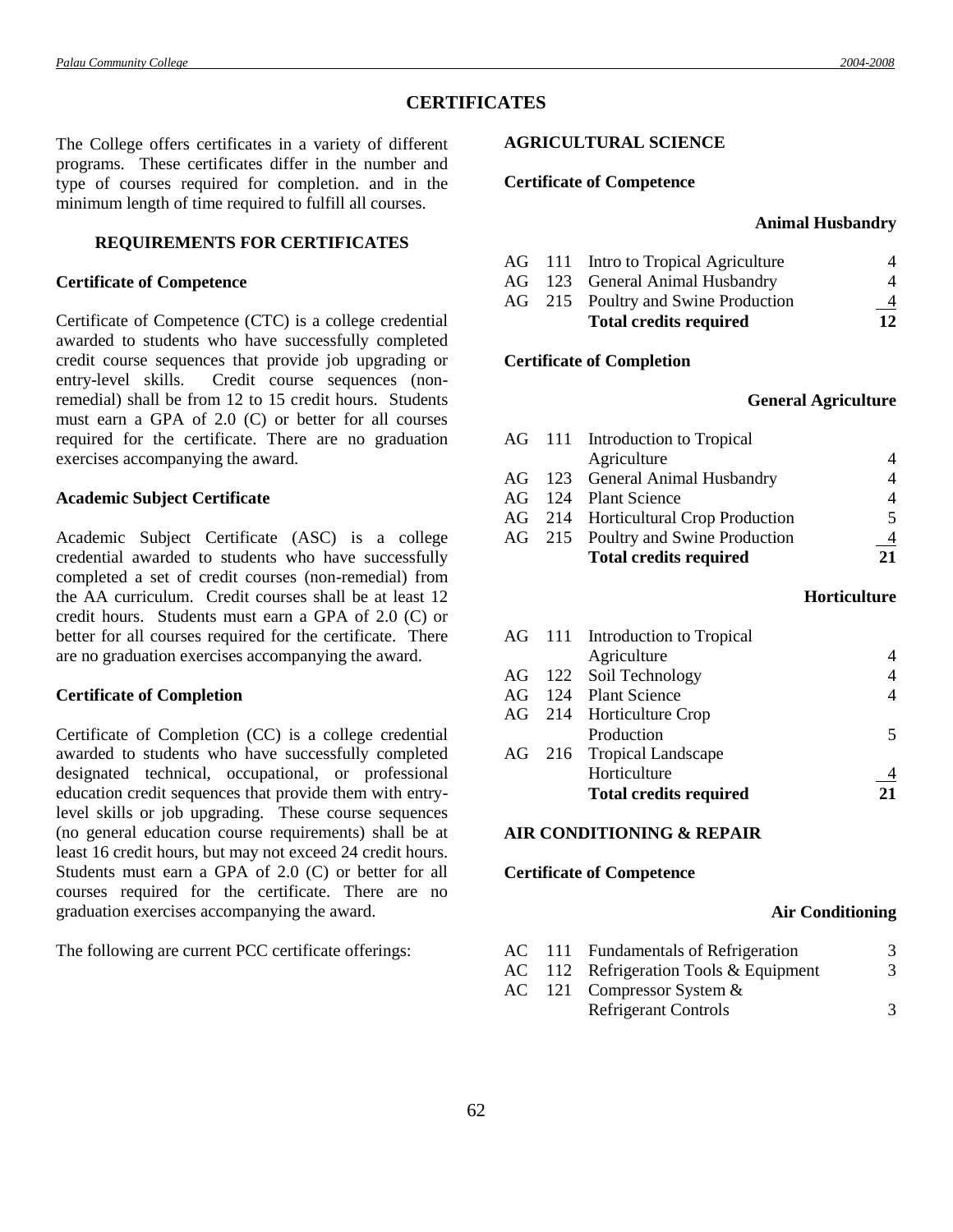|  | AC 122 Electric Motors, Electrical Circuits |                |
|--|---------------------------------------------|----------------|
|  | & Controls                                  | 3              |
|  | AC 212 Air Conditioning Systems, Cooling    |                |
|  | & Dehumidifying                             | $\overline{3}$ |
|  | <b>Total credits required</b>               | 15             |
|  |                                             |                |

# **Refrigeration**

| <b>Refrigerant Controls</b>   |                                                                                                                                                                                                     |
|-------------------------------|-----------------------------------------------------------------------------------------------------------------------------------------------------------------------------------------------------|
|                               |                                                                                                                                                                                                     |
| Circuits & Controls           |                                                                                                                                                                                                     |
|                               |                                                                                                                                                                                                     |
| & Freezers                    |                                                                                                                                                                                                     |
| <b>Total credits required</b> | 15                                                                                                                                                                                                  |
|                               | AC 111 Fundamentals of Refrigeration<br>AC 112 Refrigeration Tools & Equipment<br>AC 121 Compressor System $&$<br>AC 122 Electric Motors, Electrical<br>AC 211 Refrigerants, Domestic Refrigerators |

# **AUTOMOTIVE MECHANICS**

# **Certificate of Competence**

# **Automotive Suspension, Steering and Brakes**

|  | AM 101 Vehicle Operation            |                             |
|--|-------------------------------------|-----------------------------|
|  | AM 111 Basic Automotive Maintenance | 3                           |
|  | AM 121 Transmission, Clutch & Drive |                             |
|  | <b>Systems</b>                      | $\mathcal{D}_{\mathcal{A}}$ |
|  | AM 122 Steering $&$ Suspension      | $\overline{2}$              |
|  | AM 123 Automotive Brakes            | $\mathcal{D}$               |
|  | WE 110 Oxyacetylene                 | $\frac{3}{2}$               |
|  | <b>Total credits required</b>       | 14                          |

# **Automotive Fuel Electricity and Air Conditioning**

|  | <b>Total credits required</b>       | 13            |
|--|-------------------------------------|---------------|
|  | WE 110 Oxyacetylene                 | $\frac{3}{2}$ |
|  | AM 213 Automotive Air Conditioning  | 3             |
|  | AM 212 Chassis Electricity          | 2             |
|  | AM 111 Basic Automotive Maintenance | 3             |
|  | AM 101 Vehicle Operation            | 2             |

# **Certificate of Completion**

# **Automotive Engine Performance and Diagnosis**

|  | AM 101 Vehicle Operation            |  |
|--|-------------------------------------|--|
|  | AM 111 Basic Automotive Maintenance |  |

|  | AM 211 Fuel Injection & Carburetor    |               |
|--|---------------------------------------|---------------|
|  | <b>Systems</b>                        |               |
|  | AM 212 Chassis Electricity            |               |
|  | AM 221 Diagnosis & Engine Performance | $\frac{3}{2}$ |
|  | <b>Total credits required</b>         | 16            |
|  |                                       |               |

## **BOOKKEEPING**

## **Certificate of Competence**

## **Bookkeeping**

|  | BA 110 Introduction to Business  | 3             |
|--|----------------------------------|---------------|
|  | BA 122 Business Mathematics $\&$ |               |
|  | <b>Calculating Machines</b>      | 3             |
|  | BA 130 Bookkeeping I             | 3             |
|  | BA 131 Bookkeeping II            | $\mathcal{R}$ |
|  | CS 100 Computer Literacy         | $\frac{3}{2}$ |
|  | <b>Total credits required</b>    | 15            |

#### **CONSTRUCTION**

# **Certificate of Competence**

# **Plumbing**

|  | CT 113 Introduction to Construction       |    |
|--|-------------------------------------------|----|
|  | BP 115 Blueprint Reading for Construction | 2  |
|  | MS 110 Selection & Design of Concrete     |    |
|  | Mixture                                   | 3  |
|  | PL 215 Residential Plumbing               |    |
|  | <b>Total credits required</b>             | 12 |

#### **Masonry**

|  | CT 113 Introduction to Construction       | $\mathcal{D}_{\cdot}$ |
|--|-------------------------------------------|-----------------------|
|  | CT 115 Footing and Foundation             | $\mathcal{R}$         |
|  | BP 115 Blueprint Reading for Construction | 3                     |
|  | MS 101 Basic Masonry/Concrete Work        |                       |
|  | MS 110 Selection & Design of Concrete     |                       |
|  | <b>Mixtures</b>                           | $\overline{3}$        |
|  | <b>Total credits required</b>             | 14                    |

# **Certificate of Completion**

# **Carpentry**

| 2 |
|---|
| 3 |
| 3 |
| 3 |
|   |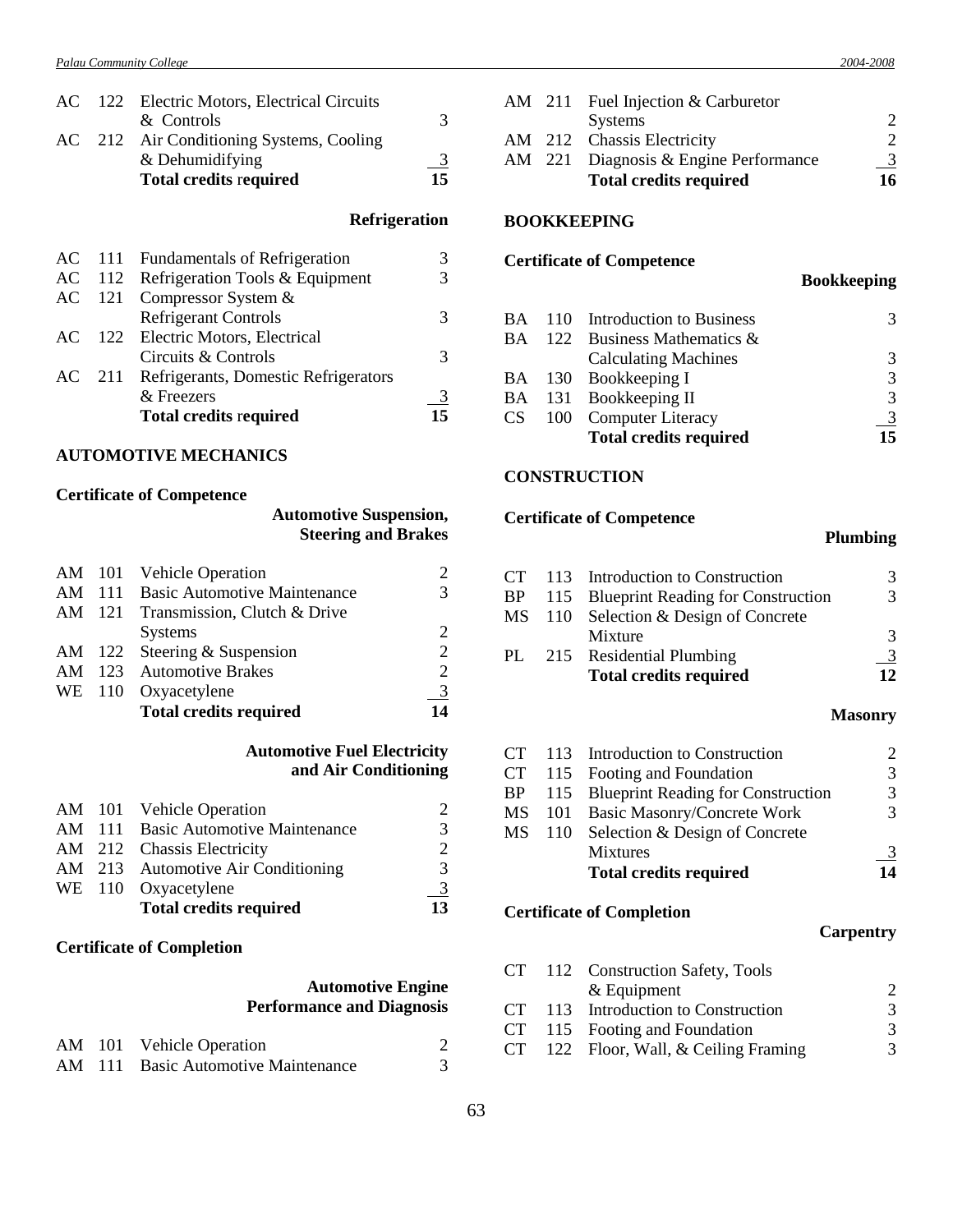#### *Palau Community College 2004-2008*

|      | Roof Framing & Exterior       |               |
|------|-------------------------------|---------------|
|      | Finishing                     |               |
| -124 | Interior Trim & Cabinet       |               |
|      | Making                        |               |
|      | <b>Blueprint Reading for</b>  |               |
|      | Construction                  | <u>3</u>      |
|      | <b>Total credits required</b> | 20            |
|      |                               | CT 123<br>115 |

# **LAW ENFORCEMENT**

# **Certificate of Completion**

## **Law Enforcement**

| <b>CJ</b> |     | 102 Incident Report Writing      |    |
|-----------|-----|----------------------------------|----|
| <b>CJ</b> | 109 | Physical Fitness & Training      |    |
| CJ        | 111 | Introduction to Criminal Justice |    |
|           |     | Administration                   | 3  |
| CJ        |     | 114 Palau Government Law         |    |
|           |     | <b>Enforcement Agency Laws</b>   |    |
|           |     | & Functions                      |    |
| <b>CJ</b> |     | 115 Police Patrol Operations     | 3  |
| CJ.       | 120 | Introduction to Law Enforcement  | 3  |
| CJ        | 122 | Police & Community Relations     |    |
|           |     | <b>Total credits required</b>    | 20 |
|           |     |                                  |    |

# **ELECTRICAL**

# **Certificate of Competence**

# **Motor/ Motor Control**

|  | <b>Total Credits Required</b>    | $\overline{13}$ |
|--|----------------------------------|-----------------|
|  | ET $123$ Motors & Control        | <u>3</u>        |
|  | Calculation                      | 3               |
|  | ET 113 National Electrical Code/ |                 |
|  | ET 112 Basic Wiring              | $\mathcal{R}$   |
|  | ET 111 AC/DC Electricity         |                 |

# **Certificate of Completion**

# **Residential Wiring**

|  | ET 111 AC/DC Electricity                    |   |
|--|---------------------------------------------|---|
|  | ET 112 Basic Wiring                         | 3 |
|  | ET 113 National Electrical Code/Calculation | 3 |
|  | ET 122 Residential Wiring                   |   |

| ET                         | 213 | <b>Electrical Estimating</b>              | 3              |
|----------------------------|-----|-------------------------------------------|----------------|
| <b>BP</b>                  | 116 | <b>Blueprint Reading for Electricians</b> | $\overline{3}$ |
|                            |     | <b>Total credits required</b>             | 20             |
|                            |     | <b>Commercial/Industrial Wiring</b>       |                |
| ET                         | 111 | <b>AC/DC</b> Electricity                  | 4              |
| ET                         | 112 | <b>Basic Wiring</b>                       | 3              |
| ET                         | 113 | National Electrical Code/Calculation      | 3              |
| ET                         | 122 | <b>Residential Wiring</b>                 | 4              |
| ET                         | 211 | Industrial/Commercial                     |                |
|                            |     | Wiring                                    | 4              |
| ET                         | 213 | <b>Electrical Estimating</b>              | 3              |
| <b>BP</b>                  | 116 | <b>Blueprint Reading for Electricians</b> | 3              |
|                            |     | <b>Total credits required</b>             | 24             |
| <b>GENERAL ELECTRONICS</b> |     |                                           |                |
|                            |     | <b>Certificate of Competence</b>          |                |

# **Audio Equipment Service and Repair**

|  | <b>Total credits required</b>             | 15 |
|--|-------------------------------------------|----|
|  | Repair                                    |    |
|  | GE 214 Audio Equipment Service $&$        |    |
|  | GE 125 Digital Circuits & Applications    |    |
|  | GE $124$ Analog Circuits & Applications   |    |
|  | & Measurements                            |    |
|  | GE 115 Electronic Tools, Test Instruments |    |
|  | GE 114 Basic Electronics                  |    |

# **Television Service and Repair**

|  | GE 114 Basic Electronics                  |    |
|--|-------------------------------------------|----|
|  | GE 115 Electronic Tools, Test Instruments |    |
|  | & Measurements                            | 3  |
|  | GE $124$ Analog Circuits & Applications   | 3  |
|  | GE $125$ Digital Circuits & Applications  | 3  |
|  | GE 215 Television Service & Repair        |    |
|  | <b>Total credits required</b>             | 15 |

# **PC Assembly, Repair and Maintenance**

|  | GE 113 Computer Operating Systems         |    |
|--|-------------------------------------------|----|
|  | GE 114 Basic Electronics                  | 3  |
|  | GE 115 Electronic Tools, Test Instruments |    |
|  | & Measurements                            | 3  |
|  | GE $125$ Digital Circuits & Applications  |    |
|  | GE 223 PC Assembly, Maintenance           |    |
|  | & Repair                                  |    |
|  | <b>Total credits required</b>             | 15 |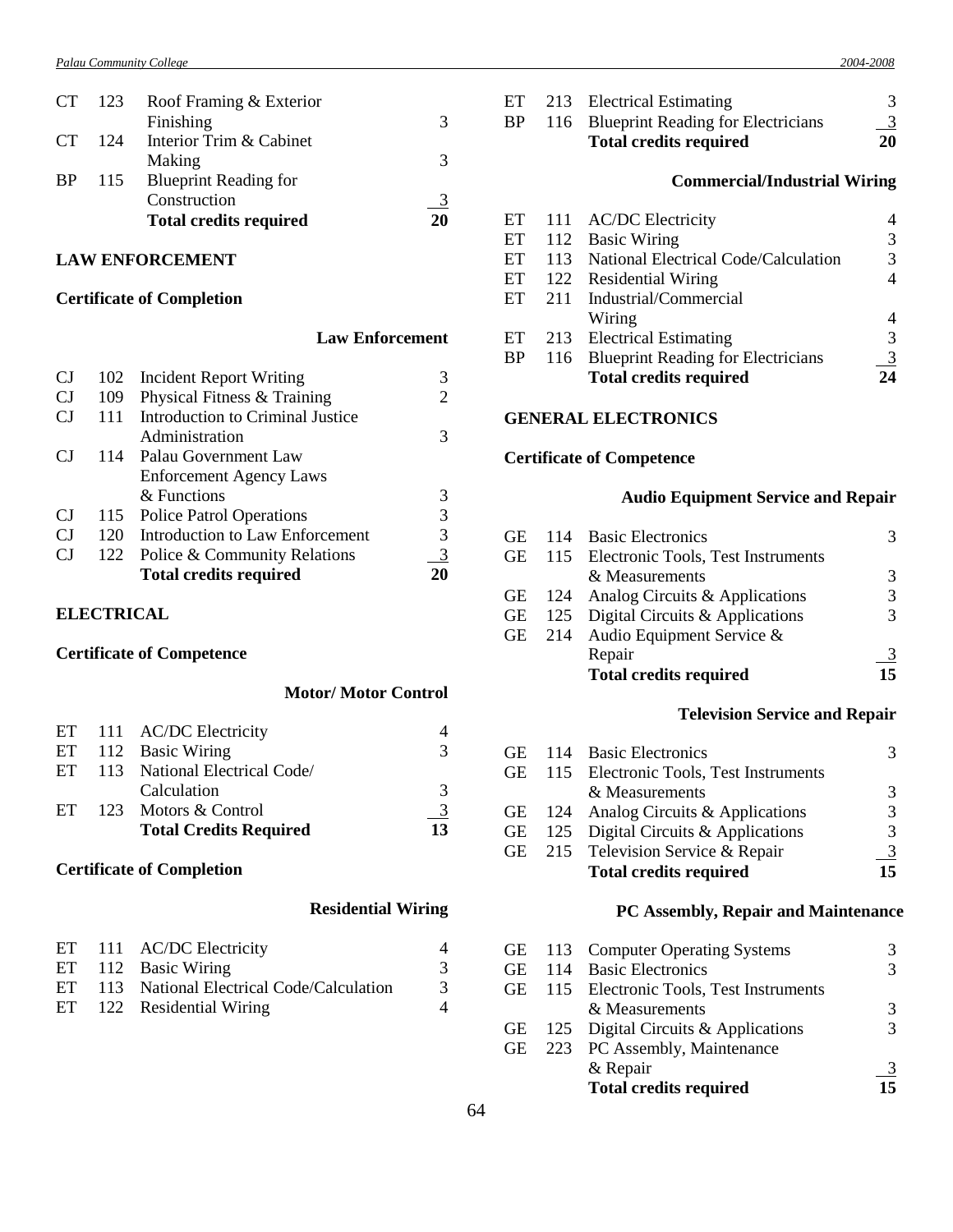| <b>Communication Equipment</b><br><b>Service and Repair</b> |        |                                           |    |
|-------------------------------------------------------------|--------|-------------------------------------------|----|
|                                                             | GE 114 | <b>Basic Electronics</b>                  | 3  |
|                                                             |        | GE 115 Electronic Tools, Test Instruments |    |
|                                                             |        | and Measurements                          | 3  |
| GЕ                                                          | 124    | Analog Circuits and Applications          | 3  |
| GE                                                          | 125    | Digital Circuits and Applications         | 3  |
| GЕ                                                          | 126    | Principles of Electronic                  |    |
|                                                             |        | <b>Communication Systems</b>              |    |
|                                                             |        | <b>Total credits required</b>             | 15 |

# **Industrial Electronic Devices, Circuits and Applications**

|  | <b>Total credits required</b>             | 15 |
|--|-------------------------------------------|----|
|  | Circuits & Applications                   |    |
|  | GE 127 Industrial Electronic Devices,     |    |
|  | GE $125$ Digital Circuits & Applications  |    |
|  | GE 124 Analog Circuits & Applications     |    |
|  | & Measurements                            | 3  |
|  | GE 115 Electronic Tools, Test Instruments |    |
|  | GE 114 Basic Electronics                  |    |

# **Certificate of Completion**

# **Consumer Electronics Technology**

|  | GE 113 Computer Operating Systems         |   |
|--|-------------------------------------------|---|
|  | GE 114 Basic Electronics                  | 3 |
|  | GE 115 Electronic Tools, Test Instruments |   |
|  | & Measurements                            | 3 |
|  | GE $124$ Analog Circuits & Applications   | 3 |
|  | GE 125 Digital Circuits & Applications    | 3 |

|    | <b>Total credits required</b>   | 24            |
|----|---------------------------------|---------------|
| GE | 215 Television Service & Repair |               |
|    | & Repair                        | $\mathcal{R}$ |
|    | GE 214 Audio Equipment Service  |               |
|    | <b>Communication Systems</b>    | $\mathcal{R}$ |
|    | GE 126 Principles of Electronic |               |
|    |                                 |               |

# **Industrial Control Technology**

| GЕ        | 113 | <b>Computer Operating Systems</b> |   |
|-----------|-----|-----------------------------------|---|
| GЕ        | 114 | <b>Basic Electronics</b>          |   |
| <b>GE</b> | 115 | Electronic Tools, Test            |   |
|           |     | Instruments & Measurements        |   |
| GE        | 124 | Analog Circuits & Applications    |   |
| <b>GE</b> | 125 | Digital Circuits & Applications   |   |
| <b>GE</b> | 127 | Industrial Electronic Devices,    |   |
|           |     | Circuits & Applications           | 3 |
| <b>GE</b> | 216 | Microcontroller                   | 3 |
| <b>GE</b> | 217 | Industrial Control Technology     |   |
|           |     | <b>Total credits required</b>     |   |

# **SMALL ENGINE AND OUTBOARD ENGINE**

# **Certificate of Competence**

# **Small Engine and Outboard Marine Technology**

| SE 112 Basic Engine Principles              | 3  |
|---------------------------------------------|----|
| SЕ<br>113 Two & Four Cycle Engines          | 3  |
| 122 Outboard Engine Electrical System<br>SЕ | 3  |
| SE<br>123 Outboard Fuel & Carburetor        |    |
| <b>Systems</b>                              | 3  |
| SE<br>124 Outboard Cooling System           | 3  |
| <b>Total credits required</b>               | 15 |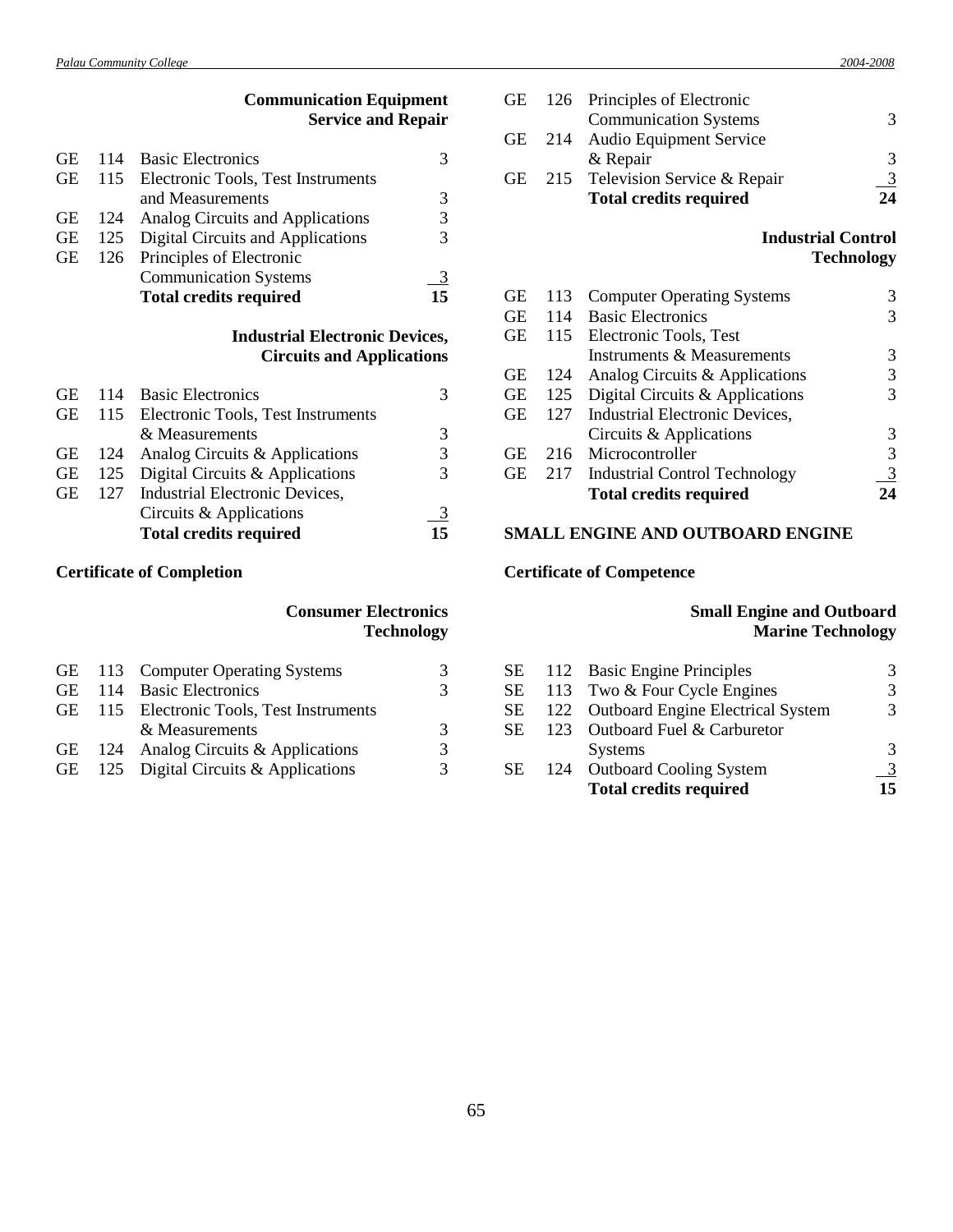# **COURSE DESCRIPTIONS**

# **AUTOBODY REPAIR (AB)**

# **AB 110 AUTO BODY REPAIR (3)**

This is a course on the principles and practice of roughing out, digging, picking, filling, disc sanding, soldering, shrinking, and welding. Safe operation of the sander and welding equipment is also stressed. Pre: None (2 credits lec, 1 credit lab)

# **AIR CONDITIONING & REFRIGERATION (AC)**

# **AC 111 FUNDAMENTALS OF REFRIGERATION (3)**

This introductory course provides instruction in basic physical, chemical, and engineering principles applicable to refrigeration. This also covers the physical laws, which apply to refrigeration. Pre: None (3 credits lec)

#### **AC 112 REFRIGERATION TOOLS AND EQUIPMENT (3)**

This course provides instruction in air conditioning and refrigeration shop safety and regulations, uses and care of tools and equipment of the trade. Pre: None (2 credits lec, 1 credit lab)

# **AC 121 COMPRESSOR SYSTEM AND REFRIGERANT CONTROLS (3)**

This course provides instruction on the different thermal laws and functions of the different components of refrigeration. Pre: AC 111 and AC 112 (2 credits lec, 1 credit lab)

## **AC 122 ELECTRIC MOTORS, ELECTRICAL CIRCUITS AND CONTROLS (3)**

This course covers electrical symbols and electrical circuits used in air conditioning and refrigeration. Pre: AC 111 and AC 112 (2 credits lec, 1 credit lab)

# **AC 211 REFRIGERANTS, DOMESTIC REFRIGERATORS AND FREEZERS (3)**

This course provides instruction in refrigerant protection, service and repair of refrigerators and

freezers, using the latest computer refrigeration simulator. Pre: AC 111 and 112 (1 credit lec, 2 credits lab)

## **AC 212 AIR CONDITIONING SYSTEMS, COOLING AND DEHUMIDIFYING (3)**

This course provides the students practical knowledge and skills necessary to service and repair air-conditioning systems using the latest computer air conditioner simulator. Pre: AC 121 (1 credit lec, 2 credits lab)

# **AC 213 PSYCHROMETRY AND COOLING LOAD (3)**

This course covers the chemistry of air, air and human comfort, psychrometric properties of air, the psychrometric chart, problems for the conditioned air supply, conduction, solar transmission, occupancy and equipment heat gains and losses, coil load, and total air supply. Pre: AC 122 (3 credits lec)

# **AC 221 REFRIGERANT RECOVERY,**

**RECLAIMING AND RECYCLING (3)** This course enables the learner to understand the effects of CFC (Chloroflourocarbons) in the ozone layer and to apply the EPA rules/regulations in the handling of refrigerants. Pre: AC 121 (2 credits lec, 1 credit lab) [addendum](Addendum2.doc#one)

# **AC 223 INTERNSHIP (4)**

This course provides the student practical training in the field of air conditioning and refrigeration. With the assistance of an instructor-coordinator, the student is assigned to work under a supervisor in a governmental department or a private firm in order to learn through an actual work experience. Pre: Advisor's Consent (4 credits lab)

# **AGRICULTURAL SCIENCE (AG)**

#### [addendum](Addendum8.doc#two)

## **AG 111 INTRODUCTION TO TROPICAL AGRICULTURE (4)**

An orientation to agricultural science which provides an overview of the fundamental principles of the field. The course stresses agriculture in the tropics and Micronesia, covering a variety of topics from plant science to animal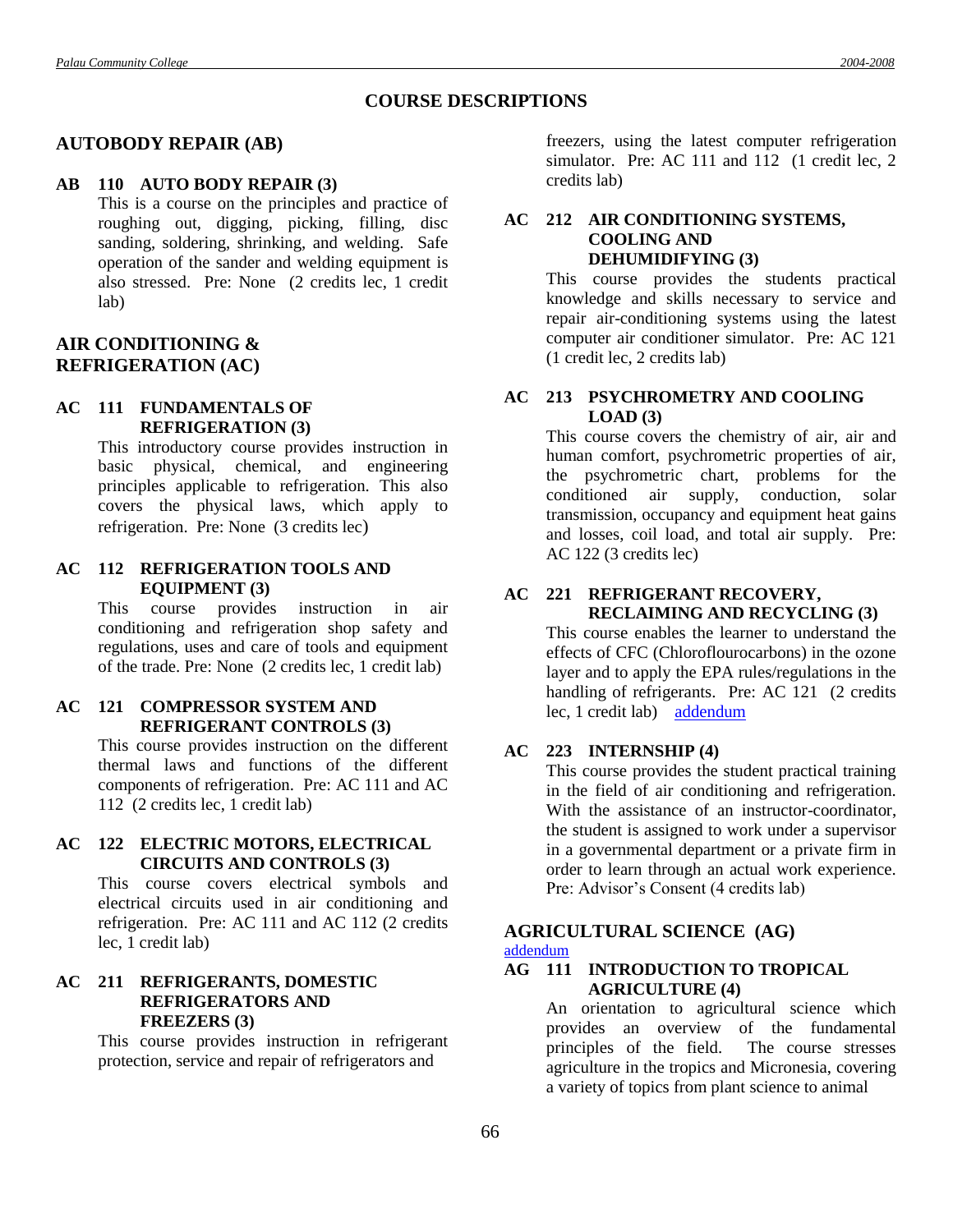science. It also introduces students to the various careers and occupations which are included in the field of agriculture. This course includes field trips to local agricultural production sites. Pre: SC 90 (3 credits lec, 1 credit lab) **Note: AG majors may take SC 90 concurrently with AG 111.**

#### **AG 122 SOIL TECHNOLOGY (4)**

This course covers identification, preparation, and fertilization of soils, amendments, potting media, sterilization, mulching, and composting methods. It also includes soil testing, microbiology, and soil moisture. Pre: Ag 111 and SC 90 (3 credits lec, 1 credit lab)

#### **AG 123 GENERAL ANIMAL HUSBANDRY (4)**

This course is designed to provide instruction in the principles of efficient animal production. It covers topics in general farm breeds, selection of breeds, anatomy, physiology, genetics, nutrition, feeds and feeding, housing, management, sanitation and animal health and disease control. Pre: AG 111 and SC 90 (3 credits lec, 1 credit lab)

#### **AG 124 PLANT SCIENCE (4)**

This course introduces students to the basic principles of plant structure, classification, growth, reproduction, propagation, and utilization. The course emphasizes plant science from an agricultural standpoint, stressing its importance in everyday agriculture. Pre: AG 111 and SC 90 (3 credits lec, 1 credit lab)

#### **AG 214 HORTICULTURAL CROP PRODUCTION (5)**

This course introduces the principles of plant growth, classification of crop plants, soils and soil preparation, planting, fertilizing, harvesting, and general management of crop production. The course emphasizes tropical vegetable crops, root crops, and fruit/tree crops. Pre: AG 124 (3 credits lec, 2 credits lab)

## **AG 215 POULTRY AND SWINE PRODUCTION (4)**

This course provides general instruction in the techniques of poultry and swine production, including breed selection, feeding, management

and disease control. It emphasizes poultry and swine production in the tropics. Pre: AG 123 (3 credits lec, 1 credit lab)

# **AG 216 TROPICAL LANDSCAPE HORTICULTURE (4)**

This course is designed to prepare students for job entry in landscaping private homes, schools, hotels, government buildings, and recreation areas. This course covers landscape arts, style, and design; identification of ornamental and landscape plants; nursery production of ornamental plants; and landscape establishment and maintenance. Pre: AG 122 and AG 124 (3 credits lec, 1 credit lab)

#### **AG 219 CROP PROTECTION (4)**

This course provides the student with theoretical and practical skills in crop protection, including identification and control of insects, weeds, and pathogens. Emphasis in the course is on integrated management of the main crop pests in the Pacific Islands through an understanding of the basic principles of agroecology. The course includes thorough instruction in the safe and proper use of pesticides; students successfully completing the course should be able to pass a test for certification as a private pesticide applicator. Pre: AG 214 (3 credits lec, 1 credit lab)

## **AG 220 FARM MANAGEMENT (4)**

This course provides instruction in managing a small diversified farm including the efficient use of farm resources, budgeting, credit and finance, planning, decision-making, farm records keeping, labor supervision, and marketing of farm goods. The emphasis of the course is on using these principles for a farm business in the Pacific Region. Pre: AG 214 and 215 (3 credits lec, 1 credit lab) [addendum](Addendum2.doc#two)

#### **AG 223 INTERNSHIP (4)**

This course provides the student practical training in Agricultural Science. With the assistance of an instructor-coordinator, the student is assigned to work under a supervisor in a governmental department or a private business firm in order to learn through an actual work experience. Pre: Advisor's Consent (4 credits lab)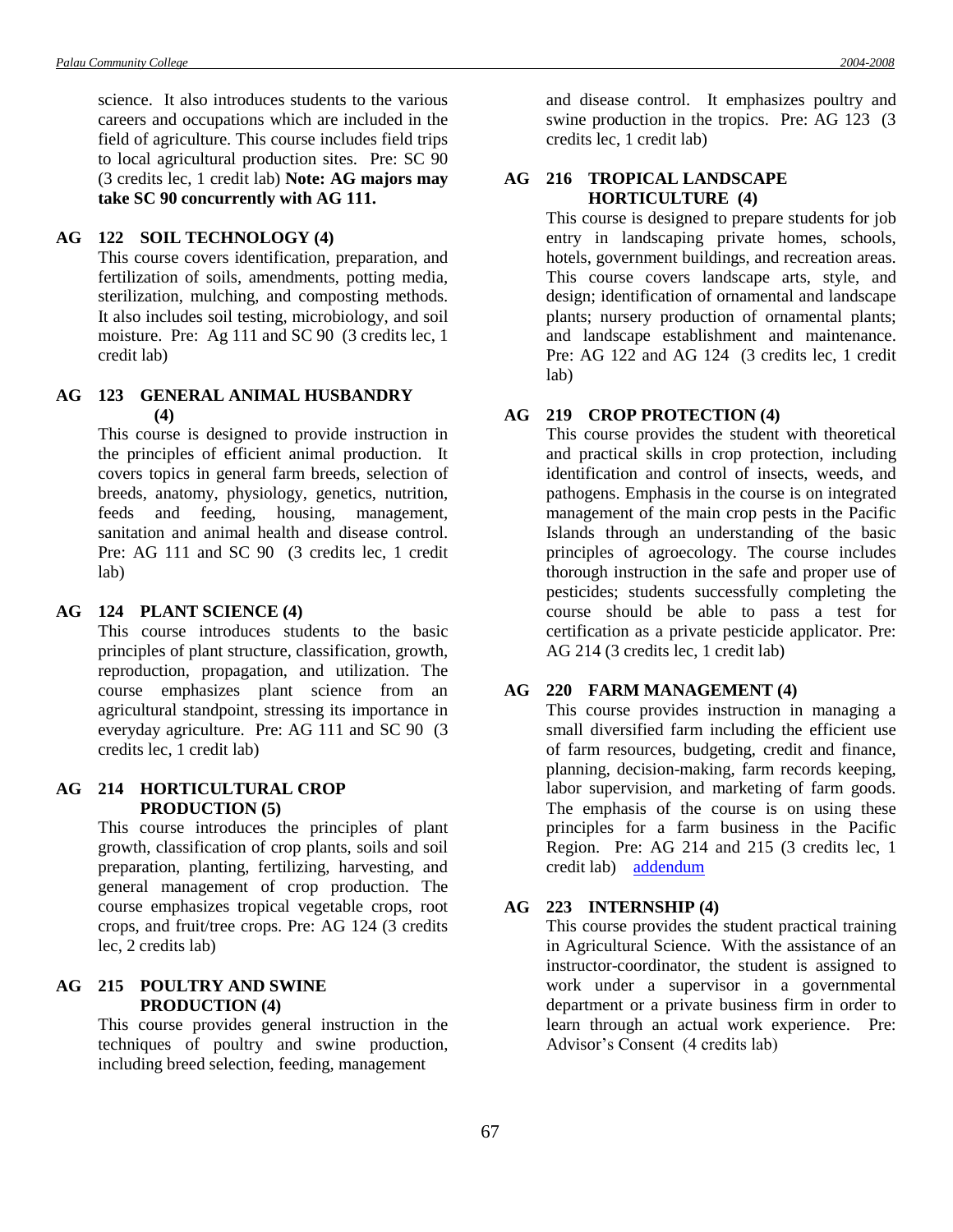# **AUTOMOTIVE MECHANICS (AM)**

#### **AM 101 VEHICLE OPERATION (2)**

This course is designed to help the student acquire safe driving habits and learn defensive driving, driving regulations, and how to drive a vehicle. Pre: None (2 credits lab)

# **AM 110 AUTOMOTIVE MECHANICS FOR NON-MAJORS (3)**

This is an exploratory course in automotive mechanics for non-majors with primary emphasis on preventive maintenance service. Pre: None (2 credits lec, 1 credit lab)

#### **AM 111 BASIC AUTOMOTIVE MAINTENANCE (3)**

This course covers servicing engines: transmission, rear end, front end, cooling system, battery, shock absorber, radiator flushing, and hoses. The use of service manual and parts catalog; automotive components identification; shop procedures; and safety will also be covered. Pre: None (1 credit lec, 2 credits lab)

### **AM 121 TRANSMISSION, CLUTCH AND DRIVE SYSTEMS (2)**

This course includes theory and practical work on standard and automatic transmission, replacement and repair of clutch and drive systems. Pre: AM 111 (2 credits lab)

#### **AM 122 STEERING AND SUSPENSION (2)**

This course provides theory and practical work on steering and suspension systems. Instruction also includes the explanation of the inter-relationships of the different systems and procedures for major repairs. Pre: AM 111 (2 credits lab)

# **AM 123 AUTOMOTIVE BRAKES (2)**

This course provides theory and practical work on automotive brake system, consisting of drum and disc type brakes, standard and power-assisted brake and antilock braking system. Pre: AM 111 (2 credits lab)

# **AM 211 FUEL INJECTION AND CARBURETOR SYSTEMS (2)**

This course covers theory and practical work on automotive fuel injection and carburetor systems.

Instruction also includes the explanation of the relationships of the different systems and procedures for major repair. Pre: AM 121 (2 credits lab)

# **AM 212 CHASSIS ELECTRICITY (2)**

This course offers instruction in basic electrical theory and operation of automotive electrical components and systems. Laboratory practices are based on testing, servicing, and diagnosing electrical components and systems. Pre: AM 121 (2 credits lab)

# **AM 213 AUTOMOBILE AIR CONDITIONING (3)**

This course helps the learner understand how automotive air conditioning systems or units vary in their design and application from stationary systems. It also covers practical skills in servicing and repairing automotive air conditioning. Pre: None (1 credit lec, 2 credits lab)

#### **AM 221 DIAGNOSIS AND ENGINE PERFORMANCE (3)**

Instruction is given in the various phases and methods of automobile diagnosis and performance, the relation of all mechanical parts of the engine to the fuel systems, ignition system, starting system, charging system, voltage regulator, and carburetor. Instruction includes checking complete engine performance and doing necessary tests. Pre: AM 121 (1 credit lec, 2 credits lab) Formerly AM 213 Diagnosis and Performance

#### **AM 222 DIAGRAM READING AND TESTING (3)**

This course covers automotive wiring and basic circuit components. Circuit diagrams and how to read and interpret wiring diagrams, testing procedures, circuit testing, and use of diagnostic equipment will be emphasizes. Pre: AM 212 (2 credit lec, 1 credits lab) Formerly titled Internship

## **AM 223 GENERAL AUTO LABORATORY (4)**

Advanced repair skills are developed in all aspects of automotive repair, engine, transmission, diagnosis and performance, brakes, suspension, steering and automotive accessories. Emphasis is placed on actual work situations. Pre: AM 122, AM 123, AM 211, AM 212, AM 213, and AM 221 (1 credit lec, 3 credits lab) Formerly numbered AM 221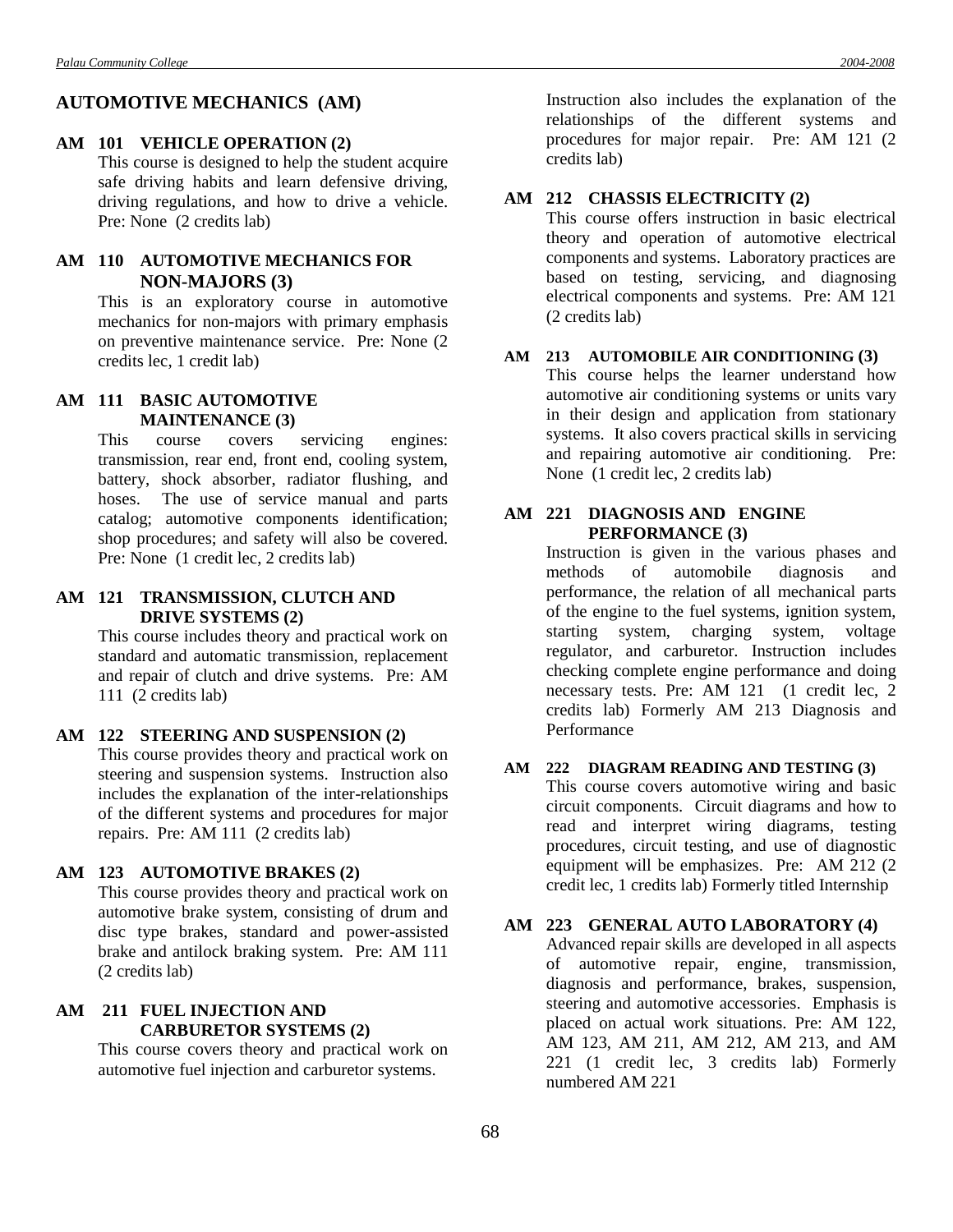#### **AM 224 INTERNSHIP (4)**

This course provides the student practical training in Automotive Mechanic Technology. With the assistance of an instructor-coordinator, the student is assigned to work under a supervisor in a governmental department or a private firm in order to learn through an actual work experience. Pre: Advisor's Consent (4 credits lab) Formerly numbered AM 222

# **BUSINESS ACCOUNTING (BA)**

#### **BA 110 INTRODUCTION TO BUSINESS (3)**

This course is designed to help students understand small business management from planning to creation and operation. Students will be required to prepare a complete business plan that can be used after graduation for starting and managing their own business. This course is ideal for those persons considering starting a business as well as those that are already in business. Pre: None (3 credits lec)

### **BA 122 BUSINESS MATHEMATICS AND CALCULATING MACHINES (3)**

This course is designed to enable students to solve business and consumer mathematical problems using various ten-key calculating machines generally used in business offices. It also covers the operation and maintenance of ten-key calculating machines. Pre: MA 90 (2 credits lec, 1 credit lab) [addendum](Addendum1.doc#one)

# **BA 130 BOOKKEEPING I (3)**

This course covers the basic principles of doubleentry accounting including a complete cycle for a service business organized as a proprietorship and preparing a worksheet for a merchandising business organized as a partnership. Pre: MA 90 (2 credits lec, 1 credit lab) [addendum](Addendum2.doc#three)

# **BA 131 BOOKKEEPING II (3)**

This course extends the study of merchandising business organized as a partnership. It includes the study of corporate accounting and accounting control systems. Pre: BA 130 (2 credits lec, 1 credit lab) [addendum](Addendum2.doc#four)

### **BA 159 PRINCIPLES OF MACROECONOMICS (3)**

This course is an analysis of the structure and function of the American economy. Particular attention is given to the manner in which scarce resources and products are allocated in a mixed capitalist economy. The topics of national output, income, employment, and inflation are discussed. The basics of national banking and monetary policy are introduced. Pre: MA 95 and EN 95 (3 credits lec)

# **BA 212 PRINCIPLES OF FINANCIAL ACCOUNTING (3)**

This course covers the basic accounting principles and techniques within a framework of modern theory. Pre: MA 95 (2 credits lec, 1 credit lab) Formerly numbered BA 218

### **BA 213 BASIC BUSINESS FINANCE (3)**

This course covers the finance function in business; procurement and utilization of funds, costs and problems associated with getting funds, added profits gained through their use, and the organization necessary to carry out the finance function in business. Pre: BA 212 (3 credits lec)

#### **BA 214 BUSINESS LAW (3)**

This is an introductory course in civil law. Emphasis is placed upon the study of contracts, agency, negotiable instruments, personal property, sales, forms of business organization, partnership, corporations, security transactions, business torts, current ownership of land and goods and real property. Pre: Minimum TOEFL score of 450 (3 credits lec)

### **BA 219 PRINCIPLES OF MANAGERIAL ACCOUNTING (3)**

This course covers the application of accounting principles in planning and control. Pre: BA 212 (2 credits lec, 1 credit lab)

# **BA 220 GOVERNMENT ACCOUNTING (3)**

This course covers theories and procedures of governmental accounting practices. It also covers the application of accounting information in planning and control for governmental organizations. Pre: BA 212 (3 credits lec)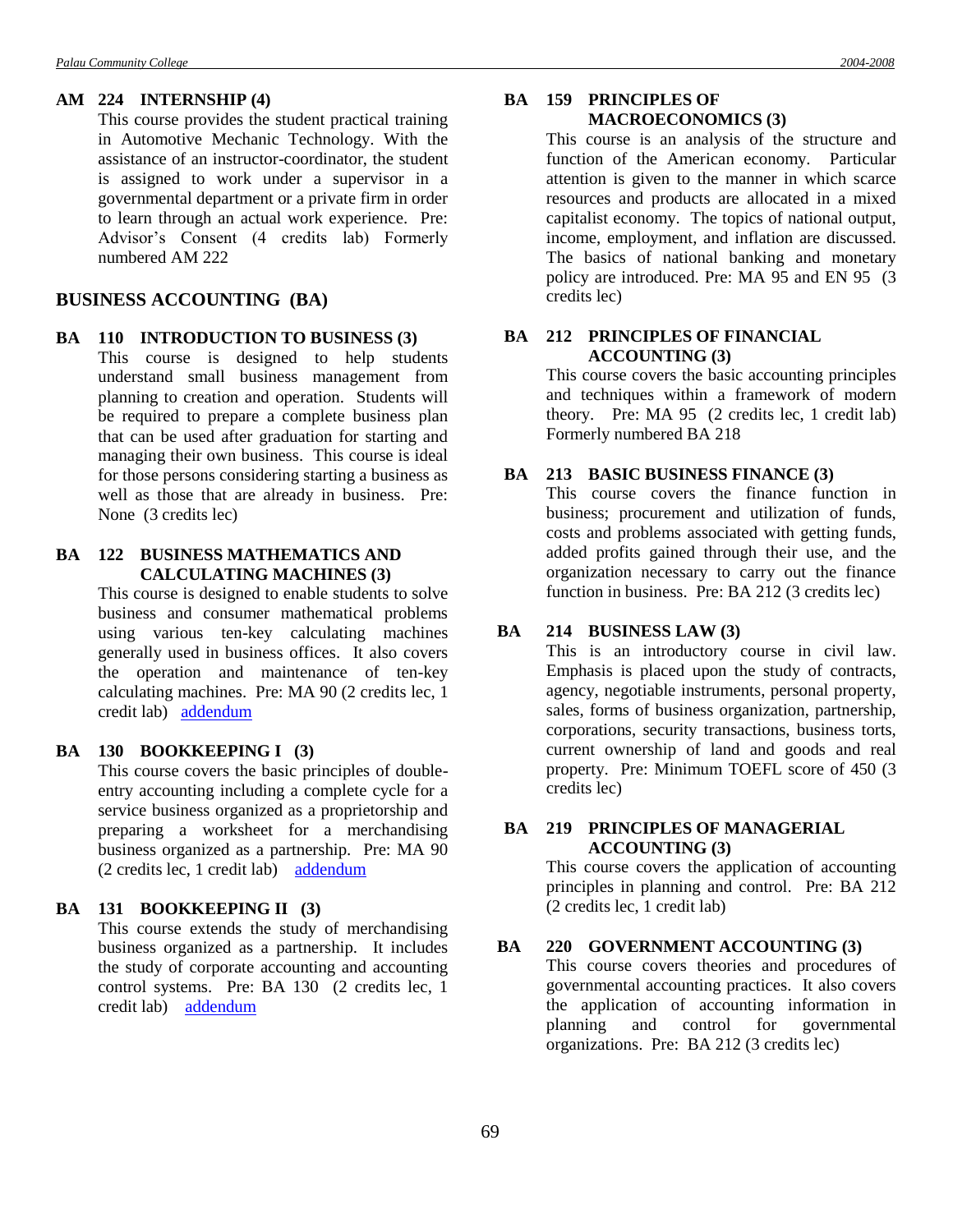#### **BA 222 COMPUTERIZED ACCOUNTING (3)**

This course allows accounting students to apply the knowledge learned in the fundamental accounting courses in a computerized environment. The students will use Peachtree accounting for Windows to create a company and complete the accounting cycle as applied to a Sole Proprietorship, a Partnership, and a Corporation. Additional accounting software like the Quicken or the Quick Book may be explored. Pre: BA 212 (2 credits lec, 1 credit lab)

### **BA 223 INTERNSHIP (4)**

This course provides the student with practical training in accounting work. With the assistance of an instructor-coordinator, the student is assigned to work under a supervisor in a governmental department or a private business firm in order to learn through actual work experience. Pre: Advisor's Consent (4 credits lab)

#### **BLUEPRINT READING (BP)**

#### [addendum](Addendum6.doc#two) [addendum](Addendum8.doc#one)

# **BP 115 BLUEPRINT READING FOR CONSTRUCTION (3)**

This course is designed to help students gain skills in Blueprint Reading. It covers the importance and use of blueprint reading in construction, measuring tools, mathematics, lines, sketching, pictorial drawings, orthographic projection drawings, dimensioning techniques, construction materials, specifications, reading plans, and interpretation of plans. Pre: None (2 credits lec, 1 credit lab) [addendum](Addendum2.doc#five)

#### **BP 116 BLUEPRINT READING FOR ELECTRICIANS (3)**

This course is designed to enable students to learn electrical blueprint reading and at the same time receive exposure to and become familiar with applicable sections of the most recent National Electrical Code (NEC). It covers single and multifamily dwellings: commercial, industrial, specialized and hazardous locations. Pre: None (2 credits lec, 1 credit lab) [addendum](Addendum2.doc#six)

# **BUSINESS ADMINISTRATION (BU)**

#### **BU 120 BUSINESS MANAGEMENT (3)**

This course is an overview of management theory that introduces students to various management

styles, models, and concepts, and helps them to understand the roles and duties of managers in today's businesses. Contemporary concepts of streamlined organizations, teamwork, and employee empowerment are emphasized, as well as more traditional hierarchical management methods and organizations. Pre: BA 110 and EN 95 (3 credits lec)

# **BU 158 PRINCIPLES OF MICROECONOMICS (3)**

This course covers the foundation of how the economy works, allocation of scarce resources, and how the production and distribution choices are made in an economic system. The function of the market and consumer behavior, market demand and price theory, the theory of the firm, and the impact of different market structures for output and input are covered. Pre: MA 95 and EN 95 (3 credits lec)

# **BU 223 INTERNSHIP**

This course provides the student with practical training in the field of business administration. With the assistance of an instructor-coordinator, the student is assigned to work under a supervisor in a governmental department or a private business firm in order to learn through actual work experience. Pre: Advisor's Consent (4 credits lab)

#### **CRIMINAL JUSTICE (CJ)**

### **CJ 100 INTRODUCTION TO SELF-DEFENSE (1)**

The primary aim of this course is to provide a broad historical and theoretical background of the martial arts, emphasizing on the concept of selfdefense with the techniques of kicking, punching, and other striking methods. Pre: None (1 credit lab)

### **CJ 102 INCIDENT REPORT WRITING (3)**

This course introduces students to basic police report writing techniques. It is an introductory course that will require the student to become proficient in writing up hypothetical cases. Emphasis of this course is placed on format and preparation of police reports. Grammar and mechanical skills will be reviewed. Pre: None (3 credits lec)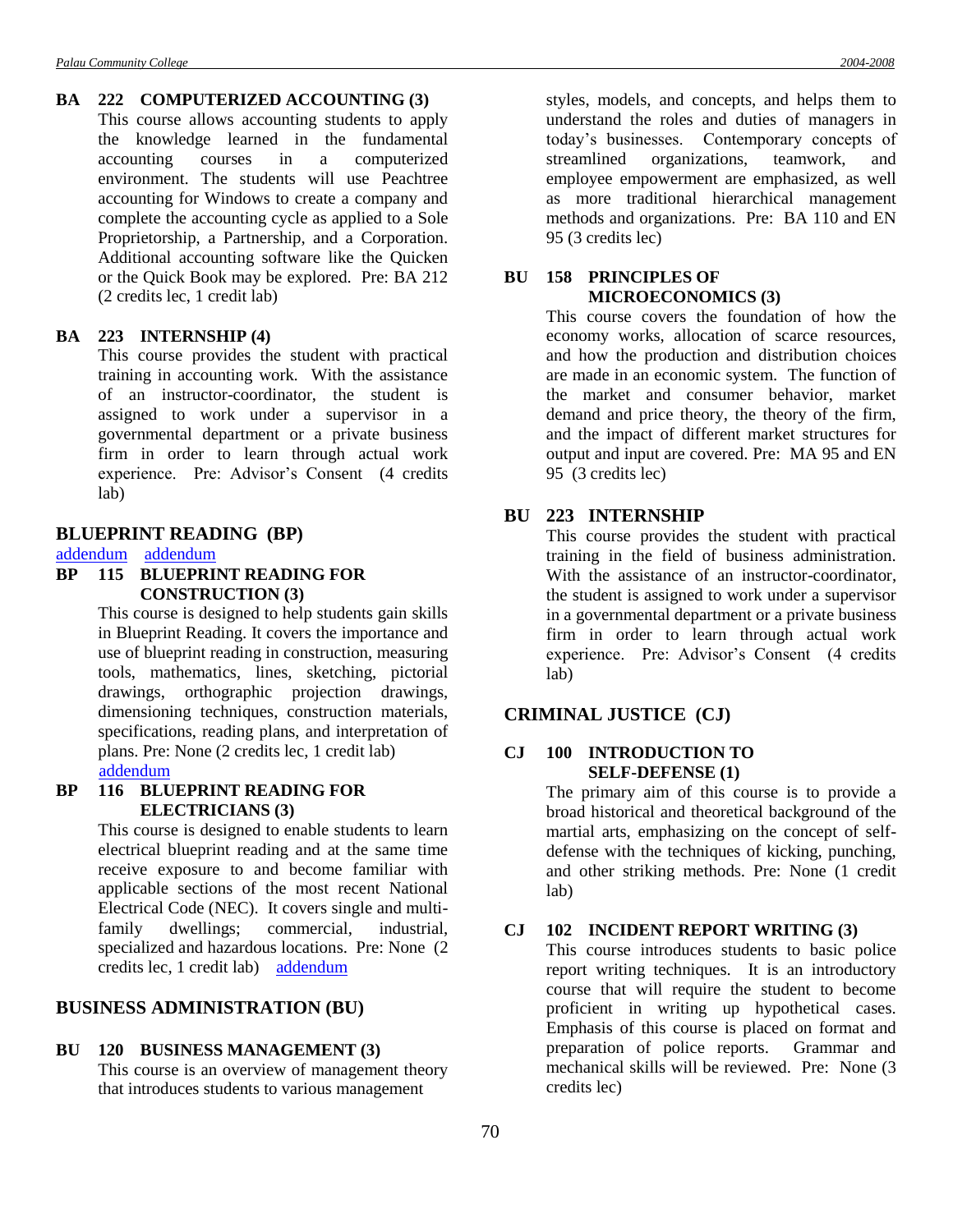# **CJ 109 PHYSICAL FITNESS AND TRAINING (2)**

The emphasis of this course is to prepare the preservice students for the Palau Police Academy's physical training and to assist the in-service police officer in meeting and maintaining standard police department physical training requirements. Pre: None (1 credit lec, 1 credit lab)

# **CJ 111 INTRODUCTION TO CRIMINAL JUSTICE ADMINISTRATION (3)**

This course will introduce students to a historical overview of the administration of justice within the criminal justice system and its subsystems. Specific attention on law enforcement such as role expectations, interrelationships with other subsystems, education and training, and ethics and professionalism will be emphasized. Pre: None (3 credits lec)

# **CJ 112 INTRODUCTION TO CRIMINOLOGICAL THEORY (3)**

This course will introduce the student to criminological theory as a tool to understanding crime causation, and a method for treatment, change, control, and ultimately prevention. It will bridge the gap between criminological theory and practice. Pre: SS 129 (3 credits lec) Formerly titled Criminological Theory

### **CJ 113 JUVENILE CONTROL AND JUVENILE JUSTICE ADMINISTRATION (3)**

This introductory course provides students with a broad historical and theoretical background of the structures and functions of agencies and institutions which make up the present-day juvenile justice system. Pre: None (3 credits lec)

### **CJ 114 PALAU GOVERNMENT LAW ENFORCEMENT AGENCY LAWS AND FUNCTIONS (3)**

This course covers an in-depth analysis of the duties and functions of Palau law enforcement agencies: the public defender's office, the attorney general's office, the division of customs and revenue, the division of immigration, the division of labor, the division of fish and wildlife, the division of quarantine, the division of Marine Law Enforcement, the Bureau of Pubic Safety, and the National Emergency Management Office (NEMO). Pre: None (3 credits lec) Formerly titled Government Agency Laws and Functions

### **CJ 115 POLICE PATROL OPERATIONS (3)**

This course will provide students with a broad and theoretical background on police patrol philosophies and practices. It also examines duties, extent of authority, field patrol techniques, and responsibilities of a uniformed patrol officer. Pre: CJ 111 (3 credits lec) Formerly titled Patrol **Operations** 

### **CJ 120 INTRODUCTION TO LAW ENFORCEMENT (3)**

This course will introduce students to roles of the various municipal, county, state, federal, and military law enforcement agencies in maintaining law and order. The roles of police in a democratic society, the training and selection of police personnel to fulfill their role, and the liability of police for inadequate performance of their duties will also be examined. Pre: CJ 111 (3 credits lec)

#### **CJ 121 INTRODUCTION TO CORRECTIONS & CORRECTIONAL ADMINISTRATION (3)**

The course will introduce students to the historical background in corrections and correctional administration as well as in the treatment and prevention programs. It will also cover contemporary issues that are applicable to correctional administration and policy as well as treatment theories and techniques that may be applicable to jails, prisons, probations and parole. Pre: CJ 111 (3 credits lec) Formerly titled Corrections and Correctional Counseling

### **CJ 122 POLICE AND COMMUNITY RELATIONS (3)**

The major emphasis in this course is placed on the professionalism, ethics of conduct, and a positive interaction between the police officer and the community. Pre: CJ 111 (3 credits lec)

### **CJ 211 CRIMINAL LAW AND CRIMINAL PROCEDURES (3)**

This course will provide students with the nature and origins of criminal law, general principles of criminal liability and defense, and the elements of various crimes such as persons, property,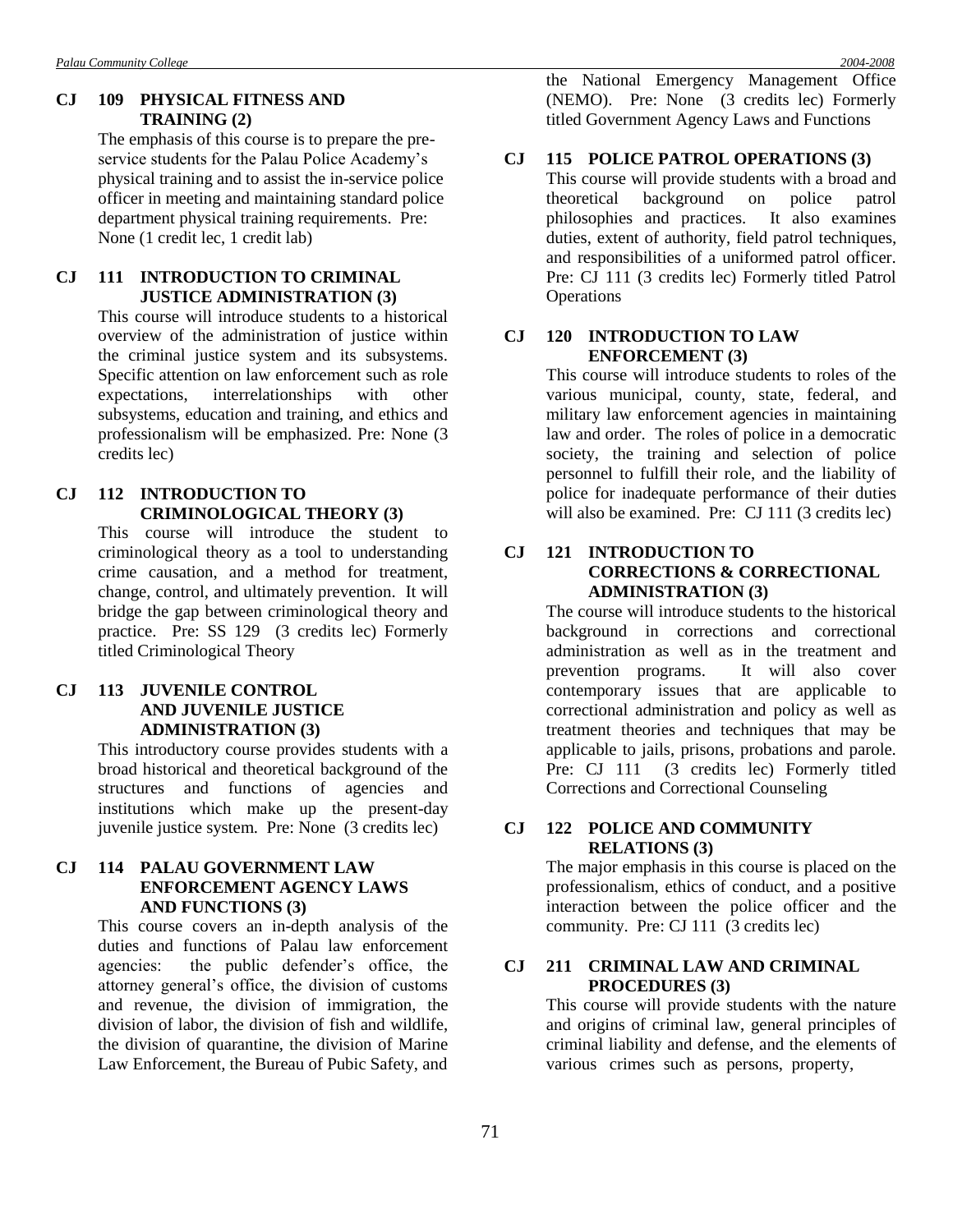habitation, and public order and morals. This course also covers pretrial and trial rights of the criminal defendant and society, including discussions of the law of arrest, search and seizure, confession, identification procedures, selfincrimination, and right to counsel. Pre: CJ 120 and EN 109 (3 credits lec) Formerly titled Concepts of Criminal Law

# **CJ 212 LEGAL ASPECTS OF EVIDENCE (3)**

This course covers the history, development, and philosophy of law as it relates to constitutional evidence and procedural consideration and in its application to such areas as arrests, search and seizure, kinds and degrees of evidence, and rules governing admissibility of evidence in court. Case studies and individual rights are reviewed in light of judicial decisions and interpretations. Pre: CJ 120 and EN 109 (3 credits lec)

#### **CJ 221 POLICE REPORT WRITING (3)**

The major emphasis of this course is placed on the report writing process, interviewing techniques, note-taking methods, and report writing terminology that will help students become better report writer. Pre: CJ 120 and EN 112 (3 credits lec)

#### **CJ 222 INTRODUCTION TO CRIMINAL INVESTIGATION (3)**

This course introduces students to basic investigation techniques such as crime scene search, evidence collection, recording, and prevention. This course also covers methods of interviewing witnesses and victims, interrogation of suspects, and canvassing techniques that will help the student with case preparation. Pre: CJ 212 and EN112 (3 credits lec) Formerly titled Criminal Investigation

#### **CJ 223 TRAFFIC CONTROL AND TRAFFIC ACCIDENT INVESTIGATION (3)**

This course introduces students to traffic control and traffic accident investigations. The specific emphasis of this course is placed on methods and techniques of traffic control and procedures used in traffic accident investigation. Other topics included are DUI detection and on the scene testing methods, crime scene prevention, pursuit

techniques, crime scene search and traffic stop procedures. Pre: CJ 221 (3 credits lec) Formerly titled Traffic Accident Investigation

# **CJ 224 INTERNSHIP (4)**

This course provides the student with practical training in criminal justice related fields. With the assistance of an instructor-coordinator, the student is assigned to work under a supervisor in a governmental department or a private business firm in order to learn through an actual work experience. Pre: Advisor's Consent (4 credits lab)

# **COMMUNICATION (CO)**

#### [addendum](Addendum6.doc#one)

# **CO 110 INTRODUCTION TO COMMUNICATION (3)**

This course addresses both theory and skill building, integrating various areas of the discipline, including interpersonal, small group, public speaking, interviewing, and mass communication. Students are introduced to fundamental topics such as the influence of context, elements of perception, effective listening, and verbal and non-verbal communication. Pre: EN 95 and EN 92 (3 credits lec)

#### **CO 201 MASS MEDIA AND SOCIETY (3)**

This course is designed to introduce students to the fundamentals of communication theory and provides a foundation for understanding how the mass media works, how it influences society, how it can be analyzed and how it can be effectively used. Students apply these critical skills to their roles as responsible consumers. Pre: CO 110 (3 credits lec)

# **CO 205 INTERCULTURAL COMMUNICATION (3)**

This course presents the theory and insights into the practice of communication between persons of different cultures. It focuses on building intercultural communication competence by gaining understanding of differences in communication expectations, behaviors and values. Pre: CO 110 (3 credits lec)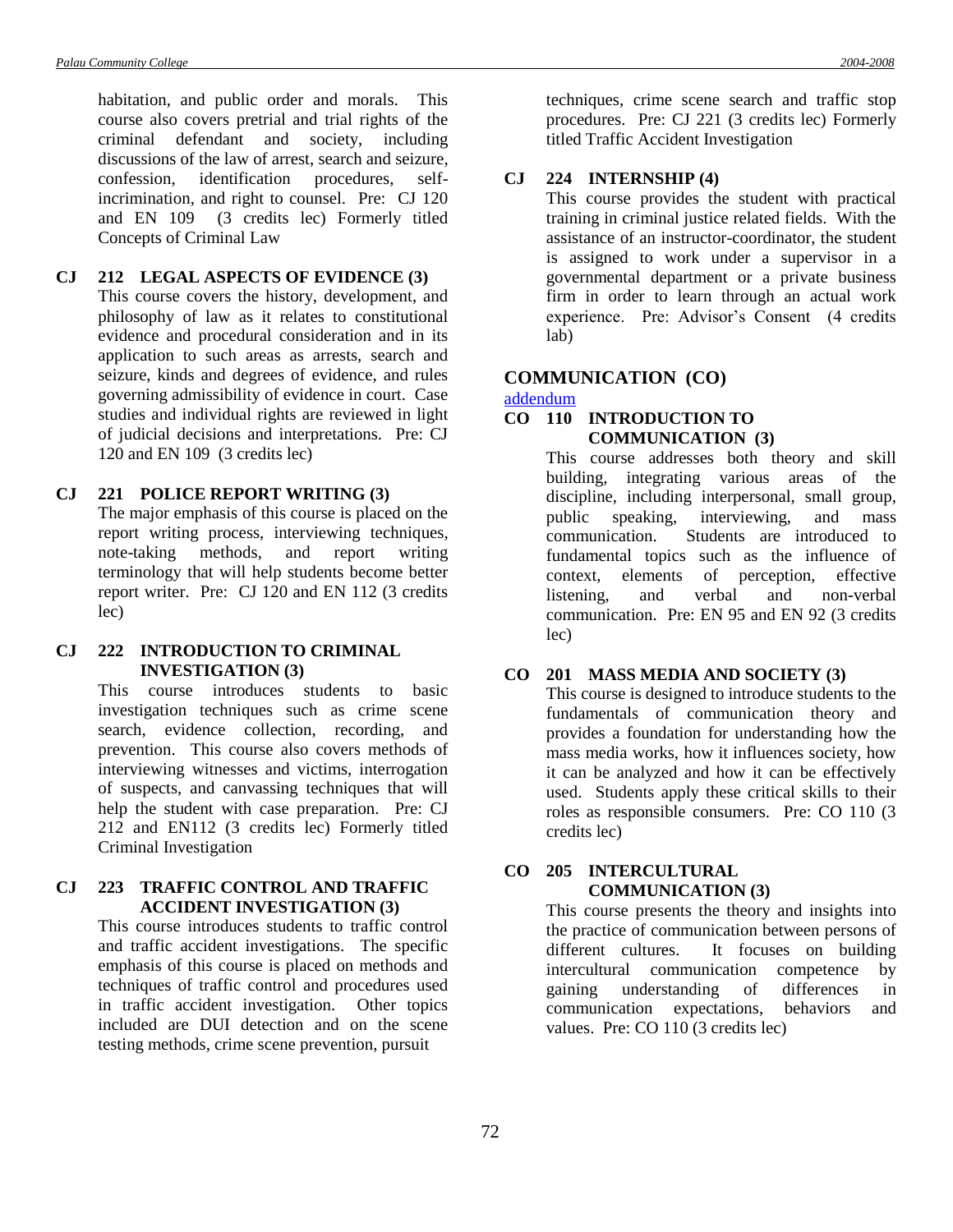### **CO 259 PRINCIPLES OF EFFECTIVE SPEAKING (3)**

This course is designed to introduce students to rhetorical theory and criticism and to guide students in the preparation and presentation of speeches in the various rhetorical modes. Pre: Grade of B or better in EN 112 (3 credits lec)

# **COMPUTER SCIENCE (CS)**

#### **CS 100 COMPUTER LITERACY (3)**

This course covers basic information processing and uses of computer including basic application software and the Internet. Topics include basic computer concepts, navigating in a Windows Operating System, and computer software including word processing, spreadsheet, and Internet applications, including email. Pre: OA 95 (2 credits lec, 1 credit lab) [addendum](Addendum2.doc#seven) [addendum](Addendum2.doc#eight)

#### **CS 213 DESKTOP PUBLISHING (3)**

A desktop publishing course in which the student will apply basic concepts in combining text, drawings and images on a page to create letters, brochures, greeting cards and other publications. The primary software to be used will be Microsoft Publisher and/or Adobe PageMaker. Pre: CS 100 (2 credits lec, 1 credit lab)

# **CONSTRUCTION (CT)**

# **CT 110 GENERAL CARPENTRY FOR NON-MAJORS (3)**

This course covers the basic principles of construction involving foundations, interior and exterior trims, walls and roof framing, hand and power tools, materials, and production. Pre: None (2 credits lec, 1 credit lab)

#### **CT 112 CONSTRUCTION SAFETY, TOOLS & EQUIPMENT (2)**

This course is designed to give students knowledge of hand tools and power tools used to perform construction work. Emphasis is placed on skills needed to effectively perform layout, measurements, cutting, fastening, and finishing operations. Maintenance of tools and equipment will be addressed. Safe use of tools will be stressed. Pre: None (1 credit lec, 1 credit lab)

### **CT 113 INTRODUCTION TO CONSTRUCTION (3)**

This course deals with floor framing, wall parts, wall construction and installation of ceiling joist. Students will gain knowledge and skills through construction of a full-scale house. Pre: None (1 credit lec, 2 credits lab)

#### **CT 115 FOOTING AND FOUNDATION (3)**

This course provides students with working knowledge in different types of footings and foundations construction. It also includes site preparation and layout of structures, use of builder's level and transit, and erection of batter boards. It covers materials, planning, reinforcement, and construction of footing and foundation. Pre: None (1 credit lec, 2 credits lab)

# **CT 122 FLOOR, WALL & CEILING FRAMING (3)**

This course deals with floor framing, wall parts, wall construction and installation of ceiling joists. Students will gain knowledge and skills through construction of a full scale house. Pre: CT 112 & 113 (1 credit lec, 2 credits lab)

#### **CT 123 ROOF FRAMING & EXTERIOR FINISHING (3)**

This course covers types of roofs, parts of a roof system, layout terms, rafter sizing and layout, and use of framing square. Roof framing principles and applications, gable, hip, and intersecting roof designs will be emphasized. It also includes selection and installation of siding and roofing materials, windows, exterior doors cornice work and other exterior applications. Pre: CT 112 & 113 (1 credit lec, 2 credits lab)

### **CT 124 INTERIOR TRIM & CABINET MAKING (3)**

This course covers principles and methods of interior carpentry construction. It includes installation of interior trim, doors, stairs building, wood working techniques and cabinetry. It also includes, but not limited to, terms and definitions used in construction field pertaining to interior finishings. Theories and practical applications of various types of all coverings, wall finishings, ceiling coverings, ceiling finishings, interior door hangings and various applications of interior trim. Pre: CT 112 & 113 (1 credit lec, 2 credits lab)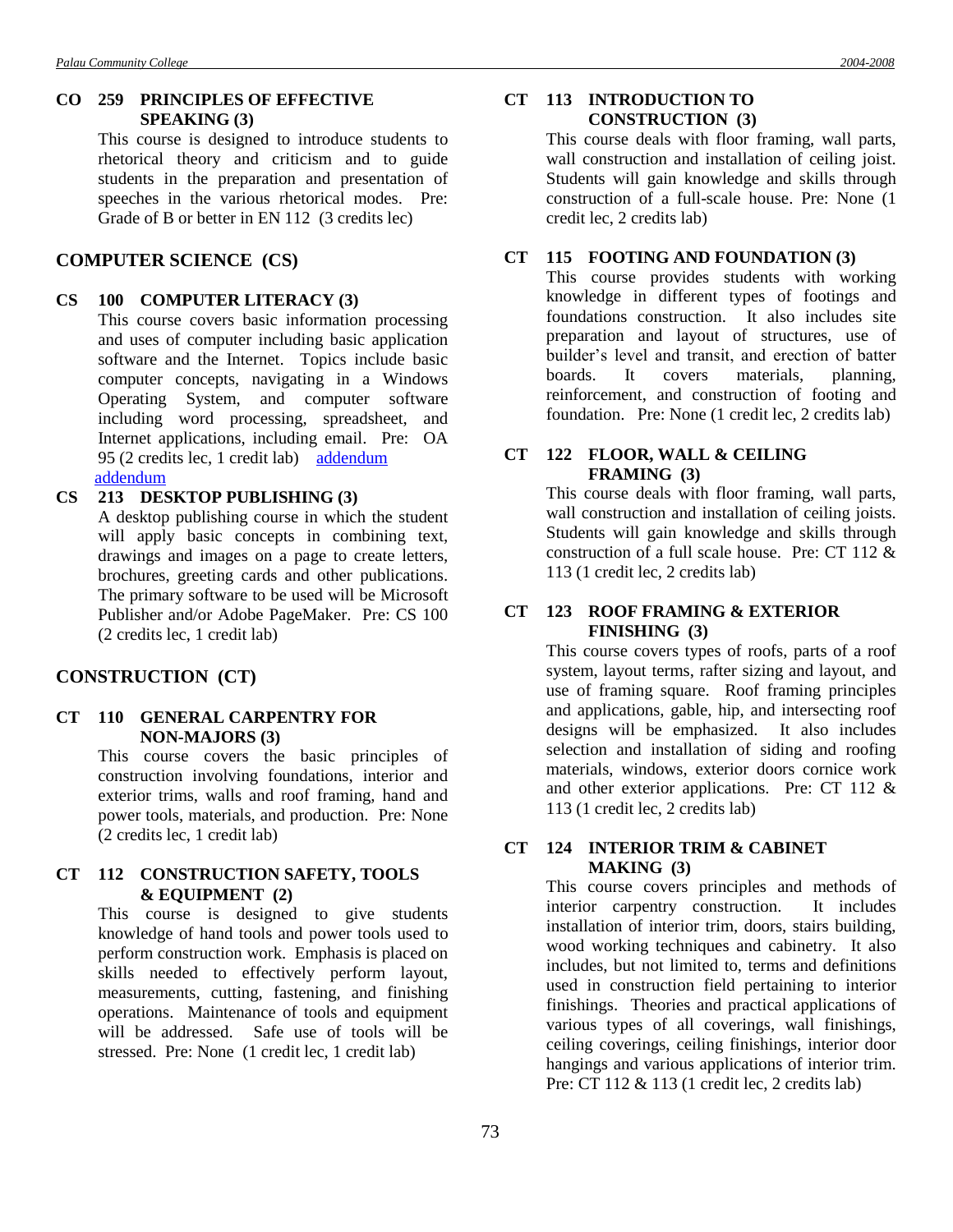**CT 212 CONSTRUCTION MANAGEMENT (3)** This course concentrates on the procedures and methods that are used by the construction contractor during the construction and postconstruction phases of a project. Construction today involves much more than physical erection of projects. It is essential for a contractor to systematically plan, organize, manage, control, and document jobsite activities. Pre: CT 122, 123, & 124 (2 credits lec, 1 credit lab)

#### **CT 222 INTERNSHIP (4)**

This course provides the student practical training in construction work. With the assistance of an instructor-coordinator, the student is assigned to work under a supervisor in a governmental department or a private business in order to learn through the actual work experience. Pre: Advisor's Consent (4 credits lab)

# **DIRECTED STUDY**

#### **DS 299 DIRECTED STUDY (1-3)**

This course is directed study or research beyond the scope of college's curricular offerings in a student's major or area of interest and arranged independently with the relevant instructor. Directed study is intended as a specially designed learning experience. The offering is expected to be related to the student's program of study and to the college's existing curriculum. It is not a substitute for cancelled classes. Pre: Consent of the instructor (1-3 credits lab)

#### **EDUCATION (ED)**

#### **ED 110 INTRODUCTION TO TEACHING (3)**

This course assists the prospective teacher in evaluating personal qualifications in light of the criteria for successful classroom teaching and helps the student make a well-informed decision for or against a career in teaching. Concurrent enrollment in ED 192 is required. Pre: A minimum TOEFL score of 450 (3 credits lec)

# **ED 120 SIGN LANGUAGE (3)**

An introductory course that will begin with the awareness of the various Manual Communication Systems with emphasis on American Sign Language; finger spelling techniques; importance

of visual cues like body/facial expressions to convey information; acquisition of a sign vocabulary of 600-700 words; and allowing an individual to apply basic conversational skills in the American Sign Language in applicable situations. Pre: A minimum TOEFL score of 450 (3 credits lec)

#### **ED 151 GAMES, RHYTHMS & MUSIC (2)**

Methods in performing a variety of stimulating activities in games, movement and music that are developmentally appropriate physically, mentally and socially. Cognitive and creative developments are emphasized. Pre: A minimum TOEFL score of 450 (2 credits lec)

#### **ED 192 PRACTICUM: OBSERVATION AND PARTICIPATION (1)**

This course provides prospective teachers with the opportunity to observe children and/or youth by a gradual induction into the classroom prior to taking professional education course. It familiarized the student with responsibilities of a teacher, teaching materials and the general operation of the school. Students spend two hours per week in classrooms (regular or special) as observers under cooperative teachers. In weekly seminars where methods of observing, recording and assessing behavior are discussed, students share experiences. Concurrent enrollment in ED 110 is required. Pre: A minimum TOEFL score of 450 (1 credit lab)

#### **ED 200 INTEGRATING TECHNOLOGY INTO TEACHING/LEARNING (3)**

This course provides a clear understanding of how technology can enhance the teaching and learning process for both teachers and the students. The focus will be on assisting participants to successfully incorporate common application software, Internet services, and the Web into their teaching strategies and methods. Pre: CS 100 (2 credits lec, 1 credit lab) Formerly titled Web-Based Instruction

### **ED 201 HUMAN GROWTH AND DEVELOPMENT (3)**

This course is a comprehensive study of growth and development that examines the intricacies of heredity and environment interacting with a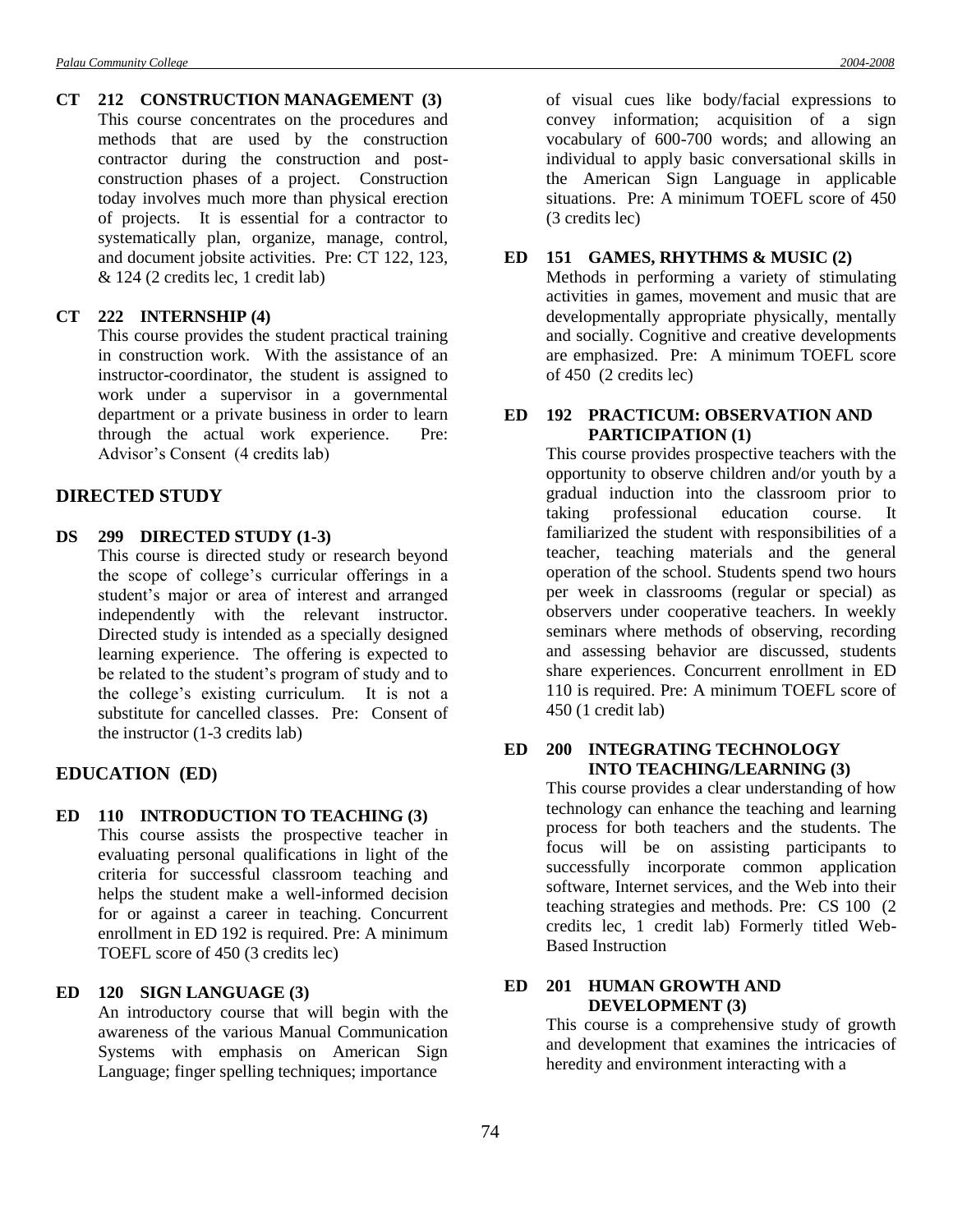complex organism – the human being – over the passage of time. It is the blending of the physical, cognitive, and psychosocial facets that make up an individual and shape his/her destiny from conception through death. Pre: A minimum TOEFL score of 450 (3 credits lec)

### **ED 202 EARLY CHILDHOOD DEVELOPMENT (3)**

This course deals with the interrelationship of physical, emotional, intellectual, and social growth as well as problems common to early childhood. Pre: ED 201 (3 credits lec) Formerly numbered ED 231

# **ED 204 TEACHING/LEARNING IN PRE-K TO GRADE ONE (3)**

This course explores cultural and modern theories of teaching and learning. Connections of these theories as they apply to "first step" out of home to school settings will be examined and discussed. The course will also cover topics such as: learning environment for young children, child growth and development, language, and cognitive and creative development. Pre: ED 110, 192 and 202 (3 credits lec)

### **ED 205 TEACHING/LEARNING IN THE ELEMENTARY CLASSROOM (3)**

This course explores cultural and modern theories of teaching and learning. It focuses on the connection of these theories to classroom practices as they relate to children of varying abilities. Among the topics to be discussed are: the fundamental purpose of elementary education, classroom management, performance assessment, learning expectations and teaching modes. Teacher-student relationships are observed and discussed. Pre: ED 110, 192, and 201 (3 credits lec)

# **ED 206 TEACHING/LEARNING IN THE SECONDARY CLASSROOM (3)**

This course explores cultural and modern theories of teaching/learning in the secondary classroom. It focuses on the connections of these theories to classroom practices as they relate to students of varying abilities from early to late adolescence. Among the topics are: the teacher's diverse roles in the secondary classroom, effective classroom organization, classroom management, planning and conducting lessons, managing cooperative

learning groups, and maintaining appropriate student behaviors. Teacher-student relationships are observed and discussed. Pre: ED 110, 192 and 201 (3 credits lec)

#### **ED 215 EXCEPTIONAL INDIVIDUALS (3)**

This course investigates exceptionalities, including gifted as well as disabling conditions. It focuses on types of exceptionalities, etiologic factors, dynamics and the social and psychological as well as legal implications on teachers and families, and the social environment. Pre: ED 201 (3 credits lec.)

# **ED 219 TEACHING THE DISABLED/ SPECIAL STUDENTS (3)**

This course is designed to give information about learning disabilities, a variety of disabling conditions which impair learning styles and methods to teach the disabled/special students, testing and assessing, and adaptation of materials and the learning environment. Pre: ED 110, 192 and 215 (3 credits lec)

#### **ED 240 ADMINISTRATION IN EARLY CHILDHOOD (3)**

A study of the administration and organization of early childhood programs, program and staff development, leadership styles and evaluation, time management, problem-solving and communication skills, advocacy skills, budget principles, and the use of community resources. Pre: A minimum TOEFL score of 450 (3 credits lec)

#### **ED 245 READING IN CONTENT AREAS (3)**

This course provides preservice and inservice teachers practical and effective ways to facilitate reading in the content areas to help students develop enthusiasm and improve comprehension in their reading/learning experience. Pre: EN 92 or Reading level of  $8<sup>th</sup>$  grade or better and ED 110, ED 192 and ED 201 (3 credits lec)

### **ED 251 LESSON PLANNING/MATERIALS DEVELOPMENT (3)**

This course is designed to provide knowledge and skills in writing lesson plans with behaviorally stated terminal and short term objectives to meet the needs of regular, gifted and disabled students. Teaching strategies and evaluation procedures will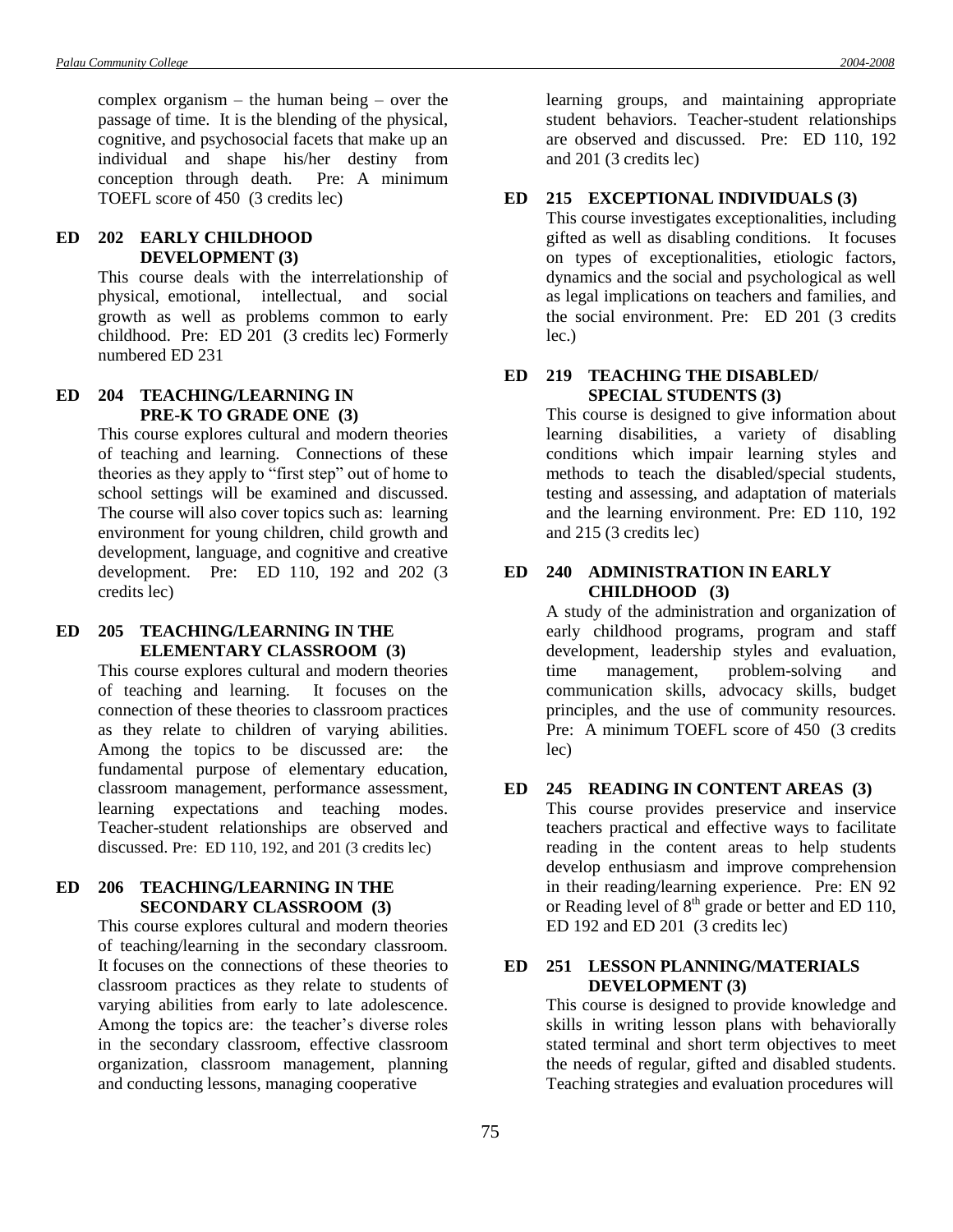also be emphasized. In addition, students will learn to develop activity worksheets and learn to develop or adapt materials to match lesson plans. Pre: ED 110, 192 and (depending on major) ED 204 or ED 205, or ED 206 or ED 215 (3 credits lec) Formerly titled Instructional Materials Development

**ED 252 CURRICULUM DEVELOPMENT (3)** This course is designed to provide knowledge and skills for developing and evaluating curriculum as well as materials and activities to meet the needs of regular, gifted and students with various disabilities. Pre: SS 119 (3 credits lec)

### **ED 253 DIAGNOSIS AND ASSESSMENT IN EDUCATION (3)**

This course is a study of the basic diagnostic process in the assessment of intellectual capacity, educability, behavioral and emotional characteristics, and academic achievement. Students will be required to administer, score, and interpret selected instruments and to compile a diagnostic write-up. An overview of curriculum, methods, materials, laws, and regulations is also given. Integration of special students into mainstream education is also discussed. Pre: ED 110, ED 192, ED 215, and depending on the student's major, ED 204, ED 205, ED 206 or ED 219 (3 credits lec) Formerly ED269 Diagnosis and Assessment in Special Education

## **ED 280 MULTICULTURAL EDUCATION (3)**

This course is designed to introduce interested students and pre-service and in-service educators to the major concepts, principles, theories, and practices in multicultural education. It studies the definition, goals, and underlying concepts of multicultural education, with a portion of the class devoted to the exploration of the relationship of these concepts to Palauan and Micronesian cultures. Pre: A minimum TOEFL score of 450. (3 credits lec.) Formerly titled Bilingual/Multicultural Education

## **ED 290 STUDENT TEACHING - EARLY CHILDHOOD (4)**

This course provides student teachers with supervised and practical teaching experience in the classroom. Regular observation, counseling and

evaluation are provided by the Cooperative Teachers (CTs) and course instructor. Individual/group conferences with CTs and instructor are required. Student teachers must be present at the assigned school for the entire school day. Must abide by the rules and regulations of the school. Pre: Overall GPA of 2.5; at least 2.0 GPA in program courses; and Advisor's Consent (4 credits lab) Formerly titled Internship – Early Childhood

#### **ED 291 STUDENT TEACHING - SPECIAL EDUCATION (4)**

Same as ED 290 Formerly titled Internship – Special Education

### **ED 292 STUDENT TEACHING – ELEMENTARY EDUCATION (4)** Same as ED 290 Formerly titled Internship – Elementary Education

**ED 293 STUDENT TEACHING - SECONDARY EDUCATION (4)** Same as ED 290 Formerly titled Internship – Secondary Education

# **ENGLISH (EN)**

# **EN 70 CONVERSATIONAL ENGLISH I (3)** This course is primarily designed for students who do not have the English listening and speaking

skills to enter a developmental reading or writing course. The course concentrates on listening comprehension and conversational skills. Emphasis is placed on vocabulary building and situational survival skills. Pre: None. (2 credits lec, 1 credit lab)

# **EN 71 CONVERSATIONAL ENGLISH II (3)**

This course is a continuation of EN 70 designed for students who do not have the English listening and speaking skills to enter a developmental reading or writing course. The course concentrates on listening comprehension and conversational skills. Emphasis is placed on vocabulary building and situational survival skills. Pre: EN 70 or Instructor's consent. (2 credits lec, 1 credit lab)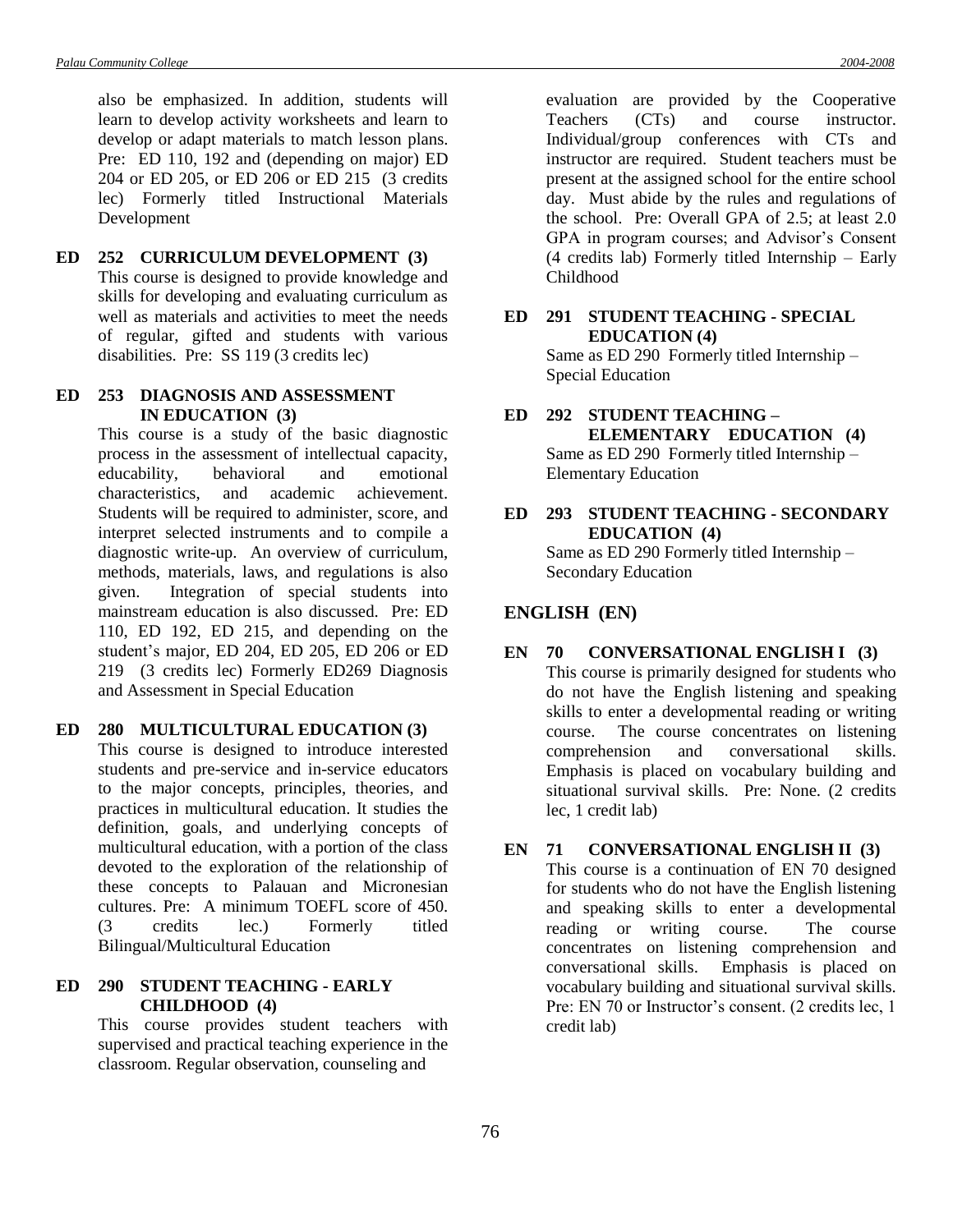#### **EN 90 BASIC READING SKILLS I (3)**

This course is designed for students reading below the fifth grade level. The focus of this course is reading comprehension and the developmental of the abilities that will nurture successful study. Course work will involve the students in: 1) discerning the impact of background knowledge on comprehension; 2) identifying new words and building a larger vocabulary base; 3) ascertaining the key elements of reading selections; 4) formulating questions about the selection; 5) anticipating text and predicting outcomes; 6) visualizing; 7) paraphrasing; and 8) summarizing. The students will learn to read by reading for meaning, for a purpose, for study in the content areas, and for enjoyment. Reading selections will include, but are not limited to short stories, essays, poems, and a short novel. Pre: Reading level below  $5<sup>th</sup>$  grade. (3 credits lec) [addendum](Addendum1.doc#three)

### **EN 91 DEVELOPMENTAL ENGLISH I (3)**

Through the use of literacy activities, students will develop and enhance skills in vocabulary, listening, discussing, reading, critical thinking, and especially writing. Composition as a means to communicate ideas and information will be the emphasis of this course. This will include developing and organizing the narrative paragraph using the writing process: prewriting, drafting, revising, and editing. Pre: Placement Test. (3 credits lec)

#### **EN 92 BASIC READING SKILLS II (3)**

This course is designed for students reading at the fifth through seventh grade levels; it is an extension of EN 90. The focus of this course is reading comprehension and the development of the abilities that will nurture successful study. Coursework will involve the students in: 1) discerning the impact of background knowledge on comprehension; 2) identifying new words and building a larger vocabulary base; 3) ascertaining the key elements of reading selections; 4) formulating questions about the selection; 5) anticipating text and predicting outcomes; 6) visualizing; 7) paraphrasing; and 8) summarizing. The students will learn to read by reading for meaning, for a purpose, for study in the content areas, and for enjoyment. Reading selections will include, but are not limited to short stories, essays,

poems, and a sort novel. Pre: Reading level  $5<sup>th</sup>$  to  $7<sup>th</sup>$  grade or EN 90. (3 credits lec) [addendum](Addendum1.doc#four)

#### **EN 93 DEVELOPMENTAL ENGLISH II (3)**

EN 93 is a continuation of EN 91. Through the use of literacy activities, students will develop and enhance skills in vocabulary, listening, discussing, reading, critical thinking, and especially writing. Composition as a means to communicate ideas and information will be the emphasis of this course. This will include developing and organizing the narrative and descriptive paragraphs using the writing process: prewriting, drafting, revising, and editing. Pre: Placement Test or EN 91. (3 credits lec)

#### **EN 95 DEVELOPMENTAL ENGLISH III (3)**

EN 95 is a continuation of EN 93. Through the use of literacy activities, students will develop and enhance skills in vocabulary, listening, discussing, reading, critical thinking, and especially writing. Composition as a means to communicate ideas and information will be the emphasis of this course. Students will review the narrative and descriptive paragraphs. They will also develop and organize expository paragraphs using the writing process: prewriting, drafting, revising, and editing. Pre: Placement Test or EN 93. (3 credits lec)

#### **EN 109 COLLEGE READING (3)**

This course is designed for students to improve their college and adult level reading skills. The emphasis of the course will be on critical reading comprehension with work in both literal and affective comprehension. Areas of focus will include reading for meaning recognizing facts and opinions, and making correct inferences. Pre: Reading level  $8<sup>th</sup>$  grade or higher or EN 92 (3) credits lec) Formerly EN 149 College Preparatory Reading

#### **EN 112 FRESHMAN COMPOSITION (3)**

This course focuses on the development of a multiple paragraph essay following common patterns of exposition. The primary emphasis is on a strong thesis statement, appropriate organization and support. Editing skills will also be enhanced. Pre: Placement Test or EN 95 Formerly EN 120 Expository Writing. (3 credits lec)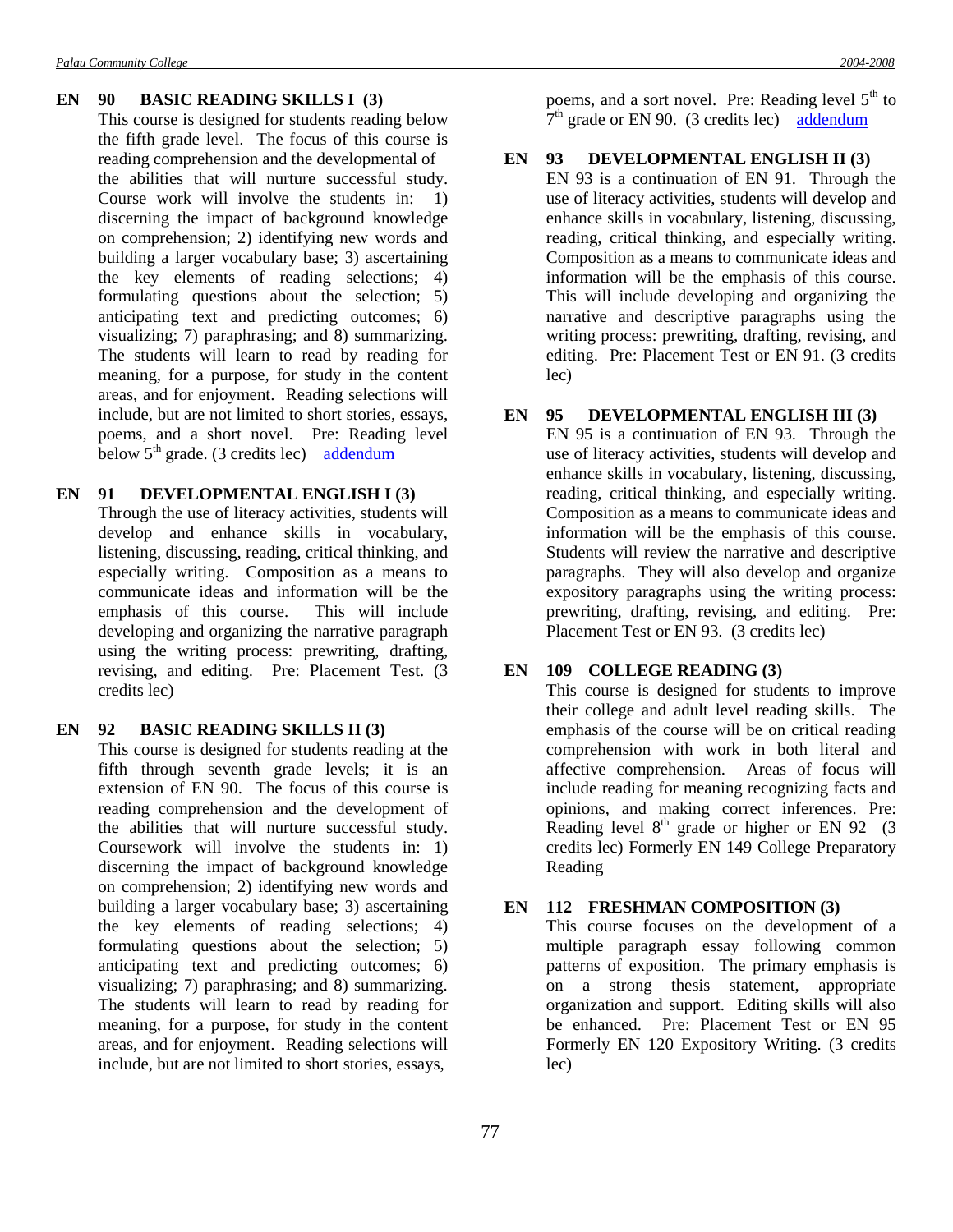#### **EN 114 ADVANCED COMPOSITION (3)**

This course provides practice in skills needed for both academic and research writing. Through critical reading selections, students are taught methods of generating, supporting, and organizing ideas, collecting and analyzing primary and secondary evidence, and paraphrasing, summarizing, and quoting. Proper format, documentation and editing skills are also enhanced. Pre: Grade of B or better in both EN 112 and EN 109 (3 credits lec) Formerly EN 159 Freshman Composition

#### **EN 189 ELEMENTS OF LITERATURE (3)**

This course introduces students to techniques of three genres of imaginative literature: fiction, poetry, and drama. Through recognition of these elements of the literary form, the student will develop critical standards for judging literal works. Pre: grade of B or better in EN 112 and a reading level of  $8<sup>th</sup>$  grade or higher. (3 credits lec)

### **EN 200 BASIC ENGLISH GRAMMAR & USAGE FOR TEACHERS (3)**

This course is designed to provide teachers with knowledge and skills needed to teach English grammar effectively. The course provides teachers with fundamentals of basic English grammar as well as a variety of ideas to adapt to their teaching situations. Teachers' abilities to transfer grammar concepts to students will be developed. Pre: EN 95. (3 credits lec)

#### [addendum](Addendum1.doc#five)

#### **EN 219 RESEARCH METHODS/FIELD ETHNOGRAPHY (3)**

This course introduces students to the study of oral history. Research methods, in and out of the field, will be explored. Students will be expected to conduct interviews, write field notes and process ethnographic material. Field activities as well as documentation will be required. Pre: EN 114. (2 credits lec, 1 credit lab)

### **ELECTRICITY (ET)**

### **ET 110 GENERAL ELECTRICITY FOR NON-MAJORS (3)**

This course covers safety in the use of power tools, identification of electrical circuits and devices, application of power, test procedures, and

safe wiring methods. Pre: None (2 credits lec, 1 credit lab)

#### **ET 111 AC/DC ELECTRICITY (4)**

This course introduces fundamental concepts and computations related to AC/DC electricity. Emphasis is placed on construction, verification, and analysis of AC/DC circuits and components; operation of test equipment and other related topics. Appropriate CAI will be used. Pre: None (3 credits lec, 1 credit lab)

# **ET 112 BASIC WIRING (3)**

This course covers theory and application of electrical fundamentals to actual residential wiring. It involves common electrical devices, sizing and routing of circuits of single phase services. It also includes personal and shop safety precautions, use of tools and techniques for various types of installations. Appropriate CAI will be used. Pre: None (1 credit lec, 2 credits lab)

### **ET 113 NATIONAL ELECTRIC CODE/ CALCULATION (3)**

This course covers the use of current national electric code. Topics include NEC history, wiring methods, over current protection, materials, branch circuits, feeder, and service calculations. Students should be able to effectively use NEC and appropriate code sections to size wire, conduit, and over current devices for branch circuits, feeders, and service. Appropriate CAI will be used. Pre: None (2 credits lec, 1 credit lab) [addendum](Addendum2.doc#nine)

#### **ET 122 RESIDENTIAL WIRING (4)**

This course covers practical experience in wiring, installing, and connecting the various types of branch circuits and services for lighting, heating, and power installations. Appropriate CAI will be used. Pre: ET 112 (1 credit lec, 3 credits lab) [addendum](Addendum2.doc#ten)

# **ET 123 MOTORS AND CONTROLS (3)**

This course covers the fundamental concepts of motors and motor controls. Topics include ladder diagrams, pilot devices, contactors, motor starters, motors and other control devices. Upon completion, students should be able to select, connect and troubleshoot motors and control circuits. Appropriate CAI will be used. Pre: ET 112 (2 credits lec, 1 credit lab)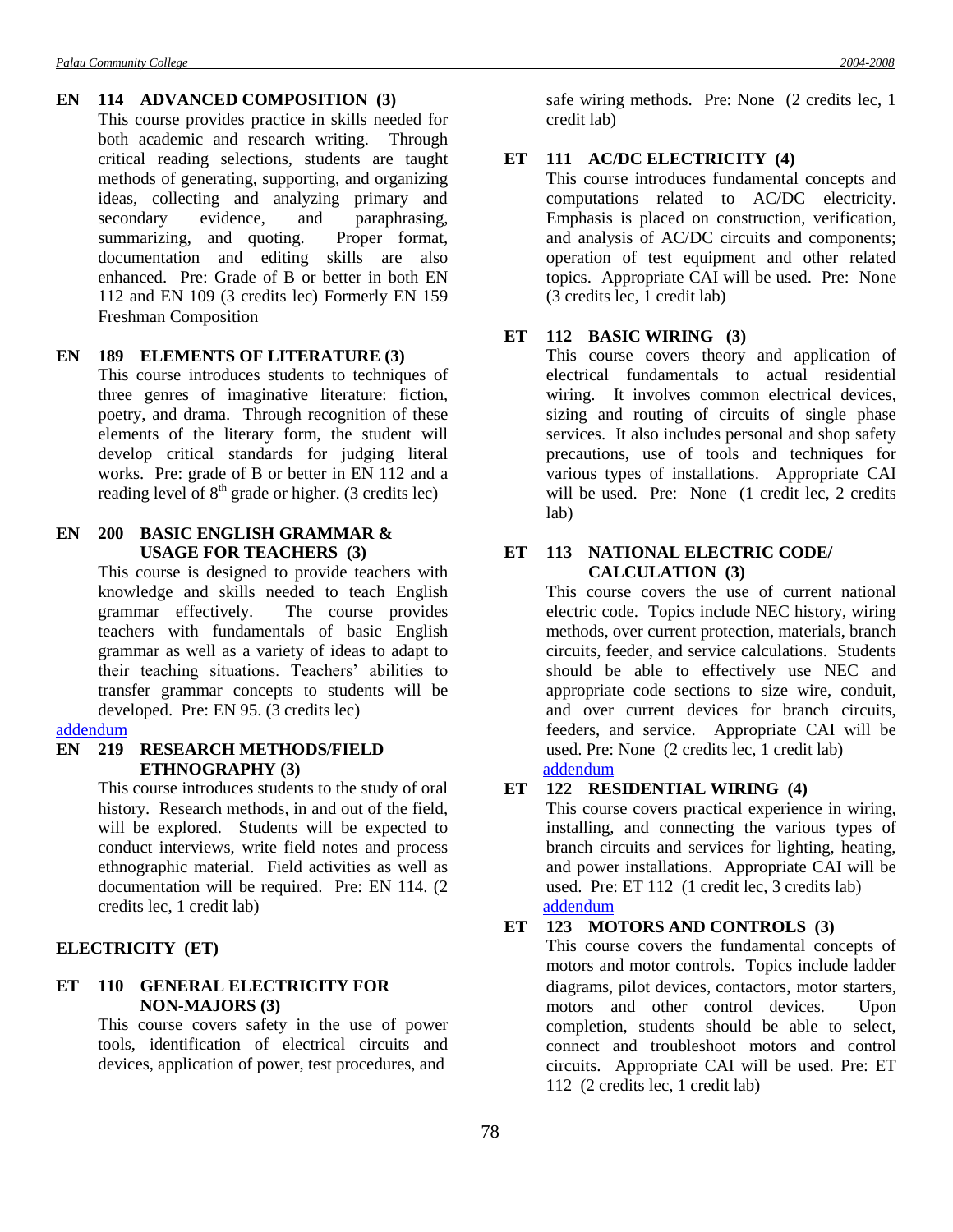# **ET 211 INDUSTRIAL/COMMERCIAL WIRING (4)**

This course covers wiring the commercial building plan and specification, electrical service entrance type, reading electrical drawing, branch circuit requirements and conductor size, low voltage, remote control, lighting switch control, branch circuit, installation, appliance circuit, cooling systems, types of lamps, emergency power systems, over current protection, panel board selection and installation, and maintenance. Pre: ET 122 (3 credits lec, 1credit lab)

# **ET 212 ELECTRICAL MANAGEMENT & MAINTENANCE (4)**

This course introduces the theory of maintenance and skills necessary to maintain electrical equipment found in industrial and commercial facilities. Topics include maintenance theories, predictive and preventive maintenance, electrical equipment operation, and maintenance and maintenance documentation. Appropriate CAI will be used. Pre: ET 123 (3 credits lec, 1 credit lab)

# **ET 213 ELECTRICAL ESTIMATING (3)**

This course covers preparation of accurate, competitive electrical estimates for building trades. Topics include take-off procedure using electrical, mechanical, and architectural prints, lighting design, labor and material cost, evaluation techniques and specifications. Appropriate CAI will be used. Pre: BP 116 and ET 122 (2 credits lec, 1 credit lab)

# **ET 222 INTERNSHIP (4)**

This course is designed to provide students practical experience in the field of electricity. Individual students in the program will be placed in a private or public firm in Palau. The training agreement will e made between the employer, the student, and the college that will integrate the student's learning objectives into the training program to enhance the student's skills Pre: Advisor's Consent (4 credits lab)

# **GENERAL ELECTRONICS (GE)**

### **GE 113 COMPUTER OPERATING SYSTEMS (3)**

This course is designed to provide the students with the knowledge and skills required in the manipulation of the computer system. It covers basic hardware set up, maintenance and installations of different types of operating system software and application software in the general electronics technology courses. Pre: None (2 credits lec, 1 credit lab)

# **GE 114 BASIC ELECTRONICS (3)**

This course teaches the students about electrical quantities, laws and theorems that govern DC and AC electronic circuits. It also deals with basic electronic components, their circuit applications and how to test them using the multi-meter. Pre: None (2 credits lec, 1 credit lab)

#### **GE 115 ELECTRONIC TOOLS, TEST INSTRUMENTS AND MEASUREMENTS (3)**

This course is designed to train students to acquire knowledge and skills in the use of electronic hand tools, applications of soldering and de-soldering techniques and the use of electronic instruments necessary in making electronic tests and measurements in various electronic circuits. It also requires the students to exercise laboratory safe practices. Pre: None (2 credits lec, 1 credit lab) Formerly titled Electronic Instruments and **Measurements** 

# **GE 124 ANALOG CIRCUITS AND APPLICATIONS (3)**

This course is designed to familiarize students with the different electronic devices, analog circuits, techniques and their respective functions and applications. Such circuits are: voltage and current regulator, oscillator, linear and non-linear amplifiers and filter circuits. It includes test procedures and circuit connections for both passive and active devices. Pre: GE 114 & 115 (2 credits lec, 1 credit lab) Formerly titled Electronic Circuits and Applications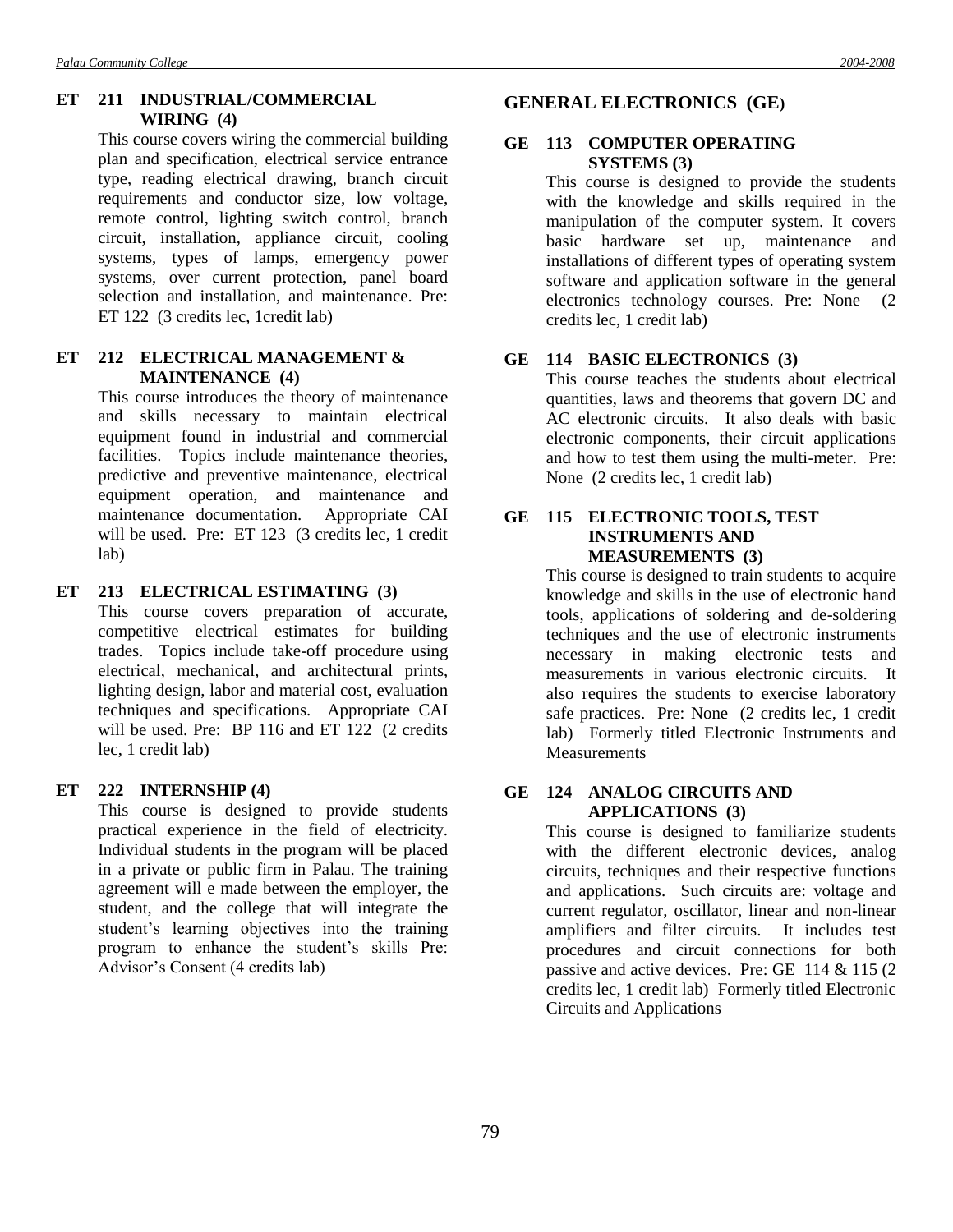### **GE 125 DIGITAL CIRCUITS AND APPLICATIONS (3)**

This course is designed to familiarize students with the different digital circuits, techniques and their respective functions and their applications. Such circuits are: arithmetic logic unit, comparator, decoder and encoder circuits, multiplexer and demultiplexer circuits, digital counters, registers and memory circuits. It includes test procedures and circuit connections of logic gates and digital circuits. Pre: GE 114 and GE 115 (2 credits lec, 1 credit lab) Formerly titled Digital Control Applications

# **GE 126 PRINCIPLES OF ELECTRONIC COMMUNICATION SYSTEMS (3)**

This course is designed to provide students a comprehensive understanding on the principles of electronic communication systems. It covers construction and troubleshooting of AM/FM radio receivers, audio-video modulator transmitter circuit and some experiments in telephone system and local-area networking. Pre: GE 113, GE 114 and GE 115. (2 credits lec, 1 credit lab) Formerly titled AM & FM Radio Receivers

# **GE 127 INDUSTRIAL ELECTRONIC DEVICES, CIRCUITS AND APPLICATIONS (3)**

This course is designed to provide the students with the knowledge and skills required as electronic industrial technicians in various manufacturing companies. It deals with testing wirings and installations of field control devices, analysis and troubleshooting of control circuits. Pre: GE 124 & GE 125. (2 credits lec, 1 credit lab) Formerly titled Industrial Electronics

#### **GE 214 AUDIO EQUIPMENT SERVICE AND REPAIR (3)**

This course is designed to provide the students with the knowledge and skills in operating, installing, and servicing various audio equipments, circuits and devices used in sound systems.. It includes set-up, alignment and adjustment of mechanical and electrical parts, and troubleshooting of various audio equipments. Pre: GE 124 & GE 125 (2 credits lec, 1 credit lab) Formerly titled Audio Equipment Servicing

### **GE 215 TELEVISION SERVICE AND REPAIR (3)**

This course is designed to train students in servicing and repairing television receivers. It also includes practical applications and utilization of various test equipment necessary in circuit analysis and troubleshooting. Pre: GE 124 & GE 125. (2 credits lec, 1 credit lab)

### **GE 216 MICROCONTROLLER (3)**

This course is designed to provide students with the knowledge and skills to diagnose, repair and operate a microcontroller devices and equipments employed in various industrial applications. It includes programming, wiring, and interfacing for different I/O circuits and devices. Pre: GE 125 & GE 127. (2 credits lec, 1 credit lab) Formerly titled Microprocessor Technology

# **GE 217 INDUSTRIAL CONTROL TECHNOLOGY (3)**

This course covers analysis and applications of various industrial control devices, systems, and advance equipments industrial technology. It includes advance microcontroller programming and interfacing, PLV operations, programming and applications, and basic robotic constructions and operations. Pre: GE 125 & GE 127 (2 credits lec, 1 credit lab)

### **GE 222 VIDEO SYSTEMS REPAIR AND MAINTENANCE (3)**

This course is designed to provide students with knowledge and skills required in dealing with other video equipments, such as: video cassette recorder/player, 8mm cam coder and VCD/DVD video disk recorder and player. It covers the analysis of functional blocks, hook-up, electrical and mechanical alignments, disassembly and assembly procedures, replacements of parts and troubleshooting techniques. Pre: GE 214 & 215 (2 credits lec, 1 credit lab)

### **GE 223 PC ASSEMBLY, MAINTENANCE AND REPAIR (3)**

This course is designed to provide the students with knowledge and skills required in PC assembly, upgrading, repair and maintenance. It includes software maintenance, providing backup files, systems troubleshooting and repair, and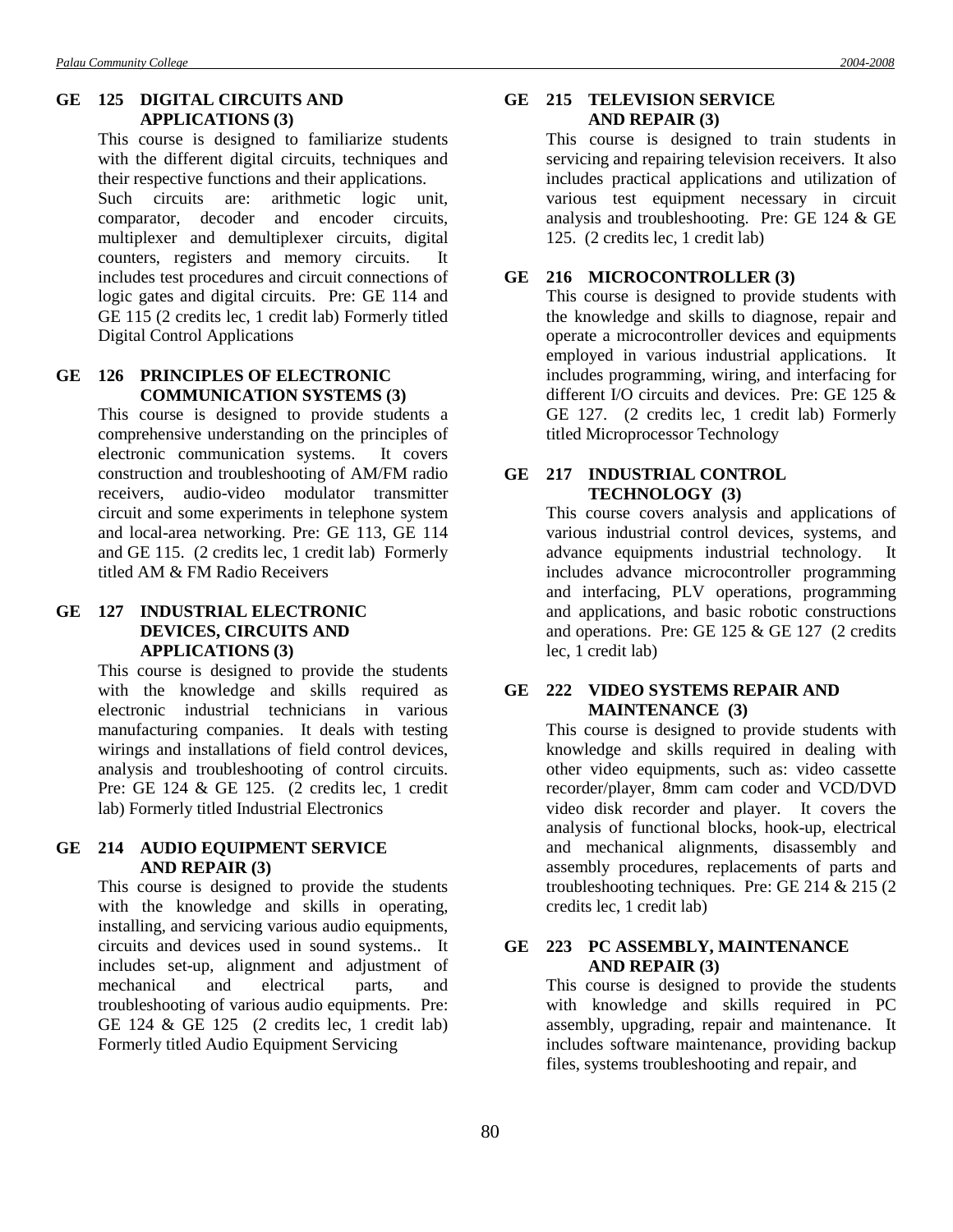concepts of Local Area Network. Pre: GE 113 & GE 115. (2 credits lec, 1 credit lab)

#### **GE 225 INTERNSHIP (4)**

This course provides the student with practical training in electronic works. With the assistance of an instructor/coordinator, the student is assigned to work under a supervisor in a governmental department or a private business firm in order to learn through actual work experience. Pre: Advisor's Consent (4 credits lab)

#### **HISTORY (HI)**

# [addendum](Addendum7.doc#one)

### **HI 159 WORLD CIVILIZATION I (3)**

A study of the political, social, economic, religious, intellectual and artistic trends in world civilization from the prehistoric period to 1800. Pre: Minimum TOEFL score of 450 (3 credits lec)

#### **HI 169 WORLD CIVILIZATION II (3)**

A study of political, social, religious, intellectual and artistic trends in world civilization from 1800 to the present. Pre: Minimum TOEFL score of 450. (3 credits lec)

## **HI 179 HISTORY OF MICRONESIA (3)**

This course emphasizes the pre-colonial period of Micronesian history from Magellan's discovery of Guam in 1521 to the beginning of German rule in 1885. The Colonial Period, 1885-1980, is briefly surveyed. Pre: Minimum TOEFL score of 450 (3 credits lec) [addendum](Addendum2.doc#eleven)

**HI 189 PALAUAN HISTORY & CULTURE (3)** The course covers salient events with emphasis on the history and evolution of Palauan culture from 1200 CE to the present.Pre: Minimum TOEFL Score of 450 (3 credits lec). Formerly PW 205 Palauan History and Culture

[addendum](Addendum2.doc#twelve)

# **HI 259 AMERICAN HISTORY: POST CIVIL WAR TO PRESENT (3)**

A study of the political, social, economic, religious, intellectual and development trends in the United States directly after the Civil War to the present: Pre: Minimum TOEFL score of 450 (3 credits lec).

# **HEALTH AND PHYSICAL EDUCATION (HP)**

#### **HP 104 CONDITIONING & FITNESS (1)**

Designed to develop strength, endurance, flexibility and coordination. It also prepares future teachers to develop/adapt and present activities to meet the needs of all students including those with disabilities. Safety will be addressed. It will also cover basics of the following: anatomy and physiology; bio-mechanics; growth and

development; sports psychology; nutrition; injuries and first aid. Pre: None (1 credit lab)

# **HP 180 PERSONAL AND SOCIAL HEALTH (3)**

This course investigates significant physical and social health issues as related to the individual in a society. Emphasis is on personal image, personal and community hygiene, social diseases, family planning and narcotics, including alcohol, smoking, and the use of drugs. Pre: EN 92 (3) credits lec)

# **HP 181 FIRST AID/CPR (2)**

This course covers basic instructions in principles and skills essential to the individual for the care of emergencies in the home and community. Pre: EN 92 (2 credits lec)

#### **HP 185 BASIC NUTRITION (3)**

This course covers instruction in the principles of nutrition as related to good health. Emphasis will be on cultural and social influences on nutritional intake, nutrient requirements of a healthy individual and food sources. Functions of specific nutrients and problems caused by deficiencies of these nutrients will be covered as well as nutritional requirements and food needs during infancy, early childhood and adolescence. Nutritional requirements and food needs for women of child bearing years during pregnancy and lactation as well as nutritional requirements and food needs for the elderly will also be discussed. Pre: EN 92 (3 credits lec.)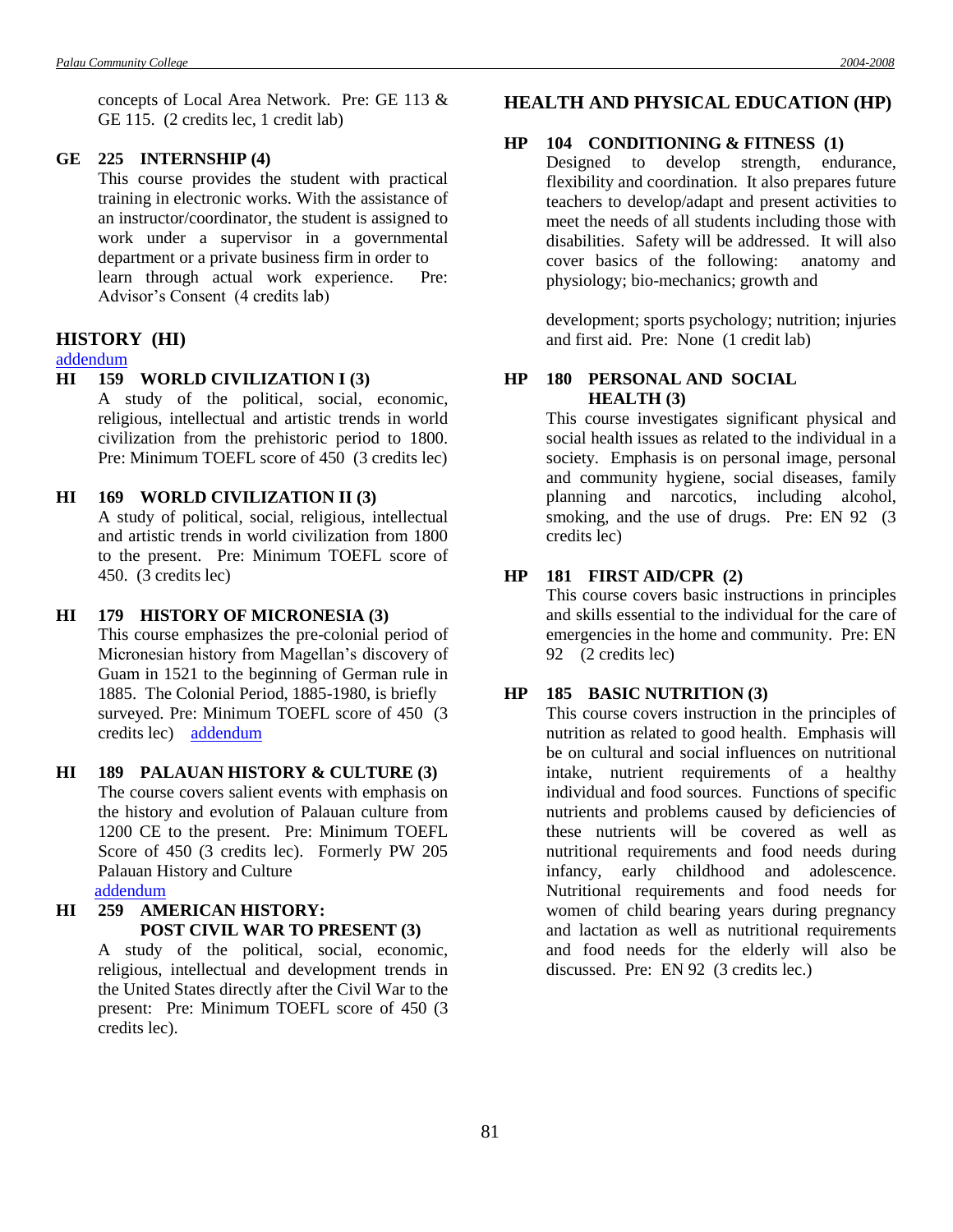# **INFORMATION TECHNOLOGY (IT)**

#### **IT 105 PC OFFICE APPLICATIONS (3)**

This course provides software skills used in business-related applications. It will provide advanced word processing and spreadsheets and introduce database and presentation software. Pre: CS 100 and EN 93 (2 credits lec, 1 credit lab)

# **IT 110 INTRODUCTION TO PROGRAMMING (3)**

This course introduces microcomputer programming, including problem solving procedures, flowcharts and program designs, debugging, and program documentation. Pre: MA 105 and EN 95 (2 credits lec, 1 credit lab)

### **IT 115 OPERATING SYSTEMS AND NETWORKS (3)**

This course examines the role of Telecommunications, networks, and operating systems in management information systems. Strategies, tools, and techniques for network planning, implementation, management, maintenance, and security will be explored. Different types of networks including local area networks (LANs), wide area networks (WANs), metropolitan area networks (MANs), and enterprise-wide networks will be examined. Pre: IT 105, IT 110 and EN 112 (3 credits lec)

### **IT 120 DATABASE MANAGEMENT SYSTEMS (3)**

This course introduces the file management and data structures involved in the design, implementation, and use of a database management system. Topics include file organization, data structures, program development, and security of data in creating maintaining, and accessing a database. Pre: IT 105 and IT 110 (3 credits lec)

# **IT 125 VISUAL BASIC PROGRAMMING I (3)** This course utilizes Visual Basic to introduce program development for business applications. It will emphasize structured programming principles, including internal and external program documentation. Implementation of objects and event driven code will also be emphasized. Pre: IT 105 and IT 110 (2 credits lec, 1 credit lab)

# **IT 200 INTERMEDIATE PC OFFICE APPLICATIONS (3)**

This course provides advanced software skills used in business-related applications. Continuing with the concepts and skills from IT 105, it provides advanced functions and applications in word processing, spreadsheets, and database management systems. Pre: IT 105 (2 credits lec, 1 credit lab)

# **IT 205 VISUAL BASIC PROGRAMMING II (3)**

This course continues with Visual Basic programming to write programs in a windows environment. It emphasizes programming custom user interfaces with menus and dialogue boxes, and explores object-oriented fundamentals and event-driven programming concepts, including work with object linking and embedding (OLE) and creation of an engine for database access. Pre: IT 120, IT 125, and EN 112 (2 credits lec, 1 credit lab)

# **IT 210 MS APPLICATIONS USING VISUAL BASIC (3)**

This course covers how to write custom programs that link with other software. Topics include linking to other Windows applications, manipulating databases, and handling run-time errors. Pre: IT 205 (2 credits lec, 1 credit lab)

#### **IT 215 WEB MANAGEMENT AND DESIGN (3)**

This course provides the tools and knowledge necessary to design and manage a World Wide Web site. Students will learn how to use a text editor to create content for the World Wide Web using Hypertext Markup Language (HTML) and build a fully functional Web. Pre: IT 205 (2 credits lec, 1 credit lab)

# **IT 220 TROUBLESHOOTING MICROCOMPUTER SYSTEMS (3)**

This course covers hardware and software troubleshooting. It emphasizes the use of diagnostic utilities, information backup, basic equipment servicing, hardware repairs and upgrades as well as software upgrades, and implementation of new technology. Pre: IT 115 (2 credits lec, 1 credit lab)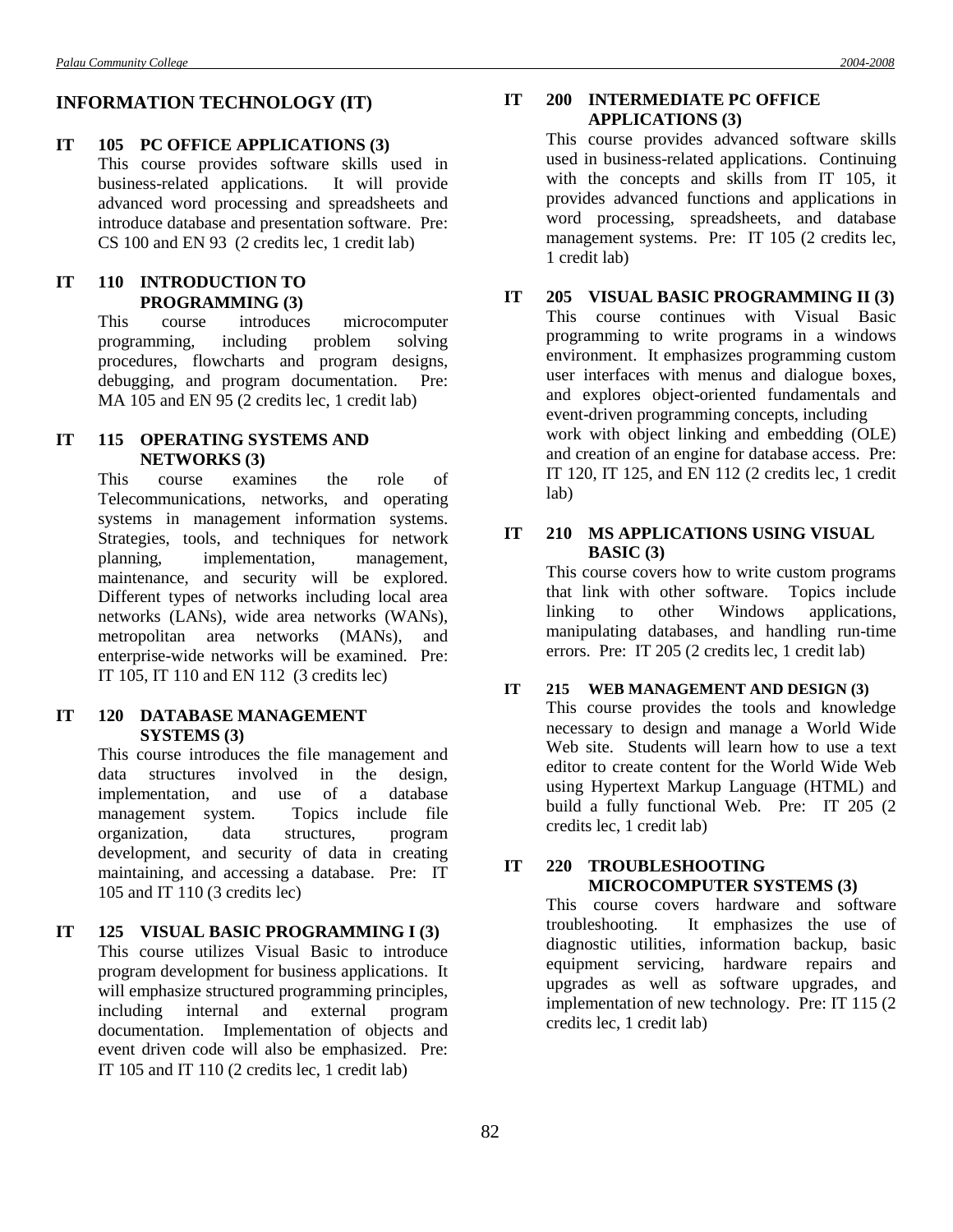# **IT 225 NETWORK ADMINISTRATION (3)**

This course provides the skills needed to manage a local area network. Topics include management of hardware and software for a network. This includes setting up users, directories, and security. Other topics include network system management, performance optimization, remote management, protocol support, and network maintenance. Pre: IT 220 (2 credits lec, 1 credit lab) [addendum](Addendum1.doc#two)

# **JAPANESE (JP)**

**JP 109 CONVERSATIONAL JAPANESE I (3)** This fundamental course in the Japanese language enables the students to understand basic vocabulary and simple sentence structure. The student will practice acceptable pronunciation and will learn common phrases used in everyday social and commercial contacts. Pre: None (2 credits lec, 1 credit lab)

# **JP 119 CONVERSATIONAL JAPANESE II (3**)

This is a continuation of Conversational Japanese I. Instruction includes expansion of vocabulary and sentence structures used in everyday conversation and intensive practice in pronunciation, listening, comprehension, and speaking to enable students to carry on coherent, simple conversations in Japanese. Katakana and Hiragana will be introduced. Pre: JP 109 or Placement test (2 credits lec, 1 credit lab)

#### **JP 209 ADVANCED JAPANESE I (3)**

This is a continuation of Conversational Japanese II. In this course students will learn to speak practical Japanese. In addition, this course will expose students to Japanese culture, people and their way of thinking. Katakana and Hiragana. Will continue to be practiced and some simple Kanji will be introduced as well. Pre: JP 119 (2 credits lec, 1 credit lab)

### **JP 219 ADVANCED JAPANESE II (3)**

This is a continuation of Advanced Japanese I. In this course, students will learn to speak more practical Japanese. In addition, this course will continue to expose the students tot Japanese culture, people and their way of thinking. The course will also provide a deeper understanding of Japan. Reading and writing in Katakana and Hiragana will continue to be practiced and more

Kanji will be introduced. Pre: JP 209 (2 credits lec, 1 credit lab)

# **LIBRARYAND INFORMATION SERVICES (LS)**

# **LS 102 INTRODUCTION TO LIBRARY ORGANIZATION (3)**

Students will acquire an overview of library services, including an introduction to basic terminology and tasks of librarianship that will enable them to set up and maintain a school library using standard library practices that will be readily incorporated into a library of the future. Pre: None (3 credits lec) [addendum](Addendum8.doc#three)

# **LS 105 INTRODUCTION TO INFORMATION RESOURCES (3)**

This course will cover an overview of different types of information resources. It will focus on the content and type of information or data in each resource, and applications for the use of that information. The course will cover print resources, such as newspapers and periodicals, dictionaries, encyclopedias, reference books, fiction and nonfiction. It will also cover electronic resources, including databases, CD-ROMs, and the Internet. Pre: None (3 credits lec) [addendum](Addendum8.doc#four)

### **LS 110 RESEARCH METHODS AND REFERENCE ASSISTANCE (3)**

This course will provide an introduction to research, including selection of resources, search methods, and evaluation of information sources. Students will receive hands on instruction in providing research and reference assistance. A reference desk practicum will be required. Pre: LS 102, LS 105, EN 109, and CS 100 (3 credits lec)

# **LS 115 MICRONESIA-PACIFIC INFORMATION RESOURCES (2)**

This course will outline a wide variety of resources that provide information specifically about Pacific Islands and Pacific Islands issues, with special emphasis on Palau and Micronesia. This course will also cover information resources found in Palau libraries, information centers, archives, and museums. Pre: LS 105 (2 credits lec)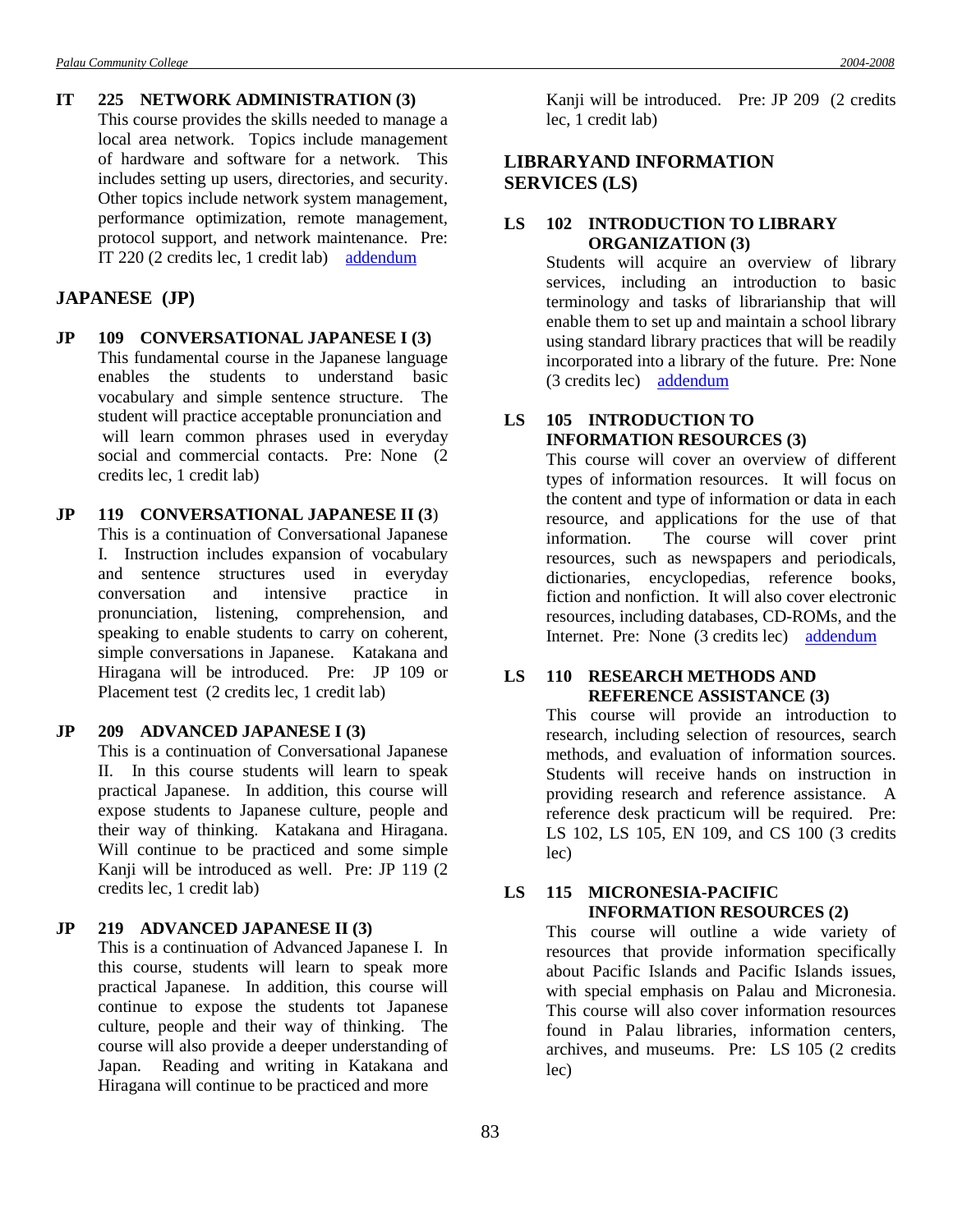This course will offer an overview of the use and function of technology media in libraries and information settings. This will include computers, the internet, databases, CD-ROMs, and audiovisual equipment. Pre: LS 102 and IT 105 (2 credits lec) [addendum](Addendum8.doc#five)

# **LS 125 BOOK REPAIR AND PRESERVATION OF MATERIALS (2)**

This course will cover book repair and strategies for preserving print materials. Students will also learn how to manage library facilities to prevent damage to library resources, how to evaluate materials for repair, and archival strategies for information centers. This course will cover preservation of printed materials as well as technology-based material, such as videos, audio recordings, microfiche, and electronic resources. Pre: LS 102 and LS 105 (2 credits lec)

# **LS 202 MATERIALS SELECTION AND CATALOGING (3)**

This course will give a working knowledge of and practical applications of library acquisition procedures and cataloging. Included in the course will be AACR2 cataloging standards, the Dewey decimal classification system (using Abridged Dewey), subject headings (using Sears List of Subject Headings), and types of library catalogs. Pre: LS 102, LS 105 and IT 105 (3 credits lec)

# [addendum](Addendum8.doc#six)

# **LS 205 LIBRARY SERVICES PROGRAMMING (3)**

This course introduces the purpose and use of programs, such as training sessions and workshops, in information centers. The course covers planning, design, and marketing of library services and programs. Pre: LS 110 and EN 112 (3 credits lec) [addendum](Addendum8.doc#seven)

[addendum](Addendum4.doc#two)

# **LS 215 MANAGEMENT OF LIBRARIES AND INFORMATION CENTERS (3)**

Topics include supervision of staff, managing budgets, reports and progress evaluation, public relations and promotion of information services, technology planning, collection development, space planning, and reporting to boards and governing bodies. Pre: LS 205, EN 114, and IT 105 (3 credits lec)

# **LS 220 FUNDING SOURCES FOR LIBRARIES (3)**

Topics include funding sources and types of grants and training assistance for libraries and information technology projects. Students will learn to research funding opportunities, design programs, and write funding proposals. Pre: LS 205, EN 114 and IT 105 (3 credits lec)

# **LS 225 INTERNSHIP (4)**

This course provides the student with practical training in the library/information technology field. With the assistance of an instructorcoordinator, the student is assigned to work under a supervisor in a public or school library in order to learn the actual work experience. Pre: Advisor's Consent (4 credits lab)

# **MATHEMATICS (MA)**

# **MA 90 BASIC MATHEMATICS (3)**

Basic mathematics covers whole numbers, fractions, decimals, ratio and proportion, percent, positive and negative numbers, roots of numbers, measurements in the English and metric systems, and an introduction to algebra. Pre: None (3 credits lec) [addendum](Addendum8.doc#eight)

# **MA 95 BASIC ALGEBRA (3)**

This course covers the arithmetic of signed numbers, order of operations, algebraic expressions, solutions of linear equations and inequalities, rules of exponents, addition and subtraction of polynomials, multiplication and division of polynomials, factoring, solution of quadratic equations, proportion, rational expressions, fractional equations, graphing linear equations, and solution of system of equations and inequalities. Pre: MA 90 (3 credits lec)

# **MA 100 TECHNICAL MATHEMATICS (3)**

This course is designed to fulfill the mathematical needs of students in various vocational fields. It covers lengths, areas, volumes, systems of measurements, ratio and proportion, power and energy, and mathematical applications in construction and manufacturing. Pre: MA 95 (3 credits lec). Formerly numbered MA 110 [addendum](Addendum8.doc#nine)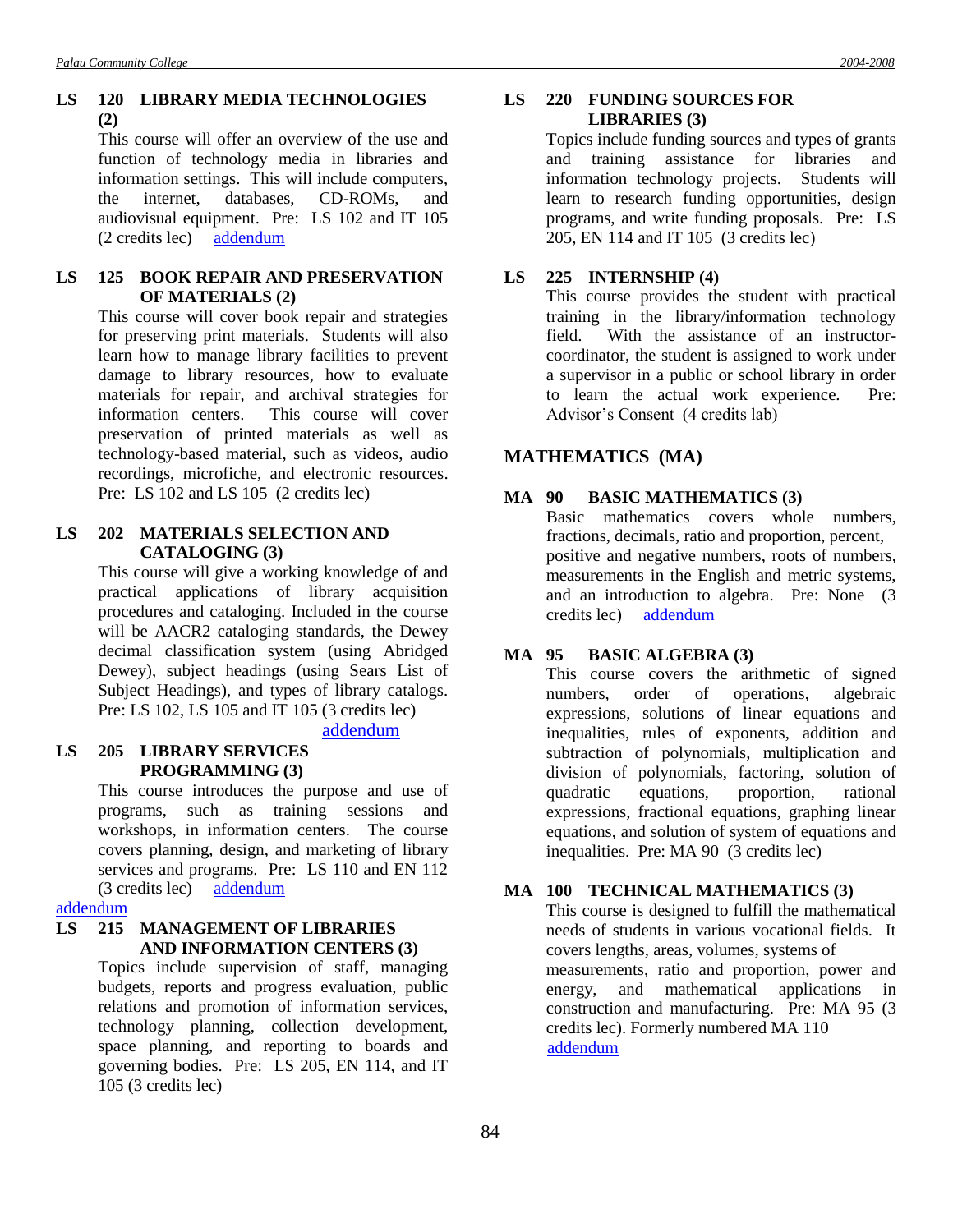#### **MA 101 MATH FOR MECHANICS (3)**

This is a course designed to improve skills, understanding and application of concepts using practical problems relating to the following topics: fractions, decimals, percentages, measurement, metric system, venier caliper, micrometer caliper, and dial indicator as they are applied to automotive and small engine trade. Pre: MA 90 (2 credits lec, 1 credit lab) [addendum](Addendum7.doc#three)

#### **MA 105 INTERMEDIATE ALGEBRA (3)**

This course covers linear equations and inequalities, factoring, rational expressions, fractional equations, division of polynomials, system of equations and inequalities, graphs of linear equations and nonlinear functions, equation of lines, variation, radical expressions and equations, complex numbers, quadratic equations and nonlinear inequalities, composition and inverses of functions, and exponential and logarithmic functions. A graphing calculator laboratory will be used to reinforce and clarify the algebraic techniques and concepts. Pre: MA 95 (3 credits lec). Formerly numbered MA 100

### **MA 110 SURVEY OF MATHEMATICS (3)**

This course is designed for liberal arts students. It gives an overview of what mathematics is really like by exploring various mathematical concepts. Topics include the history of numbers, problem solving, logical thinking, sets and counting, probability, statistics, geometry, algebra, and trigonometry. Pre: MA 105 (3 credits lec) Formerly numbered MA 200, MA 110 was formerly titled Technical Mathematics [addendum](Addendum4.doc#three)

#### **MA 111 COLLEGE ALGEBRA (3)**

This course is the first part of the algebra and trigonometry precalculus sequence. This course covers algebraic functions including graphs of functions, algebraic operation and composition of functions, exponential and logarithmic functions, and inverse functions. It also covers the remainder and factor theorems, division of polynomials, rational and irrational roots of polynomials, linear and nonlinear system of equations, and matrix algebra. A graphing calculator will be used to reinforce and clarify the algebraic concepts. Pre: MA 105 (3 credits lec). Formerly numbered MA 119

### **MA 112 TRIGONOMETRY (3)**

This course is the second part of the algebra and trigonometry precalculus sequence. It covers the trigonometric functions and their values, trigonometric graphs, trigonometric identities and equations, inverse trigonometric functions, and applications of trigonometry. Selected topics from analystic geometry will also be explored. A graphic calculator will be used to reinforce and clarify the trigonometric concepts. Pre: MA 111 (3 credits lec) Formerly numbered MA 109

# **MA 121 ELEMENTARY STATISTICS (3)**

This course is designed to acquaint students with methodologies and techniques for the collection, presentation, analysis, and interpretation of quantitative data. Topics include basic statistics, summarizing univariate data, correlation and regression for bivariate data, concepts of probability, probability distributions, sampling distributions, estimation, and hypothesis testing. Some uses of statistical software will be incorporated in this course. Pre: MA 105 (3 credits lec)

### **MA 211 MATHEMATICS FOR ELEMENTARY TEACHERS (3)**

This course is intended for pre-service and inservice elementary school teachers. It covers the concepts, properties, and application of number systems including sets, whole numbers, number theory, integers, and rational numbers. It also covers concepts from geometry, statistics, and probability. Problem solving and the use of manipulatives will be used to explore the mathematical concepts. Pre: MA 105 and depending on the student's major, ED 205 or ED 219 (2 credits lec, 1 credit lab)

# **MASONRY (MS)**

### **MS 101 BASIC MASONRY/CONCRETE WORK (3)**

This course covers measuring, basic plan reading, estimating, masonry tools, mortars, anchors and reinforcement, wall layout, spreading mortar and laying units and related masonry construction. Pre: None (1 credit lec, 2 credits lab.)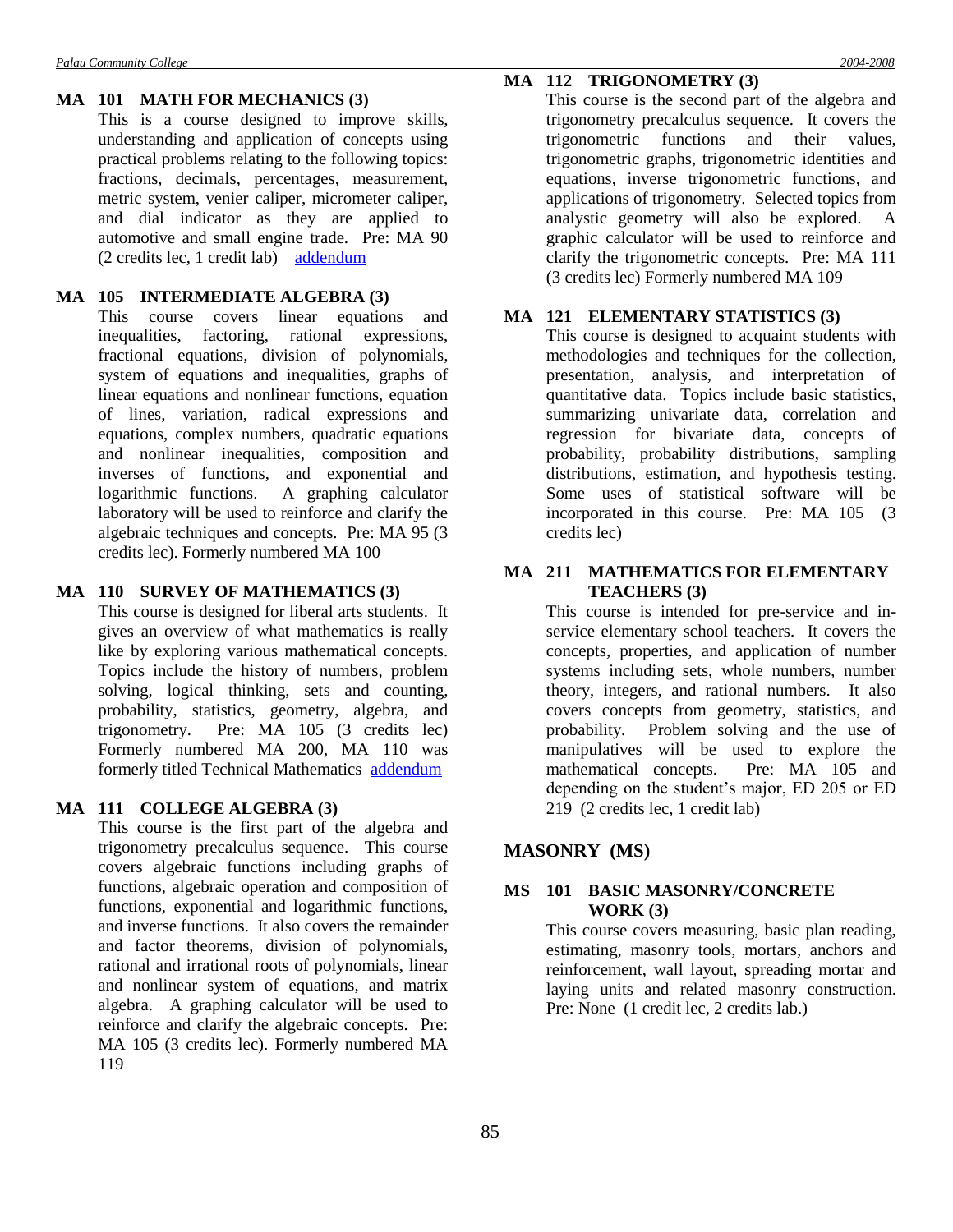This course covers the types of raw materials used in manufacturing cement and concrete, designing concrete mix, preparing and testing different concrete mix, job mixing concrete, tools for placing finishing flat concrete work and curing concrete. Pre: None (1 credit lec, 2 credits lab)

# **MUSIC (MU)**

# **MU 100 CONCERT CHOIR (1)**

This course is designed to provide vocal instruction for students at all levels and according to his/her needs. Basic musicianship will be covered to a degree necessary for choral singing. The emphasis of the course is to acquaint the students with different styles of choral literature ranging from classical to Palauan music. The course will also provide opportunities for performance and to assist in realizing the student's full potential as a performer. Pre: None (1 credit lab)

## **MU 102 MUSIC FUNDAMENTALS (3)**

Introduction to different types of music created by great musicians from the Middle Ages to the present. Emphasis will be on Western music but taught in parallelism with Palauan music. Pre: None. (3 credits lec) [addendum](Addendum4.doc#four)

#### **MU 106 MUSIC APPRECIATION (3)**

Introduction to different types of music created by great musicians from the Middle Ages to the present. Emphasis will be on Western music but taught in parallelism with Palauan music. Pre: MU 102 or Instructor's Consent (3 credits lec) [addendum](Addendum4.doc#five)

# **MU 149 ELEMENTARY MUSIC (2)**

An introductory course for students in early childhood, special education or elementary education. It covers musical concepts, skills (performing, analyzing, creating) and appreciation needed for teaching music in the classroom. Students will become familiar with music of various eras, styles and cultures as well as the importance of music in life. Pre: None (1 credit lec, 1 credit lab)

# **NURSING (NU)**

### **NU 102 BASIC NURSING CONCEPTS (5)**

This course introduces the nursing process, concepts and skills for the nurse in caring for the adult client who requires minimal adaptation to meet needs resulting from altered states of wellness. Focuses on the needs of the elderly includes the following: safety, asepsis, communication, mental health and crises, nutrition, fluids, electrolytes, and elimination, pharmacology, body mechanics and mobility. Successful completion of Nursing Math Module is a requirement. Pre: Admission to Nursing Program (2 credits lec, 3 credits lab)

# **NU 103 CHILD HEALTH NURSING I (2) (Pediatrics I)**

Focuses on the use of the nursing process to identify and meet the basic needs of children and their families with commonly occurring alterations in wellness. Emphasizes promotion of health, prevention of alterations in wellness and the impact of illness on the child and family. Pre: Admission to NU Program (1 credit lec, 1 credit lab)

# **NU 104 PHYSICAL ASSESSMENT (1)**

This course is designed to provide the student of nursing with the knowledge and skills necessary to competently take a health history, perform a headto-toe exam, accurately record the findings and report deviations from normal to the proper Health Care Provider. The findings provide the basis for planned health education. Pre: Advisor's consent (1 credit lec)

### **NU 105 PATIENT/FAMILY HEALTH ASSESSMENT (1)**

This course is designed to present sound adult educational techniques to nursing students. It will equip students with skills required to teach patients and their families about their illness or condition so they can be involved in their own health maintenance. Pre: Advisor's consent (1 credit lec)

# **NU 106A NURSING TRENDS I (1)**

This course focuses on nursing history in Micronesia and internationally. The role of the practical nurse is explored in relation to interdisciplinary cooperation, legal and ethical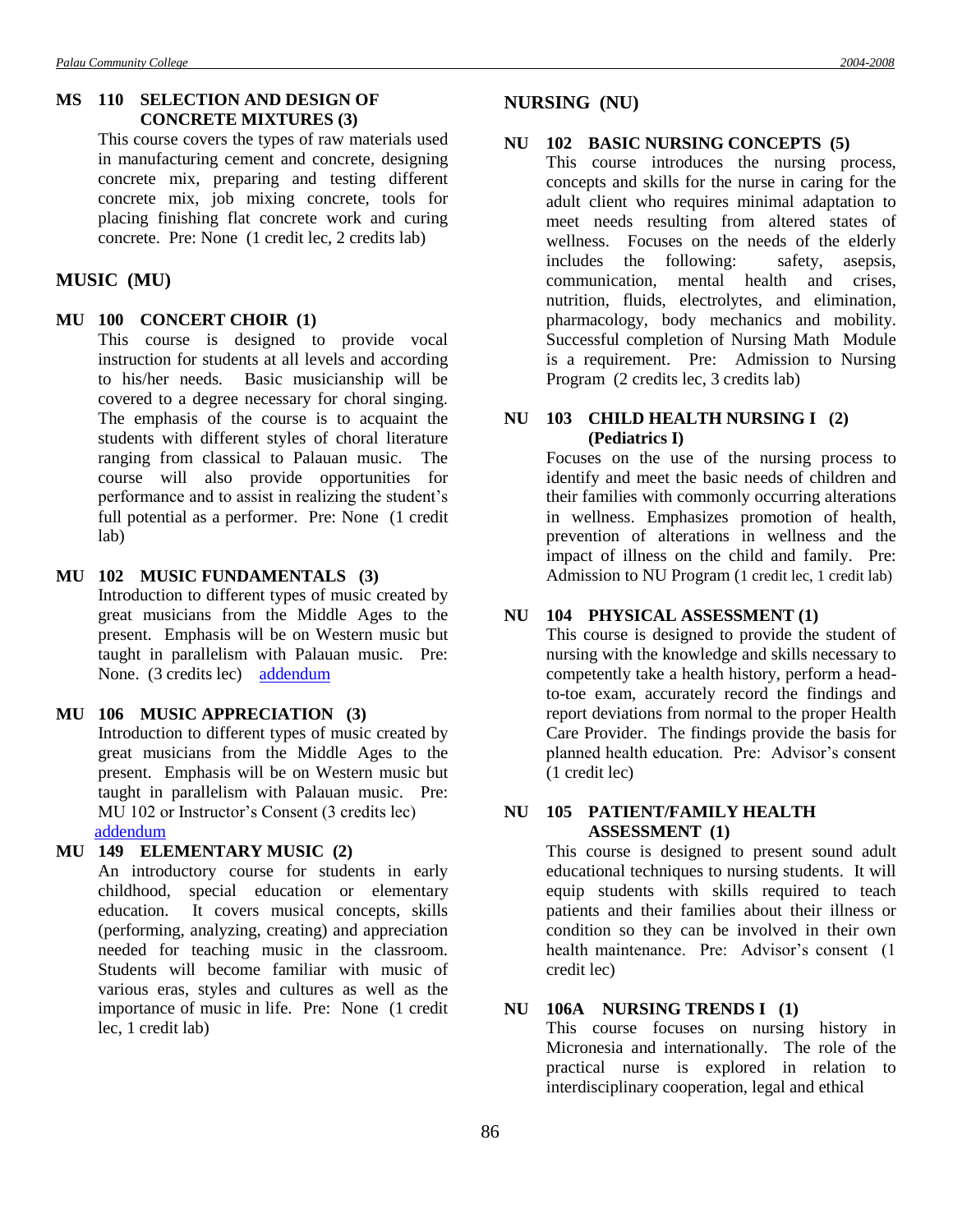issues and transition from student to practical nurse. Pre: Admission to Nursing Program & Advisor's consent (1 credit lec)

### **NU 106B NURSING TRENDS II (1)**

This course focuses on legal and ethical issues and trends affecting contemporary and future health care. Emphasizes transition of role from student to registered nurse and from registered nurse to advanced and leadership positions in Nursing. Pre: NU 106A with at least a C grade (1 credit lec)

### **NU 108 CHILD HEALTH NURSING II (2) (Pediatrics II)**

This is the second course in Child Health Nursing. It presents to the student specific diseases and conditions requiring hospitalization, outpatient care, or home involvement. Emphasis is on interpersonal relationships with family members, a positive, yet gentle approach to the patient, developing skills in dealing with a grieving family, emergency intervention and procedures to follow for referral for care at a distant location. Pre: NU 103 with at least a C grade (1 credit lec, 1 credit lab) Formerly numbered NU 208

#### **NU 201 ADAPTATION TO ILLNESS I (4) (Adult Health Nursing I)**

Focuses on the nursing process to assist clients in meeting goals related to psycho-social, metabolic, circulatory, respiratory, endocrine (diabetes), and neuro-sensory adaptations. Therapeutic communication is presented and practiced. Pre: NU 102 with at least a C grade (2 credits lec, 2 credits lab)

#### **NU 202 FAMILY CENTERED NURSING (5)**

Focuses on care of clients and their significant others in the prenatal clinics and during the labor, delivery and postpartum periods. Includes the nursing care of newborn infants. Pre: NU 102 with at least a C grade (2 credits lec, 3 credits lab)

# **NU 203 ADAPTATION TO ILLNESS II (4) (Adult Health Nursing II)**

Focuses on use of the nursing process to assist clients and their significant others with physical mobility, elimination, reproductive, fluid and electrolyte adaptations. Pre: NU 201 with at least a C grade. (2 credits lec, 2 credits lab)

### **NU 204 ADAPTATION TO ILLNESS III (5) (Adult Health Nursing III)**

This course focuses on the use of the nursing process to assist clients and their significant others who are dealing with pain, cancer, peripheral vascular disease (PVD), collagen diseases, disorders of the musculo-skeletal system, disorders of the blood and blood-forming organs and disorders of the genito-urinary system. Emphasis is placed on identifying actual or potential crises resulting from altered adaptation. Pre: NU 203 with at least a C grade (2 credits lec, 3 credits lab)

#### **NU 205 MENTAL HEALTH NURSING (5)**

Emphasis is on the nursing process to meet the psycho-social needs of a Culturally diverse population, the health-illness continuum, therapeutic communication and the development of therapeutic relationship with clients. This course also focuses on the use of the nursing process to implement therapeutic interventions according to the client's need to attain, maintain or improve adaptive coping. Learning experience will take place in the acute hospital and outpatient clinics. Pre: NU 201 with at least a C grade (2 credits lec, 3 credits lab)

# **NU 206 COMMUNITY HEALTH NURSING (5)**

Emphasis is on primary health care interventions directed toward clients throughout the life span in a wide variety of settings. Course content includes health education, disease prevention, restorative care and interventions for groups. Clinical experiences will include preceptorships with community health nurses and medical personnel. Pre: NU 203 with at least a C grade (2 credits lec, 3 credits lab)

### **NU 207 DECISION-MAKING AND LEADERSHIP (3)**

Includes management of clients and their significant others using the nursing process; introduces leadership and management concepts; incorporates time management, decision-making and delegation skills in the care of a small group of clients. These concepts are applied in NU 206. Pre: NU 106B with at least a C grade (3 credits) lec)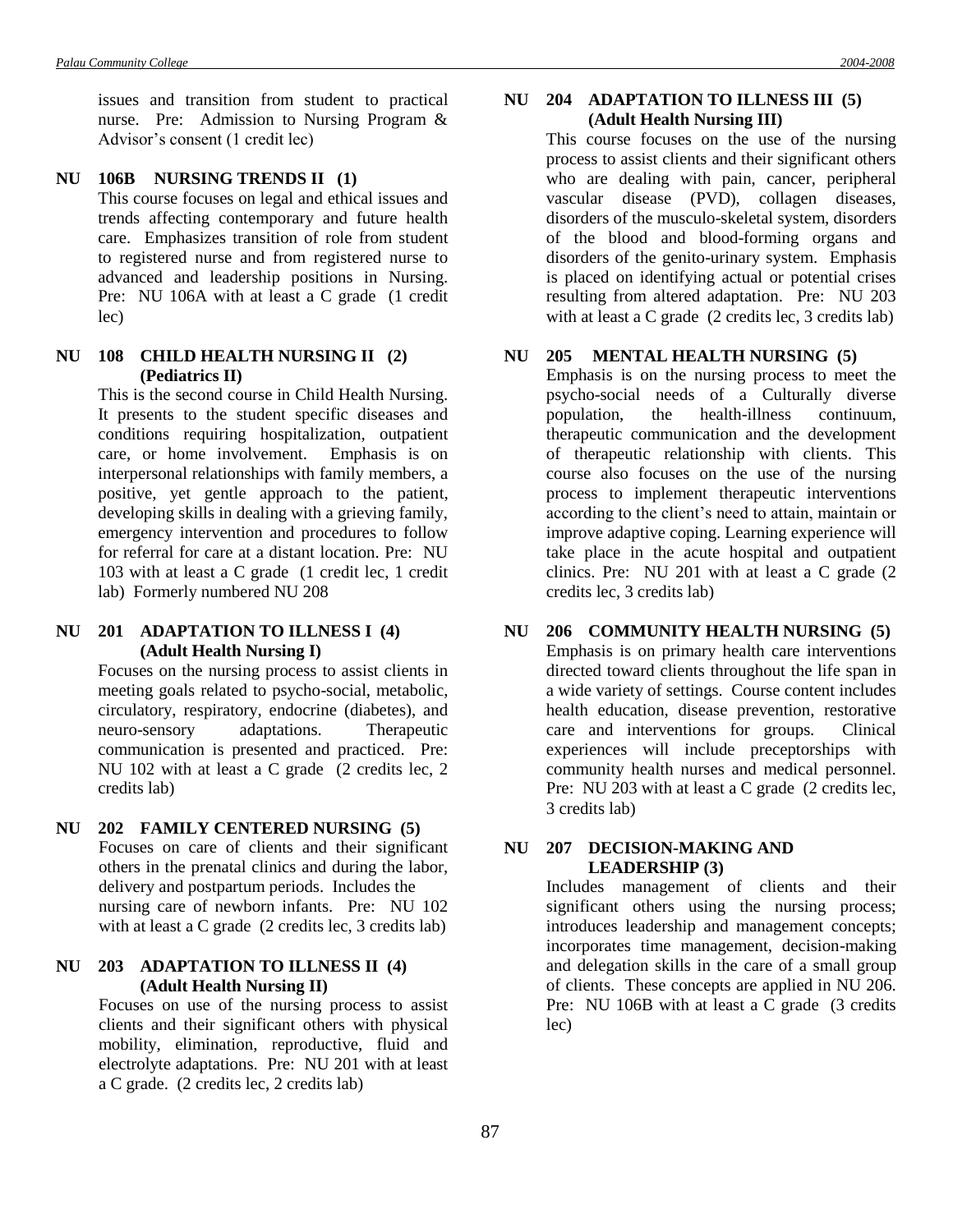# **OFFICE ADMINISTRATION (OA)**

#### **OA 95 KEYBOARDING (2)**

This is a beginning course designed to develop mastery of the typewriter and computer keyboards by touch-type operation and thorough knowledge of correct typing and formatting techniques. It is designed for those who have not had any typing experience, or can type less than 30 words per minute. Pre: None (1 credit lec, 1 credit lab) [addendum](Addendum1.doc#seven)

#### **OA 112 FILING SYSTEMS AND RECORD MANAGEMENT (3)**

This course covers basic indexing and filing rules, steps in correspondence filing, storage, and the use of equipment and supplies. Pre: None. (2 credits lec, 1 credit lab) [addendum](Addendum2.doc#thirteen)

# **OA 208 PERSONNEL SUPERVISION (3)**

This course is an exploration of the nature and responsibilities of the supervisor as a leader. It presents principles in handling personnel as individuals and as groups with emphasis on interpersonal and technical skills employed in personnel supervision. Pre: Minimum TOEFL score of 450 (3 credits lec)

#### [addendum](Addendum2.doc#fourteen)

# **OA 211 BUSINESS COMMUNICATION (3)**

This course is designed to achieve the following effective written communication in English for the transaction of business: development of general letter writing principles and techniques; and use of computer based technology to enhance communication. Practical experience is given in writing the basic types of letters used in business: routine, favorable, unfavorable, persuasive, special-purpose, form letters, memos, minutes, and other business correspondence. Pre: EN 95 and EN 92 (3 credits lec) [addendum](Addendum7.doc#two)

### **OA 221 OFFICE PROCEDURES (3)**

This course covers the general duties and responsibilities of an office worker as well as the knowledge and skills in an office. It places emphasis on administrative duties, communications, record management, word processing, computing, accounting, and data processing. Pre: Advisor's Consent (2 credits lec, 1 credit lab) [addendum](Addendum2.doc#fifteen)

#### **OA 222 INTERNSHIP (4)**

This course provides the student practical training in clerical and secretarial work. With the assistance of an instructor-coordinator, the student is assigned to work under a supervisor in a governmental department or a private business in order to learn through the actual work experience. Pre: Advisor's Consent (4 credits lab)

#### **PHILOSOPHY (PH)**

# **PH 169 INTRODUCTION TO PHILOSOPHY (3)**

This course covers the major areas of ethics, politics, religion, knowledge, and metaphysics through the study and discussion of works of some of the world's greatest thinkers such as Plato, Aristotle, Descartes, Hume, Kant, Spinoza, Kierkegaard, Hobbes, and Marx. Pre: Minimum TOEFL score of 450 (3 credits lec)

# **PH 249 GENERAL LOGIC (3)**

This course is designed to acquaint the student with simple forms of logical reasoning and common types of fallacious thinking, and to help the student form habits of thought that will improve his/her understanding of the written and spoken word. Pre: Minimum TOEFL score of 450 (3 credits lec)

# **PLUMBING (PL)**

# **PL 110 PLUMBING FOR NON-MAJORS (3**)

This course covers the technical specifications and material capabilities of the different pipe types and fittings, dimensions and uses of standard and special fittings. It also emphasizes shop safety and includes an introduction to basic plumbing materials and their uses. Pre: None (2 credits lec, 1 credit lab)

#### **PL 214 RESIDENTIAL PLUMBING (3)**

The course covers residential plumbing orientation, plumbing tools and materials, water systems, water valves, faucets and fixtures. Pre: BP 115 (2 credits lec, 1 credit lab)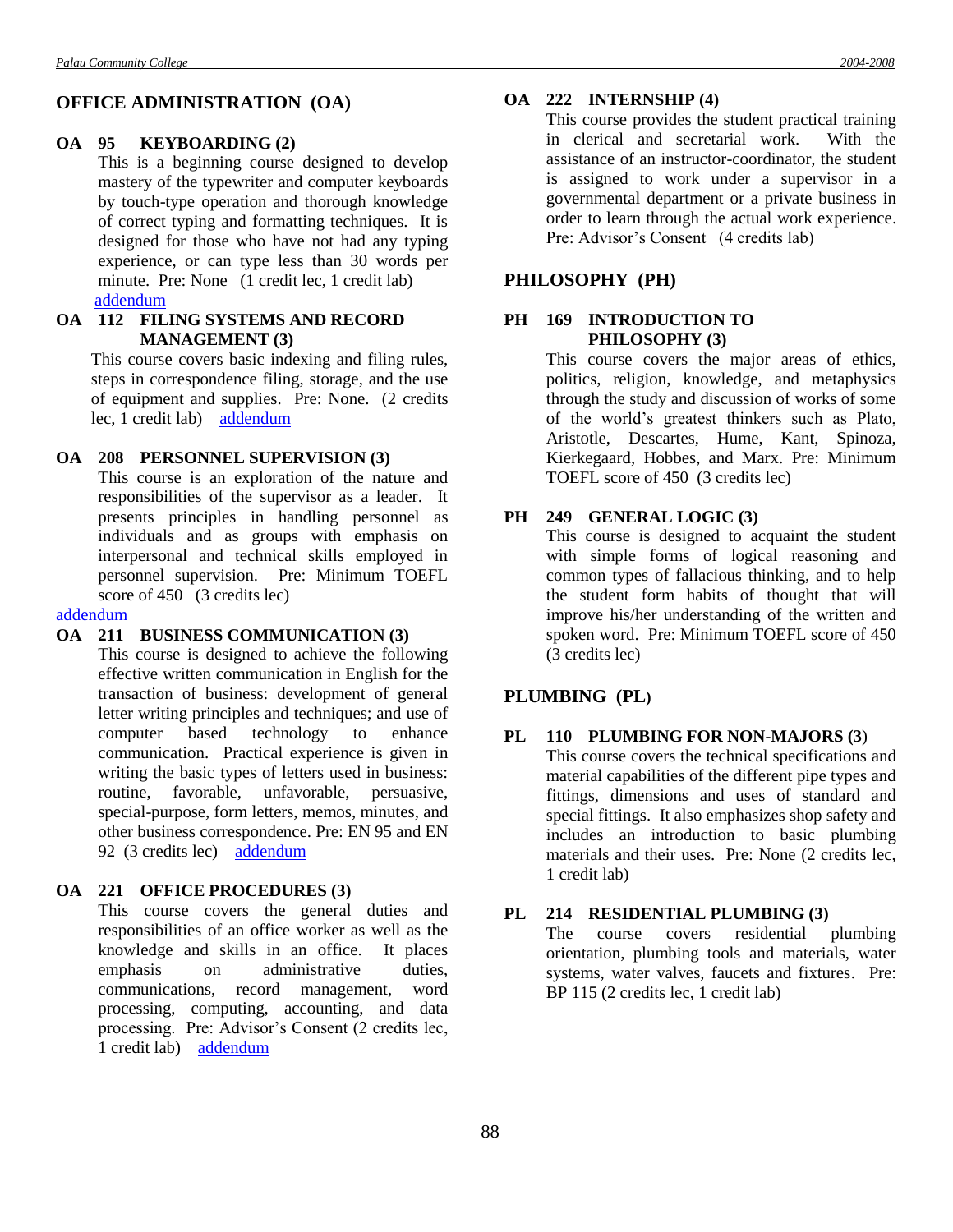#### **PALAUAN (PW)**

#### **PW 101 CONVERSATIONAL PALAUAN (3)**

This basic course provides practice in Palauan conversation. It enables students to understand basic vocabulary and simple sentence structures, and to carry on a basic conversation. Students will practice acceptable pronunciation and will learn and apply common phrases in everyday social and commercial contacts. Pre: None (2 credits lec, 1 credit lab)

#### **PW 219 ADVANCED PALAUAN GRAMMAR (3)**

The purpose of this course is to teach Palauan orthography and grammar. These concepts will be taught through reading and writing exercises. It is designed for students with insufficient knowledge of the language's orthography and grammar. Pre: BL 101 or fluency in Palauan (3 credits lec.)

#### **RELIGION (RE)**

**RE 169 INTRODUCTION TO WORLD'S MAJOR RELIGIONS (3)**

> This course introduces the students to the world's major religions including Hinduism, Buddhism, Shintoism, Confucianism, Taoism, Judaism, Islam and Christianity. Pre: Minimum TOEFL score of 450 (3 credits lec)

#### **SCIENCE (SC)**

- **SC 90 INTRODUCTION TO SCIENCE (3)** This course is designed to provide students with a sound understanding of basic scientific principles and methods. Selected topics will be chosen from the following disciplines: physics, chemistry, biology, local ecology and earth science. Pre: None (2 credits lec, 1 credit lab)
- **SC 109 PRINCIPLES OF BIOLOGY I (4)** This is the first semester of a two semester course that covers cells and molecular biology, generics, evolution, and the origin and history of life on earth. Pre: SC 90 (3 credits lec, 1 credit lab)
- **SC 110 PRINCIPLES OF BIOLOGY II (4)** This is the second of a two-semester course that covers the classification, diversity, structure,

physiology, and ecology of living organisms. Pre: SC 109 (3 credits lec, 1 credit lab)

#### **SC 119 INTRODUCTION TO PHYSICAL SCIENCE (4)**

This course provides students with an introduction to the physical sciences beginning with physics and studies of measurement, motion, gravity, energy, electricity, and magnetism. Chemistry covers fundamentals of matter, atomic theory, and the periodic table. Earth Science includes geologic evolution of the planet, environmental geology and astronomy. Pre: SC 90 and MA 95 (3 credits lec, 1 credit lab)

# **SC 120 PHYSICAL GEOLOGY (4)**

This course is intended to provide students with a sound understanding of the basic processes of geology. Topics include the origin, composition, and structure of the earth, internal processes and plate tectonics, weathering and soil, and surface processes. Pre: SC 119 (3 credits lec, 1 credit lab)

#### **SC 159A ANATOMY AND PHYSIOLOGY (4)**

This first section of Anatomy and Physiology course will cover the first three levels of organization of Anatomy and Physiology: (1) Molecules/Chemistry, (2) the Cell, and (3) Tissues. This course will focus on the fundamentals of organic and inorganic chemistry needed for nursing. The next cell level will focus on the organelles and functions of the cell. The tissue level will focus on the four main types of tissue in the body and their function. During laboratory the students will learn skills in chemistry, the use of equipment, and how to make up solutions of chemicals. To help visualize chemical concepts, the students will make models of sugars and DNA. Prepared slides of cells and tissues will be used to help the students understand microscopic anatomy by using the microscope. The last part of the lab will focus on the human skeleton. Students will know all the bones of the human body, how they articulate with each other and special features of each bone. Pre: SC 109 (3 credits lec, 1 credit lab)

### **SC 159B ANATOMY AND PHYSIOLOGY (4)** This course teaches students about reproductive biology and the eleven major organ systems of the body. During lecture charts, models and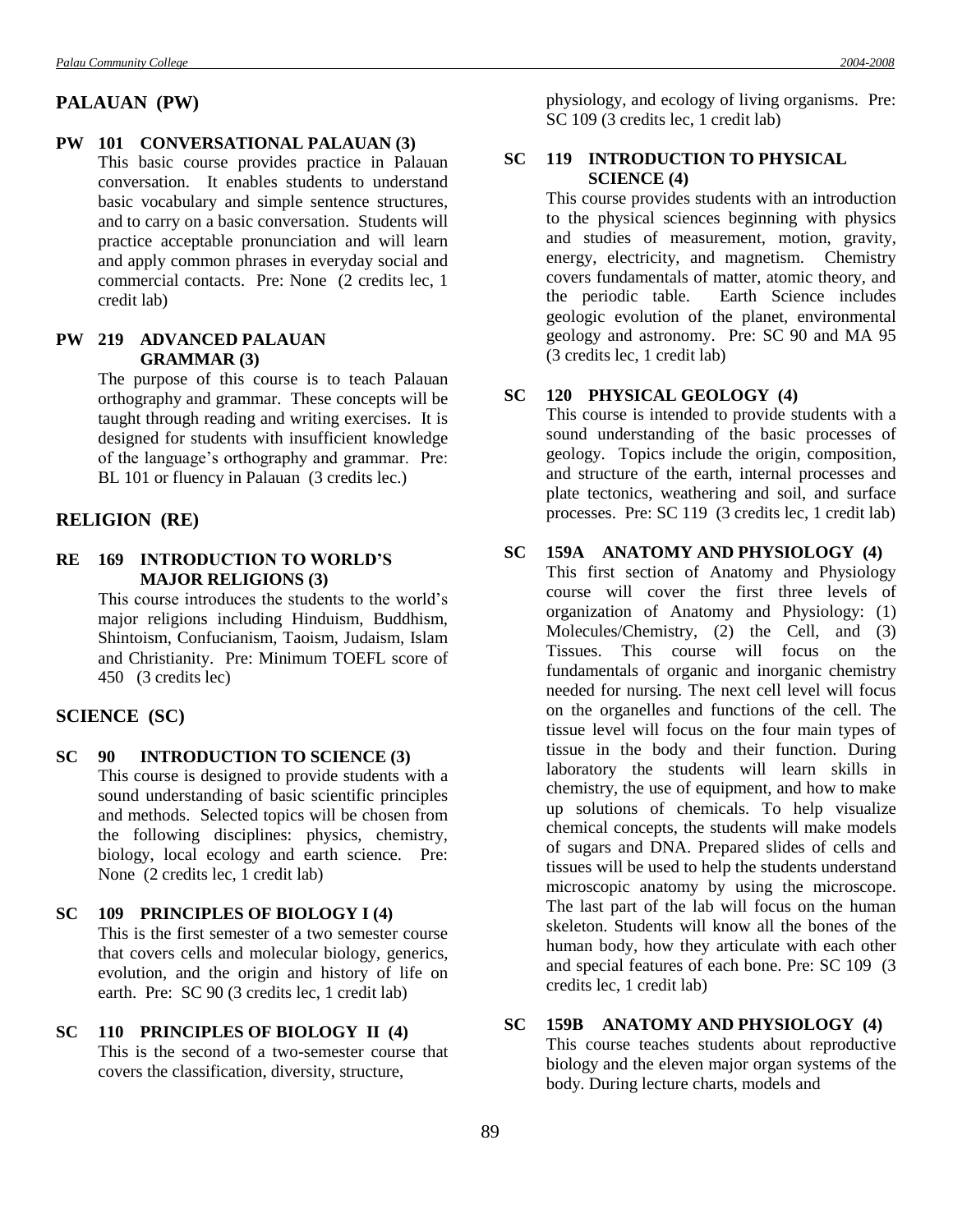demonstrations and laser discs will be used to help explain concepts. Students enter this course with a strong foundation on the organization levels of chemistry, cells and tissues. They examined cells and tissue sections and learned the skeletal system during their first semester. This course focuses on the organization levels of organs, organ systems and the organisms. This second semester course on anatomy and physiology builds upon information from the first semester course with emphasis on upper organization levels of the human body. During laboratory, students will dissect and identify all organ systems in both cat and fetal pig. Students learn skills in dissection, testing physiological functions and identifying specific tissue types for each system. These skills directly apply to their work as nurses. Pre: SC 159A (3 credits lec, 1 credit lab)

#### **SC 160 GENERAL CHEMISTRY I (4)**

This course will provide the beginning student with an adequate foundation in the fundamentals of chemistry and prepare them for SC 161 II. Topics include the structure and nature of atoms, chemical reactions and stoichiometry, gases, solutions, acids, bases, salts, oxidation and reduction reactions. Pre: SC 119 and MA 105 (3 credits lec, 1 credit lab)

#### **SC 161 General Chemistry II (4)**

This course is a rigorous introduction to the principles and applications of chemistry. Topics include structure of atoms and molecules, chemical stoichiometry, descriptive inorganic chemistry and the periodic table, properties of gases, liquids, and solutions, elementary thermodynamics, kinetics, and equilibrium, and chemical bonding and molecular structure. Pre: SC 160 (3 credits lec, 1 credit lab)

# **SC 170 MARINE BIOLOGY (4)**

This course covers a study of the classification, structure, physiology, and ecology of marine organisms. Pre: SC 109 (3 credits lec, 1 credit lab)

#### **SC 201 OCEANOGRAPHY (4)**

This course covers the geological, chemical, physical, and biological aspects of the ocean, structure, features and formation of ocean basins,

properties of seawater, ocean circulation, waves, and tides, and biology and ecology of marine organisms. Pre: SC 120 and SC 160 (3 credits lec, 1 credit lab)

### **SC 209 MICROBIOLOGY (4)**

This course is an introduction to the structure and function of cells and viruses, with an emphasis on bacteria. The basic techniques of isolation, identification, and pure culture are covered in the laboratory as well as a consideration of the physiology and ecology of microbes. This course is designed to cover cell biology for liberal arts majors and microbiology for students preparing for careers in the allied health sciences. Pre: SC 109 (3 credits lec, 1 credit lab)

### **SC 239 NATURAL HISTORY OF PALAU (4)**

This course covers the geological formation of the islands of Palau, its mangrove ecosystem, rivers and estuaries. It provides the students with knowledge in classification of marine animals and plants, taxonomy of corals, marine plants, invertebrates, fish commonly found in Palau, biology of coral reefs and marine lakes, and monitoring and surveying techniques for marine ecosystems, and conservation methods for local marine resources. Pre: SC 90 (3 credits lec, 1 credit lab)

#### **SC 249 ENVIRONMENTAL CONCEPTS AND ISSUES (4)**

This course introduces students to environmental concepts and issues at the local (Palauan) and global levels. The course includes guest lecturers who will speak on a range of local environmental issues and give an overview of the major themes that underlie environmental thinking today. It will also cover some of the main environmental threats in the  $21<sup>st</sup>$  century, including global warming, deforestation, land degradation and waste management. Students will be required to undertake an environmental research project. Pre: SC 90 (3 credits lec, 1 credit lab)

### **SC 270 FIELD STUDIES (3)**

This course covers the application of commonly used ecological surveying techniques. Students will learn the use of commonly used field equipment and proper methods of collecting data and specimens. The data will be collected in the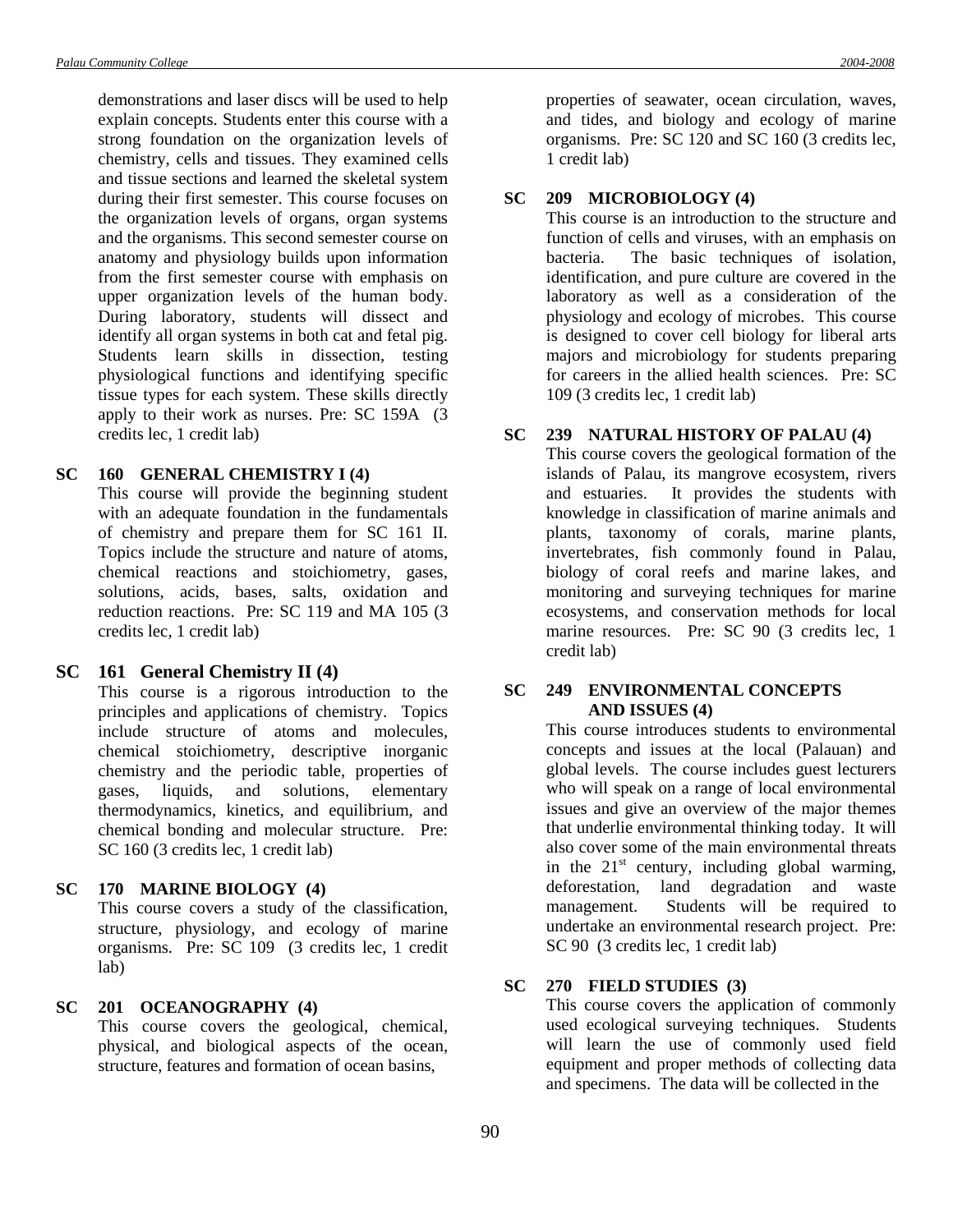field, analyzed and presented in a report. Pre: SC 110 and SC 201 (2 credits lec, 1 credit lab)

#### **SC 275 INTERNSHIP (4)**

This course provides the student with practical training in scientific methods, technical laboratory skills, and field studies. With the assistance of an instructor-coordinator, the student is assigned to work under a supervisor in a governmental department or a private business in order to learn through the actual work experience. Pre: Advisor's Consent (4 credits lab)

# **SMALL ENGINES AND OUTBOARD MARINE (SE)**

#### **SE 101 BOAT OPERATION (3)**

This course is designed to familiarize students with safe operation of outboard motor boats including national safety measures, open water driving, boat and engine maintenance, proper approaches to water hazards and operator's rules of driving. Pre: None (1 credit lec, 2 credits lab)

# **SE 112 BASIC ENGINE PRINCIPLES (3)**

This course covers principles of theory and operation and skills relating to repair and maintenance of basic outboard marine engines. Pre: None (2 credits lec, 1 credit lab)

# **SE 113 TWO AND FOUR CYCLE ENGINES (3)** This course covers overhaul and repair of lawn, garden, and recreational engines under ship conditions according to manufacturers' recommendations. It also includes rebuilding procedures on large, single, multi-cylinder and four cycle engines. Complete engine diagnosis and reconditioning practices are covered. Pre: None (2 credits lec, 1 credit lab)

#### **SE 122 OUTBOARD ENGINE ELECTRICAL SYSTEM (3)**

This course covers electrical system associated with marine engine including the charging circuit, starting circuit and ignition circuit. Theories of operation and maintenance/repair are discussed and applied. Pre: SE  $112 \& 113$  (2 credits lec, 1) credit lab)

### **SE 123 OUTBOARD FUEL & CARBURETION SYSTEMS (3)**

This course covers functions, maintenance, service of fuel tanks, pumps, carburetors, intake manifolds, flame arresters, filters and fuel injection systems used in marine engines. Pre: SE 112 & 113 (2 credits lec, 1 credit lab)

### **SE 124 OUTBOARD COOLING SYSTEM (3)**

This course covers service and maintenance of cooling systems for marine engines including open-style and closed-style systems. Pre: SE 112 & 113 (2 credits lec, 1 credit lab)

# **SE 212 OUTBOARD LOWER UNIT SYSTEM (3)**

This course covers principles of gear cases, power trim/tilt system, propellers and gear shifting system on a variety of outboard engines. The focus is on gear case designs, measurements, overhaul procedures and reconditioning of all parts in the modern outboard gear case. Students should be able to troubleshoot, service and rebuild outboard engine gear cases and power trim and tilt systems. Pre: SE 122 (1 credit lec, 2 credits lab)

#### **SE 213 OUTBOARD POWER HEAD SYSTEM (3)**

This course introduces power-head designs and functions on a variety of outboard makes and models. Topics include identifying complete outboard power-head cylinder blocks, crank shafts, bearings, pistons and connecting rod assembly systems and techniques to test/troubleshoot power-head components. Students should be able to troubleshoot, test and rebuild power-head systems with specific attention to parts identification, tolerance, inspection, assembly and installation. Pre: SE 122 (1 credit lec, 2 credits lab)

#### **SE 221 GENERAL LABORATORY (4)**

Advanced maintenance and repair skills are developed in all aspects of a real-life shop situation by applying skills from previously studied courses. It includes dealing with customer problems, shop practices and procedures, tune-up and troubleshooting techniques, and installing motors and accessories. Emphasis is placed on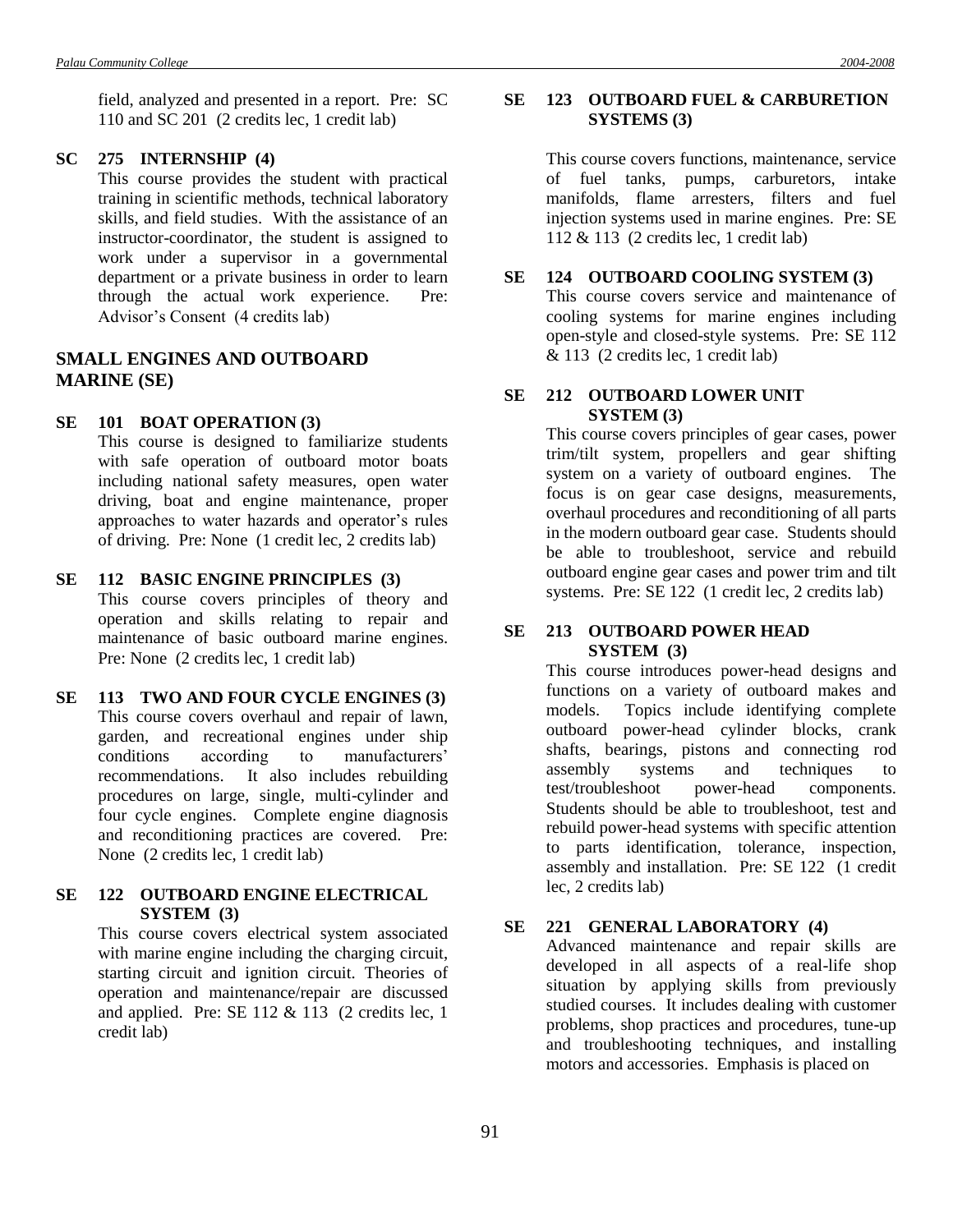# **SE 222 DIAGRAM READING AND TESTING (3)**

This course covers small engine and outboard engine wiring and basic circuit components. Circuit diagrams and how to read and interpret wiring diagrams, testing procedures, circuit testing, and use of diagnostic equipment will be emphasizes. Pre: SE 122 (2 credit lec, 1 credits lab) [addendum](Addendum2.doc#sixteen)

### **SE 223 INTERNSHIP (4)**

This course provides the student with practical training in outboard engine repair. With the assistance of an instructor-coordinator, the student is assigned to work under a supervisor in a governmental department or a private business in order to learn through the actual work experience. Pre: Advisor's Consent (4 credits lab) Formerly numbered SE 222

# **SPORTS (SP)**

**SP 100 BEGINNING COACHING (3)** This is a beginning coaching course designed to provide basic guide to coaching with the expertise to coach at the beginning level. Course topics

include communication, teaching and coaching methods, planning, sports safety and sports specific skills and tactics. Pre: None (3 credits lec.)

# **SOCIAL SCIENCES (SS)**

**SS 100 INTRODUCTION TO COLLEGE (1)**

This course will have two main components: First, it will offer students a variety of methods and suggestions to take control of their college experience and be successful. Second, the course will introduce students to the people and resources at PCC that they may need, and encourage them to investigate ways to make their time in college rewarding and productive. **Note: Required for all incoming freshmen - waivers not available**. Pre: None (1 credit lec)

**SS 109 MARRIAGE AND THE FAMILY (3)** A study of the relationships of men and women in courtship, marriage, and the family. The extended family as social units will be explored. Pre: Minimum TOEFL score of 450 (3 credits lec)

### **SS 119 INTRODUCTION TO PSYCHOLOGY (3)**

This course introduces the students to factors influencing human behavior, relationships, developmental stages, cognition processes, defense mechanisms and various psychotherapies. Pre: Minimum TOEFL score of 450 (3 credits lec)

### **SS 129 INTRODUCTION TO SOCIOLOGY (3)**

This course is a study of human society involving topics such as foundations of culture, social interaction, social controls and institutions, and social changes. Pre: Minimum TOEFL score of 450 (3 credits lec).

# **SS 149 INTRODUCTION TO POLITICAL SCIENCE (3)**

This course is designed to help students understand the different political problems, systems, ideologies, and processes that exist in the world. Pre: Minimum TOEFL score of 450 (3 credits lec)

#### **SS 169 INTRODUCTION TO ARCHEOLOGY (3)**

This course is designed to acquaint students with the methods, theory and techniques of archeology to study prehistoric societies and explain cultural change through the study and use of the remains of fossils and artifacts with emphasis on the origin of Palauans. Pre Minimum TOEFL score of 450 (3 credits lec).

### **SS 179 INTRODUCTION TO SOCIAL ANTHROPOLOGY (3)**

This course is a systematic study of how human beings interact with one another as a process of creation of group, institutions, communities and societies. The course will focus the place of human beings within evolution and physical variations with emphasis on the Pacific. Consideration will be given to the interrelationship of cultural and biological factors. Pre: Minimum TOEFL score of 450 (3 credits lec)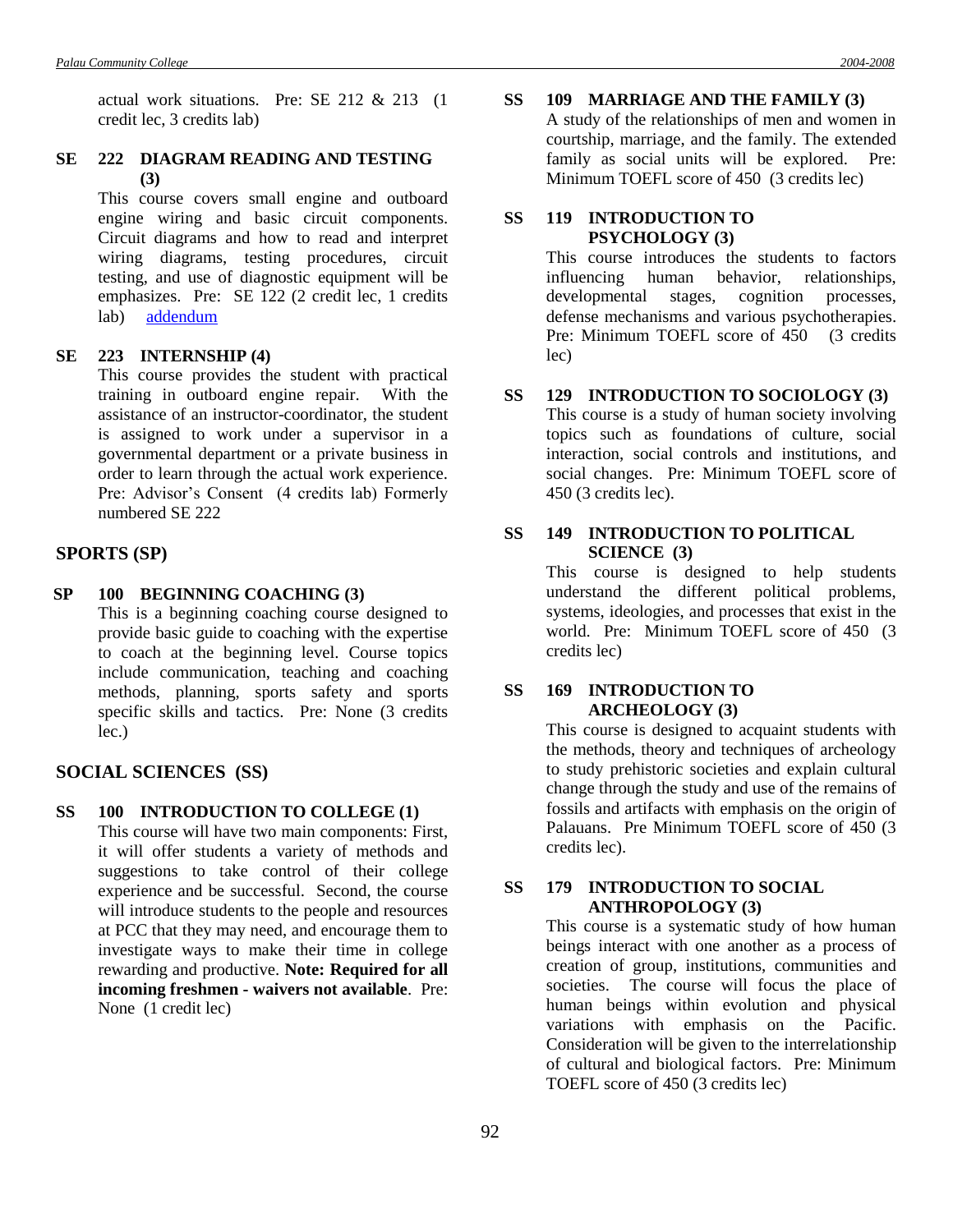### **SS 189 INTRODUCTION TO CULTURAL ANTHROPOLOGY (3)**

This course includes the nature of culture, the introduction of basic concepts for analyzing cultural behavior, cultural patterning and integration, and dynamics of culture. Current trends in interpretive anthropology of the Pacific will be explored. Pre: Minimum TOEFL score of 450 (3 credits lec) Formerly titled Introduction to Anthropology

# **SS 203 COMPARATIVE GOVERNMENT (3)**

This course covers the structures and operations of the government of U.S., Japan, selected republics from the former USSR, Tonga, and Nauru. The governments are examined as potential forms of government of the three entities of Micronesia. Pre: Minimum TOEFL score of 450 (3 credits lec)

# **SS 209 CHANGES IN MICRONESIA (3)**

This course covers the structure and operation of the present government systems in Micronesia. It covers foreign influences upon the cultures in Micronesia and the effect on the development of the present forms of government in the regional political entities. Pre: Minimum TOEFL score of 450 (3 credits lec)

#### **SS 229 CONTEMPORARY SOCIAL PROBLEMS (3)**

This course is designed to help students acquire a general understanding of some of the critical problems that exist in our society and prepare them to become capable in coping with these phenomena. Emphasis will be on social problems that Micronesians are facing in their everyday lives. Pre: Minimum TOEFL Score of 450 (3 credits lec)

#### **SS 259 THE AMERICAN POLITICAL SYSTEM (3)**

This course is designed to acquaint students with the structure, functions, and policy-making processes of United States national governance, beginning with its revolutionary founding and theory, moving to its contemporary institutions, and concluding with policy processes. In addition, this course will facilitate the student's research and writing abilities, including the ability to

critique the scholarship of others, plus develop an understanding of meaningful political participation. The major dilemmas and choices facing American policy makers and appropriate frameworks for analysis will be examined. Pre: Minimum TOEFL Score of 450 (3 credits lec)

# **SURVEYING (ST)**

[addendum](Addendum6.doc#three)

#### **ST 101 COMPUTER-AIDED DRAFTING I (3)**

This course introduces computer-aided drafting (CAD) and examines the hardware that make up a CAD workstation. It also covers the operating system (Windows) that enables the equipment to function as a unit. The course shows how to use AutoCAD to set up drawings and add lines, circles, arcs, other shapes, geometric constructions, and text. Students will use display and editing techniques as well as to obtain information about their drawings and work with drawing files. Pre: CS 100 (2 credits lec, 1 credit lab)

# **TOURISM AND HOSPITALITY (TH)**

# **TH 100 INTRODUCTION TO TOURISM AND HOSPITALITY (3)**

This class will be an exploration into the tourism and hospitality fields. The various areas of tourism and hospitality will be explored including hotels, restaurants, tour services, institutional food services, and opportunities in the public sector. This course will also examine the relationship between the hospitality industry and the community around it. This may include employment in supporting industries, impact on infrastructure, and the pressures on the natural environment. Pre: TH Advisor's Consent (3 credits lec.) [addendum](Addendum8.doc#ten)

### **TH 101 FOOD PRODUCTION AND SANITATION (3)**

This course will study the basics in food preparation, storage, and sanitation. Students will learn the basics in preparing menus featuring breakfast, lunch and dinner entrees. The proper service of these menus will be demonstrated. Menu planning, costing, and catering will be addressed. Pre: None (2 credits lec, 1 credit lab)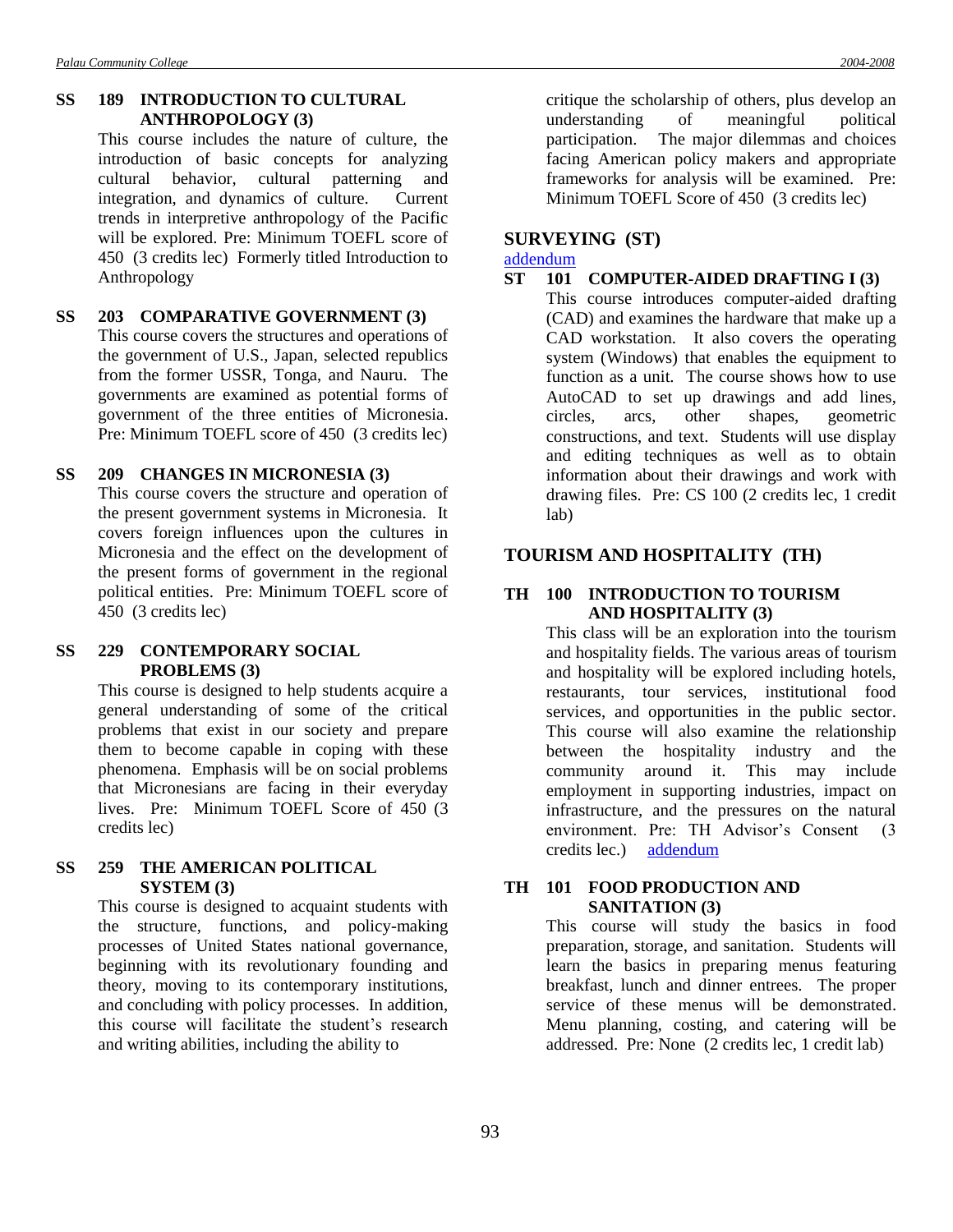# **TH 104 RECREATIONAL DIVING (2)**

This course provides instruction in open water scuba diving, advanced open water and rescue diving. The open water section teaches basic diving practices, equipment use and care, safety practices and diving physiology. Advanced open water helps develop important skills in specific areas of diving. These include deep diving, night diving, underwater navigation, search and recovery, wreck diving, and drift diving. The final section presents safety and rescue skills to prepare students for possible diving emergencies. Pre: HP 181 or valid First Aid/CPR card (2 credits lab)

### **TH 110 TOUR GUIDING AND TRAVEL PLANNING (3)**

This course covers the basic principles and information of tour guiding, tour packaging and travel plans. It will expose students to environmental concerns, cultural product diversity, and safety factors on land and at sea. In addition to carrying out a successful tour, students will also develop and arrange a tour package and tour itineraries. Segments of the course will help students set up rooms, flights and other mean of transportation services for the purpose of contributing to memorable business/leisure activities. Pre: TH 100 (2 credits lec, 1 credit lab)

### **TH 115 INTERPERSONAL RELATIONS AND CUSTOMER SERVICE (2)**

A look into how people interact with each other and the factors that influence individual preferences will take place. The relationships between the customer and the business entity will be discussed. Customer expectations and dealing with a difficult guest likewise will be covered. The basics of good customer service will be presented along with problem-solving techniques. The student will participate in field observations/studies. Pre: EN 95 or Instructor's Permission (2 credits lec)

# **TH 118 BAKING (3)**

The course will cover skills necessary to work in the pastry department of a hotel or restaurant. The basics in preparing bread, pastries, and fine desserts will be presented and practiced. Pre: TH 101 (1 credit lec, 2 credits lab)

### **TH 201 DINING ROOM AND BEVERAGE OPERATIONS (3)**

Study of principles and practices of dining room service and beverage operations. Dining Operations include the study of service techniques and procedures used in most dining rooms. Bar Operations include the study of product knowledge, the service of drinks, bar set-up, and basic mixology. Course content also includes menu planning techniques, loss prevention, and legal issues. Grooming, hygiene, interpersonal communications, and work skills will be discussed. Pre: TH 101 (2 credits lec, 1 credit lab)

# **TH 206 SCUBA DIVE MASTER (1)**

This course provides instruction in supervision and guiding scuba divers. It will include safety training, principles in guiding scuba divers and emergency preparedness. This course will also cover theoretical training in the physiology of diving. Pre: TH 104 (1 credit lab)

# **TH 210 HOUSEKEEPING MANAGEMENT (3)**

This course presents a systematic approach to managing housekeeping operations in the hospitality industry. The various areas of responsibility will be presented with both managerial and technical skills demonstrated and practiced. Pre: TH 100 (2 credits lec, 1 credit lab)

#### **TH 215 FRONT OFFICE OPERATIONS (3)**

This course will be a practical guide to the operations of the front of the house and the hospitality accounting practices. Reservations, check in, check out, and night auditor functions will be covered in role play, case studies, and practical applications. Both manual and computer reservations and front desk operations will be presented. Pre: TH 100 and BA 130 (3 credits lec)

### **TH 217 HOTEL SECURITY AND FACILITIES MANAGEMENT (3)**

This course will present security strategies that protect employees and guests and help prevent potential lawsuits. The fundamentals of hospitality law will be presented. It will also cover major facility systems and ways to streamline operations and address environmental concerns. The organization and management of workforce will be discussed along with resource conservation practices. Pre: TH 100 (3 credits lec)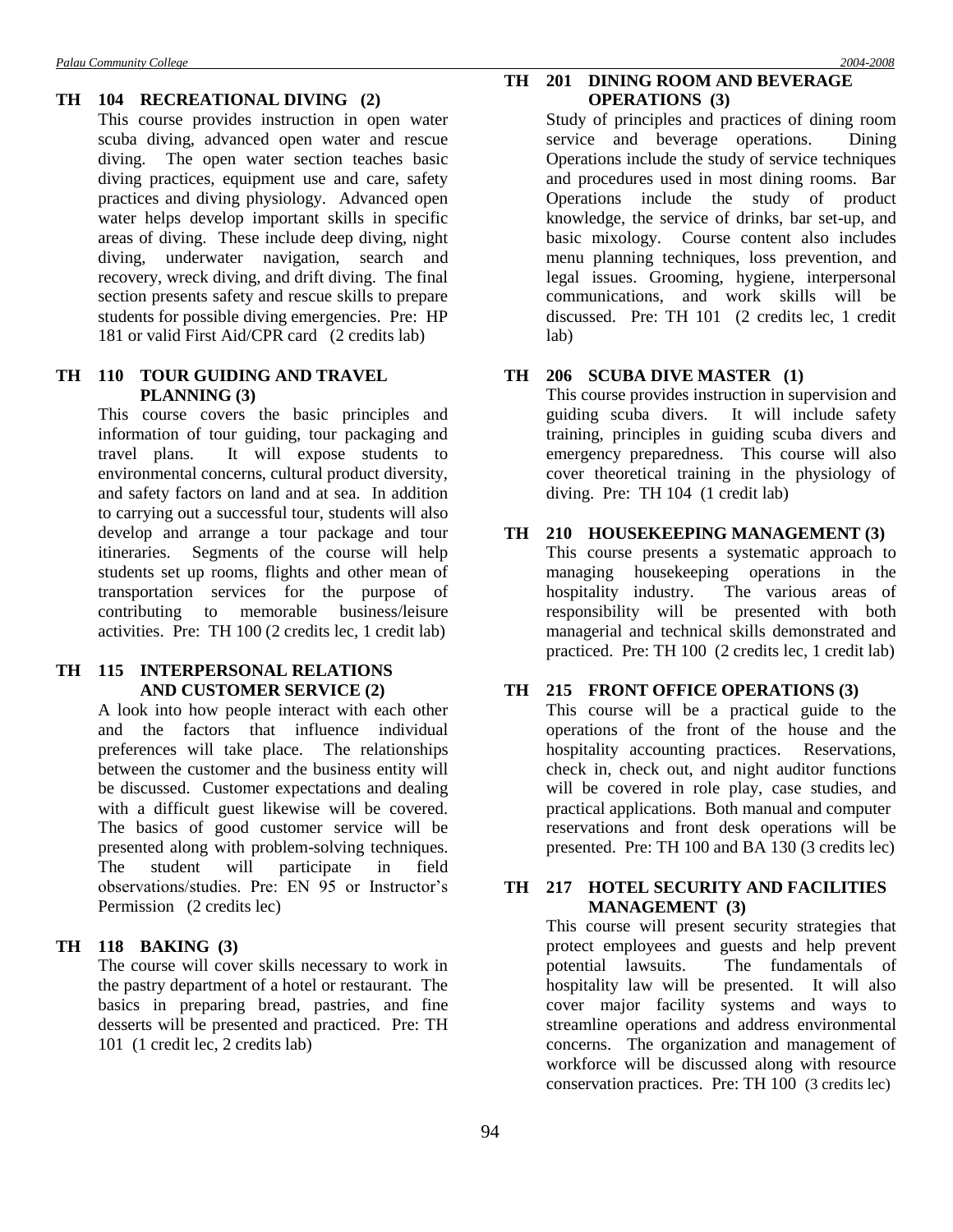# **TH 218 FOOD AND BEVERAGE COST CONTROL AND PURCHASING (3)**

Advanced skills in menu planning with regards to theme, variety, nutritional value, and product availability will be learned. The students practice these skills while producing entrees from a basic menu. Pre: TH 201 (2 credits lec, 1 credit lab) [addendum](Addendum2.doc#seventeen)

# **TH 219 HUMAN RESOURCES MANAGEMENT (3)**

The course will follow the process of recruitment, training, advancement, disciplinary actions, and termination of employees. It will investigate laws that apply regarding hiring and employment in the hospitality industry. The requirements regarding expatriate workers and working permits will be discussed. A study into benefits, contracts, and employee handbooks will help the students understand the relationship between the business entity and its employees. Pre: Minimum TOEFL score of 450 (3 credits lec)

#### **TH 220 MARKETING (3)**

Basic marketing concepts will be covered including market segments, demographics, and promotion. The various instruments of marketing will be presented. The specific challenges of marketing to the world, nation, and community will be discussed with regard to the tourism and hospitality industry. Pre Minimum TOEFL score of 450, EN 95 and CS 100 (3 credits lec)

# **TH 222 MANAGING FOR QUALITY IN THE HOSPITALITY INDUSTRY (3)**

This course covers the fundamentals of management and their applications. The business organization, governing, and organizational environments will be investigated. The various roles that a manager fills will be explored. An introduction to organizational behavior will also be presented. Pre: Minimum TOEFL score of 450 (3 credits lec)

# **TH 223 INTERNSHIP FOOD & BEVERAGE (4)** This course provides the student with practical training in the tourism and hospitality industry. With the assistance of an instructor-coordinator, the student is assigned to work under a supervisor in a private firm in order to learn through an actual experience. Pre: Advisor's Consent (4 credits lab.)

# **TH 224 INTERNSHIP–HOTEL OPERATIONS (4)** Same as TH 223

**TH 225 INTERNSHIP-TOUR SERVICES (AAS) (4)** Same as TH 223

**TH 226 INTERSHIP-TOUR SERVICES (AS) (4)** Same as TH 223

**TH 227 INTERSHIP-HOSPITALITY MANAGEMENT (4)** Same as TH 223

### **VISUAL ARTS (VA)**

# **VA 109 INTRODUCTION TO VISUAL ARTS (3)**

This course includes the study of the world's visual arts and their influences on the quality of life. Pre: Minimum TOEFL score of 450 (2 credits lec., 1 credit lab)

### **WELDING (WE)**

#### **WE 110 OXYACETYLENE (3)**

This course provides an introduction to the safe operation of oxyacetylene equipment and instruction in the fundamentals of fusion welding of ferrous metals in various positions. Pre: None (2 credits lec, 1 credit lab) Formerly titled Basic Oxyacetylene For Non-Majors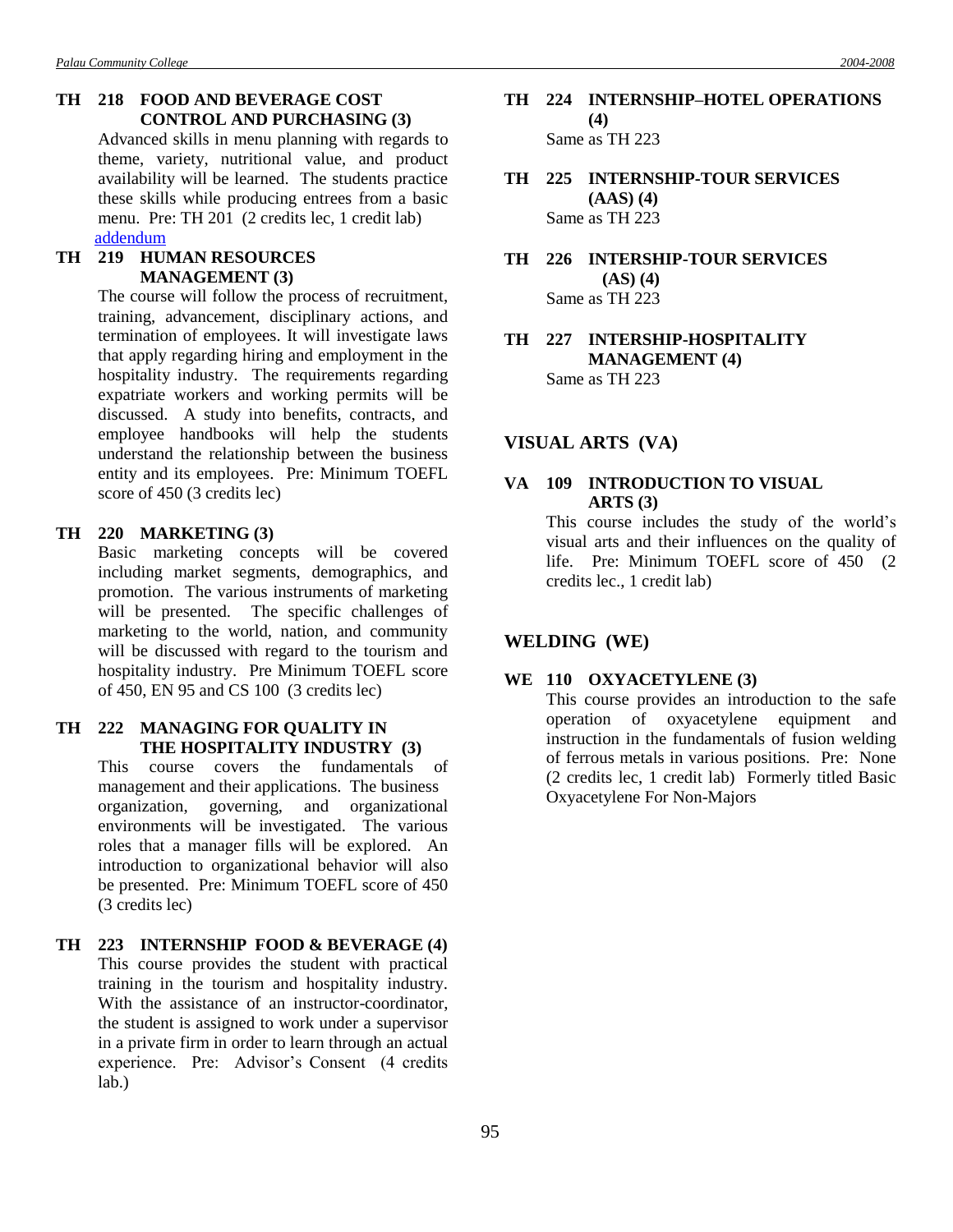# **CONTINUING EDUCATION NON-CREDIT COURSES**

# **ART AND DESIGN TRAINING**

#### **ADT 001 INTRODUCTION TO FABRIC DESIGN**

Upon completion of this training, a trainee will acquire basic skills and knowledge of the basic techniques to design tablecloths, pillow covers, and clothes as well as hands-on experience in tiedye, sponge printing, and stenciling techniques. (Contact Hours: 40)

### **ADT 002 INTRODUCTION TO DRAWING**

Upon completion of this training, a trainee will acquire basic skills and knowledge in drawing and sketching. A trainee will also gain familiarity with tools and techniques used in drawing and the foundation of all other forms of art. Also the effective use of the line and how to create texture, shading, and depth, and the use of pencil, charcoal, and pen and ink in drawing various subjects such as still life, human figures, and landscape will be covered. (Contact Hours: 12)

## **ADT 003 INTRODUCTION TO WATER COLORPAINTING**

Upon completion of this training, a trainee will have been introduced to the world of watercolor painting and gain familiarity by creating abstract designs, still lives, landscapes, and portraits. This training will cover color mixing, watercolor techniques, the types of brushes and paper, and also explore techniques in blending, overlaying, and dry and wet brush. (Contact Hours: 12)

### **ADT 004 INTRODUCTION TO PRINTMAKING**

Upon completion of this training, a trainee will become familiar with the art of making prints or multiple copies of an image. A variety of printing techniques such as rubber stamping, leaf printing, sponge printing, and linoleum block printing will be covered. Prints will be made on paper in color water-based inks. (Contact Hours: 18)

# **ADT 005 INTRODUCTION TO OIL PAINTING**

Upon completion of this training, a trainee will have explored the basics of oil painting, learned the different tools used and the basic guidelines for creating oil paintings as well as learn the basic concepts of backgrounds, center, focus, and

highlighting. During this course, each participant will create his/her own Rock Island masterpiece. (Contact Hours: 20)

# **ADT 006 BATIK PAINTING**

Upon completion of this training, a trainee will acquire basic skills and knowledge required for painting using fabric. (Contact Hours: 40)

### **ADT 007 KIRIE ART**

Upon completion of this training, a trainee will acquire basic skills and knowledge required for creating art using cutout and portion sheets of paper. (Contact Hours: 20)

# **ADT 008 FLOWER ARRANGEMENTS**

Upon completion of this course, participants will be able to arrange flowers for homes and office decoration. Participants will learn the creative art of arranging flowers by using real as well as artificial flowers. (Contact Hours: 24)

# **ADT 009 WOODCARVING**

Upon completion of this training, a trainee will have acquired the basic skills of carving storyboards and be able to do it on his/her own. (Contact Hours: 75)

# **ADT 010 WOODSCULPTURING**

Upon completion of this training, a trainee will have acquired the basic skills of sculpting wood into any sculpture desired. (Contact Hours: 36)

# **ADT 011 MARMAR AND LEI WEAVING**

Upon completion of this training, a trainee will have acquired basic skills in weaving marmars and leis including the different types of flowers needed and the best ropes or strings to use. (Contact Hours: 16)

### **BUSINESS CLASS**

**BC 001 HOW TO START A SMALL BUSINESS** Upon successful completion of this training, a trainee will be able to identify or provide the type of information or data required to start a small business. (Contact Hours: 10)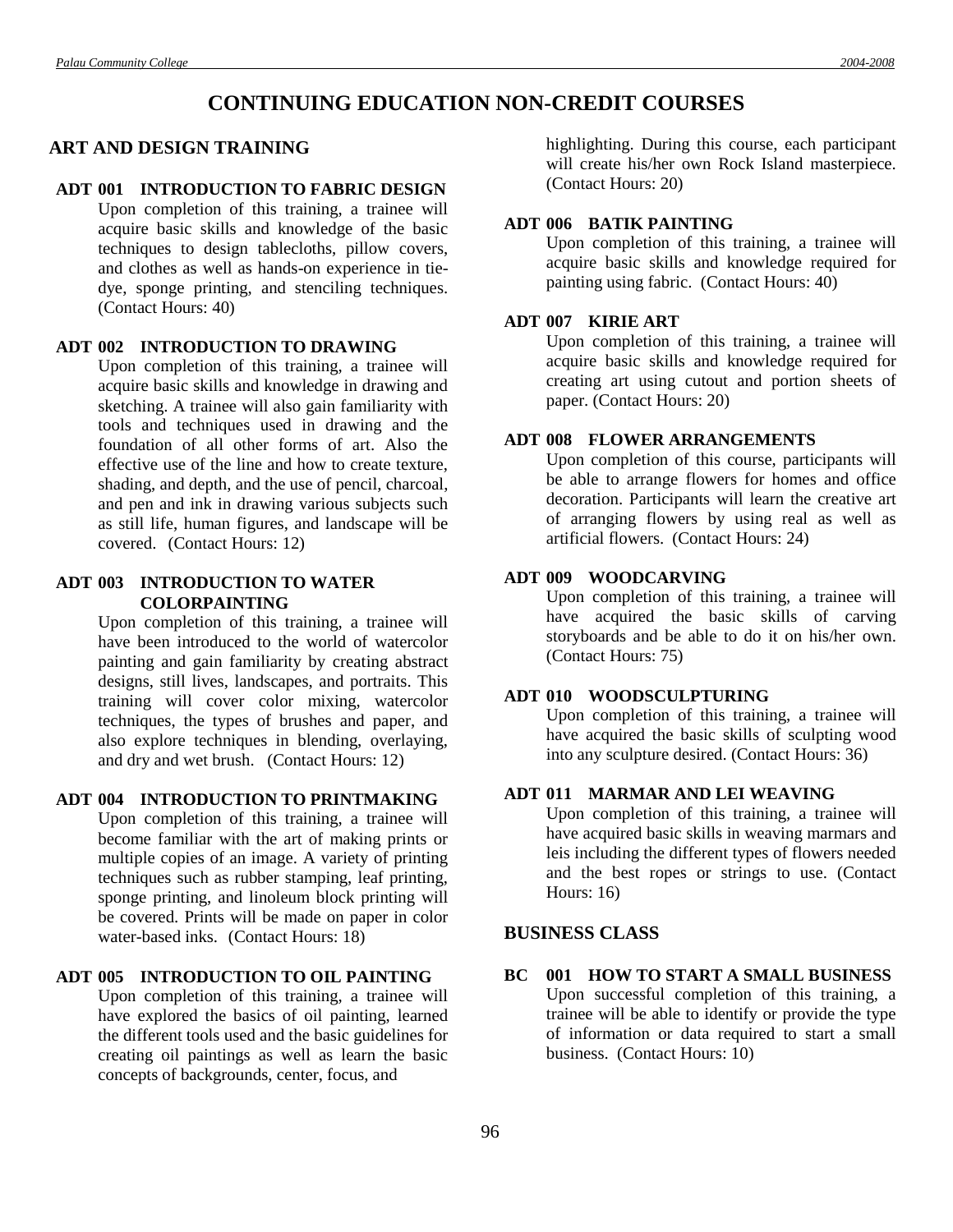# **BC 002 SMALL BUSINESS MANAGEMENT**

Upon successful completion of this training, a trainee will acquire basic understanding of what it takes to open and to manage a business successfully. (Contact Hours: 10)

# **BC 003 MARKETING**

Upon successful completion of this training, a trainee will acquire basic understanding of how to make his/her products or services successfully in an already competitive environment. (Contact Hours: 10)

### **BC 004 SALESMANSHIP**

Upon successful completion of this training, a trainee will acquire a basic understanding of how to sell one's products successfully and effectively. (Contact Hours: 10)

### **BC 005 BOOKKEEPING AND FINANCIAL DECISION TRAINING**

Upon successful completion of this training, a trainee will acquire basic understanding and knowledge of maintaining good bookkeeping records. (Contact Hours: 10)

# **BC 006 ANALYZING FINANCIAL STATEMENTS**

Upon completion of this training, a trainee will acquire basic understanding and skills to interpret and understand financial statements. (Contact Hours: 10)

# **BC 007 ACCOUNTING WORKSHOP**

Upon the completion of this training, a trainee will acquire basic understanding of proper accounting techniques for government accounting procedures. (Contact Hours: 36)

#### **BC 008 QUICKEN TRAINING**

Upon completion of this training, a trainee will acquire basic understanding to perform computerized accounting for small and medium businesses using Quicken software. (Contact Hours: 10)

# **BC 009 INTRODUCTION TO EMPLOYMENT**

Upon completion of this training, a trainee will be able to understand various techniques used to select a career as well as skills for effective job interviewing and securing and keeping a job. (Contact Hours: 20)

#### **BC 010 CASHIERING WORKSHOP**

Upon completion of this training, a trainee will acquire skills and understanding of the multifunctions of electronic calculators and the operation of a cash register. (Contact Hours: 10)

# **BC 011 COST BENEFIT ANALYSIS**

Upon completion of this course, participants will be able to understand cost accounting, establish benefits of specific investments and returns on new investments. (Contact Hours: 40)

# **BC 012 ECONOMIC ANALYSIS**

Upon completion of this course, participants will be able to evaluate business/organizations as well as understand economic sectors and the sectors' functions within a national and global perspective. (Contact Hours: 32)

# **BC 013 BUSINESS MATH**

Upon completion of this training, a trainee will have acquired skills and knowledge in business math including solving decimals and percentage problems, percent prices and sales prices, how to determine profits and what types of forms are required for tracking records, and much more. (Contact Hours: 40)

# **COMPUTER CLASSES**

# **CC 001 KEYBOARDING**

Upon completion of this training, a trainee will be able to master the computer keyboard by touch and type operation and thorough knowledge of correct typing and formatting techniques. (Contact Hours: 20)

# **CC 002 WINDOWS 95**

Upon completion of this training, a trainee will have acquired basic knowledge of how to operate Windows 95 such as starting a program, opening, copying, changing settings, printing, and saving files as well as quitting a program. Other topics covered in the training include introduction to desktop and MS-DOS. Pre: Keyboarding (Contact Hours: 10)

#### **CC 003 MICROSOFT WORD**

Upon completion of this training, a trainee will have acquired a basic understanding of how to create, revise, format, print, and save most of the written communications needed in personal and professional life. Pre: Keyboarding (Contact Hours: 10)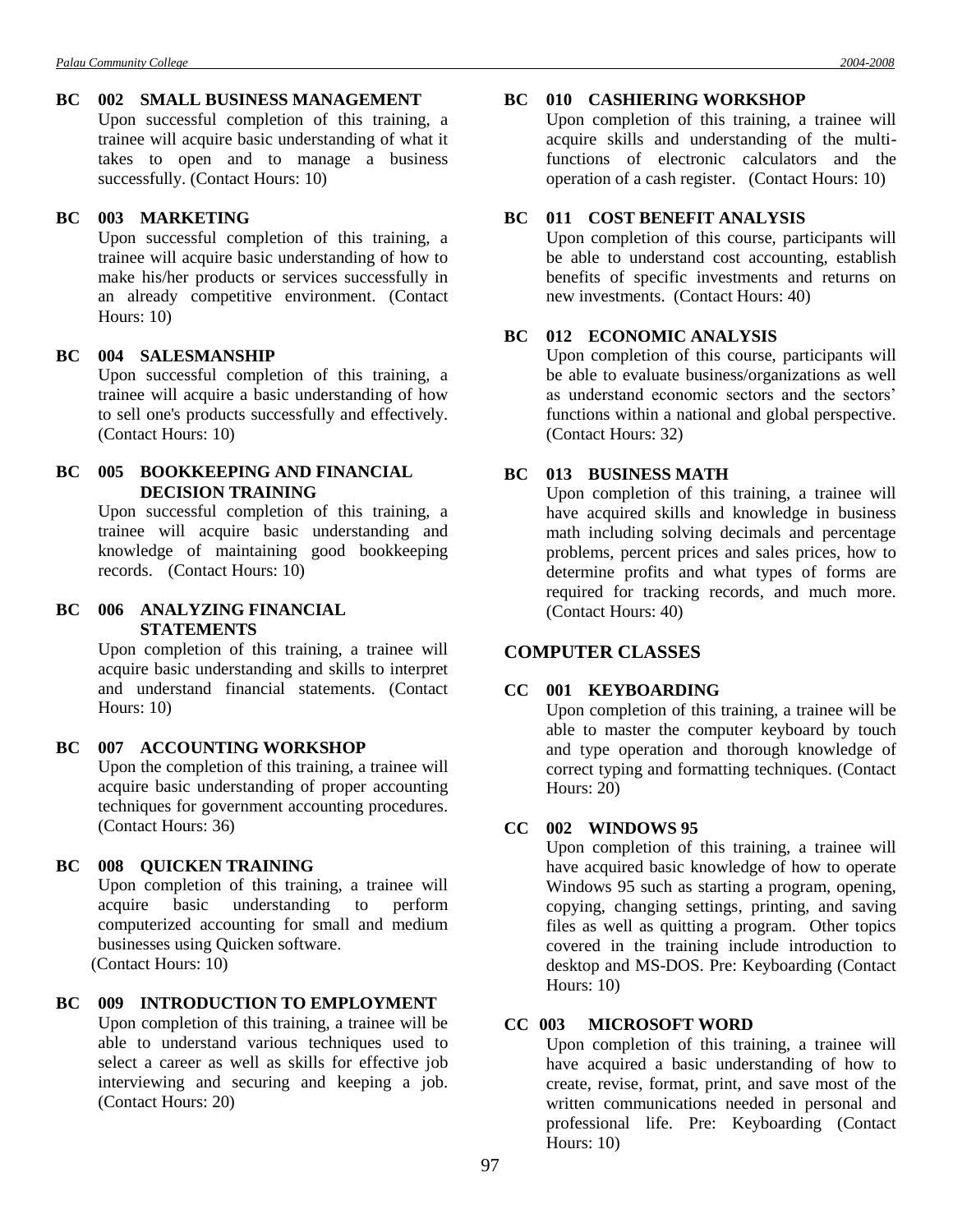Upon completion of this training, a trainee will be able to use Microsoft Access to develop a record keeping system that allows him/her to view, manipulate, modify, sort, query, search, and store data in different tables and produce reports in various forms. Pre: Keyboarding (Contact Hours: 10)

# **CC 005 MICROSOFT EXCEL**

Upon completion of this training, a trainee will be able to use Microsoft Excel for spreadsheet applications such as problem solving, calculations, and a range of other alternative decisions by entering information such as text, numbers, and formulas into the program and interpreting feedback. Pre: Keyboarding (Contact Hours: 10)

# **CC 006 MICROSOFT PUBLISHER**

Upon completion of this training, a trainee will have learned how to use Microsoft Publisher to integrate graphics, pictures, and text to produce posters, flyers, brochures, and other professional quality promotional material. Pre: Keyboarding (Contact Hours: 10)

# **CC 007 COMPUTER MAINTENANCE**

Upon completion of this training, a trainee will have learned proper knowledge of how to properly maintain computer hardware to avoid unnecessary failure due to neglect or improper maintenance and operations. (Contact Hours: 10)

# **CC 008 PERSONAL COMPUTER SERVICING AND MAINTENANCE**

Upon completion of this training, a trainee will have acquired the skills and knowledge in the introduction of PC technology and the principles of servicing, upgrading, and maintenance procedures for a personal computer. This training includes the components that make up a PC, the necessary measurements and development of mastery in the use of industry standard operating system with basic system troubleshooting. (Contact Hours: 60)

# **CC 009 AUTO CAD TRAINING**

Upon completion of this training, a trainee will be able to use Auto Cad to prepare and produce maps or drawings of land being surveyed using information acquired from the field. (Contact Hours: 40)

# **CC 010 INTRODUCTION TO MICROPROCESSORS**

Upon completion of this training, a trainee will acquire the basic skills and knowledge in the basic concepts, the organization, and the flow of information in microprocessors employed in microcomputers and computer systems. (Contact Hours: 60)

# **CC 011 INTERNET EXLORATION FOR KIDS**

Upon completion of this training, a trainee will be able to use a web browser to access and use resources on the World Wide Web. (Contact Hours: 4)

# **DESIGNING, BUILDING,AND FABRICATING**

# **DB 001 BUILDING TRADITIONAL HUTS**

Upon completion of this training, a trainee will acquire the skills and knowledge in building traditional huts. This training covers the layout of the building line, erecting fatter boards, setting posts and beams, roof framing, installing roofing, and making benches. (Contact Hours: 20)

# **DBF 002 DESIGNING CONCRETE MIX**

Upon completion of this training, a trainee will acquire skills and knowledge in the designing of Concrete Mix. This training covers the types of cement, mixing water for concrete, aggregate, testing cleanliness of sand, selecting mix characteristics, designing the concrete mix, taking samples and testing plastic concrete and hardened concrete. (Contact Hours: 10)

# **DBF 003 DESIGNING STAND ALONE SEPTIC TANKS**

Upon completion of this training, a trainee will acquire the skills and knowledge in designing stand-alone septic tanks. This training includes lines, symbols and notations, the architect, engineering, and metric scales, sketching with/without drafting tools, printing and sketching, designing private waste-disposal systems, familiarity with building codes and plumbing codes, OSHA requirements, specifications, and how to apply plumber mathematics. (Contact Hours: 30)

# **DBF 004 THATCHING NYPA LEAVES FOR ROOF**

Upon completion of this course, participants will be able to repair a leaking roof made of thatch by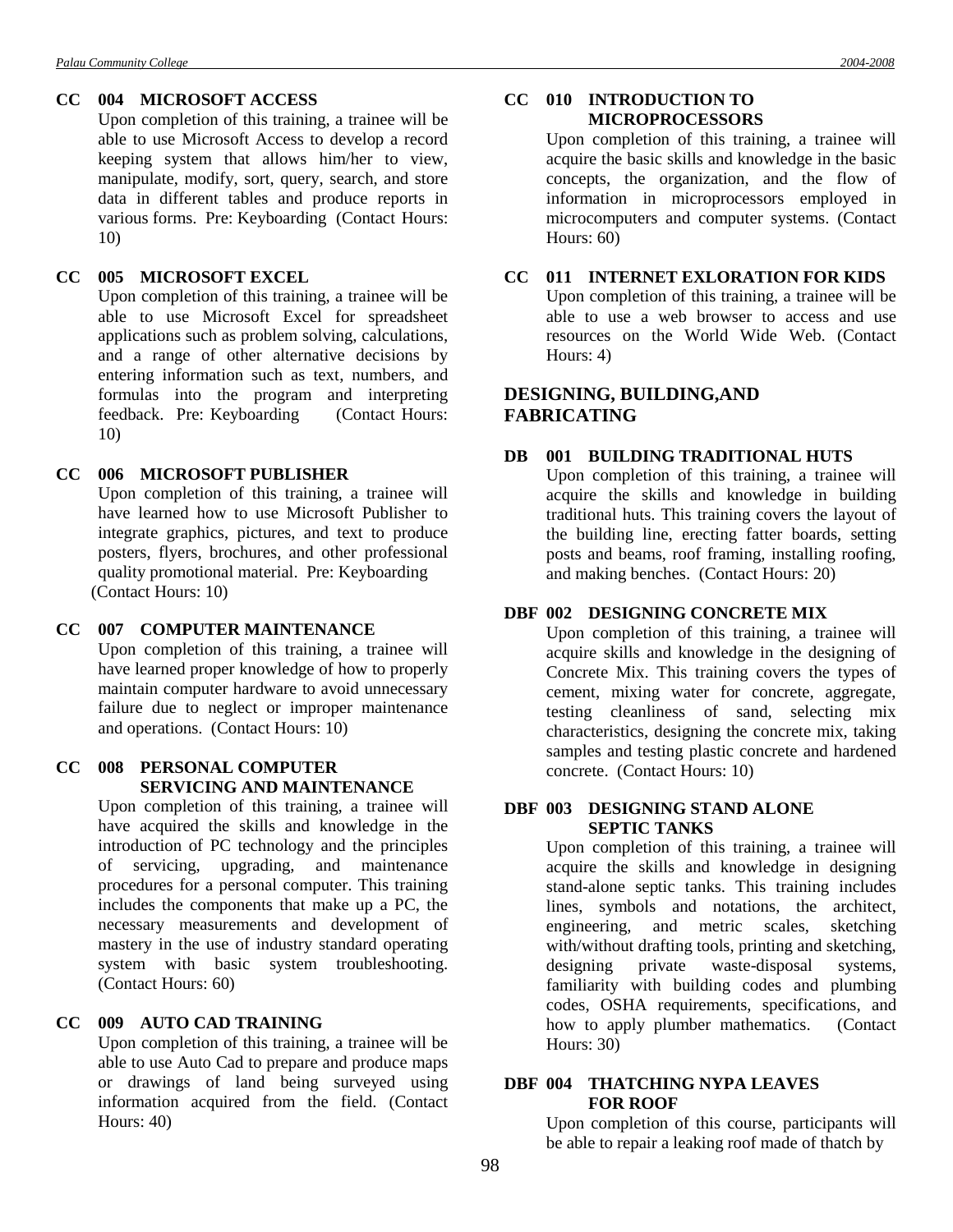themselves. Participants will learn the types of materials needed, application, and weaving techniques. (Contact Hours: 16)

### **DBF 005 MAKING ADZE BLADES**

Upon completion of this course, participants will be able to make an adze blade. Participants will be able to select appropriate material to be used for adze blade and how to fabricate the blade. (Contact Hours: 16)

# **DBF 006 MOUNTING/FIXING THE HANDLE OF ADZE AND TYING**

Upon completion of this course, participants will be able to fix the handle of the adze and tie it properly. Participants will learn styles and techniques of tying by going through the practical experience of this artistic work. (Contact Hours: 16)

#### **DBF 007 LOG CONSTRUCTION**

Upon completion of this training, a trainee will acquire the basic skills and knowledge in the basic principles of layout, footing (concrete pier/wooden post), floor frame, wall frame, and roof framing, hand and power tools, and material estimation. (Contact Hours: 80)

# **DBF 008 SITE PREPARATION & LAYOUT AND FOOTING & FOUNDATION**

Upon completion of this training, a trainee will have acquired basic knowledge to perform preparation and layout as well as in footing and foundation. (Contact Hours: 40)

# **ELECTRONICS TRAINING**

#### **ELT 001 BASIC ELECTRONICS FOR HOBBYIST**

Upon completion of this training, a trainee will acquire basic skills and knowledge about the different electronic devices used in electronic circuits. This training includes exercises in soldering wires and electronic components in circuit boards, designing and etching simple electronic circuits, and in the utilization of basic hand tools and electronic instruments. (Contact Hours: 60)

## **ELT 002 STEREO AMPLIFIER SERVICING AND MAINTENANCE**

Upon completion of this training, a trainee will acquire the basic skills and knowledge to be able to work with stereo amplifiers including

designing, construction of basic amplifier circuits, hookup, and installation of complex stereo amplifiers. (Contact Hours: 60)

# **ELT 003 ELEVISION HOOK-UP AND MAINTENANCE**

Upon completion of this training, a trainee will acquire the skills and knowledge in the principles of non-technical aspects of servicing and maintenance procedures for modern televisions today. This training includes the hook-ups and connections of the TV receiver to other audio and video equipment, and the programming and reprogramming of the system control memory for the effective utilization of the modern features included in the television set. (Contact Hours: 20)

### **ELT 004 VCR SERVICING AND MAINTENANCE**

Upon completion of this training, a trainee will acquire the skills and knowledge in the principles of servicing and maintenance procedures for modern VCRs today. This training includes the hook-ups and connections of the VCR unit to other audio and video equipment, and the programming and reprogramming of the system control memory for the effective utilization of the modern features certain VCRs can introduce to its user.(Contact Hours: 20)

#### **ELT 005 MDP/LDP SERVICING AND MAINTENANCE**

Upon the completion of this training, a trainee will acquire the skills and knowledge in the principles of servicing and maintenance procedures for modern Multi-disc Players/Laser Disc Players today. This training includes the hook-ups and connections of the MDP/LDP unit to other audio and video equipment for playback and recording procedures, and the programming and reprogramming of the system control memory for the effective utilization of the modern features available in the Digital Disc Player set. (Contact Hours: 20)

# **ELT 006 BASIC DIGITAL ELECTRONICS**

Upon completion of this training, a trainee will acquire the basic skills and knowledge about digital electronic circuits, the importance of their applications, and the design and construction of basic digital circuits. Part of the practical exercises is the utilization of digital trainers and other instruments intended for the course. (Contact Hours: 60)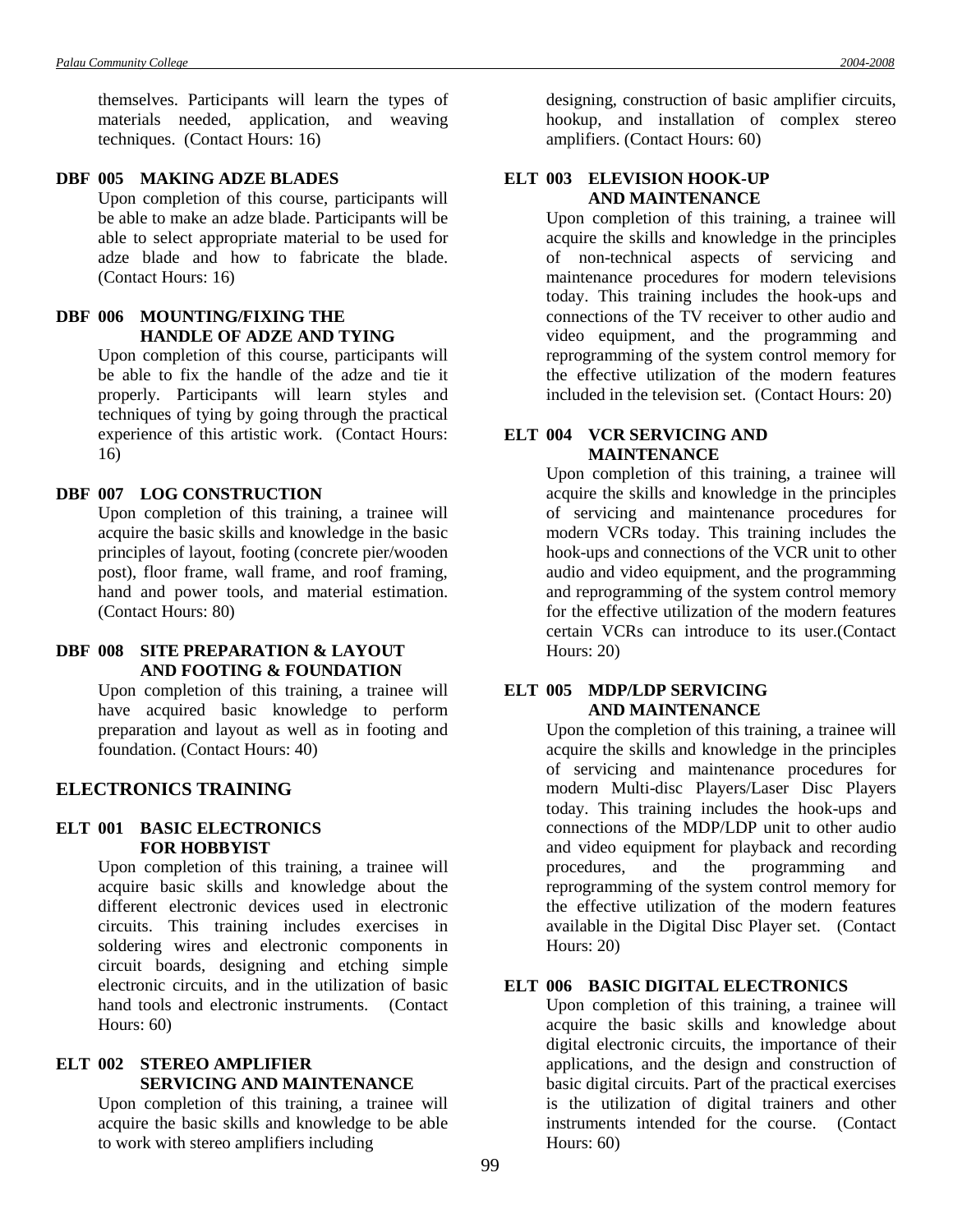# **ELT 007 PROGRAMMABLE LOGIC CONTROLLER (PLC)**

Upon the completion of this training, a trainee will acquire the basic skills and knowledge in the principles of relay logic control and the general operation and programming of the PLC. (Contact Hours: 60)

# **ENGINEERING TRAINING**

# **ENT 001 BASIC RESIDENTIAL WIRING AND TROUBLESHOOTING**

Upon completion of this training, a trainee will have the basic technical skills and knowledge necessary to do electrical wiring of residential buildings and be able to troubleshoot some electrical problems in his/her household. (Contact Hours: 28)

# **ENT 002 BASIC PLUMBING**

Upon completion of this training, a trainee will acquire the basic knowledge and skills to be able to install and repair basic residential plumbing. This training includes plumbing symbols, tools, materials, pipes, and fittings. (Contact Hours: 32)

#### **ENT 003 INTRODUCTION TO SURVEYING**

Upon completion of this training, a trainee will acquire basic skills and knowledge in starting a career in the field of surveying technology. (Contact Hours: 20)

# **ENT 004 PLASTERING**

Upon completion of this training, a trainee will acquire basic skills and knowledge in the proper use of plastering tools, mortar mixing, plastering guides, and plastering techniques. (Contact Hours: 10)

#### **ENT 005 REBAR WORK**

Upon completion of this training, a trainee will acquire basic skills and knowledge in rebar sizes, including bending and laying techniques in various concrete members. (Contact Hours: 10)

#### **ENT 006 FORM BUILDING**

Upon completion of this training, a trainee will acquire basic skills and knowledge in the functions of each form member, selection of form material, layout, cut material and build footing, and foundation forms as well as column, beam, and roof forms. (Contact Hours: 24)

#### **ENT 007 LAYING BLOCKS**

Upon completion of this training, a trainee will acquire the basic skills and knowledge in the erection of story poles, making course heights on story poles, setting lines, mixing mortar, and laying blocks. (Contact Hours: 10)

# **ENT 008 BLOCK MAKING**

Upon the completion of this training, a trainee will acquire the basic skills and knowledge in measuring, mixing, judging mix wetness, and making and curing blocks. (Contact Hours: 5)

# **ENT 009 MIXING AND POURING CONCRETE**

Upon the completion of this training, a trainee will acquire the basic skills and knowledge in mixing operations, placing finishing operation, and curing concrete. (Contact Hours: 10)

#### **ENT 010 CONCRETE VOLUME ESTIMATION**

Upon completion of this training, a trainee will acquire the basic skills and knowledge in the methods of estimating volume of concrete, listing of concrete ingredients, estimating block and mortar used for laying blocks as well as how to estimate form and rebar work. (Contact Hours: 10)

# **ENT 011 CONCRETE FUNDAMENTALS**

Upon completion of this training, a trainee will acquire the skills and knowledge in concrete ingredients, types of cement, and their different uses. The trainee will also have learned how to determine maximum size of gravel used for a given job, how to test quality of sand, mixing and judging good mix wetness as well as testing and comparing the strength of concrete made from different amounts of water. Also, the trainee will have learned the right amount of materials used for different concrete mixes and their expected strength and how to perform a slump test. (Contact Hours: 24)

# **ENT 012 BASIC LEVELING**

Upon completion of this training, a trainee will have acquired basic knowledge and understanding of how to use instruments of leveling. This course covers the metric system, the proper way to use instruments, how to measure height and distance, and what a benchmark is. (Contact Hours: 52)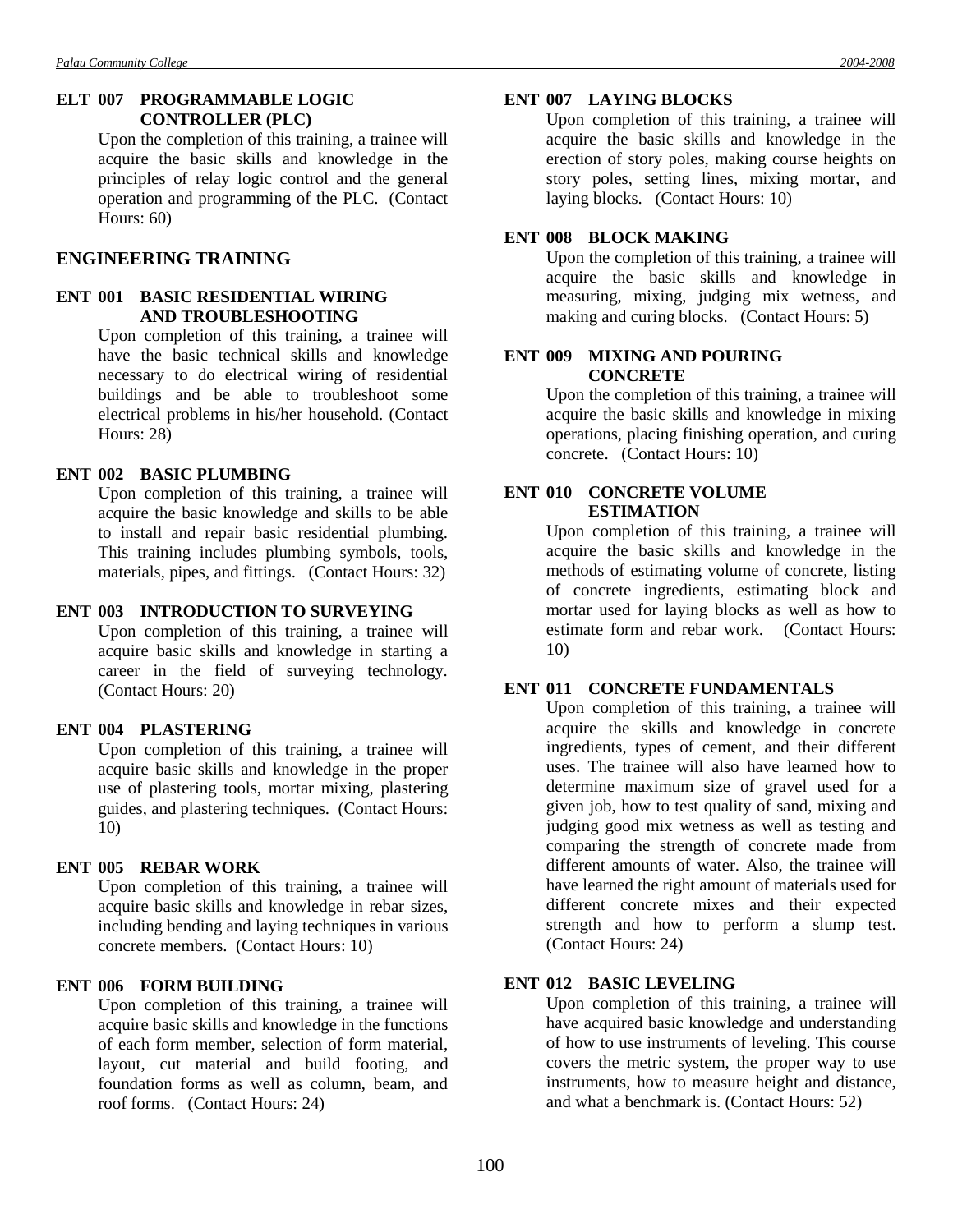Upon completion of this training, a trainee will have acquired basic knowledge and understanding on how to find the area of land by using the Herons formula, the area of a triangle, or by calculating coordinates. (Contact Hours: 20)

### **ENT 014 TRAVERSE SURVEYING**

Upon completion of this training, a trainee will have acquired basic knowledge in traverse surveying, types of instruments used for traverse surveying, how to measure angle and distance, and how to calculate and adjust field observation. (Contact Hours: 97.5)

# **ENVIRONMENTAL TRAINING**

# **ENV 001 IDENTIFYING PALAUAN MANGROVE WOODS**

Upon completion of this class, participants will be able to identify different varieties of mangrove wood by their physical features: leaves, size, flowers, and common usage. (Contact Hours: 16)

### **ENV 002 IDENTIFICATION OF TERRESTRIAL WOODS**

Upon completion of this course, participants will be able to identify various terrestrial woods found in Palau and understand their features: size, leaves, flowers and where they are found and their common usage. (Contact Hours: 24)

#### **ENV 003 TARO IDENTIFICATION**

Upon completion of this course, participants will be able to identify the different kinds of taro plants that grow in Palau. (Contact Hours: 16)

#### **ENV 004 TAPIOCA IDENTIFICATION**

Upon completion of this course, participants will be able to identify the different kinds of tapioca that grow in Palau. (Contact Hours: 16)

# **ENV 005 IDENTIFICATION OF INVASIVE WEEDS IN PALAU**

Upon completion of this training, a trainee will be able to identify the most important invasive weeds, which are a threat to the environment and agricultural production of Palau. Trainees will learn the scientific and common names of the weeds, which plants they are closely related to, why they are a problem, and possible methods of control or prevention. (Contact Hours: 16)

# **ENV 006 IDENTIFICATION OF PALAUAN EDIBLE PLANTS**

Upon completion of this course, participants will be able to name and identify edible plants found in Palau. (Contact Hours: 16)

# **ENV 007 COMPOSTING**

Upon completion of this training, a trainee will be able to successfully make and use compost. This will include selection of compostable materials, shredding or chopping materials, combining and mixing materials, maintenance of the compost pile, and approximate time to completion. Trainees will also learn how to properly use finished compost and the value and importance of compost to soil properties and plant growth. (Contact Hours: 16)

# **HOME ECONOMICS TRAINING**

# **HET 001 COOKING CLASSES**

Cooking classes will cover the following types of cooking: local dishes, Japanese dishes, Filipino dishes, Chinese dishes, western dishes, and Thai dishes. Classes will be offered separately for each of the different cuisines. Upon completion of this course, participants will be able to cook several popular dishes from these places. Various techniques and recipes will be covered. (Contact Hours: 32)

#### **HET 002 PREPARING PIGS FOR CUSTOM**

Upon completion of this class, participants will be able to prepare a pig for custom and understand the concept and principles behind the way the pig is prepared. (Contact Hours: 16)

# **HISTORY OF PALAU**

# **HOP 001 HISTORY OF PALAU**

The history of Palau is presented in the following segments covering timelines and events of the history of Palau: Spanish Era, German Era, Japanese Era, the war years, Naval Administration, Trust Territory of the Pacific Islands (TTPI), separation and construction, Compact of Free Association (COFA) and Plebiscites, breakdown of law and order, and Post COFA era. Upon completion of each of the segments, participants will have a clear understanding of the history of Palau. Presentations will cover topics and issues that have had dramatic impact on the Palauan history,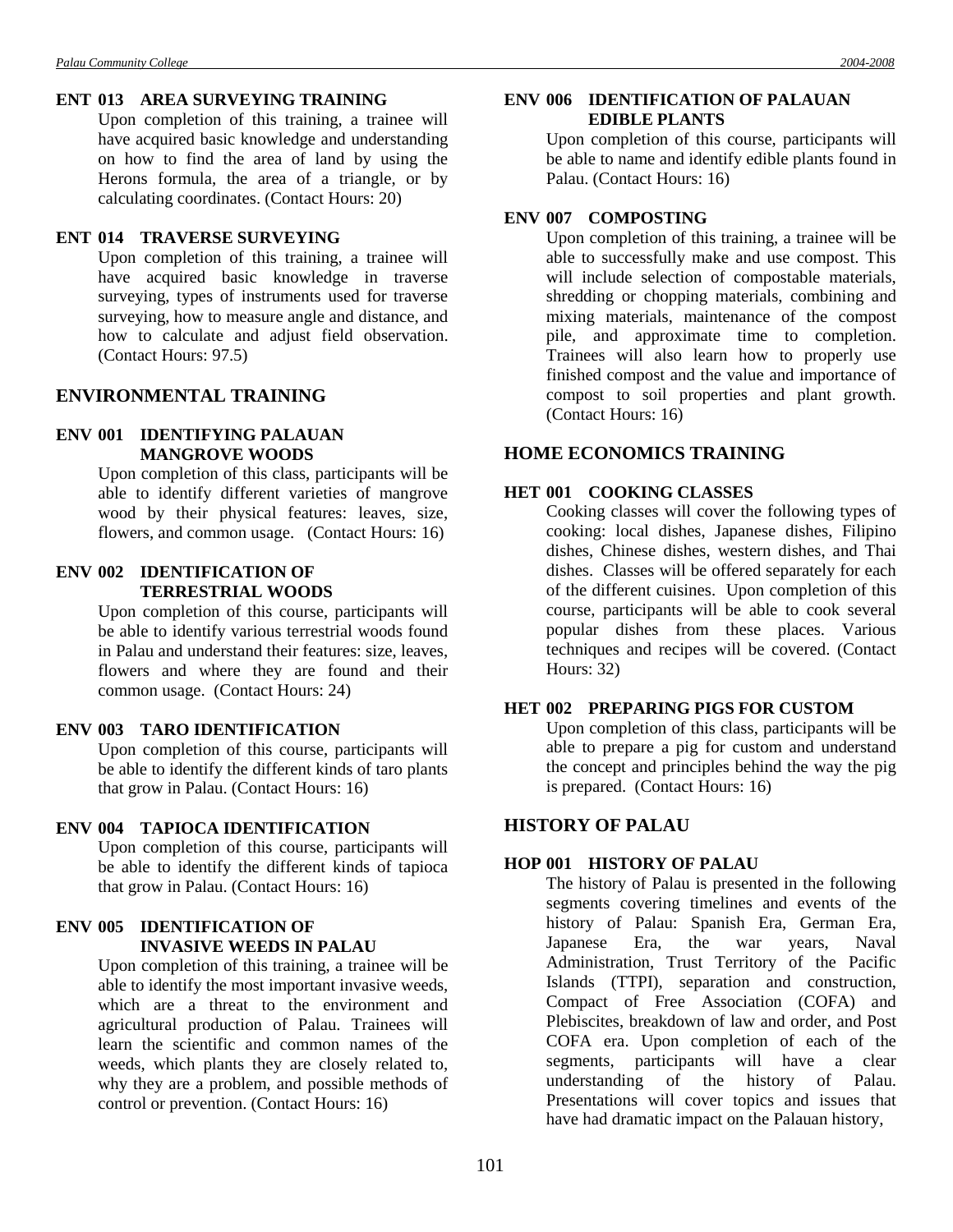government, economy, and culture. (Contact Hours: 6 per segment)

#### **HOP 002 PALAUAN HISTORICAL SITES**

Upon completion of this course, participants will be able to identify major historical sites around Palau and understand their significance to respective communities in Palau. (Contact Hours: 24)

#### **HOP 003 PALAUAN PROVERBS**

Upon completion of this course, participants will understand the importance of Palauan proverbs, their implications and application to everyday life situation and behavior. Participants will learn the underlying dynamics of meaning behind the proverb itself. (Contact Hours: 32)

### **HOP 004 PALAUAN LEADERSHIP STRUCTURE**

Upon completion of this course, participants will be able to understand the dynamics of the Palauan leadership structure and how it works. Participants will explore, assess, and analyze how each of the Palau state leadership structures operates. (Contact Hours: 24)

# **HOP 005 PALAUAN LEADERSHIP STRATEGIES**

Upon completion of this course, participants will be able to understand and apply different leadership strategies. Participants will explore different leaders of Palau and their leadership strategies in handling certain courses of action. (Contact Hours: 24)

# **LANGUAGE CLASSES**

#### **LC 001 BASIC PALAUAN**

Upon completion of this course, a trainee will be able to understand and converse in simple daily conversational Palauan. (Contact Hours: 36)

### **LC 002 ADVANCED PALAUAN**

Upon completion of this course, a trainee will be able to understand and converse in Palauan with more fluency. Pre: Basic Palauan (Contact Hours: 36)

#### **LC 003 CHINESE**

Upon completion of this course, a trainee will be able to understand and converse with customers in basic daily conversational Chinese. (Contact Hours: 36)

#### **LC 004 JAPANESE**

Upon completion of this course, a trainee will be able to understand and converse with customers in basic daily conversational Japanese. (Contact Hours: 36)

### **LC 005 ENGLISH CONVERSATION**

Upon completion of this training, a trainee will gain the basic language skills needed to carry on survival level conversational English. Selected simulated situational conversation models will be used to assist students to learn the vocabulary for such areas of life as the bank, restaurant, school, or office. (Contact Hours: 18)

# **LC 006 ENGLISH WRITING**

Upon completion of this training, a trainee will have the basic skills and knowledge to be able to write simple business letters and fill out simple forms such as those used in various government offices. Basic grammar will be covered as well as sentence structure.(Contact Hours: 18)

#### **LC 007 ENGLISH READING**

Upon completion of this training, a trainee will have learned the basics in reading skills such as looking for main ideas and details, making inferences, and following directions. This training will also cover the different types of reading materials and how to get the most out of reading such materials. Techniques to increase vocabulary and dictionary use will also be covered. (Contact Hours: 18)

# **MATHEMATICS FOR ADULTS TRAINING**

# **MAT001 BASIC STATISTICS**

Upon completion of this training, a trainee will acquire the skills and knowledge in basic descriptive statistics to be able to identify the sample and population, and compute the measures of location and dispersion. Optional topics such as normal distribution and correlation will be explored if time permits. (Contact Hours: 20)

# **MAT 002 STATISTICAL GRAPHS**

Upon completion of this training, a trainee will acquire the skills and knowledge to be able to construct graphs as well as read them. A computer will be used to generate some of these graphs. (Contact Hours: 20)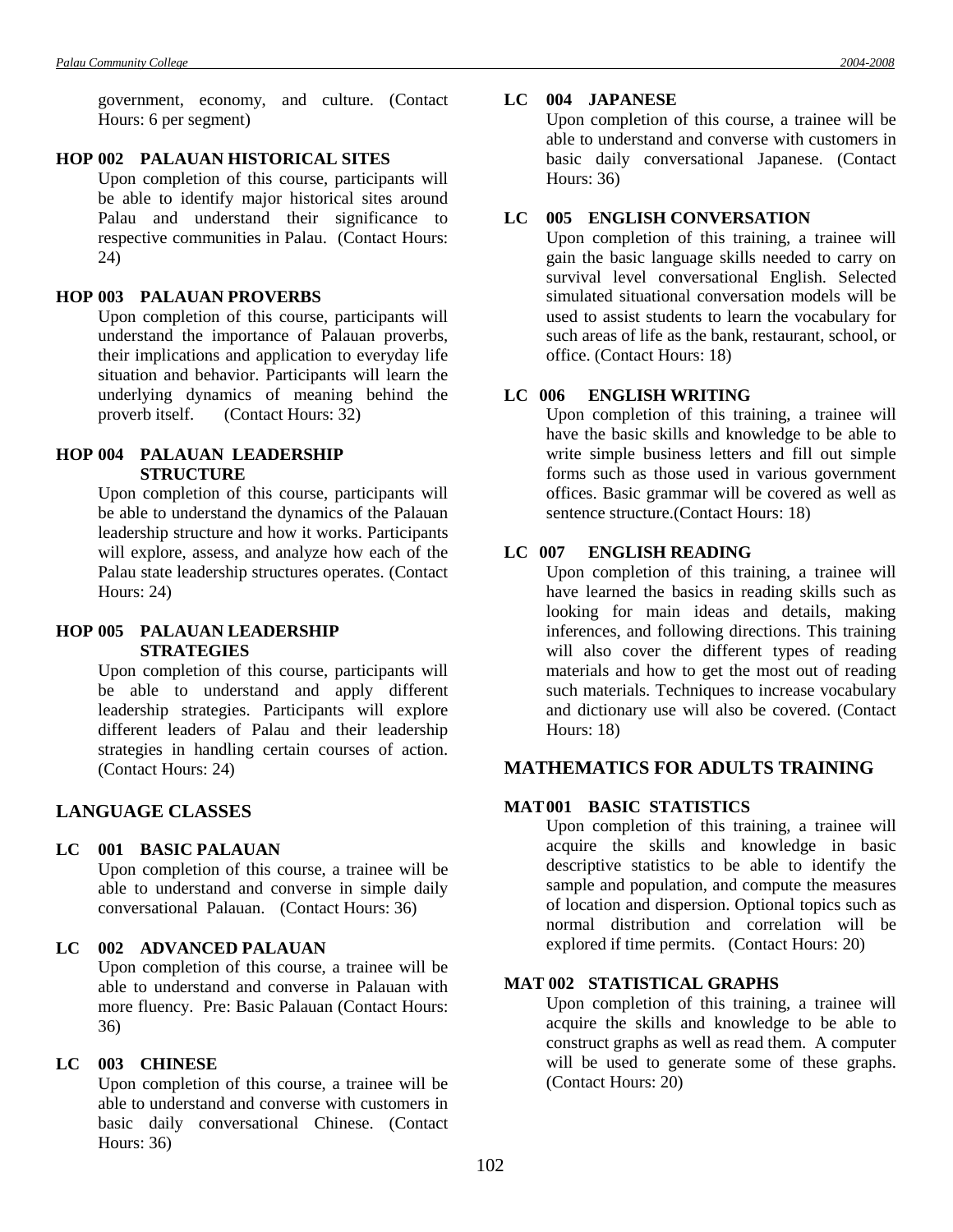# **MANAGEMENT TRAINING**

### **MT 001 EFFECTIVE PROGRAM PLANNING TECHNIQUES AND PROCESS**

Upon completion of this training, a trainee will have the skills and knowledge from hands-on experience with the basic planning process. This experience begins with an overview of the planning process and the selection of a project. Each group will take their projects through the process and utilize techniques presented in class and then each group will demonstrate a presentation at the end of the training. (Contact Hours: 10)

### **MT 002 PROGRAM EVALUATION**

Upon the completion of this training, a trainee will have the skills and understanding of the concepts of evaluation versus assessment, reliability and validity of data and mechanisms for gathering data. A process will be presented to facilitate program evaluation/assessment. (Contact Hours: 10)

## **MT 003 CONFLICT MANAGEMENT**

Upon the completion of this training, a trainee will have a clear understanding of the guiding principles and the protocol of consensus building and conflict resolution. This training also covers the process for conflict resolution and the steps involved in the process. (Contact Hours: 6)

#### **MT 004 PERSONNEL MANAGEMENT**

Upon completion of this training, a trainee will acquire the basic skills and knowledge in the general concepts and theories in human resources management. This training also describes the importance of human resources and how it affects the success of an organization. (Contact Hours: 10)

### **MT 005 BASIC MANAGERIAL EFFECTIVENESS**

Upon completion of this training, a trainee will have a clear understanding of the structure he/she works both in human resources and financial capital. (Contact Hours: 10)

# **MT 006 MANAGEMENT BY OBJECTIVES**

Upon completion of this training, a trainee will have learned the process of management by objectives. (Contact Hours: 10)

# **MT 007 DECISION-MAKING AND PROBLEM SOLVING**

Upon completion of this course, participants will learn the basics of problem solving techniques. Participants will learn daily processes, procedures, and system analysis, which are related to their positions. Scientific methodology will be covered. Participants will be able to use some of the statistical tools used in the identification, definition, and solution of problems. (Contact Hours: 16)

# **MT 008 TEAM BUILDING**

Upon completion of this course, participants will be able to understand the importance and dynamics of teamwork. Through the participative process, team members will share experiences, abilities, opinions, and concerns. (Contact Hours: 16)

#### **MT 009 TIME MANAGEMENT**

Upon completion of this course, participants will be able to manage time more effectively. Participants will learn to understand the principles that relate to focusing daily objectives toward personal goals. (Contact Hours: 16)

# **MT 010 EFFECTIVE PRESENTATION**

Upon completion of this course, participants will be able to design an effective presentation using various tools such as audio visual aids, flip charts, overhead projectors, computers, slide projectors, handouts, seating arrangements, etc. Participants will go through actual presentation demonstrations. (Contact Hours: 24)

# **MT 011 SUPERVISING ON THE JOB TRAINING**

Upon completion of this course, participants will understand their roles as supervisors. The course will cover work standards and conditions, safety regulations, time management, monitoring, and performance evaluation. (Contact Hours: 16)

# **OFFICE SKILLS**

# **OS 001 SECRETARIAL TRAINING**

Upon completion of this training, a trainee will have acquired understanding of the importance of proper work attitudes, office management, and word processing, and how they relate to daily work. (Contact Hours: 20)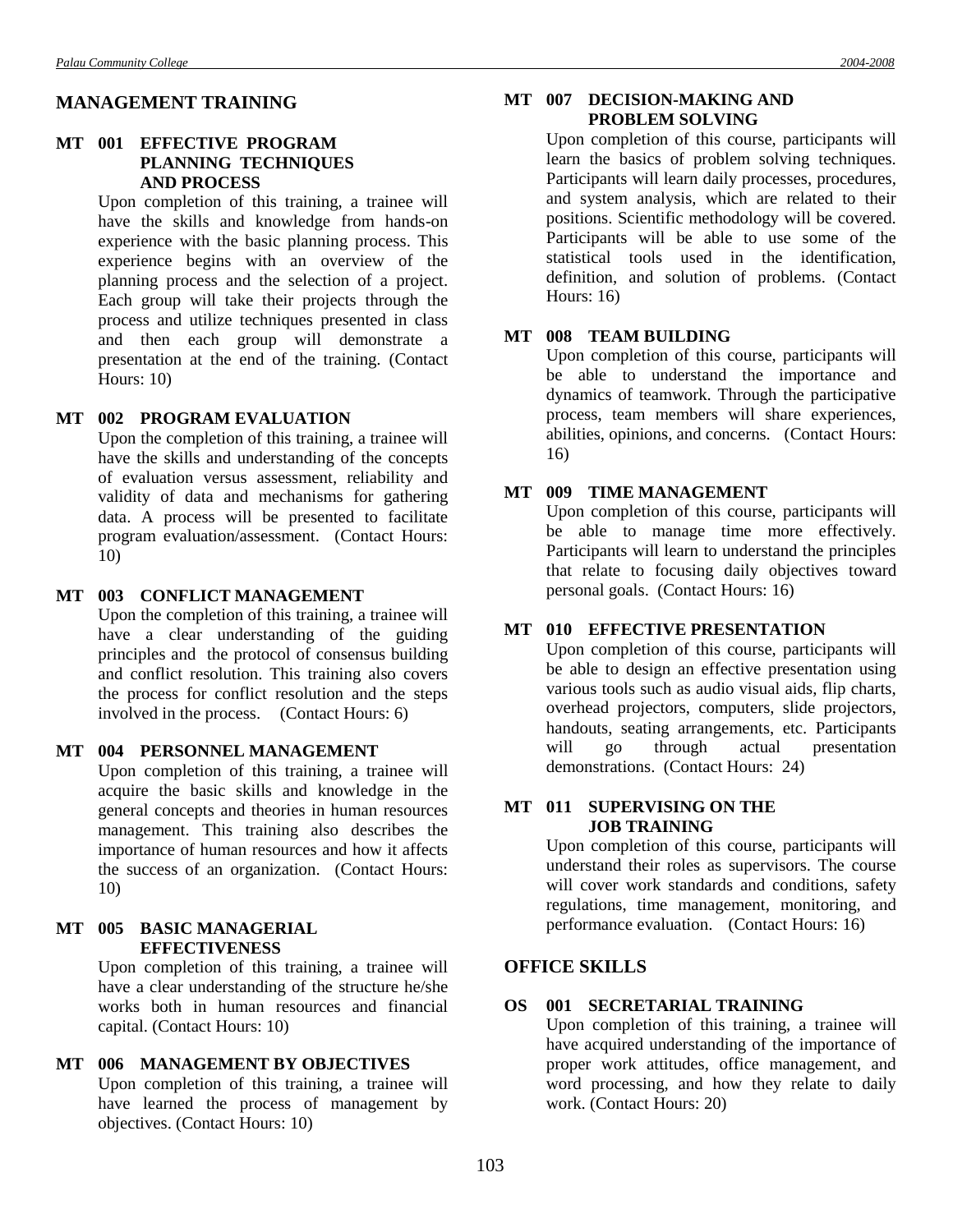# **OS 002 HOW TO TAKE MEETING MINUTES**

Upon completion of this course, participants will be able to take effective meeting minutes. The course will cover formats, styles, and techniques. (Contact Hours: 4)

# **OS 003 CLERICAL TRAINING**

Upon completion of this course, participants will be able to answer telephones properly, file, operate office equipment, and understand proper office procedures. (Contact Hours: 20)

# **OS 004 OFFICE MANAGEMENT**

Upon completion of this training, a trainee will have improved the skills and knowledge he/she has in regard to office management, human relations, time and task management, records management, communications and technology, travel arrangements, word processing, work ethics and professional growth and development. (Contact Hours: 20)

#### **OS 005 CUSTOMER SERVICE**

Upon successful completion of this training, a trainee will be able to understand the importance of customers to any business: customers' needs, customers' expectations, and most importantly, how to solve customers' problems. (Contact Hours: 4)

## **OS 006 TELEPHONE ETIQUETTE**

Upon completion of this course, participants will be able to answer telephones more effectively. Participants will understand the correct telephone procedures and how to effectively handle situations that occur with communications by telephone.

(Contact Hours: 4)

# **OS 007 BUILDING OFFICE SKILLS**

Upon completion of this course, participants will learn the basic skills relevant to office management. The course will combine skills in secretarial and clerical as well as administrative skills. **(**Contact Hours: 16)

# **OS 008 ADMINISTRATION OFFICE SKILLS**

Upon completion of this training, a trainee will have learned to improve his/her work performance. This training covers qualities as a worker and how to improve work performance. This training, covers qualities as a worker and how

to make a work environment more pleasant, improving interpersonal skills, customer service, telephone etiquette, effective communication, professional conduct, office equipments and documents, and methods of evaluation. (Contact Hours: 20)

# **OTHER TRAININGS AND WORKSHOPS**

# **OTW 001 MARITIME OBSERVER TRAINING**

Upon completion of this training, a trainee will acquire skills and understanding of navigation, fish sampling, and record keeping and will be issued a certificate to become a Maritime Observer.(Contact Hours: 80)

# **OTW 002 EMAIL/INTERNET TRAINING**

Upon completion of this training, a trainee will acquire the basic skills and understanding to successfully operate E-mail and Internet using Windows 95. Pre: None (Contact Hours: 10)

# **OTW 003 SELF-DEFENSE**

Upon completion of this training, a trainee will acquire skills and understanding of the techniques for self-defense as well as develop proper attitudes and discipline toward life. (Contact Hours: 40)

# **OTW 004 BOATING SAFETY TRAINING**

Upon completion of this training, a trainee will be issued a boating safety license as acknowledgment that he/she has acquired understanding of boating regulations and "the rules of the road" and the skills to operate boats safely and responsibly in Palauan waters. (Contact Hours: 18)

# **OTW 005 GLOBAL POSITIONING SYSTEM (GPS)**

Upon completion of this training, a trainee will have acquired basic skills necessary to operate a GPS to set a course as well as pinpoint a certain location on land as well as sea. (Contact Hours: 20)

# **OTW 006 LAND TITLE SEARCH**

Upon completion of this course, participants will be able to do a title search for any property, private or public. The course covers systematic procedures and chain of title search to any lot an individual plans to find a title for. (Contact Hours: 16)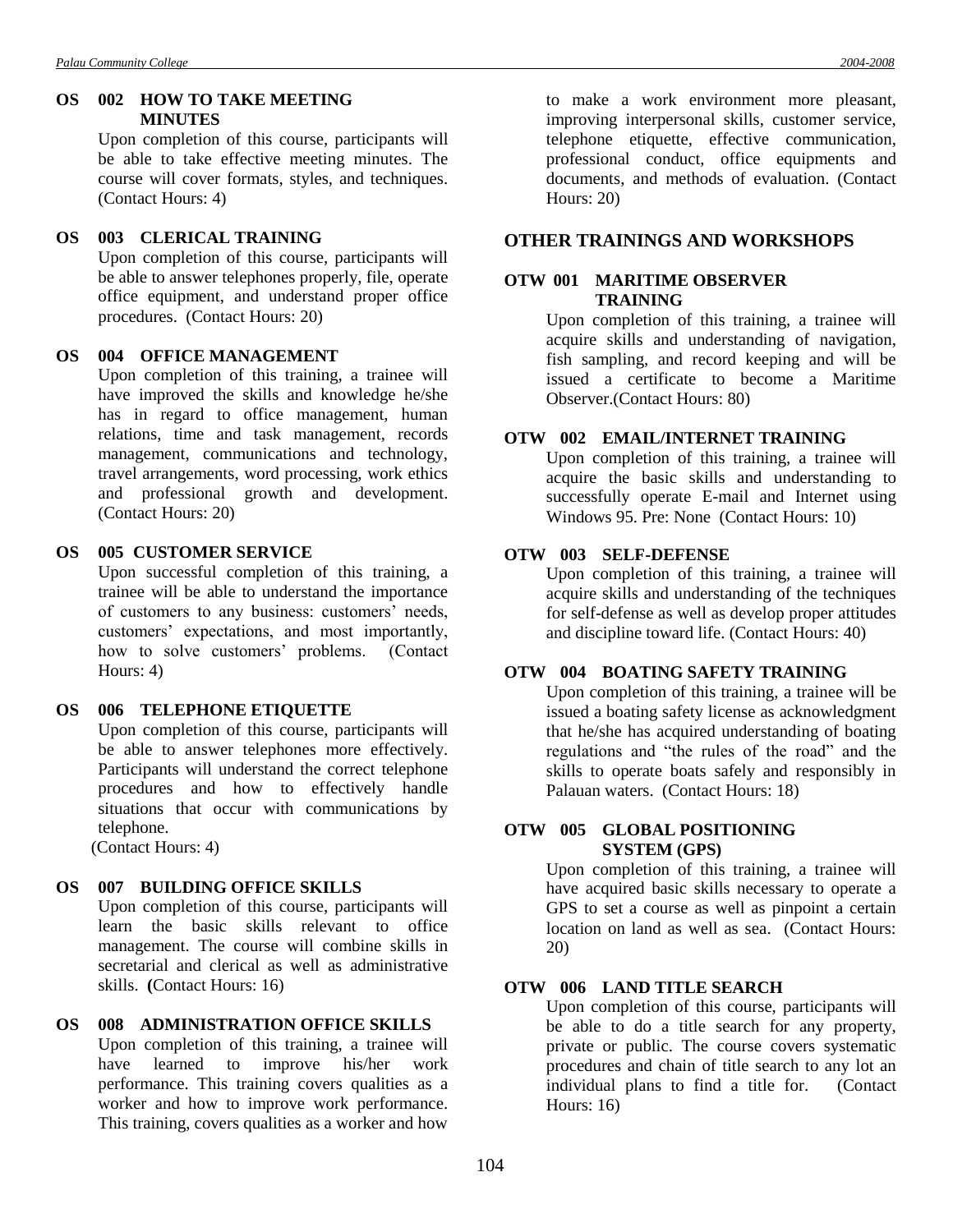#### **OTW 007 BASICS TO IMPROVING YOUR MEMORY**

Upon completion of this training, a trainee will have acquired the skills and techniques to improve his/her memory. This course includes a variety of memory strategies, mnemonics, and other techniques. Emphasis will be devoted to general principles of memory improvement; powers of observation; methods to improve concentration; visualization and imaging information to increase memory; keys to association, substitution and thinking; classification as memory technique; memory pegs for better recall; and a number of recall systems. (Contact Hours: 4)

#### **OTW 008 REAL ESTATE APPRAISAL**

Upon completion of this training, a trainee will have acquired knowledge and understanding of real estate appraisal. This course covers real estate, real estate appraisal, types of value, the real estate appraiser, classifications of real estate, estimating value, assumptions and limiting conditions, market data analysis, and the appraisal report. (Contact Hours: 6)

#### **OTW 009 SMALL PROJECT DEVELOPMENT**

Upon completion of this training, a trainee will have acquired knowledge and understanding on how to develop his/her property for a small commercial project and make it a success. This course covers land ownership, utility services, financing, creating a business plan, environmental regulations, land use regulations, methods of construction, architecture and engineering, contracting for construction, starting up procedures, operational procedures, and environmental issues. (Contact Hours: 4)

### **PARENTAL TRAINING**

#### **PAT 001 PARENTING SKILLS**

Upon completion of this course, participants will be able to learn, understand, and apply parenting skills important for disciplining children. (Contact Hours:16)

#### **PA 002 BANKING FOR CHILDREN**

Upon completion of this course, participants will have a better understanding of the benefits of banking for their children and how it's done. (Contact Hours: 16)

### **PALAUAN HERITAGE AND CULTURE**

#### **PHC 001 TRADITIONS OF PREGNANCY AND BIRTH**

Upon the completion of this training, a trainee will have a better understanding of the Palauan customs related to pregnancy and birth and learn how natural child-birth came to be in Palau. (Contact Hours: 20)

### **PHC 002 HEREDITARY STATUS AND STRENGTH**

Upon completion of this training, a trainee will have a better understanding of how the status of a person in a family is established. The trainee will have learned why the women in Palauan tradition are considered of a higher status than the men. (Contact Hours: 20)

### **PHC 003 TRADITIONAL LEADERSHIP IN PALAU**

Upon the completion of this training, a trainee will have a better understanding of the traditional leadership in Palau and how major decisions are made affecting families, clans, and a whole community. (Contact Hours: 20)

#### **PHC 004 DEATH, FUNERAL, AND ASSOCIATED RESPONSIBILITIES**

Upon completion of this training, a trainee will have a better understanding of the roles or responsibilities of those directly and indirectly involved in the funeral and even after the funeral is over. (Contact Hours: 20)

#### **PHC 005 ECONOMY AND TRADE**

Upon completion of this training, a trainee will have a better understanding of the economy and trade of Palau in the early days. (Contact Hours: 20)

#### **PRESENTATIONS TRAINING**

#### **PRT 001 ACCELERATED READING**

Upon completion of this training, a trainee will acquire the skills and knowledge in basic reading such as main ideas, supporting details, distinguishing between fact and opinion, organizational methods, dictionary skills, vocabulary, and using different parts of a book such as table of contents, bibliography, and glossary. These skills will be learned through guided readings as well as individualized readings. (Contact Hours: 50)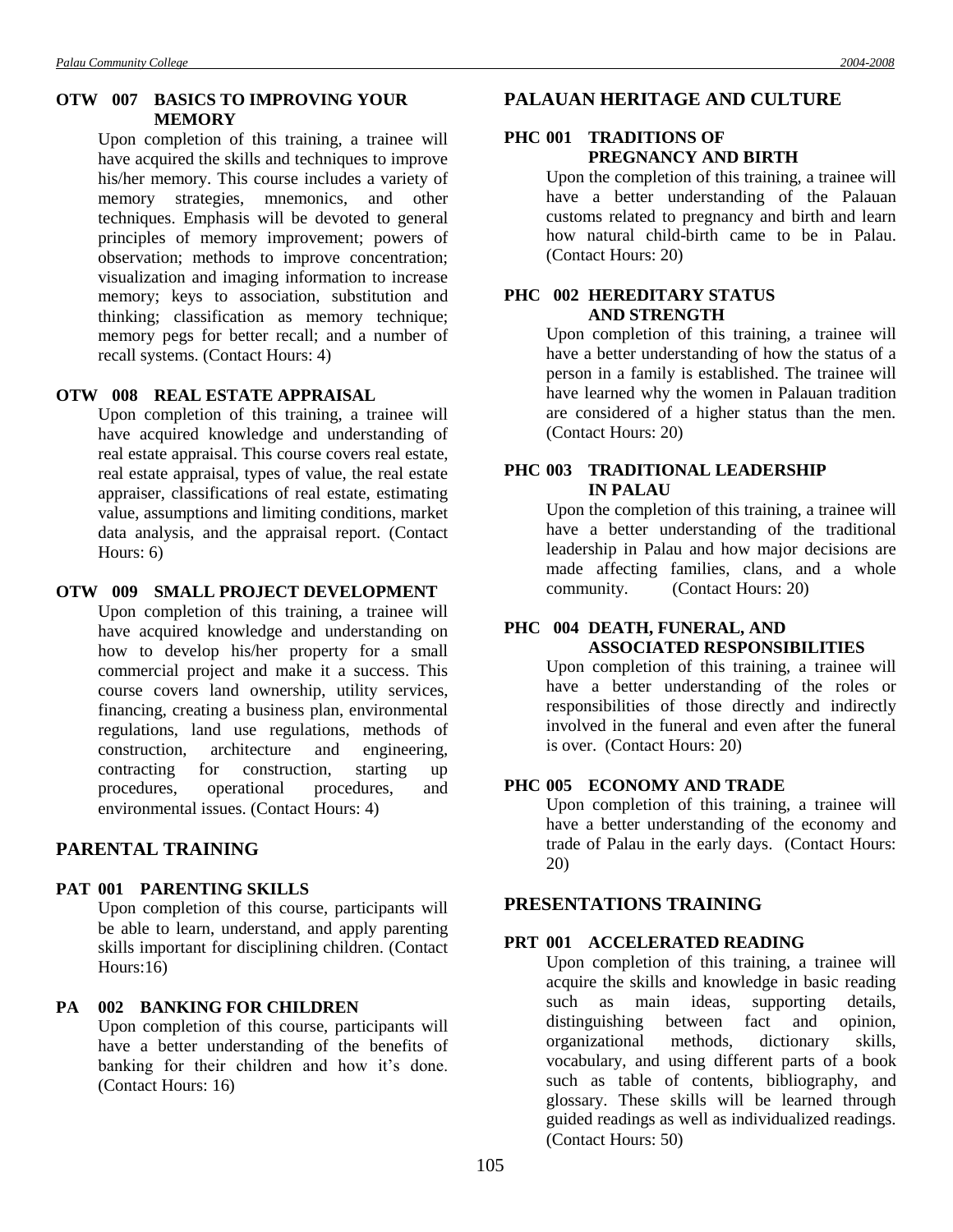Upon completion of this training, a trainee will acquire the skills and knowledge to write effective reports. This training includes but is not limited to simple narrative, book reports, police reports, and other specialized reports as indicated by the students' needs. It also covers mechanics, basic grammar, sentence structure, organization, format, proofreading, and editing. Computer skills are desirable but not required. (Contact Hours: 40)

#### **PRT 003 EFFECTIVE PRESENTATIONS**

Upon completion of this training, a trainee will acquire the skills and knowledge necessary to give an effective presentation using audio visual aids, flip charts, overhead projectors, computers, preparing handouts, sitting arrangements, etc. This training will take the participants from the opening to the closing of a presentation in which they will have an opportunity to practice the newly acquired skills. (Contact Hours: 20)

### **PRT 004 POWER POINT PRESENTATIONS**

Upon the completion of this training, a trainee will acquire the skills and knowledge to be able to make complex information understandable using the power of graphics, pictures, slides, and Microsoft Power Point. Contact Hours: 10)

#### **PRT 005 JOURNALISM TRAINING**

Upon completion of this training, a trainee will be able to write and present news stories in a manner and style that is attractive to readers of any newspaper in Palau and elsewhere. (Contact Hours: 75)

#### **RESIDENTIAL TRAINING**

#### **RT 001 RESIDENTIAL COST ESTIMATION**

Upon completion of this training, a trainee will have learned the different types of estimates, possible errors in estimating, estimating volume of soil, cubic yards of ready-mixed concrete block, estimating the number of raw material for concrete, estimating blocks and mortar, estimating forms lumber, sheathing, walls, framing, wall covering, ceiling, and roof. (Contact Hours: 10)

#### **RT 002 HOME INSPECTION**

Upon completion of this training, a trainee will acquire the basic skills and knowledge in home inspection. This training includes the alphabet lines, symbols and notations, the use of an architect,

engineering, and metric scale, the ability to sketch with/without drafting tools, becoming familiar with plumbing, welding, and electrical symbols as well as specification, how to interpret a set of plans, how to write daily and progress reports, and the ability to perform tests. (Contact Hours: 30)

#### **RT 003 RESIDENTIAL WATER TANK CONSTRUCTION**

Upon completion of this training, a trainee will acquire the skills and knowledge necessary to construct a residential water tank. This training includes lines, symbols and notations, architect scale, engineering scale, metric scale, sketching with/without drafting tools, designing and drawing of a water tank, reviewing mathematics, and estimating all the materials needed for the construction of a concrete water tank and/or a stainless steel tank. (Contact Hours: 30)

### **SPORTS FISHING AND DIVING CLASS**

#### **SFD 001 OPEN WATER SCUBA DIVING**

Upon completion of this training, a trainee will receive a certificate through NAUI as a certified open water scuba diver. (Contact Hours: 40)

### **SFD 002 FIXING SPEARGUN**

Upon completion of this class, participants will be able to make their own spear-guns and understand the different types of wood used for spear-gun making and different spear-gun triggers and rods. (Contact Hours: 24)

#### **SFD 003 FIXING SPEARS**

Upon completion of this course, participants will be able to make their own spears. Participants will learn how to select better and stronger rods and handles, and learn how to tie the spear properly. (Contact Hours: 8)

#### **SFD 004 FISH TRAP MAKING**

Upon completion of this course, participants will be able to make their own fish traps. The course will cover both the traditional as well as modern use of materials to construct fish traps. Different techniques and applications to trap different fish will be covered. (Contact Hours: 32)

#### **SFD 005 BOTTOM FISHING**

Upon completion of this course, participants will be able to learn the basics of bottom fishing techniques and styles. Participants will learn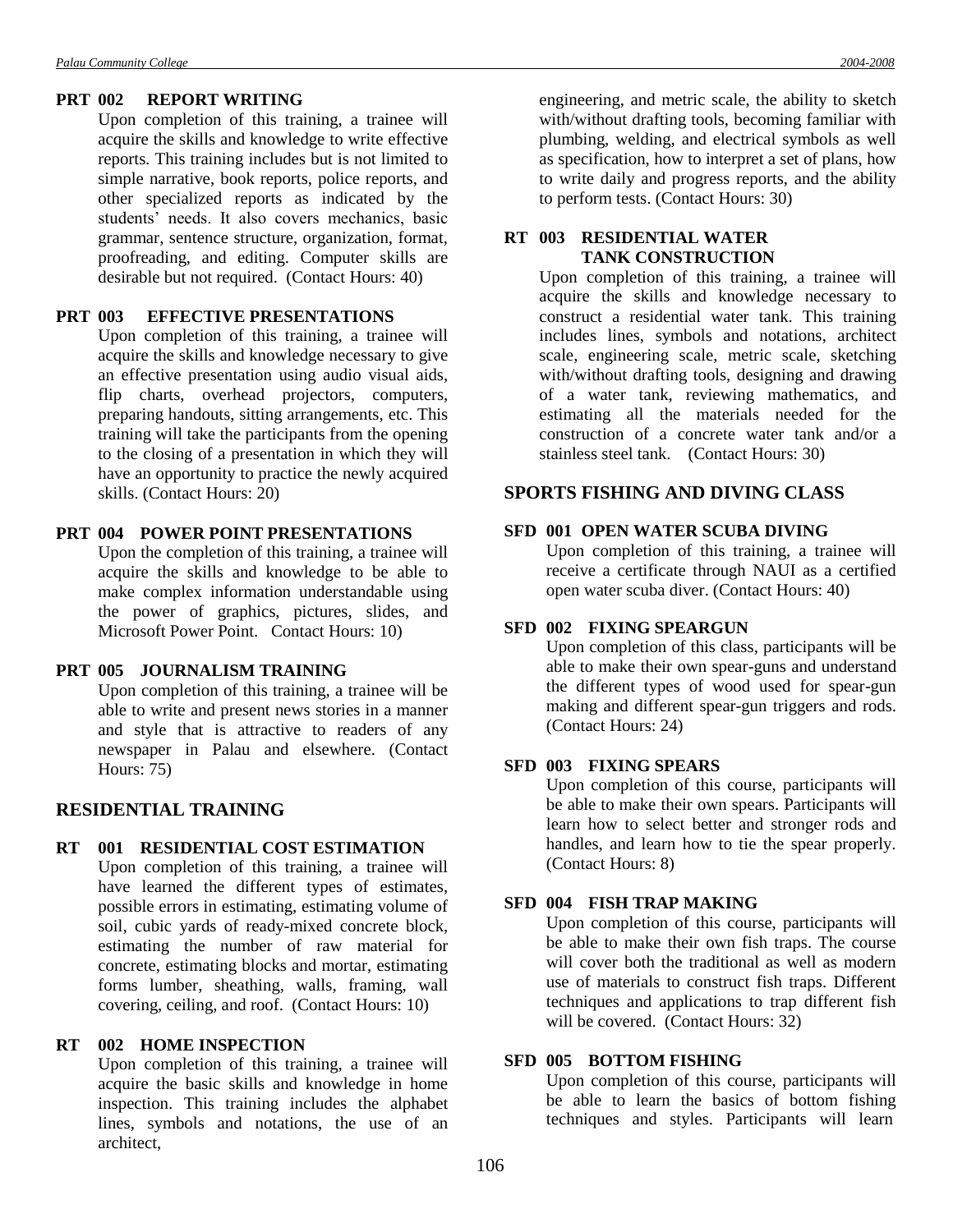different ways of bottom fishing both inside and outside the reef. Different uses of rods, reels, hooks, weights, lures, baits and lines will be covered, including use of hand lines. (Contact Hours: 16)

#### **SFD 006 SHORE/OFFSHORE CASTING**

Upon completion of this course, participants will be able to learn various styles and techniques of shore and offshore casting. Participants will learn different techniques used in catching different kinds of fish. Different uses of fishing rods, reels, lures, weights, hooks, and baits will be covered.(Contact Hours: 16)

#### **SFD 007 THROW NET CASTING**

Upon completion of this course, participants will be able to apply different ways of throwing fishing nets and understand the different styles that match the different behaviors of fish. (Contact Hours: 16)

#### **SFD 008 WEAVING FISHING NETS**

Upon completion of this course, participants will be able to learn the basics of weaving fishing nets. Different materials for weaving will be explored. Participants will be able to repair their own nets (Contact Hours: 32)

#### **SUMMER KIDS PROGRAM**

#### **SKP 001 KEYBOARDING**

Upon completion of this training, a student will be able to use keyboarding skills to type a minimum of 10 words per minute as well as to create, edit, spell check, print, and save a document. Pre: None (Contact Hours: 40)

#### **SKP 002 COMPUTER APPLICATION**

Upon completion of this training, a student will acquire basic skills and understanding in the use of computer applications starting with Windows 95 and Microsoft Office, which includes Word, Excel, Access and Powerpoint. Pre: Keyboarding (Contact Hours: 40)

#### **SKP 003 ENGLISH READING**

Upon completion of this training, a student is expected to have increased his/her vocabulary with a formed habit of using a dictionary, improved his/her pronunciation and listening skills, and improved skills of interpreting written works. Pre: None (Contact Hours: 40)

#### **SKP 004 ENGLISH WRITING**

Upon completion of this training, a student will acquire an appreciation for writing as well as improve his/her creativity skills and techniques. Pre: None (Contact Hours: 40)

#### **SKP 005 MATH**

Upon completion of this training, a student will have improved his understanding of basic mathematics which include whole numbers, fractions, decimals, ratio and proportion, percent, positive and negative numbers, roots of numbers, and measurements in the English and metric system. Pre: None (Contact Hours: 40)

#### **SKP 006 BASIC ARTS**

Upon completion of this training, a student will acquire skills, and understanding and appreciation of a variety of art projects including basic drawing, painting, wall murals, print-making, sculptures and fabric designs. Pre: None (Contact Hours: 40)

#### **SKP 007 MARINE SCIENCE**

Upon completion of this training, a trainee will have acquired basic knowledge of marine science including the importance of corals and coral reefs in Palau, mangroves, sea-grass and seaweed identification, and endemic, endangered, and threatened marine species. (Contact Hours: 40)

#### **SKP 008 SUMMER CAMPING**

Upon completion of this training, a trainee will have acquired basic knowledge in summer camping, including spear-making, basket weaving, Palauan Chants, Palau customs, and how to adjust to being away from home for one week. (Contact Hours: 40)

#### **SKP 009 MUSIC**

Upon completion this training, a trainee will have learned to read simple music and understand the keyboard. Students will also have learned to appreciate music by understanding vocal techniques as well as understand music and culture to broaden their minds about the world around them. This course includes introduction to music theory, introduction to the keyboard, keyboard note spelling, introduction to Beethoven and Imesei and his compositions and Mozart, songs in Palauan, English, and Japanese singing in harmony, and music appreciation. (Contact Hours: 40)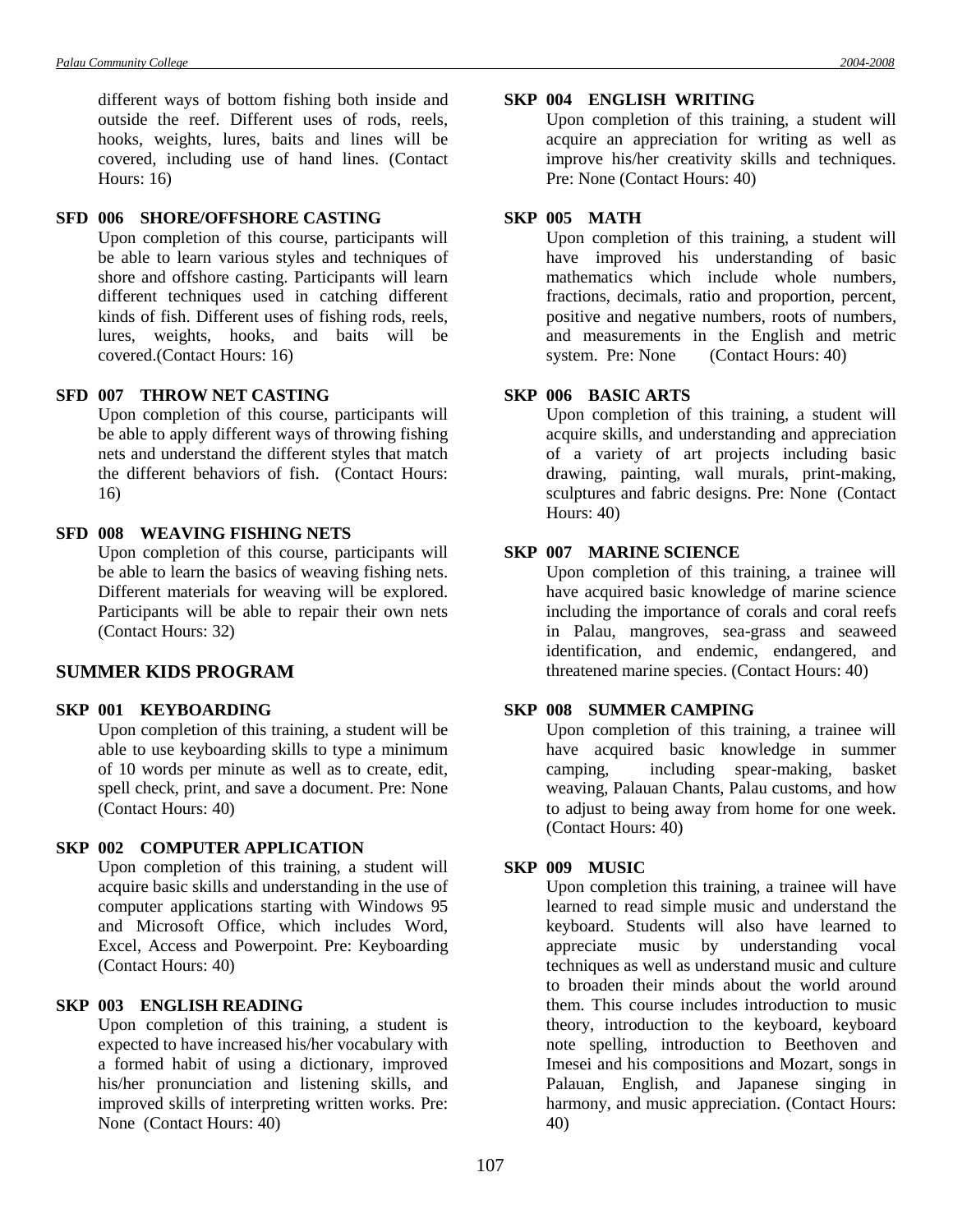#### **TOURISM AND HOSPITALITY TRAINING**

#### **THT 001 CERTIFIED GUEST ROOM ATTENDANT**

Upon completion of this training, a trainee will be prepared for the Educational Institute of the American Hotel/Motel Association Guestroom Attendant certification exam. This training covers the basics of housekeeping, including the positions of Room Attendant, Linen Room Attendant, and Public Area Attendant. (Contact Hours: 20)

#### **THT 002 CERTIFIED FRONT DESK REPRESENTATIVE**

Upon completion of this training, a trainee will be prepared for the Educational Institute of the American Hotel/Motel Association Front Desk Representative certification exam. This training covers the basics of reservations, guest registration, check out, and front desk customer service skills. (Contact Hours: 20)

### **THT 003 CERTIFIED RESTAURANT SERVER**

Upon completion of this training, a trainee will be prepared for the Educational Institute of the American Hotel/Motel Association Restaurant Server certification exam. This training covers the basics in dining room serving skills, learning the essentials in dining room set up, service stations, greeting, ordering, serving, clearing the table, and presenting the guest check. (Contact Hours: 20)

#### **TECHNICAL TRAINING**

# **TT 001 BASIC OXYACETYLENE** Upon completion of this training, a trainee will

acquire basic skills and knowledge to weld in compliance with the fundamentals of safe and effective welding. (Contact Hours: 80)

### **TT 002 SPECIAL WELDING FOR INTERESTED INDIVIDUALS**

Upon completion of this training, a trainee will have acquired basic skills and knowledge in welding, cutting, and basic arc welding as well as how to use welding equipment safely. (Contact Hours: 30)

### **TT 003 BASIC MASONRY**

Upon completion of this training, a trainee will acquire basic principles of construction involving foundation, interior and exterior trims, walls and

roof framing as well as proper handling of tools and materials. (Contact Hours: 80)

#### **TT 004 BASIC AUTO MECHANIC**

Upon completion of this training, a trainee will acquire basic skills and knowledge related to proper operation and maintenance of an automobile with emphasis on preventive maintenance. (Contact Hours: 80)

#### **TT 005 AUTOMOTIVE SERVICE TTENDANTS**

Upon completion of this training, a trainee will have the basic skills and knowledge in how automobiles should be serviced and how to adjust various parts of automobiles to get the best possible performance. Emphasis is upon developing interest in proper maintenance, adjustment, and operation of automobiles and how various units of an automobile work. (Contact Hours: 30)

### **TT 006 BASIC SMALL ENGINE**

Upon completion of this training, a trainee will acquire basic skills and knowledge related to proper operation and maintenance of small displacement internal combustion engines, which includes lawn mowers, chain saws, outboard motors, motorcycles, etc. (Contact Hours: 80)

#### **TT 007 HEAVY EQUIPMENT MAINTENANCE**

Upon completion of this training, a trainee will acquire basic skills and knowledge related to proper operation and maintenance of heavy equipment. (Contact Hours: 80)

#### **TT 008 BICYCLE REPAIR & MAINTENANCE**

Upon completion of this training, a trainee will acquire skills and knowledge related to proper procedures needed to repair and maintain a bicycle. (Contact Hours: 12)

#### **TT 009 OUTBOARD MOTOR TRAINING**

Upon completion of this training, a trainee will have acquired the basic knowledge and understanding of outboard motors, the model differences, performances, strengths, parts, lower unit, water pump, oil, seals, gear, identification of parts and number, engine problems, malfunctions, adjustments of carburetors and timing, electric part, and emergency procedures. (Contact Hours: 16)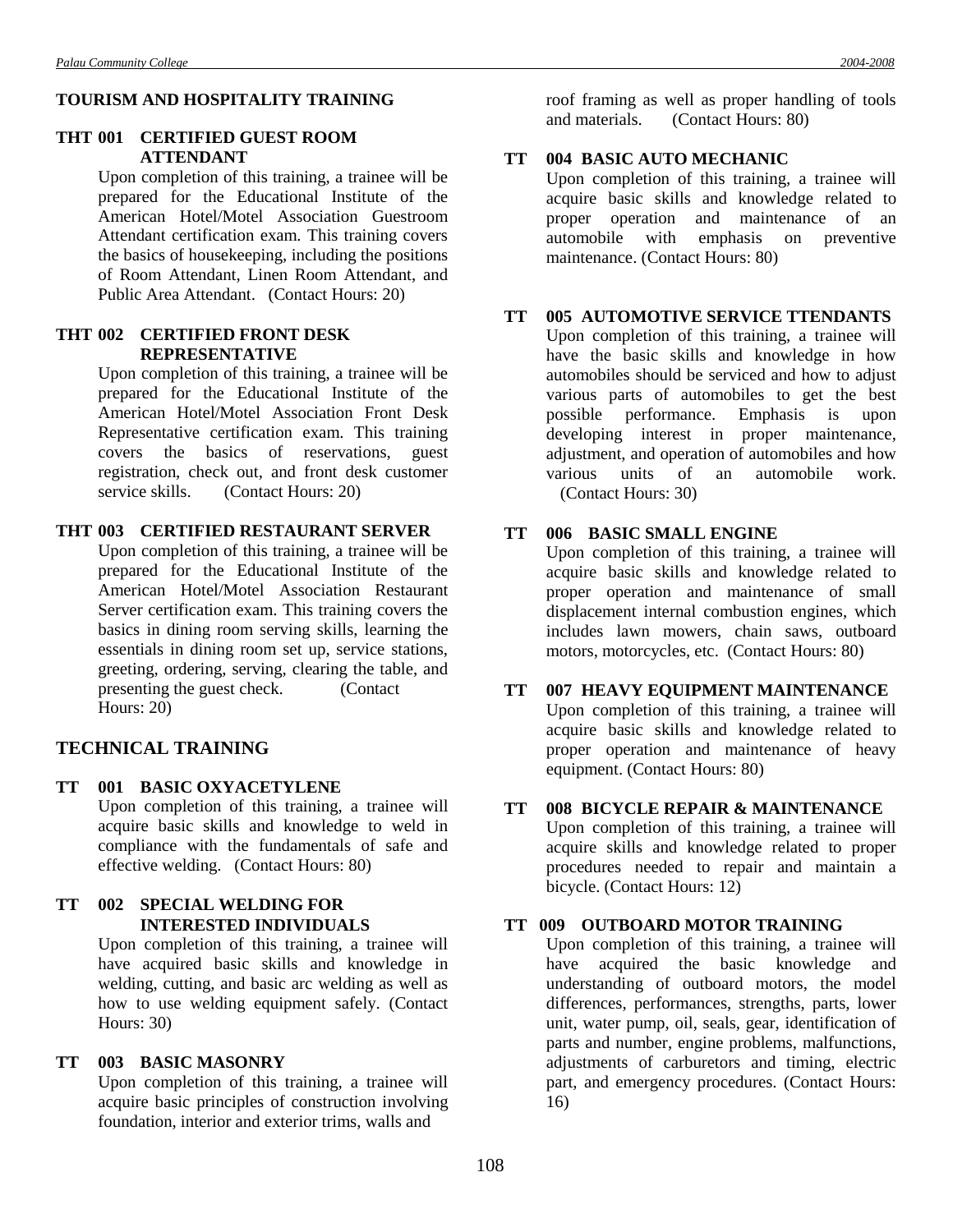#### **TT 010 BASIC PHOTOGRAPHY**

Upon completion of this training, a trainee will have acquired the basic skills in photography including the principles of photography, the different types of camera functions and operations, types of films, different lenses, lighting and use of flash, as well as solving photo taking problems. (Contact Hours: 8)

### **TT 011 BASIC VIDEO FILMING & EDITING**

Upon completion of this training, a trainee will have acquired the basic skills and knowledge in how to produce and edit video programs. Participants will have hands-on training and present their videos on the last day of class. (Contact Hours: 24)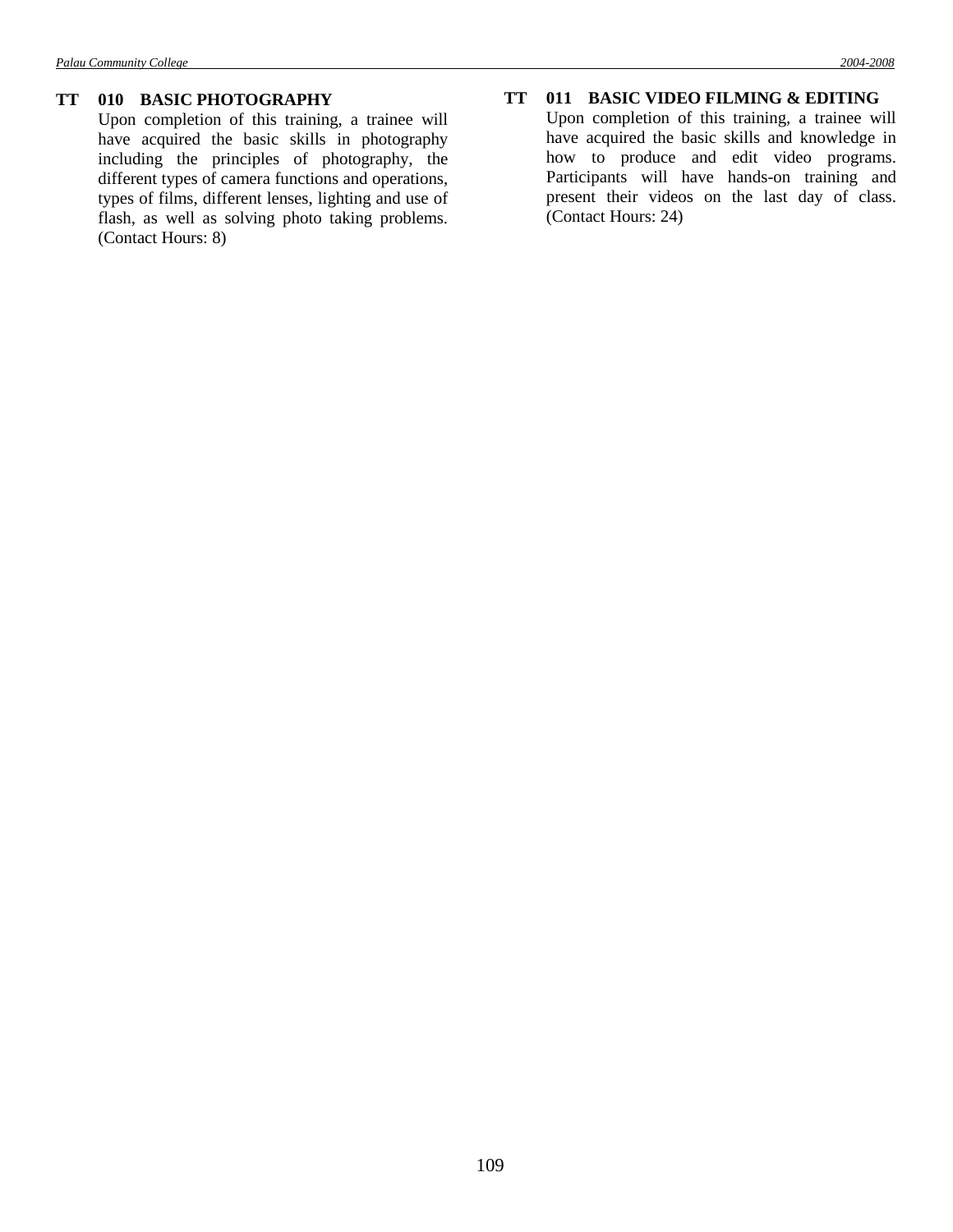### **PALAU COMMUNITY COLLEGE**

### **BOARD OF TRUSTEES**

### **EXECUTIVE COMMITTEE MEMBERS**

### **FACULTY & PROFESSIONAL STAFF**

Adachi, Lesley B RQA Manager/Registrar BS 1980, Fort Wright College

Alexander, Grace System Analyst BS 1985, Northern State College

Alexander, Maurine Associate Professor, Office Administration BA 1988, Northern State College MA 2003, San Diego State University

Anastacio, Juliana M. Associate Professor, Social Science BA 1974, University of Guam

Anastacio, Ismael Student Services Supervisor BS 1992, Northern State College

Bells, Moses Assistant Professor, Business Accounting MPA 1987, University of Guam

Brel, Elenita Financial Aid Coordinator AA 1978, Lassen Community College

Charles, Howard Instructor, Music/English BA 1994, Point Loma Nazarene College

Chilton, Tutii Elbuchel Assistant Professor, Social Science AS 1991, Middlesex County College BSW 1993, State University of New Jersey, Rutgers, MSW 1994, State University of New Jersey, Rutgers

Daniel, Sherman Associate Dean, School of Technical Education AS 1978, Micronesian Occupational College BVE Candidate, San Diego State University

Del Rosario, Aurora Researcher/Horticulture BS 1966, College of Agriculture, Philippines MS 1980, University of Philippines PhD 1990, University of Philippines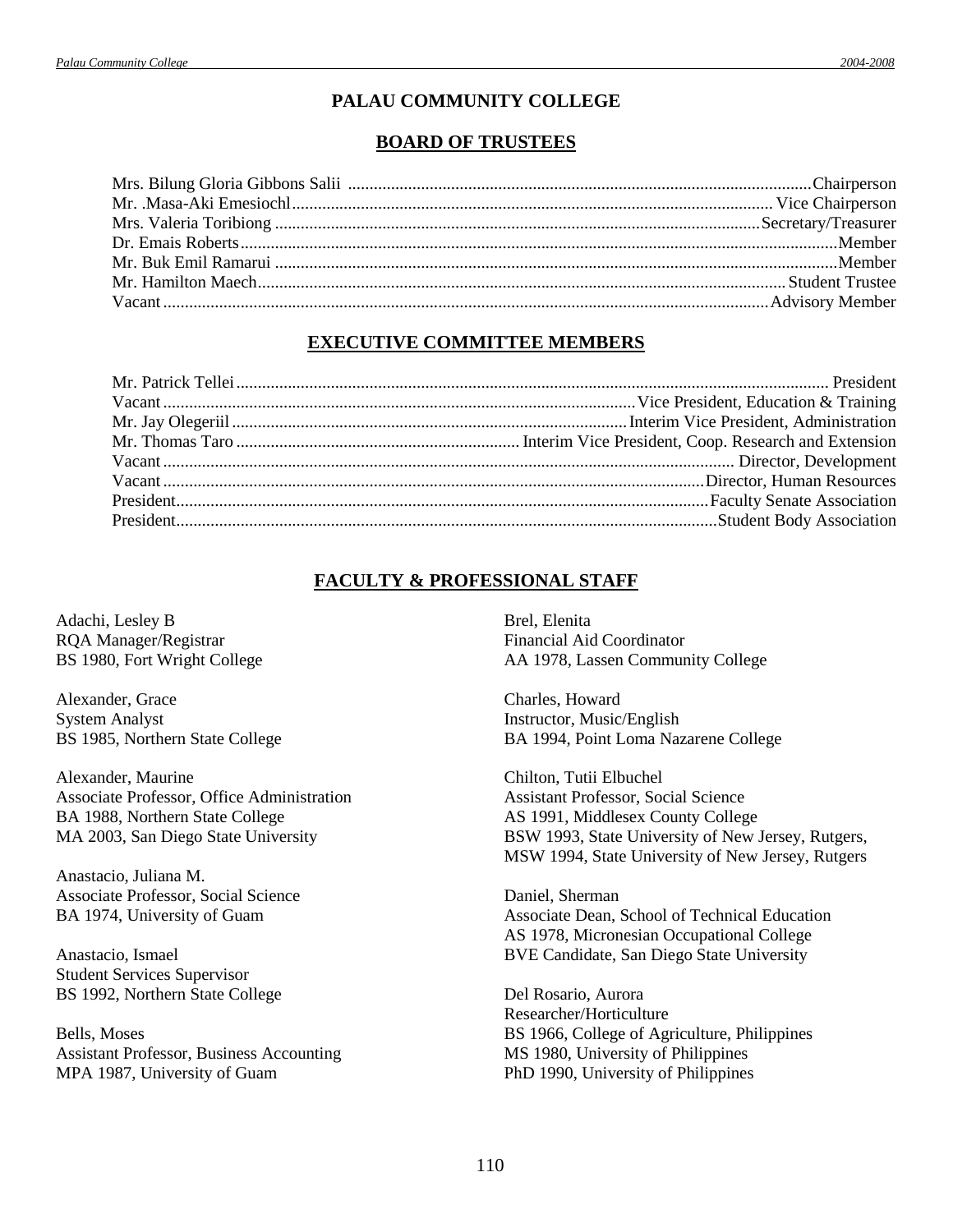Edward, Marensia Director of Student Life BA 1974, University of Guam M.Ed 1983, University of Hawaii - Manoa

Esguerra, Nelson Researcher/Extension Specialist BS 1963. University of Philippines MS 1967, University of Hawaii PhD 1979, University of Hawaii

Etibek, Presley Dean of Students BS 1983, United States International University MBA 1985, United States International University MA 1985, United States International University

Franz, Portia Researcher/Extension Specialist BS 1992, Stephen F. Austin State University MA 1993, Stephen F. Austin State University

Garcia, Ramon Assistant Professor, Air Conditioning BS 1974, Central Luzon Polytechnic College

Garcia, Soledad Instructor, Tourism & Hospitality BS 1974, The Philippine Women's University

Hangaripaii, Marcus Assistant Professor, Criminal Justice BA 1994, George Mason University MA 1998, George Mason University MS 2002, Chaminade University

Ikerdeu, Edolem Instructor, English BA 1997, California State University, Chico MA 1999, California State University, Chico

Ito, Vincent Extension Program Coordinator BS 1981, Arizona State University

Katosang, Dahlia Director, Admissions and Financial Aid BA 1976, United States International University MA 1977, United States International University

Kazuma, Clement Director, Physical Plant AS 1988, Micronesian Occupational College BVE Candidate, San Diego State University

Kinsang, Frances Lee Brown Coordinator, Development & Planning BS 1964, State University New York, Brockport MS 1970, Springfield College

Kiuluul, Besechel Assistant Professor, Construction AS 1975, Maui Community College

Kunihiro, Damiana Instructor, Nursing BSN 1982, Fort Hays State University

Marino, Cathryn M. Evanoff Instructor, English BA 1987, Florida International University MS 1994, University of Alabama

Mathew, Janice M. Supervisor, Student Accounts AA 1988, Toccoa Falls College BS 1992, University of Lincoln-Nebraska

Maui, Victoria Associate Professor, Tourism & Hospitality BS 1974, Philadelphia College of Bible MA 1979, Northern Arizona University

Miles, Joel Associate Professor, Agriculture BS 1977, North Caroline Agriculture & Technical State University PhD 1991, University of Hawaii - Manoa

Mobel, Karen Personnel Manager AS 1995, Palau Community College AS1996, Palau Community College BVE Candidate, San Diego State University

Moses Epimachus Associate Professor, Math AS 1987, Eastern Arizona College BS 1992, Oregon State University MS 2002, Western Illinois University

Neas, Debra Learning Specialist BS 1996, John Brown University

Ngiramengior, Todd Executive Assistant to the President BS 1983, Eastern Illinois University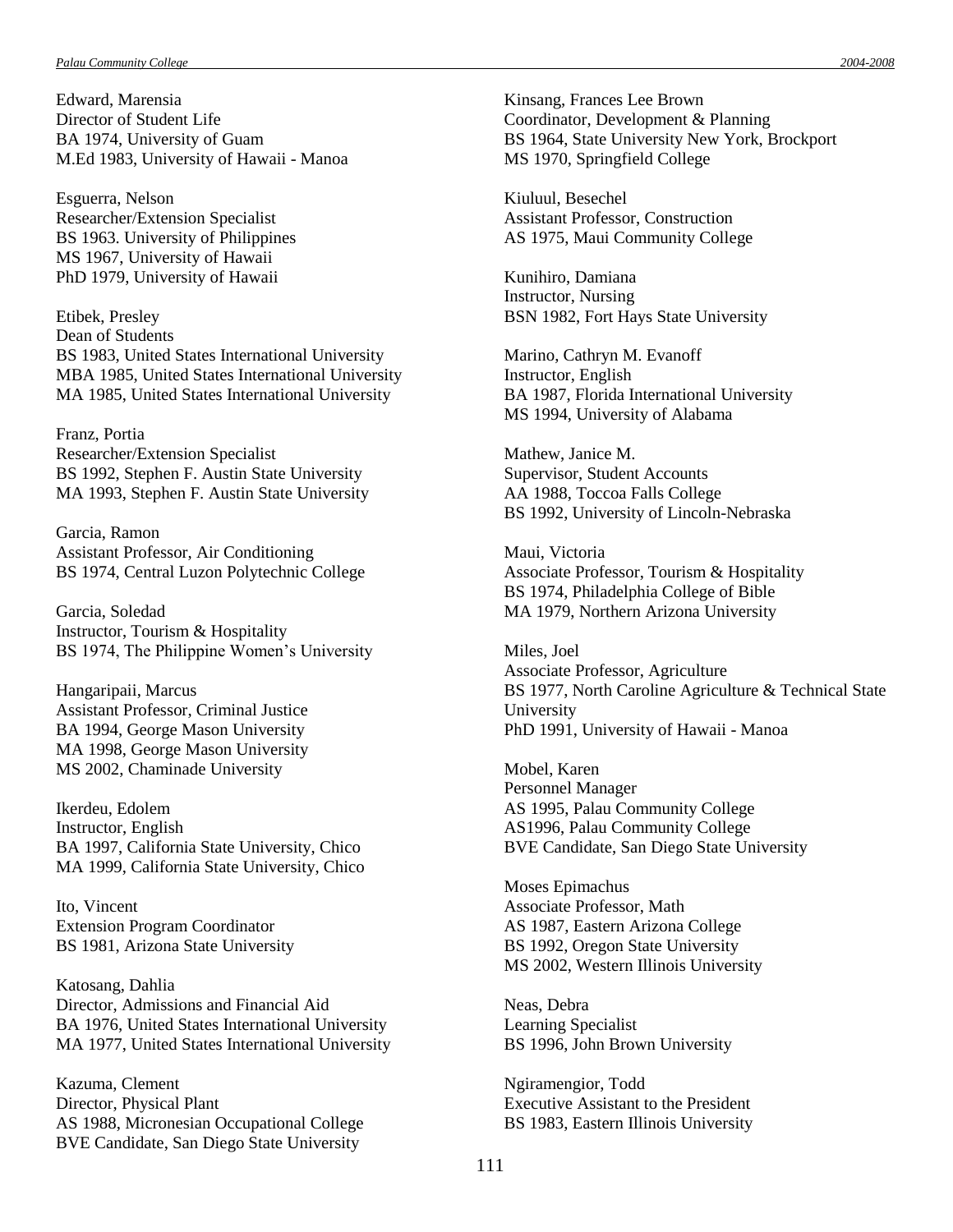Ngirmang, Tarmau T. Instructor, Nursing AS 1983, El Camino College

Ngirngebedangel, Joshua Assistant Professor, Small Engine & Outboard Motor AS 1977, Portland Community College

Oiterong, Baskasio Associate Professor, Math BA 1973, University of Guam MA 2003, San Diego State University

Olegeriil, Jay G. Interim Vice President, Administration & Finance BA 1989, Hawaii Pacific University MA 2003, San Diego State University

Philip, Joan Instructor, Criminal Justice AS 1988, Micronesian Occupational College BVE Candidate, San Diego State University

Ramarui, Robert Instructor, Business BA 1997, University of Guam MA 2000, University of Guam

Rekemesik, Lester Instructor, Construction AS 1988, Tokoyo Technical College CA 2001, Tsu Advanced Vocational Technical Training School

Reynolds, Gretchen Librarian BSW 1998, University of Texas MSI 2003, University of Michigan

Ridep, Serelina Instructor, Office Administration AS 1979, Micronesian Occupational College AA 1999, Palau Community College AS 2001, Palau Community College BVE Candidate, San Diego State University

Rimirch, Bruce S. Director, Computer & Data Processing BA 1986, Asbury College

Sukrad, Wilma Associate Professor, English/Education AA 1981, Lassen Community College BA, 1984, California State University, Chico MA 2003, San Diego State University

Takeo, Erza Food Service Supervisor CA 1992, Sari Pan Pacific Hotel

Taro, Thomas Interim Vice President, Cooperative Research & Extension BA 1982, United States International University MA 2003, San Diego State University

Tellei, Patrick U. President AS 1980, Micronesian Occupational College B.Ed. 1987, University of Hawaii, Manoa MA 1989, University of Hawaii, Manoa PhD Candidate, San Diego State University

Temaungil, Marianne Associate Professor, English/Education AA 1973, Onondaga Community College BS 1975, State University of New York, Cortland MA 2003, San Diego State University

Temengil, Temengil Public Relations Manager BA 1997, University of Hawaii, Manoa MA 2003, WASEDA University, Japan

Timarong, Alvina R. Dean of Academic Affairs BA 1984, University of Hawaii - Manoa MA 2003, San Diego State University

Tutii, Josepha Extension Agent AS 1980, Micronesian Occupational College

Ueda, Benjamin Research Assistant/Extension Agent CA 1996, Palau Community College

Uehara, Dannies Research Assistant/Extension Agent 1995, University of Guam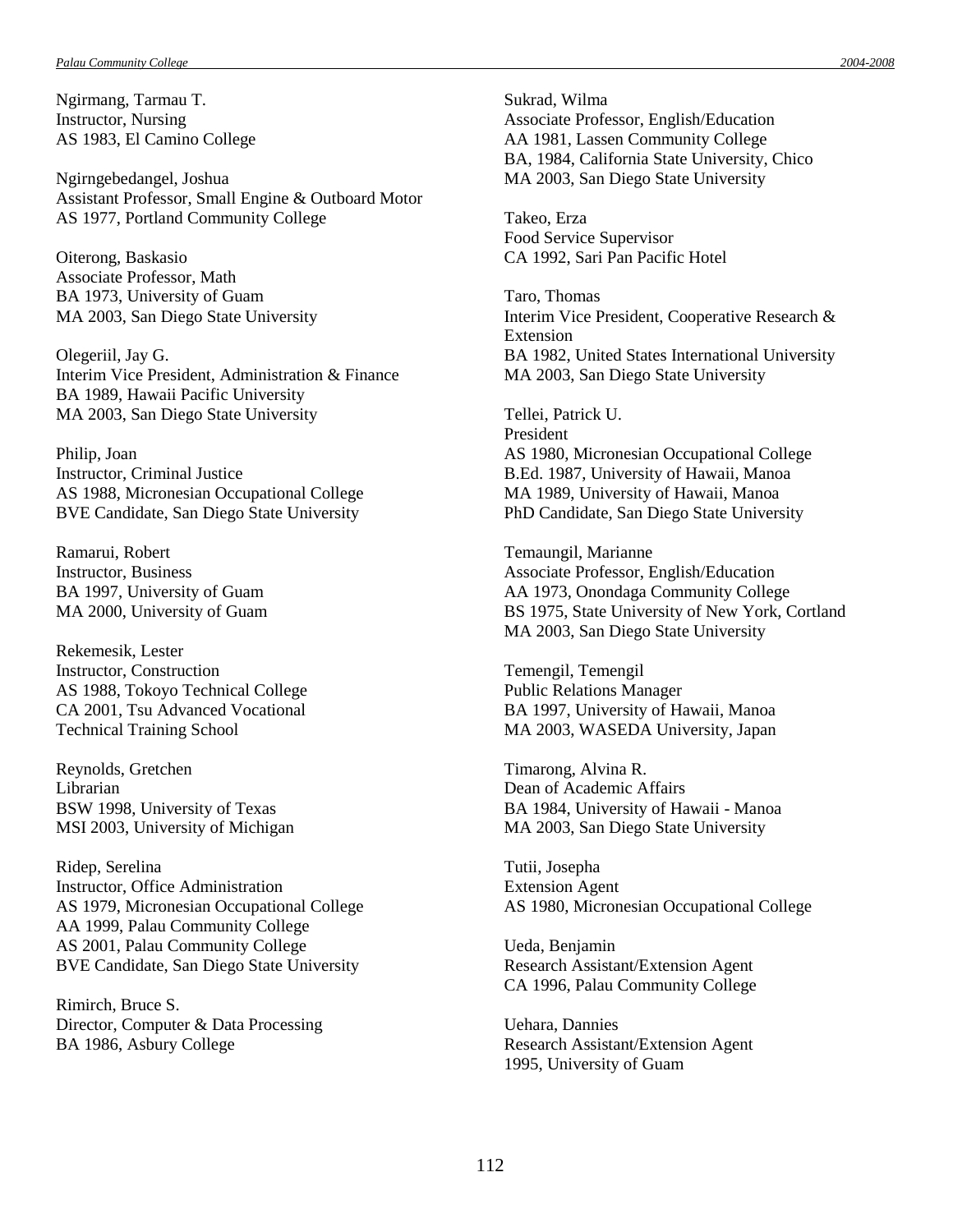Uehara, Eugene Assistant Professor, Automotive Mechanics CA 1976, Maui Community College

Wally, William Dean of Continuing Education BA 1980, California State University, Chico MA candidate, San Diego State University

Yabes, Joel Instructor, General Electronic BS 1990, Marikina Institute of Science and Technology MA 1996, Marikina Institute of Science and Technology

Yuji, Vernice Instructor, Science BS 1990, California State University, Hayward

#### **Part-Time Instructors**

Blelai, Jemmy Instructor, Education BA 1985, University of Guam MA 1991, University of Guam

Chism, Nancy Instructor, English AA 1974, Diablo Valley College BA 1975, St. Mary's College MS 1984, California State University

Erungel, Takemura Instructor, Electrical Technology CA 1969, East West Center

Malsol, Yosko Instructor, Education B.Ed 1989, University of Hawaii - Manoa

McComb, Norman Instructor, English BA 1966, The Catholic University of America

Mersai, Rosemary Instructor, Japanese BA 1970, Kwasei Gakuin University, Japan

Ngemaes, Clinton Instructor, Computer BS 1997, Universityy of Guam MA 2000, Monash University, Australia Ngirmeriil, Gamberlyn S. Instructor, Science BA 1992, Park College

Phillips, Blaire Nicole Instructor, English BS 2003, Southern Illinois University

Rekemesik, Natalia Instructor, Education AS 1972, University of Guam BA 1975, University of Guam MS 1977, California State University, Los Angeles

Tmodrang, Masaharu Instructor, Education BA 1967, University of Guam MA 1980, University of Hawaii - Manoa

#### **Federal Programs and OMIP**

Anthonio, Angelio Academic Counselor/Advisor BS 2001, University of Guam

Belelai, Kuye Project Director, Upward Bound BA 1978, University of Colorado MA 1979, California State University, Fullerton

Debelbot, Armstrong Academic Counselor/Advisor, Upward Bound BA 1996, United States International University

Elechuus, Bernice Instructor, Computer AS 1984, Northern Christian Junior College BS 1989, Griffin College MS 2002, Western Illinois University

Hanser, Don OMIP Coordinator BA 1972, University of Wisconsin

Hosei, Huan Academic Counselor/Advisor, Upward Bound M&S BA 1991, University of Guam MA 2003, San Diego State University

Immanuel, Hellen Asst. Project Director, Upward Bound BS 1981, St. Paul Bible College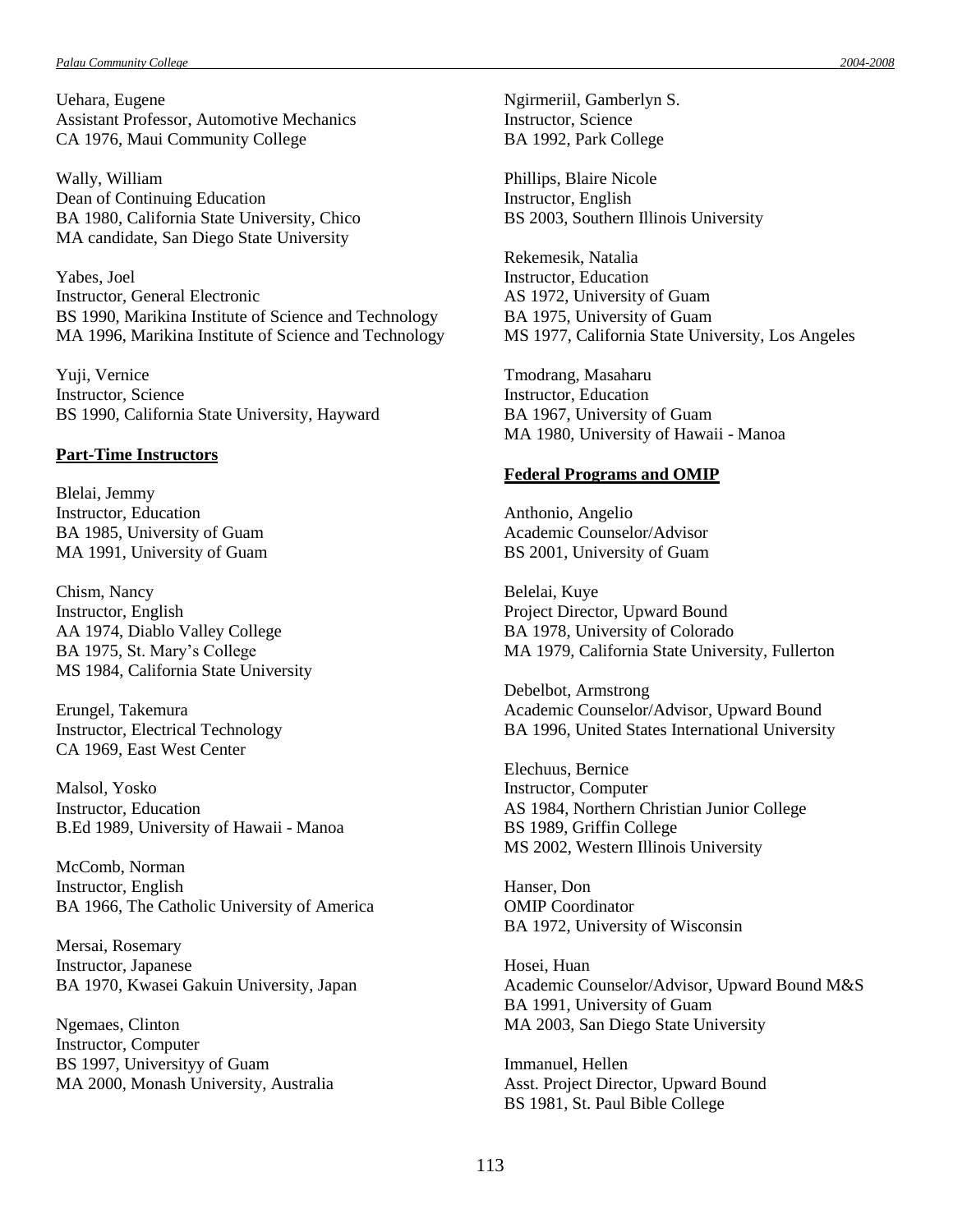Joseph, Jolene Academic Counselor/Advisor, Talent Search BA 2002, University of Guam

Kloulechad, Veronica Asst. Project Director, Talent Search BA 1974, University of Guam

Malsol, Cynthia K. Career Counselor, Project Beacon BS 1994, Hawaii Pacific University MA 2003, San Diego State University

Mangham, Laura Director, Learning Resources Director, Adult High School Project Director, Talent Search BA 1980, Trinity College

Mersai, Midori Instructor, English BA 1977, University of Hawaii - Hilo MA Candidate, San Diego State University

Ngiraingas, Debra Counselor/Advisor, Upward Bound BA 1992, Southwestern Adventist College

Nobuo-Andres, Adora Project Counselor, Project Beacon BSW 1997, Walla Walla College

Rechebei, Vernice Project Director, SSS BA 1990, California State University, Chico MA 2003, San Diego State University

Rengiil, Geraldine Instructor, Science BA 1991, Park College

Silil, Mekreos Instructor, Math BA 1991, University of Guam

Tadao, Tchuzie Project Director, Upward Bound M&S BA 1995, University of Hawaii - Hilo MA 2003, San Diego State University

Wakakoro, Larry Assit. Project Director, Upward Bound M&S BS 1990, Southwestern Adventist University

#### **OTHER COLLEGE STAFF**

#### **Development Office**

Lukas, Hulda Secretary

Samil, Dilubech Administrative Assistant

#### **Administrative Department**

#### **Business Office**

Ikeya, Virginia Accounting Technician

Joseph, Lorenza Accountant Supervisor

Mobel, Anne H. Accounting Technician

Omelau, Merelyn Accounting Technician

#### **Physical Plant/Security Services**

Anastacio, Huan Maintenance Technician

Kazuma, Rodney Maintenance Technician

Itelmong, Petrus Security Service Supervisor

Lonno, Charley Security Service Officer

Olkeriil, Keorung Maintenance Technician

Rdechor, Gaylord Maintenance Technician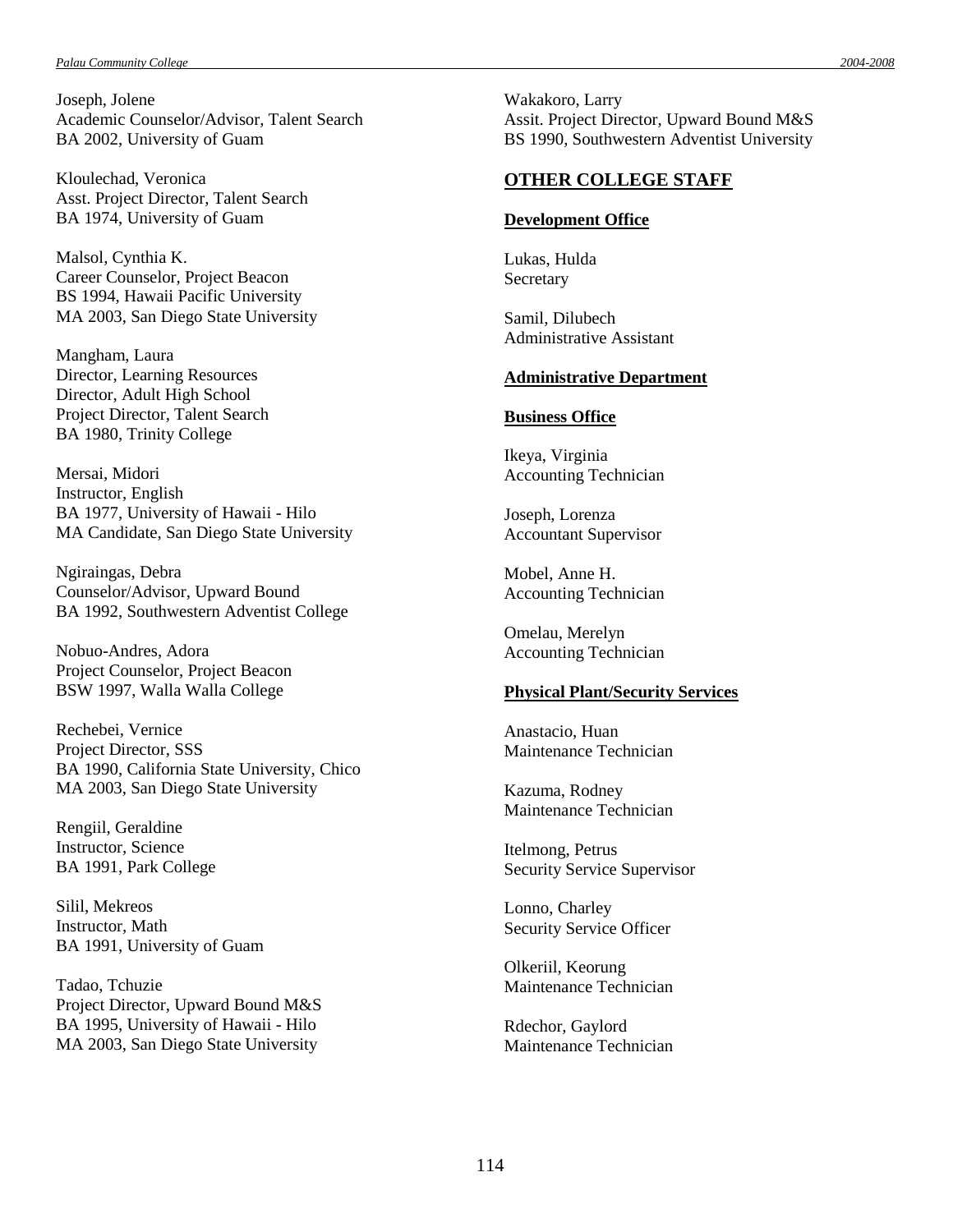Rdiall, Elia Security Service Officer

Tmecherur, Wiles Maintenance & Operation Supervisor

Ulechong, Peter Security Service Officer

Vanoosterwyck, AnnSabra Secretary

Vergara, Rogelio Maintenance & Operation Supervisor

#### **Bookstore**

Moros, Helene Bookstore Supervisor

Towai, Gibson Bookstore clerk

#### **Cafeteria**

Beketaut, Lucius Food Service Coordinator

Camacho, Juan Lead Cook

Ngiratrang, Sebastian Food Service Coordinator

Ngirngerak, Angela Lead Cook

Thomas Jefferson Supply clerk

Weilbacher, Rosita Food Service Coordinator

#### **Cooperative Research & Extension Dept.**

Ikertang, Sue Administrative Assistant

Senior, Leilani Field Asst./Extension Agent

Tmecherur, Wilma Field Asst./Extension Agent

#### **Education & Training Dept.**

#### **Academic Affairs**

Mesengei, Marianne Administrative Assistant

Tengoll, Fidelia **Secretary** 

#### **Continuing Education**

Babauta, Eileen **Secretary** 

#### **Learning Resources**

Faungy, Pioria Media Specialist

Kual, Miriam N. Library Technician

Mad, Imengel Library Technician

Merong, Grace Library Technician

#### **Student Services**

Sengebau, Veronica Secretary

#### **Student Life and Housing**

Besebes, Myorang **Secretary** 

Bruno, Kasilda O. Dormitory Manager

Ngirachitei, Ephraim Dormitory Manager

#### **Retention**

Idechong, Teory Secretary

Reksid, Maria Lourdes Administrative Assistant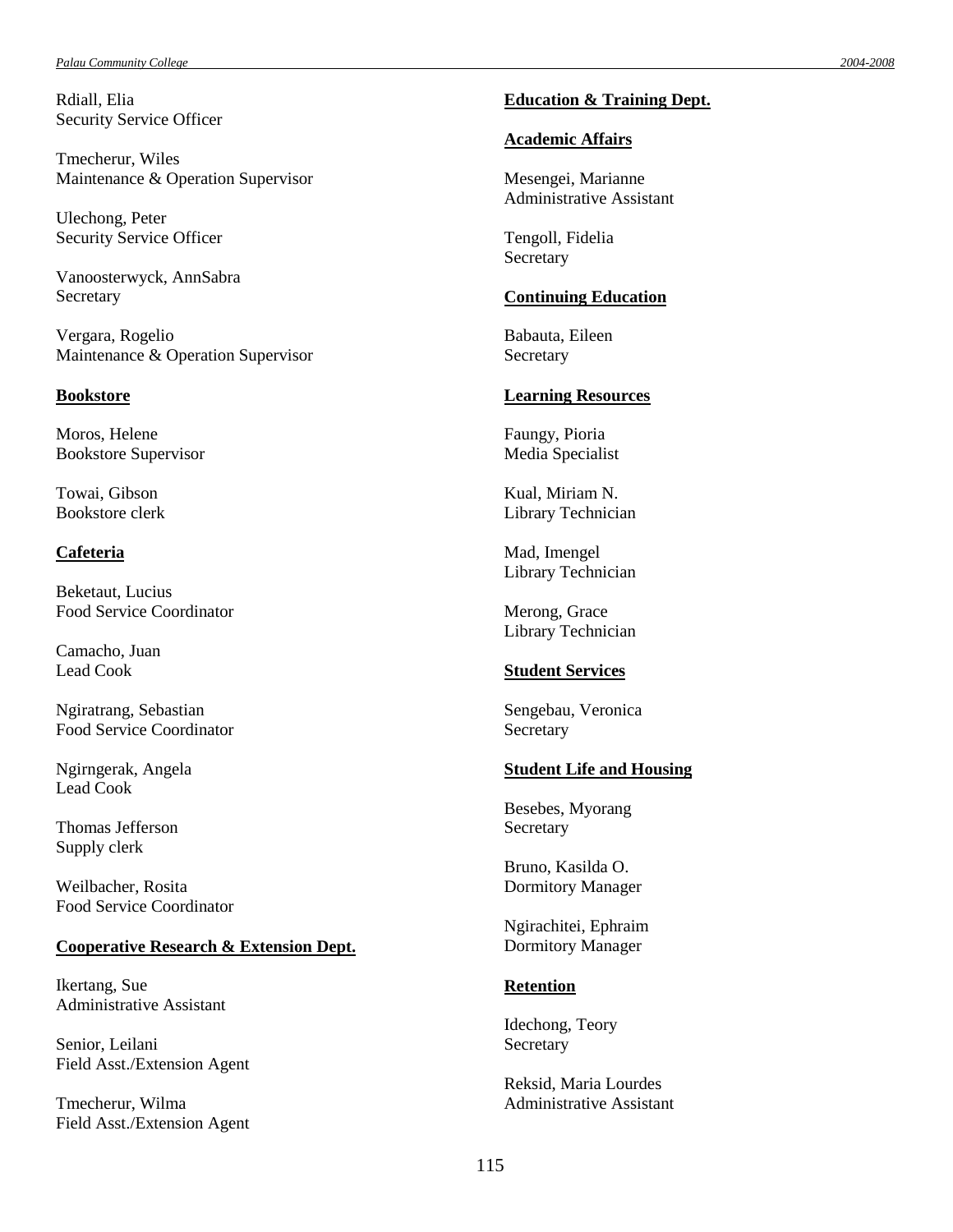#### **Admissions & Financial Aid**

Olkeriil, Marlyne Financial Aid Technician

Tkel, Leona Secretary

Walter, Mitsko Work -Study Coordinator

#### **Federal Programs**

#### **Student Support Services**

Ngirngebedangel, Jushida **Secretary** 

#### **Talent Search**

Maech, Akilina Administrative Assistant

#### **Upward Bound**

Udui, Akiko Student Tracking Coordinator Administrative Assistant

#### **Upward Bound Math & Science**

Ignacio, Keith Administrative Assistant

#### **Limited Term & Part Time**

Adelbai, Norma Office Assistant

Akiwo, Ignacio Maintenance Helper

Decherong, Xavier Cook

Franz, Diliaur Field Aide

Garcia, Sunshine Library Assistant Kloulechad, Jade Office Clerk

Lloyd, Kristen Extension Agent

Melphy, Kazue Clerk Typist

Nakamura, Becheseldil Clerk Typist

Ngirachelluolu, Midas Security Service Officer

Ngiramengior, Leonard Heavy Equipment Operator

Rekesiwang, Syositaro Security Service Officer

Saburo, Richard Cook

Sato, James Norman Recreation Assistant

Sengebau, Felix Extension Agent/Assistant

Skang, Rosendo Landscaper

Tellei, Byron Aquaculture Technician

Teruzi, Maria L. Field Aide

Yalap, Grace Maintenance Helper/Custodian

#### **Retired Employees**

Alcantara, Neri Landscaper

Amida, Simiko Cook

Azuma, Jose S. Assistant Professor, Welding *-2008*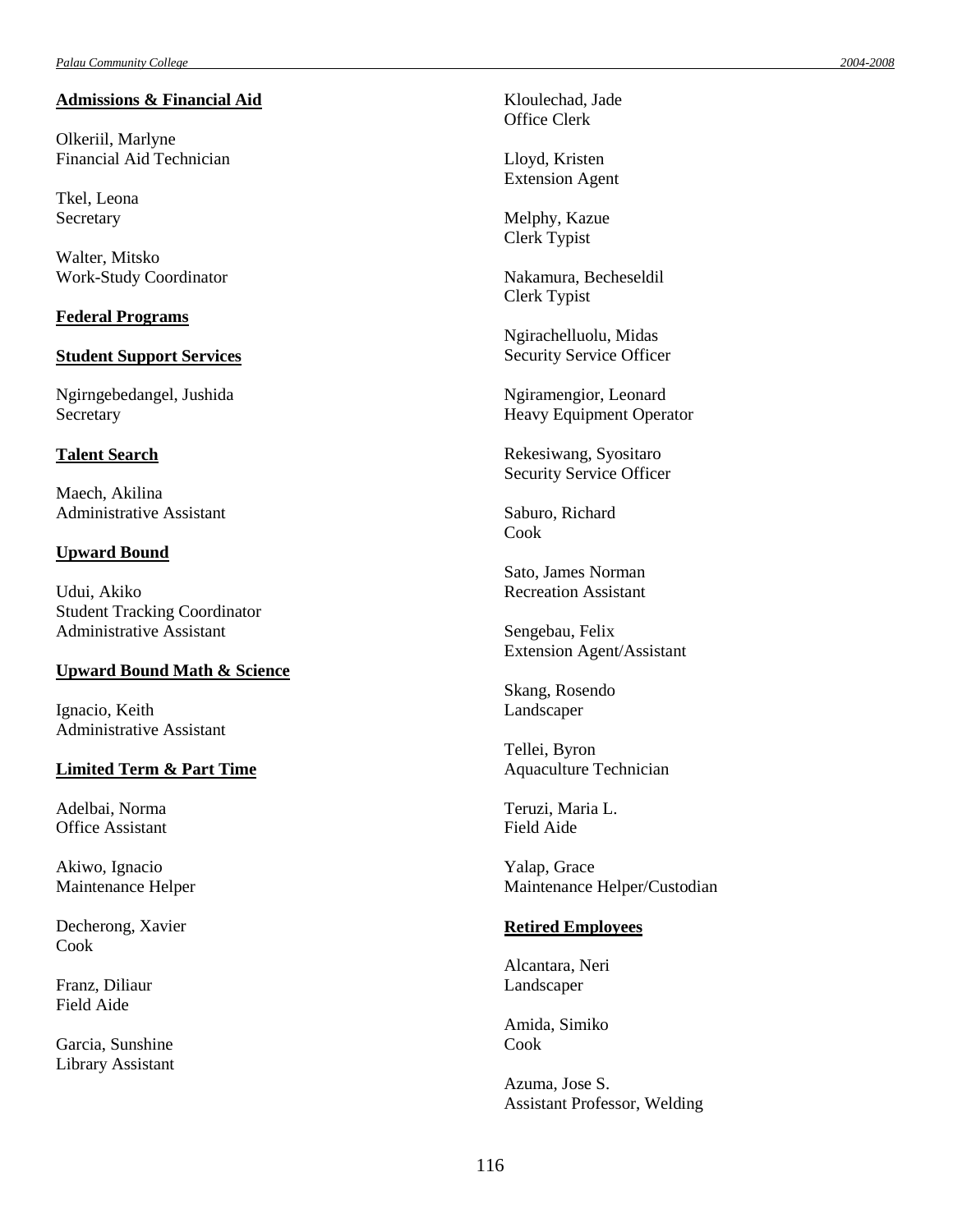Azuma, Secundina O. Personnel Manager

Baules, Ayano Extension Specialist

Domingo, Felix Professor, Business Accounting

Erungel, Takemura Instructor, Electrical Technology

Gibson, Sophia College Nurse

Mobel, William Assistant Professor, Blueprint Reading Morei, Domingo Instructor, Business

Rechirei-Suta, Anita Vice President, Cooperative Research & Extension

Santos, Onesimo Assistant Professor, Carpentry

Sisior, Antonia Lead Cook

Ultirakl, Emma Food Service Coordinator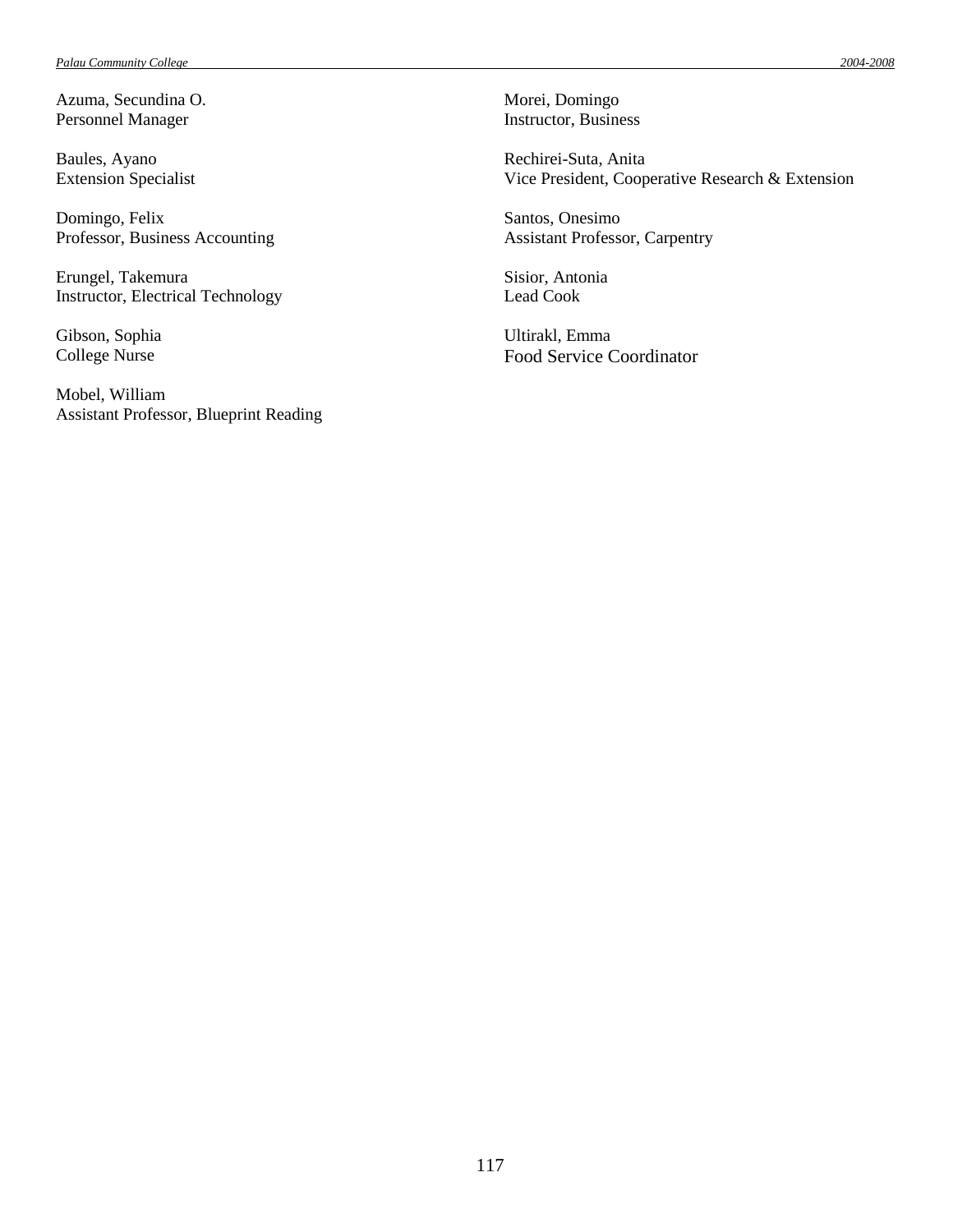# INDEX

# **Page**

| Administration Department and Divisions 21-22 |  |
|-----------------------------------------------|--|
|                                               |  |
|                                               |  |
|                                               |  |
|                                               |  |
|                                               |  |
|                                               |  |
|                                               |  |
|                                               |  |
|                                               |  |
|                                               |  |
|                                               |  |
|                                               |  |

**A**

# **B**

# **C**

| Cooperative Research & Extension Department |  |
|---------------------------------------------|--|
|                                             |  |
|                                             |  |
|                                             |  |
|                                             |  |
|                                             |  |
| Air Conditioning & Refrigeration(AC) 66     |  |
|                                             |  |
|                                             |  |
|                                             |  |
|                                             |  |
|                                             |  |
|                                             |  |
|                                             |  |
|                                             |  |

# **Page**

| Health and Physical Education (HP) 81 |  |
|---------------------------------------|--|
|                                       |  |
| Information Technology (IT) 81-82     |  |
|                                       |  |
|                                       |  |
|                                       |  |
|                                       |  |
|                                       |  |
|                                       |  |
| Office Administration (OA) 87-88      |  |
|                                       |  |
|                                       |  |
|                                       |  |
|                                       |  |
|                                       |  |
| Small Engine and Outboard             |  |
|                                       |  |
|                                       |  |
|                                       |  |
|                                       |  |
|                                       |  |
|                                       |  |
|                                       |  |
|                                       |  |
|                                       |  |
|                                       |  |
|                                       |  |

# **D**

# **E**

| Education & Training Department & Divisions  12-21 |  |
|----------------------------------------------------|--|
|                                                    |  |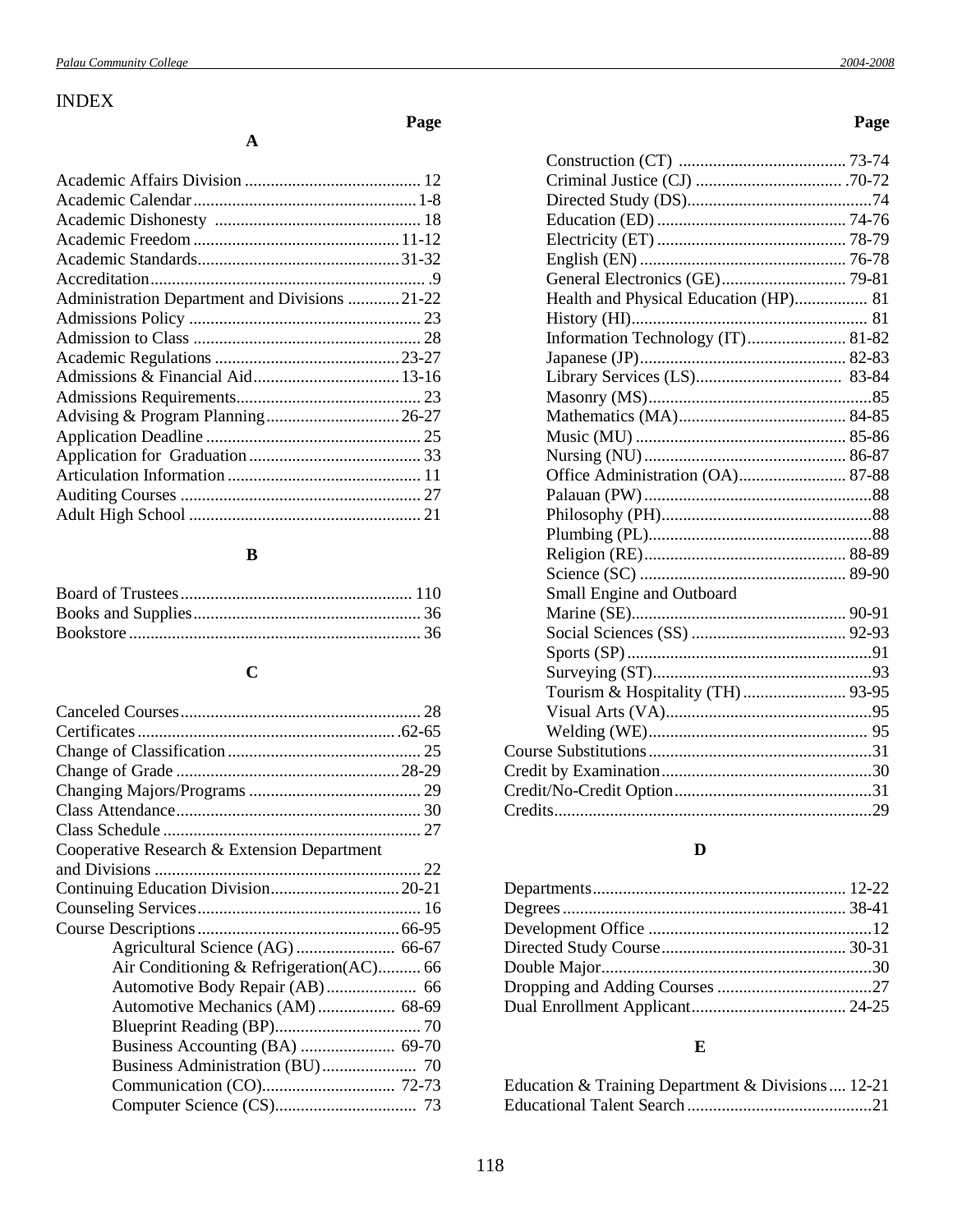# **F**

| Family Educational Rights & Policy Act (FERPA)11 |  |
|--------------------------------------------------|--|
|                                                  |  |
|                                                  |  |
|                                                  |  |
|                                                  |  |

# **G**

| General Education Philosophy 10-11 |  |
|------------------------------------|--|
|                                    |  |
|                                    |  |
|                                    |  |
|                                    |  |
|                                    |  |
|                                    |  |
|                                    |  |
|                                    |  |

# **H**

| First time Applicant           |  |
|--------------------------------|--|
| Dual Enrollment Applicant      |  |
| Enrichment/Audit Applicant     |  |
| <b>International Applicant</b> |  |
| Non-Degree Applicant           |  |
| <b>Returning Applicant</b>     |  |
| <b>Transfer Applicant</b>      |  |
|                                |  |

# **I**

# **L**

# **M**

# **N**

# **O**

### **P**

| Programs and Courses (Degrees Requirements)  42-61 |  |
|----------------------------------------------------|--|
|                                                    |  |
|                                                    |  |
| Automotive Mechanics Technology (AM)  44           |  |
|                                                    |  |
| Business Administration (BU)46                     |  |
| Construction Technology (CT)  47                   |  |
|                                                    |  |
|                                                    |  |
|                                                    |  |
| Environmental/Marine Science (ES)52                |  |
| General Electronics Technology (GE)53              |  |
|                                                    |  |
| Library & Information Services (LS)55              |  |
|                                                    |  |
|                                                    |  |
| Small Engine and Outboard                          |  |
|                                                    |  |
|                                                    |  |
|                                                    |  |
| Program Planning & Academic Advising  26-27        |  |
|                                                    |  |
|                                                    |  |

# **R**

| Readmission Following Academic Dismissal 32 |  |
|---------------------------------------------|--|
|                                             |  |
|                                             |  |
|                                             |  |
|                                             |  |
|                                             |  |
|                                             |  |
| First Time Student                          |  |
| Continuing Student                          |  |
| <b>Readmitted Student</b>                   |  |
| <b>Returning Student</b>                    |  |
| Transfer Student                            |  |
|                                             |  |
|                                             |  |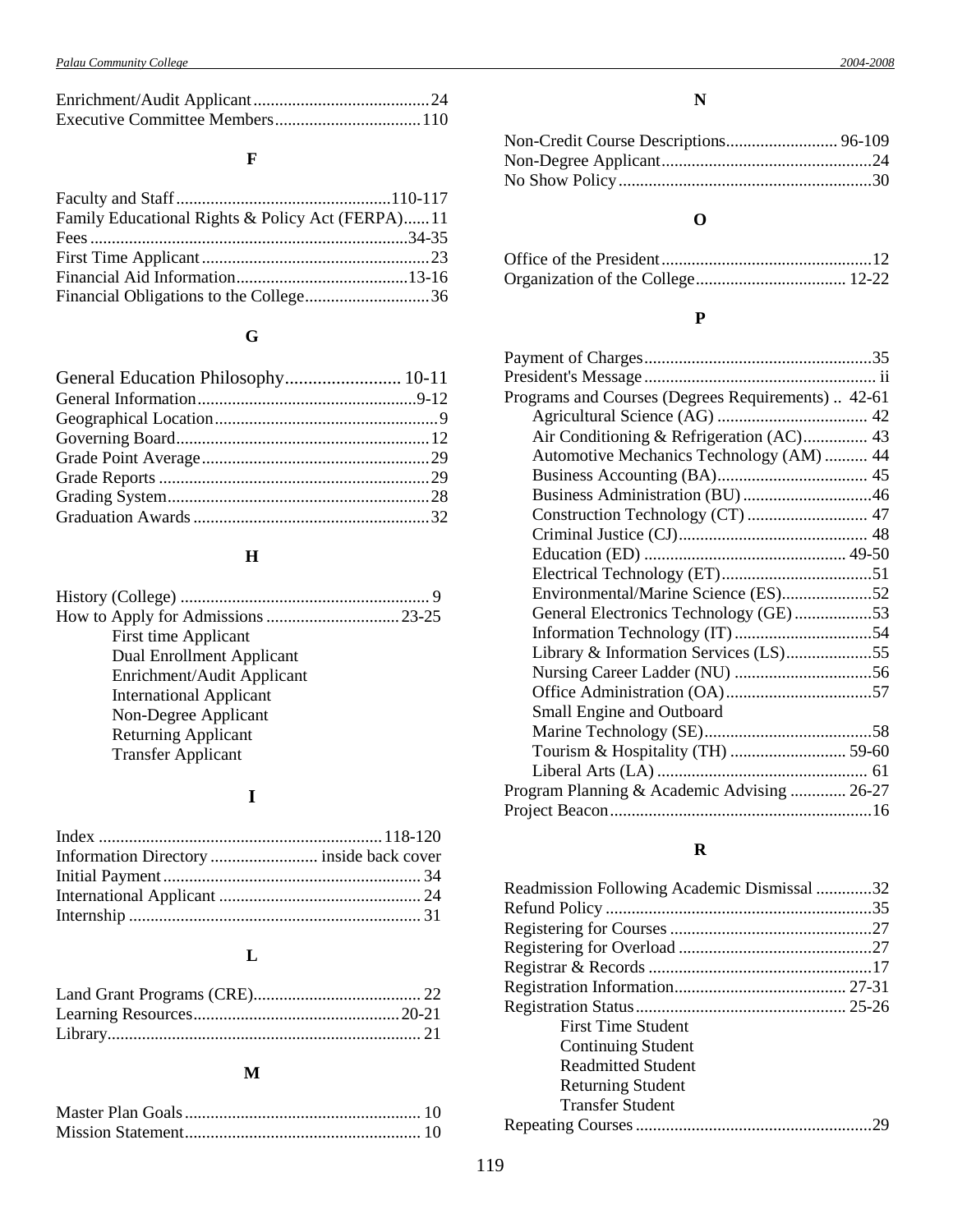# **S**

| Thomson Education Direct (TED)                  |
|-------------------------------------------------|
| <b>National Occupational Competency Testing</b> |
| Institute                                       |
| San Diego State University Degree Programs      |
| Pacific Islands Bible College                   |
|                                                 |
|                                                 |
|                                                 |
|                                                 |
|                                                 |
|                                                 |
|                                                 |
|                                                 |
|                                                 |
|                                                 |
|                                                 |
|                                                 |
|                                                 |
|                                                 |
|                                                 |
|                                                 |
|                                                 |

# **T**

# **U**

## **V**

### **W**

| Withdrawal From A Course (Charges) 35-36 |  |
|------------------------------------------|--|
|                                          |  |